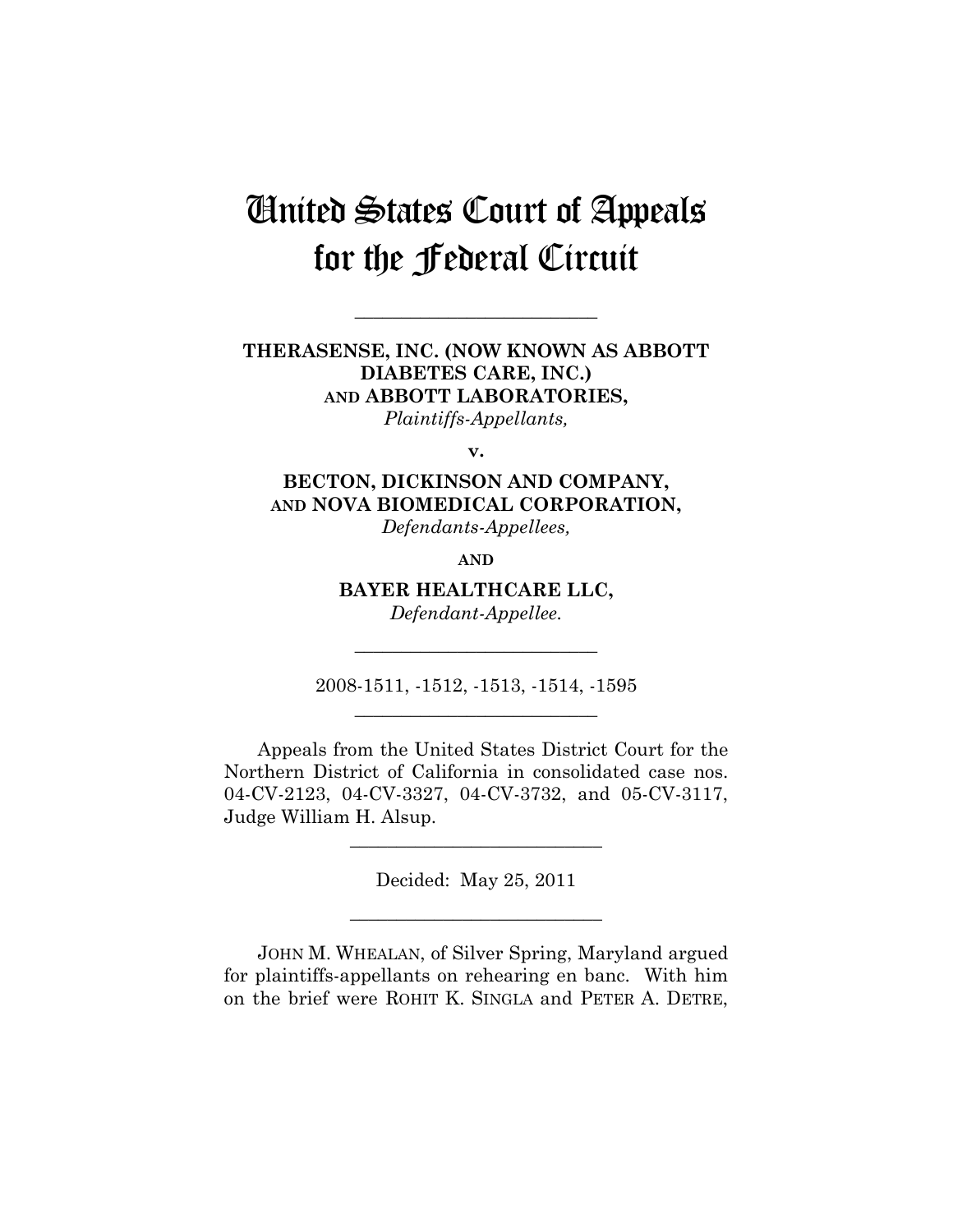Munger, Tolles & Olson LLP, of San Francisco, California; and JEFFREY I. WEINBERGER, of Los Angeles, California; JEFFREY A. LAMKEN and MICHAEL G. PATTILLO, JR., MoloLamken LLP, of Washington, DC. Of counsel were CHANTAL M. D'APUZZO, FRED A. ROWLEY, JR., ANDREW W. SONG and DONALD W. WARD, Munger, Tolles & Olson LLP, of Los Angeles, California.

BRADFORD J. BADKE, Ropes & Gray LLP, of New York, New York, argued for defendants-appellees Becton, Dickinson and Company, et al. on rehearing en banc. With him on the brief was SONA DE. Of counsel was GABRIELLE M. CIUFFREDA.

RACHEL KREVANS, Morrison & Foerster LLP, of San Francisco, California, argued for defendant-appellee Bayer HealthCare LLC on rehearing en banc. With her on the brief were BRIAN M. KRAMER and GREGORY W. REILLY, of San Diego, California; and KENNETH P. GEORGE and JOSEPH M. CASINO, Amster Rothstein & Ebenstein LLP, of New York, New York. Of counsel were JASON R. BARTLETT, PARISA JORJANI, and WESLEY E. OVERSON.

RAYMOND T. CHEN, Solicitor, Office of the Solicitor, United States Patent and Trademark Office, of Alexandria, Virginia argued for amicus curiae the Director of the United States Patent and Trademark Office on rehearing en banc. With him on the brief were BERNARD J. KNIGHT, JR., General Counsel, SYDNEY O. JOHNSON, JR. and JANET A. GONGOLA, Associate Solicitors. Of counsel on the brief was SCOTT R. MCINTOSH, Attorney, Appellate Staff, Civil Division, United States Department of Justice, of Washington, DC.

CAROLYN B. LAMM, American Bar Association, of Chicago, Illinois, for amicus curiae The American Bar Asso-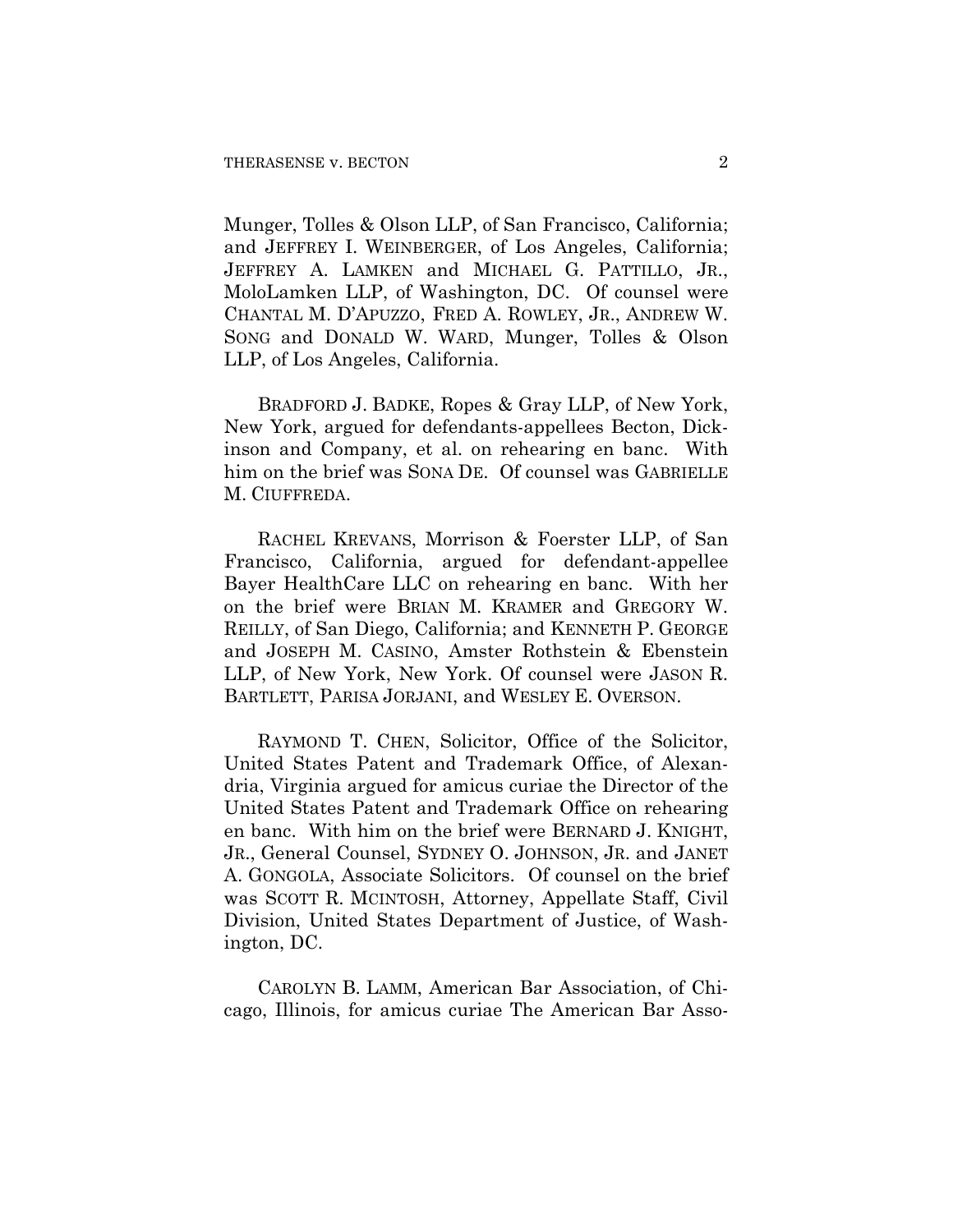ciation on rehearing en banc. Of counsel on the brief were MICHAEL A. VALEK and WILLIAM L. LAFUZE, Vinson & Elkins LLP, of Houston, Texas.

JOHN L. COOPER, Farella Braun & Martel LLP, of San Francisco, California, for amicus curiae Dolby Laboratories, Inc. on rehearing en banc.

RICHARD G. TARANTO, Farr & Taranto, of Washington, DC, for amicus curiae Verizon Communications, Inc. on rehearing en banc. Of counsel on the brief were JOHN THORNE and GAIL F. LEVINE, Verizon Communications Inc., of Arlington, Virginia.

DAVID HRICIK, Mercer University School of Law, of Macon, Georgia, for amicus curiae Professor David Hricik on rehearing en banc.

PAUL H. BERGHOFF, McDonnell, Boehnen, Hulbert & Berghoff, LLP, of Chicago, Illinois, for amicus curiae Intellectual Property Owners Association on rehearing en banc. With him on the brief was KURT W. ROHDE. Of counsel on the brief were DOUGLAS K. NORMAN and KEVIN H. RHODES, Intellectual Property Owners Association, of Washington, DC. Of counsel was HERBERT C. WAMSLEY, Intellectual Property Owners Association, of Washington, DC.

ROBERT P. GREENSPOON, Flachsbart & Greenspoon, LLC, of Chicago, Illinois, for amici curiae Acacia Research Corporation and 1st Media, LLC on rehearing en banc.

IAN SCOTT, Duane Morris LLP, of New York, New York, for amicus curiae Apotex, Inc. on rehearing en banc. With him on the brief were JOSEPH M. BENNETT-PARIS, of Atlanta, Georgia; ROBERT GOULD and ELESE HANSON, of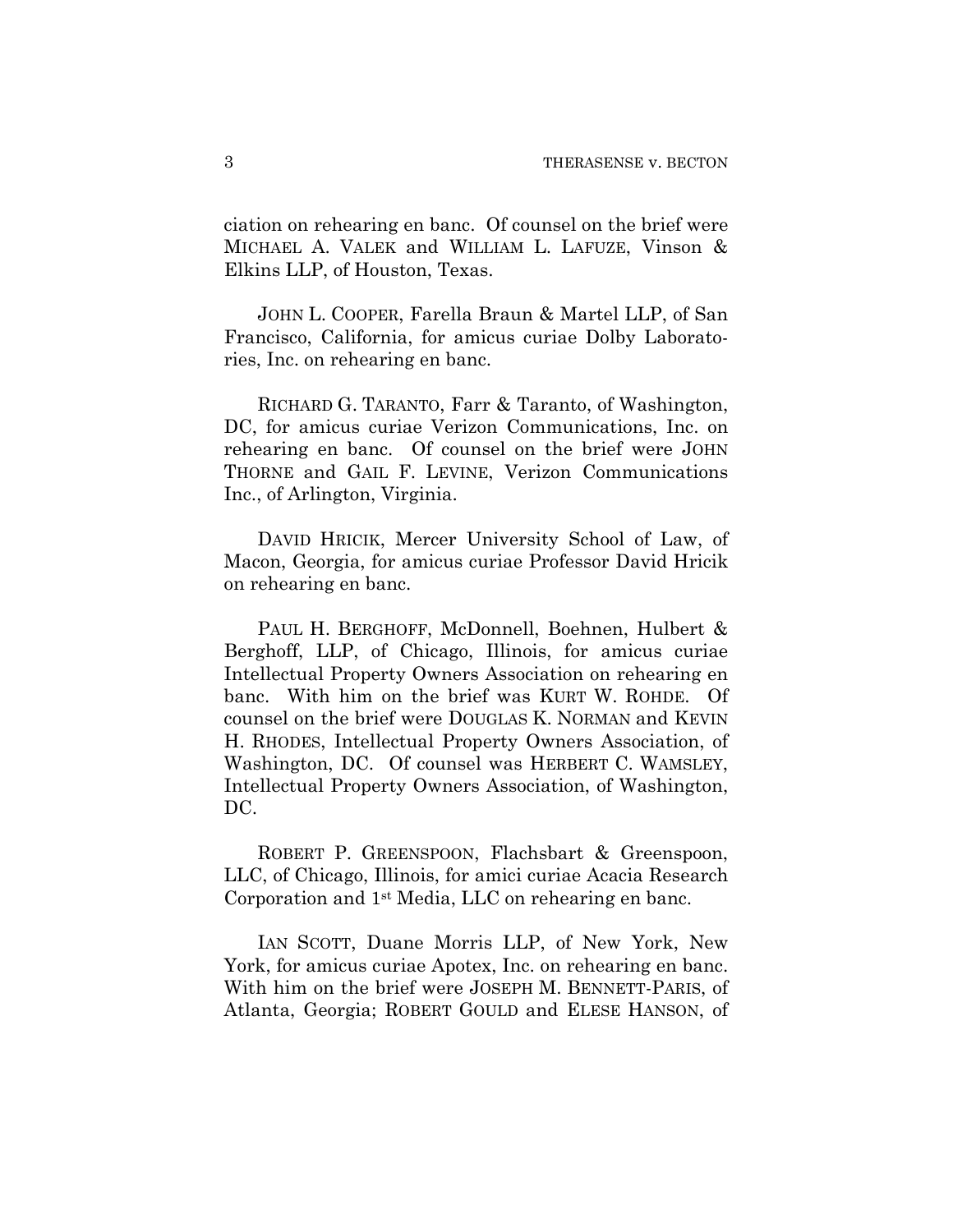Chicago, Illinois; and MATTHEW C. MOUSLEY, of Philadelphia, Pennsylvania. Of counsel on the brief was SHASHANK UPADHYE, Apotex, Inc., of Toronto, Canada.

FREDERICK F. HADIDI, Chao Hadidi Stark & Barker LLP, of Menlo Park, California for amici curiae 22 Patent Prosecution Firms and Practitioners on rehearing en banc. Of counsel on the brief was JULIE Y. MAR-SPINOLA, Sawyer Law Group, P.C., of Palo Alto, California.

CHRISTIAN E. MAMMEN, University of California Hastings College of the Law, of San Francisco, California, for amici curiae Intellectual Property Law Professors on rehearing en banc.

LELAND W. HUTCHINSON, JR., Freeborn & Peters LLP, of Chicago, Illinois, for amici curiae Ole K. Nilssen and Geo Foundation, Ltd. on rehearing en banc. With him on the brief were JONATHAN HILL and MATTHEW J. KRAMER.

MARK A. PERRY, Gibson, Dunn & Crutcher LLP, of Washington, DC, for amici curiae Sanofi-Aventis and Microsoft Corporation on rehearing en banc. With him on the brief were MATTHEW D. MCGILL and WILLIAM G. JENKS.

ROBERT A. ARMITAGE, Eli Lilly and Company, of Indianapolis, Indiana, for amici curiae 43 Patent Practitioners Employed by Eli Lilly and Company on rehearing en banc. With him on the brief were JAMES J. KELLEY and MARK J. STEWART.

CHRISTOPHER E. CHALSEN, Milbank, Tweed, Hadley & McCloy LLP, of New York New York, for amicus curiae The American Intellectual Property Law Association on rehearing en banc. With him on the brief were LAWRENCE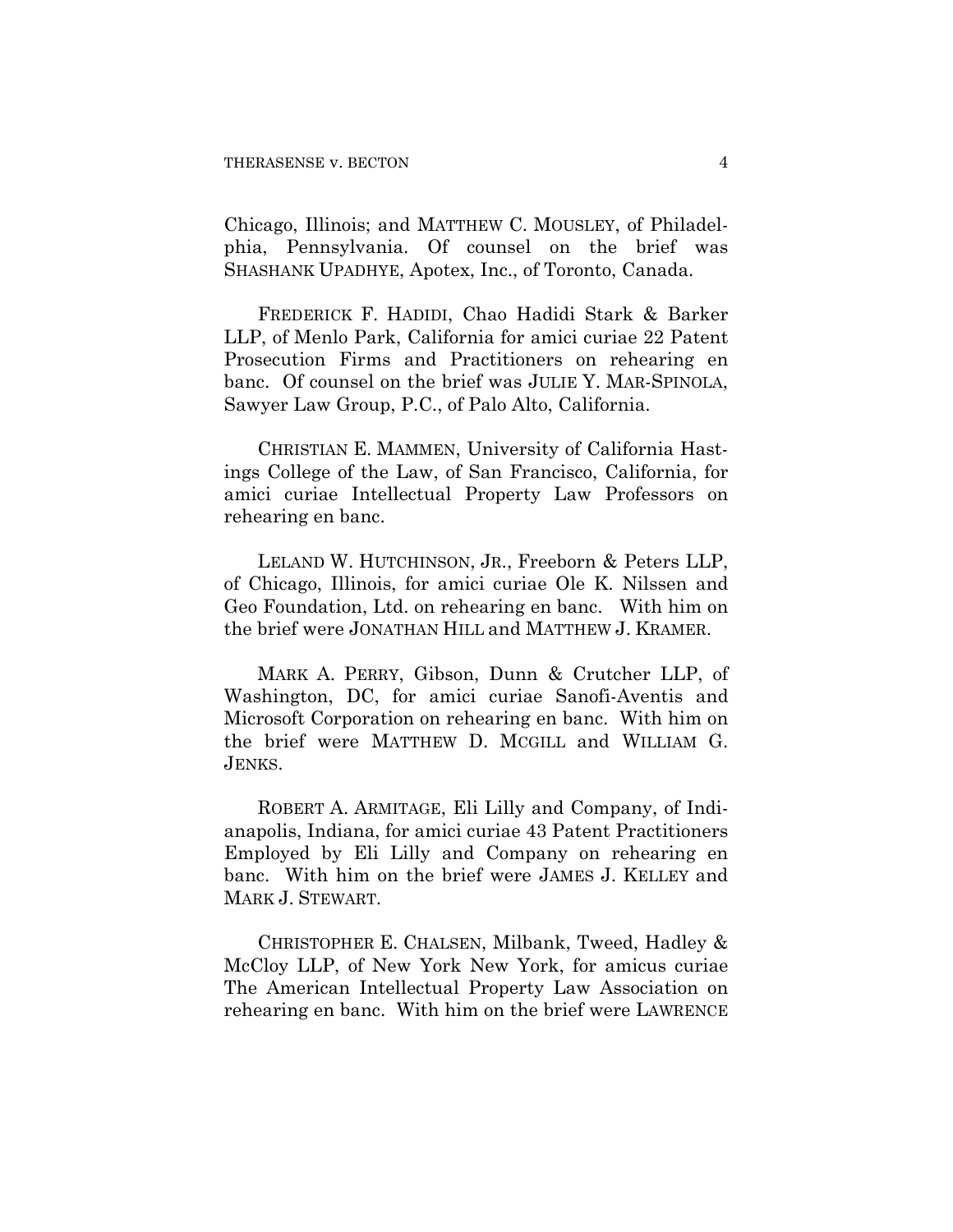T. KASS and NATHANIEL T. BROWAND. Of counsel on the brief was ALAN J. KASPER, American Intellectual Property Law Association, of Arlington, Virginia.

HANSJORG SAUER, Biotechnology Industry Organization, of Washington, DC, for amicus curiae The Biotechnology Industry Organization on rehearing en banc.

TIMOTHY D. JOHNSTON, Nutter McClennen & Fish LLP, of Boston, Massachusetts, for amicus curiae Boston Patent Law Association, on rehearing en banc. With him on the brief was RORY P. PHEIFFER

STEVEN C. SEREBOFF, SoCal IP Law Group LLP, of Westlake Village, California, for amicus curiae Conejo Valley Bar Association on rehearing en banc. With him on the brief were MARK A. GOLDSTEIN and M. KALA SARVAIYA.

ROBERT C. NISSEN, Oblon, Spivak, McClelland, Maier & Neustadt, LLP, of Alexandria, Virginia, for amicus curiae ECORE International, Inc. on rehearing en banc.

BRUCE M. WEXLER, Paul, Hastings, Janofsky & Walker LLP, of New York, New York, for amici curiae Eisai Co., Ltd. et al. on rehearing en banc. With him on the brief were STEPHEN B. KINNAIRD and IGOR V. TIMOFEYEV, of Washington, DC.

JAMES K. STRONSKI, Frommer Lawrence & Haug LLP, of New York, New York, for amicus curiae The Federal Circuit Bar Association on rehearing en banc. Of counsel on the brief was TERENCE P. STEWART, Stewart & Stewart, of Washington, DC.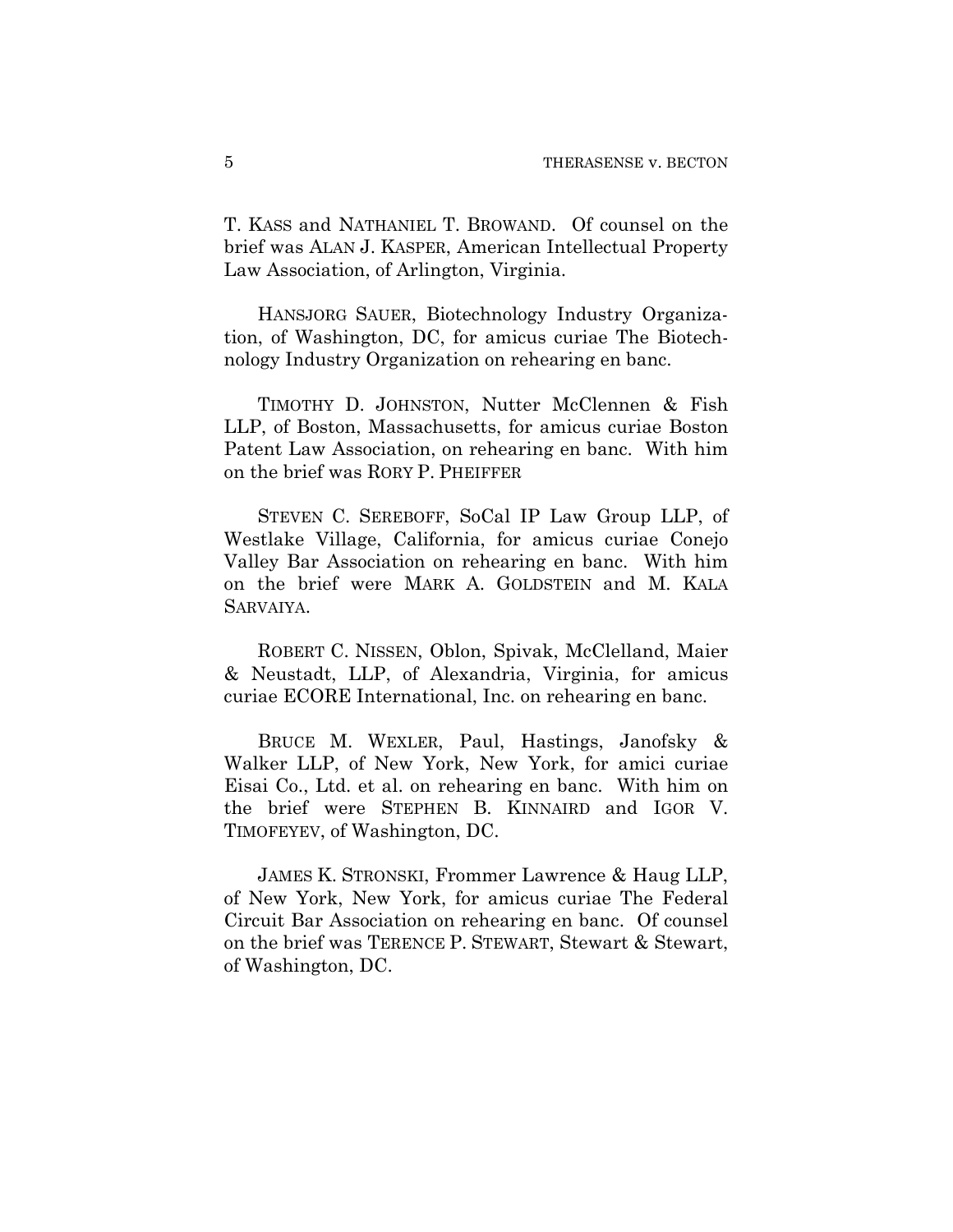ROBERT J. MCAUGHAN, JR., Locke Lord Bissell & Liddell, LLP, of Houston, Texas, for amicus curiae Houston Intellectual Property Law Association on rehearing en banc.

GREGORY L. DISKANT, Patterson Belknap Webb & Tyler LLP, of New York, New York, for amici curiae Johnson & Johnson and The Procter & Gamble Company on rehearing en banc. With him on the brief were EUGENE M. GELERNTER and CHARLES D. HOFFMANN; and PHILIP S. JOHNSON, ERIC I. HARRIS and HENRY S. HADAD, of New Brunswick, New Jersey.

BRAD D. PEDERSEN, Patterson Thuente Christensen Pedersen, P.A., of Minneapolis, Minnesota, for amicus curiae Patterson Thuente Christensen Pedersen, P.A. on rehearing en banc.

CARTER G. PHILLIPS, Sidley Austin LLP, of Washington, DC, for amicus curiae Pharmaceutical Research and Manufacturers of America on rehearing en banc. With him on the brief were JEFFREY P. KUSHAN, ERIC A. SHUMSKY and JAMES C. OWENS; and CONSTANTINE L. TRELA, JR., of Chicago, Illinois. Of counsel on the brief was DAVID E. KORN, Pharmaceutical Research and Manufacturers of America, of Washington, DC.

JAMES R. BATCHELDER, Howrey LLP, of East Palo Alto, California, for amicus curiae SAP America, Inc. on rehearing en banc.

WILIAM L. RESPESS, Nanogen Inc., of San Diego, California, for amicus curiae San Diego Intellectual Property Law Association on rehearing en banc. Of counsel on the brief was DOUGLAS E. OLSON, Paul Hastings, Janofsky & Walker, of San Diego, California.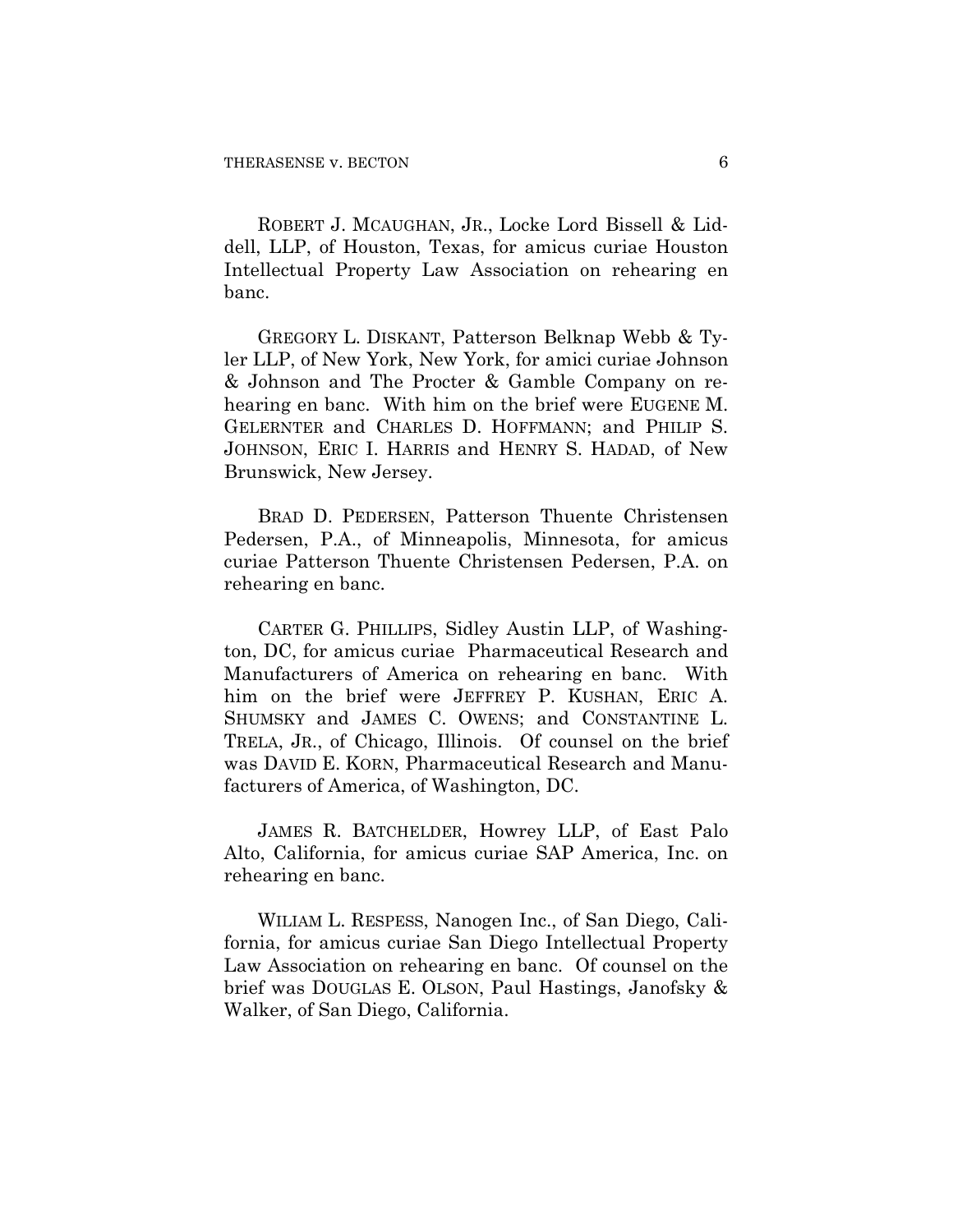CHARLES W. SHIFLEY, Banner & Witcoff, Ltd., of Chicago, Illinois, for amicus curiae The Intellectual Property Law Association of Chicago on rehearing en banc.

DANIEL J. POPEO, Washington Legal Foundation of Washington, DC, for amicus curiae Washington Legal Foundation on rehearing en banc. With him on the brief was RICHARD A. SAMP.

BRUCE A. LEHMAN, International Intellectual Property Institute, of Washington, DC, for amicus curiae International Intellectual Property Institute, on rehearing en banc.

JEFFREY M. SAMUELS, University of Akron School of Law, Akron, Ohio, for amicus curiae The University of Akron School of Law on rehearing en banc. With him on the brief was ROBERT C. KAHRL.

JEFFREY D. MILLS, King & Spalding LLP, of Austin, Texas, for amicus curiae Association of Citizens for Patent Protection in the Public Interest on rehearing en banc. With him on the brief was BRIAN C. BANNER.

HENRY C. DINGER, Goodwin Procter LLP, of Boston, Massachusetts, for amici curiae Teva Pharmaceuticals USA, Inc., et al. Cisco Systems, Inc., and Generic Pharmaceutical Association on rehearing en banc. With him on the brief were ELAINE HERRMANN BLAIS, NICHOLAS K. MITROKOSTAS and ANDREW M. BATCHELOR.

DAN L. BAGATELL, Perkins Coie Brown & Bain, P.A., of Phoenix, Arizona, for amicus curiae Intel Corporation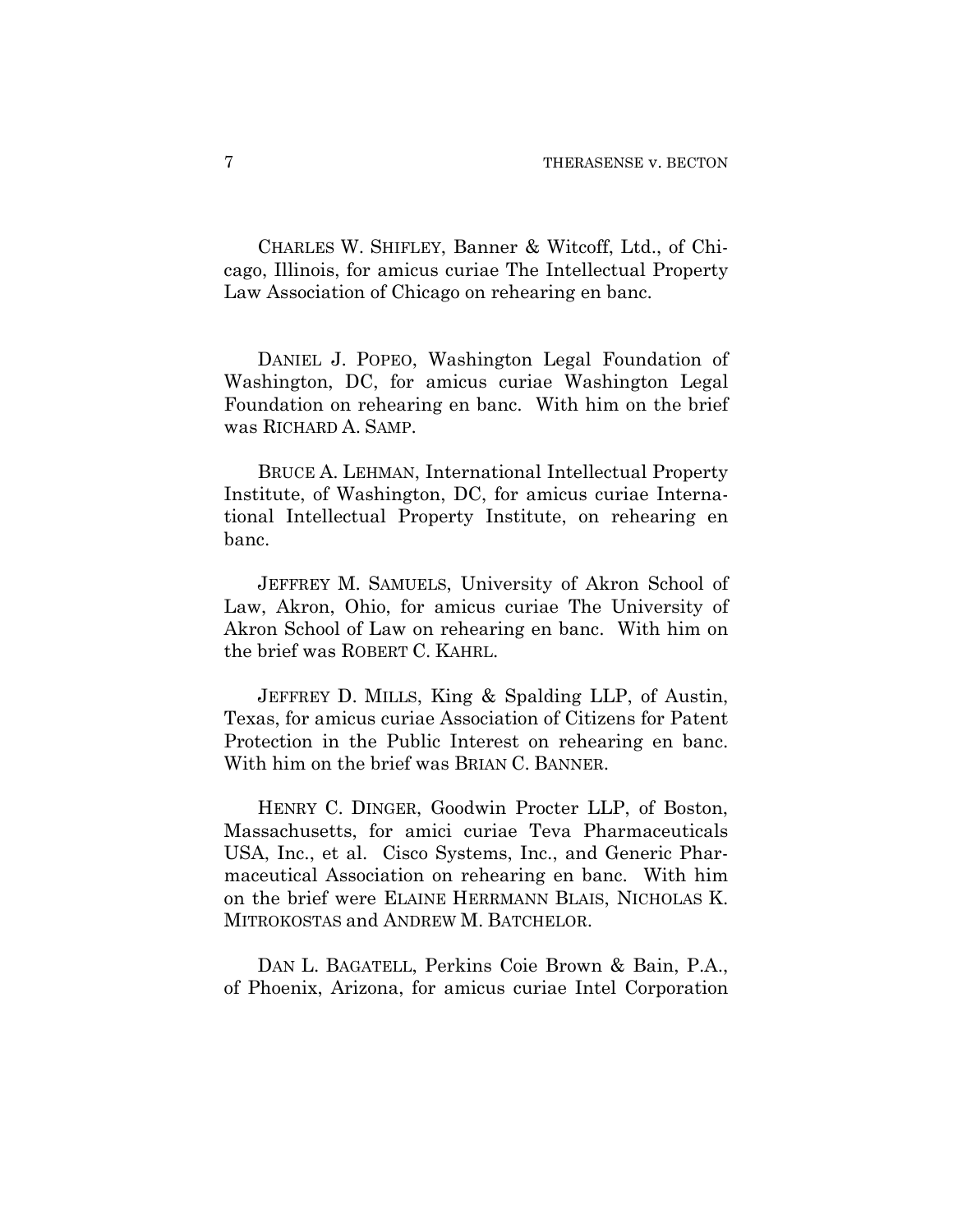on rehearing en banc. Of counsel on the brief was TINA M. CHAPPELL, Intel Corporation, of Chandler, Arizona.

**\_\_\_\_\_\_\_\_\_\_\_\_\_\_\_\_\_\_\_\_\_\_\_\_\_\_** 

Before RADER, *Chief Judge*, NEWMAN, LOURIE, BRYSON, GAJARSA, LINN, DYK, PROST, MOORE, O'MALLEY, and REYNA, *Circuit Judges*.

Opinion for the court filed by *Chief Judge* RADER, in which *Circuit Judges* NEWMAN, LOURIE, LINN, MOORE, and REYNA join in full, and in which *Circuit Judge*  O'MALLEY joins in part V.

Concurring-in-part and dissenting-in-part opinion filed by *Circuit Judge* O'MALLEY.

Dissenting opinion filed by *Circuit Judge* BRYSON, in which *Circuit Judges* GAJARSA, DYK, and PROST join.

#### RADER, *Chief Judge*.

The United States District Court for the Northern District of California found U.S. Patent No. 5,820,551 ("the '551 patent") unenforceable due to inequitable conduct. *Therasense, Inc. v. Becton, Dickinson & Co.*, 565 F. Supp. 2d 1088 (N.D. Cal. 2008) ("*Trial Opinion*"). Therasense, Inc. (now Abbott Diabetes Care, Inc.) and Abbott Laboratories (collectively, "Abbott") appeal that judgment. This court vacates and remands for further proceedings consistent with this opinion.

I

The '551 patent involves disposable blood glucose test strips for diabetes management. These strips employ electrochemical sensors to measure the level of glucose in a sample of blood. When blood contacts a test strip, glucose in the blood reacts with an enzyme on the strip, resulting in the transfer of electrons from the glucose to the enzyme. A mediator transfers these electrons to an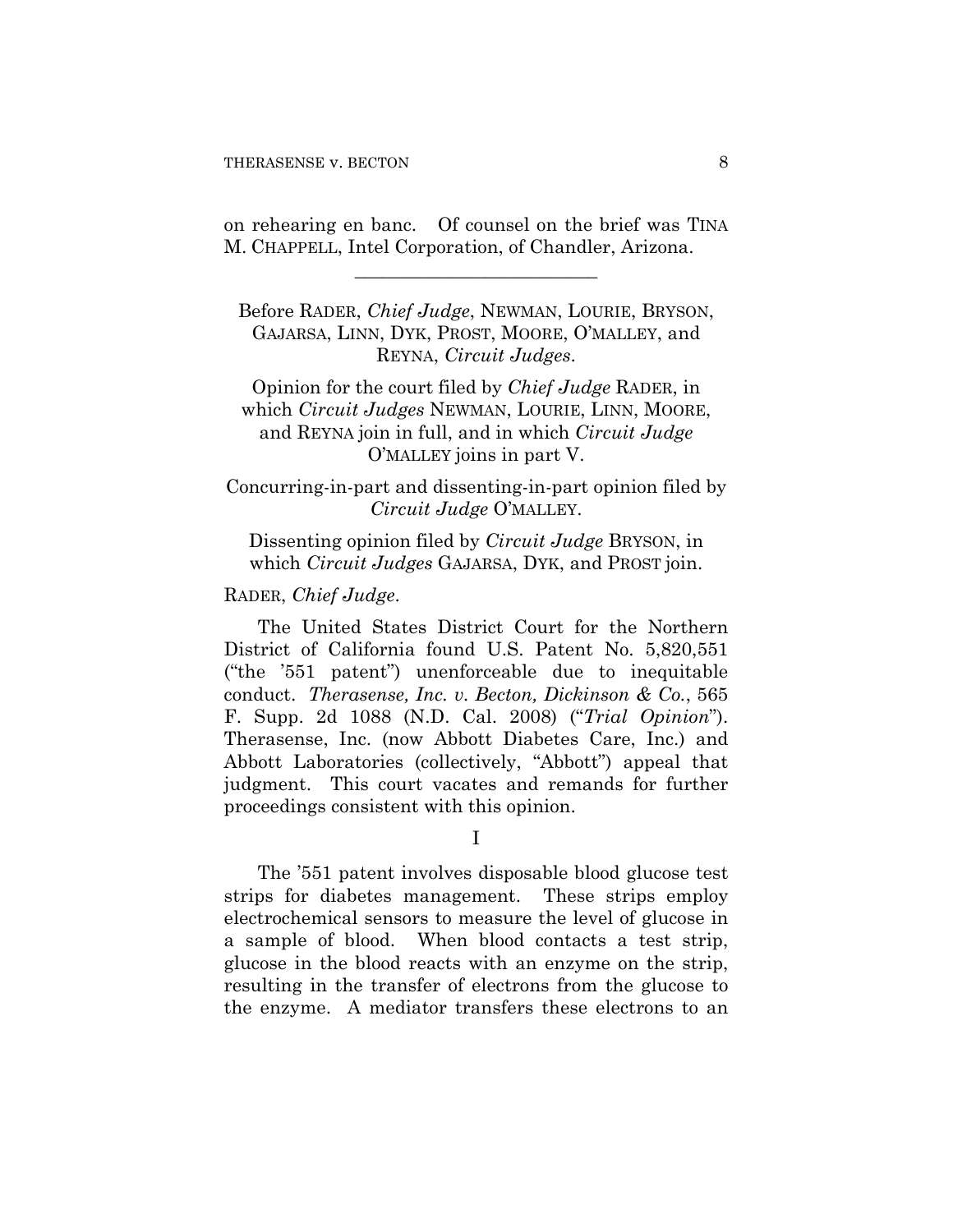electrode on the strip. Then, the electrons flow from the strip to a glucose meter, which calculates the glucose concentration based on the electrical current.

The '551 patent claims a test strip with an electrochemical sensor for testing whole blood without a membrane over the electrode:

1. A single use disposable electrode strip for attachment to the signal readout circuitry of a sensor to detect a current representative of the concentration of a compound in a drop of a whole blood sample comprising:

a) an elongated support having a substantially flat, planar surface, adapted for releasable attachment to said readout circuitry;

b) a first conductor extending along said surface and comprising a conductive element for connection to said readout circuitry;

c) an active electrode on said strip in electrical contact with said first conductor and positioned to contact said whole blood sample;

d) a second conductor extending along said surface comprising a conductive element for connection to said read out circuitry; and

e) a reference counterelectrode in electrical contact with said second conductor and positioned to contact said whole blood sample,

*wherein said active electrode is configured to be exposed to said whole blood sample without an*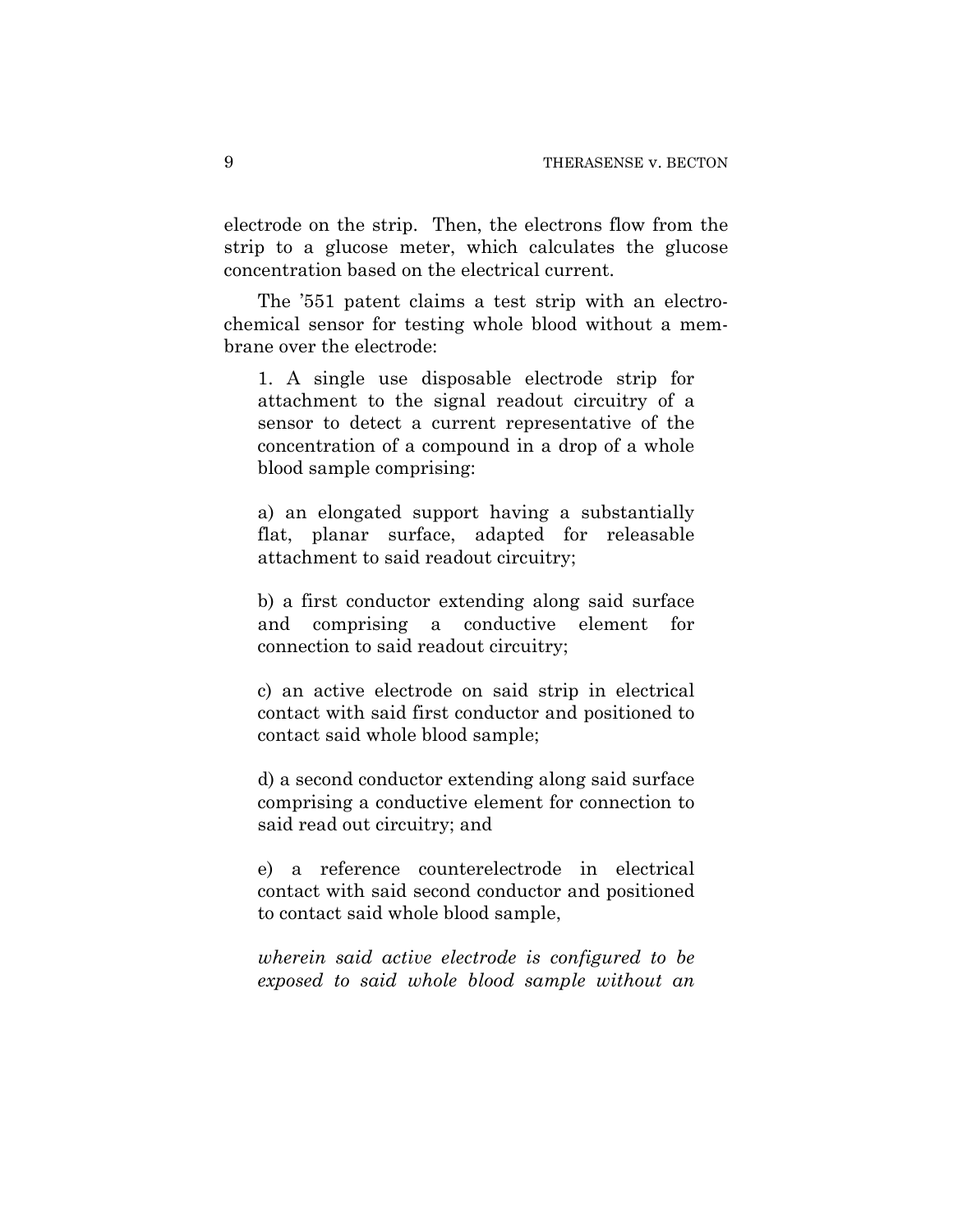*intervening membrane or other whole blood filtering member* . . . .

'551 patent col.13 l.29-col.14 l.3 (emphasis added). "Whole blood," an important term in the claim, means blood that contains all of its components, including red blood cells.

In the prior art, some sensors employed diffusionlimiting membranes to control the flow of glucose to the electrode because the slower mediators of the time could not deal with a rapid influx of glucose. Other prior art sensors used protective membranes to prevent "fouling." Fouling occurs when red blood cells stick to the active electrode and interfere with electron transfer to the electrode. Protective membranes permit glucose molecules to pass, but not red blood cells.

Abbott filed the original application leading to the '551 patent in 1984. Over thirteen years, that original application saw multiple rejections for anticipation and obviousness, including repeated rejections over U.S. Patent No. 4,545,382 ("the '382 patent"), another patent owned by Abbott. The '382 patent specification discussed protective membranes in the following terms: "Optionally, but preferably when being used on live blood, a protective membrane surrounds both the enzyme and the mediator layers, permeable to water and glucose molecules." Col.4 ll.63-66. "Live blood" refers to blood within a body.

In 1997, Lawrence Pope, Abbott's patent attorney, and Dr. Gordon Sanghera, Abbott's Director of Research and Development, studied the novel features of their application and decided to present a new reason for a patent. Pope presented new claims to the examiner based on a new sensor that did not require a protective membrane for whole blood. Pope asserted that this distinction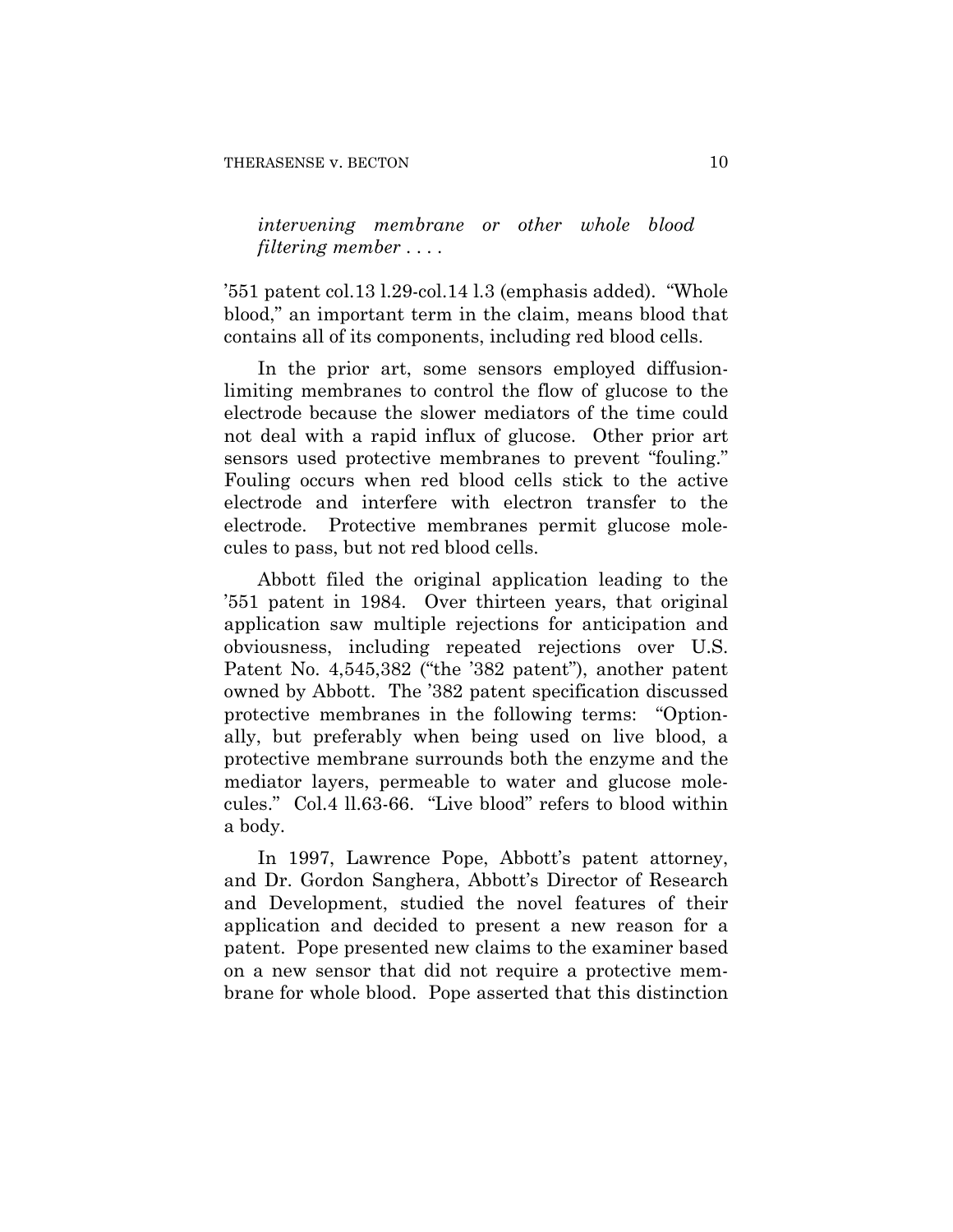would overcome the prior art '382 patent, whose electrodes allegedly required a protective membrane. The examiner requested an affidavit to show that the prior art required a membrane for whole blood at the time of the invention.

To meet this evidentiary request, Dr. Sanghera submitted a declaration to the U.S. Patent and Trademark Office ("PTO") stating:

[O]ne skilled in the art would have felt that an active electrode comprising an enzyme and a mediator would require a protective membrane if it were to be used with a whole blood sample....  $[O]$ ne skilled in the art would not read lines 63 to 65 of column 4 of U.S. Patent No. 4,545,382 to teach that the use of a protective membrane with a whole blood sample is optionally or merely preferred.

J.A. 7637. Pope, in submitting Sanghera's affidavit, represented:

The art continued to believe [following the '382 patent] that a barrier layer for [a] whole blood sample was necessary . . . .

One skilled in the art would *not* have read the disclosure of the ['382 patent] as teaching that the use of a protective membrane with whole blood samples was optional. He would not, especially in view of the working examples, have read the "optionally, but preferably" language at line 63 of column [4] as a technical teaching but rather mere patent phraseology.

. . . .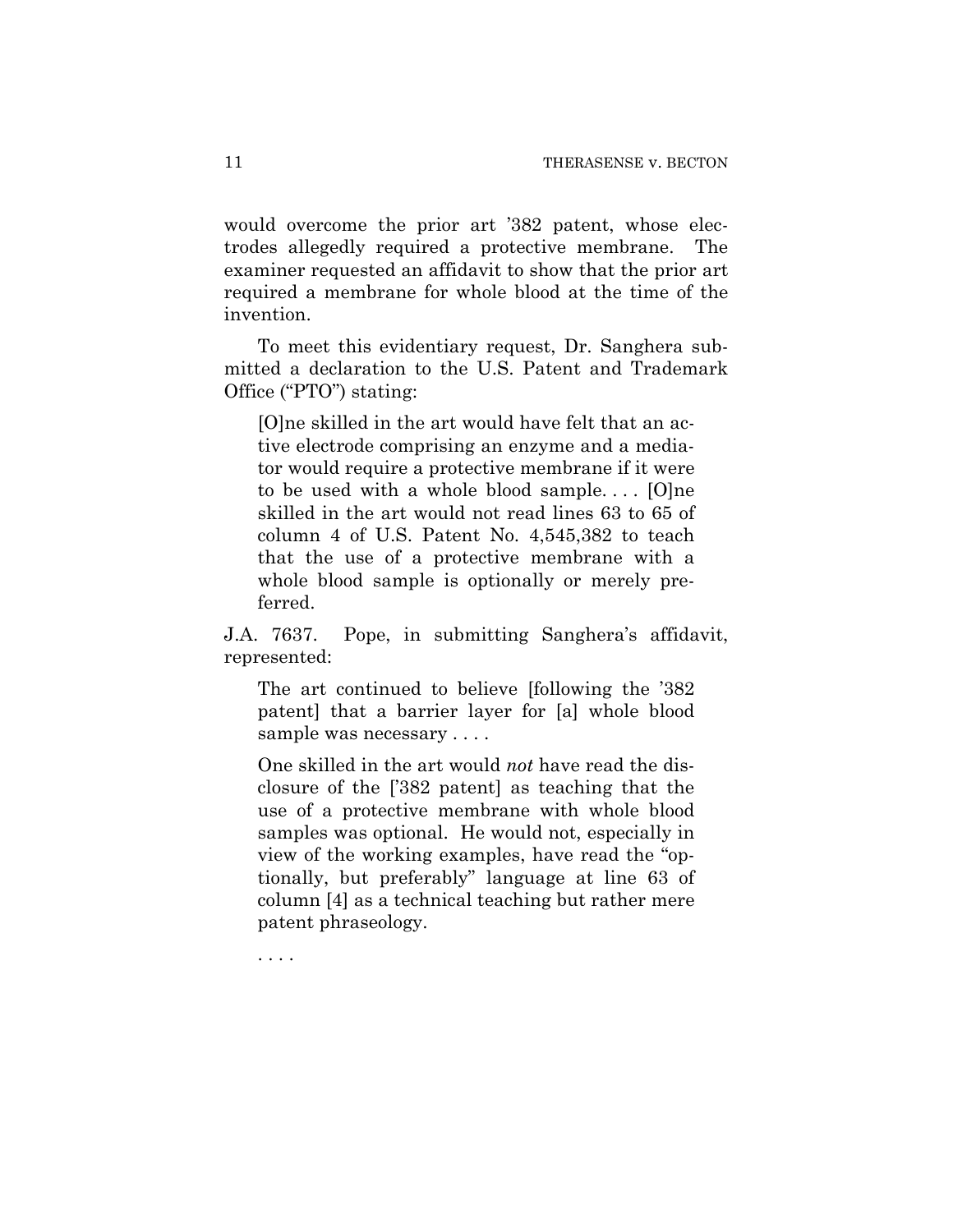There is no teaching or suggestion of unprotected active electrodes for use with whole blood specimens in [the  $382$  patent]  $\dots$ .

# J.A. 7645-46.

Several years earlier, while prosecuting the European counterpart to the '382 patent, European Patent EP 0 078 636 ("EP '636"), Abbott made representations to the European Patent Office ("EPO") regarding the same "optionally, but preferably" language in the European specification. On January 12, 1994, to distinguish a German reference labeled D1, which required a diffusionlimiting membrane, Abbott's European patent counsel argued that their invention did not require a diffusionlimiting membrane:

*Contrary to the semipermeable membrane of D1, the protective membrane optionally utilized with the glucose sensor of the patent is [sic] suit is not controlling the permeability of the substrate* . . . . Rather, in accordance with column 5, lines 30 to 33 of the patent in suit:

"Optionally, but preferably when being used on live blood, a protective membrane surrounds both the enzyme and the mediator layers, permeable to water and glucose molecules."

See also claim 10 of the patent in suit as granted according to which the sensor electrode has an outermost protective membrane (11) permeable to water and glucose molecules. . . . Accordingly, *the purpose of the protective membrane of the patent in suit, preferably to be used with in vivo measurements, is a safety measurement to prevent any course [sic] particles coming off during use but not a permeability control for the substrate*.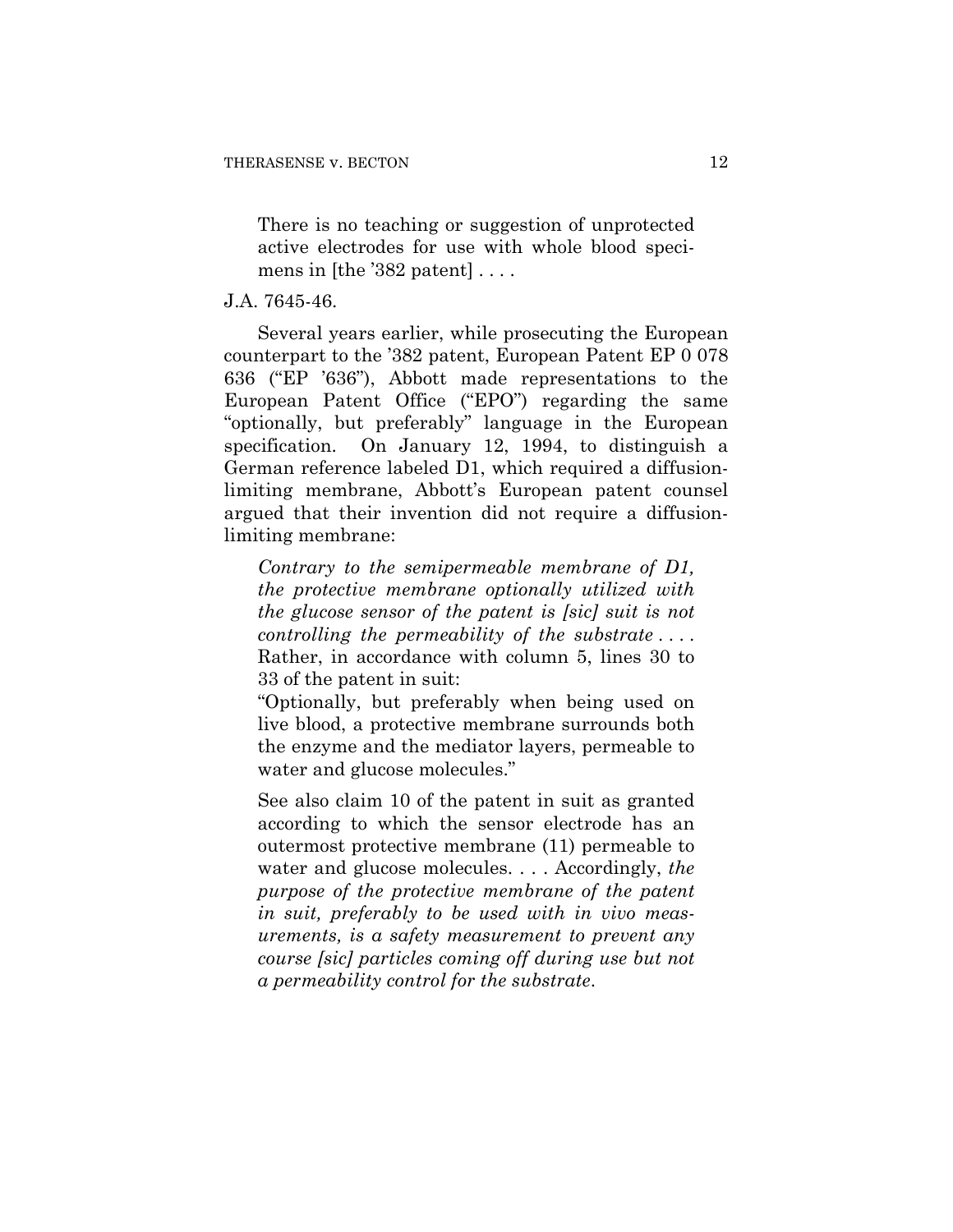J.A. 6530-31 (emphases added).

On May 23, 1995, Abbott's European patent counsel submitted another explanation about the D1 reference and EP '636.

"Optionally, but preferably when being used on live blood, a protective membrane surrounds both the enzyme and the mediator layers, permeable to water and glucose molecules."

*It is submitted that this disclosure is unequivocally clear. The protective membrane is optional, however, it is preferred when used on live blood in order to prevent the larger constituents of the blood, in particular erythrocytes from interfering with the electrode sensor. Furthermore it is said, that said protective membrane should not prevent the glucose molecules from penetration, the membrane is "permeable" to glucose molecules*. This teaches the skilled artisan that, whereas the [D1 membrane] must . . . control the permeability of the glucose . . . the purpose of the protective membrane in the patent in suit is *not* to control the permeation of the glucose molecules. For this very reason *the sensor electrode as claimed does not have (and must not have) a semipermeable membrane in the sense of D1*.

J.A. 6585 (first and third emphases added).

# II

In March 2004, Becton, Dickinson and Co. ("Becton") sued Abbott in the District of Massachusetts seeking a declaratory judgment of noninfringement of U.S. Patent Nos. 6,143,164 ("the '164 patent") and 6,592,745 ("the '745 patent"). Becton's product was a blood glucose test strip, the BD Test Strip. Abbott countersued Becton in the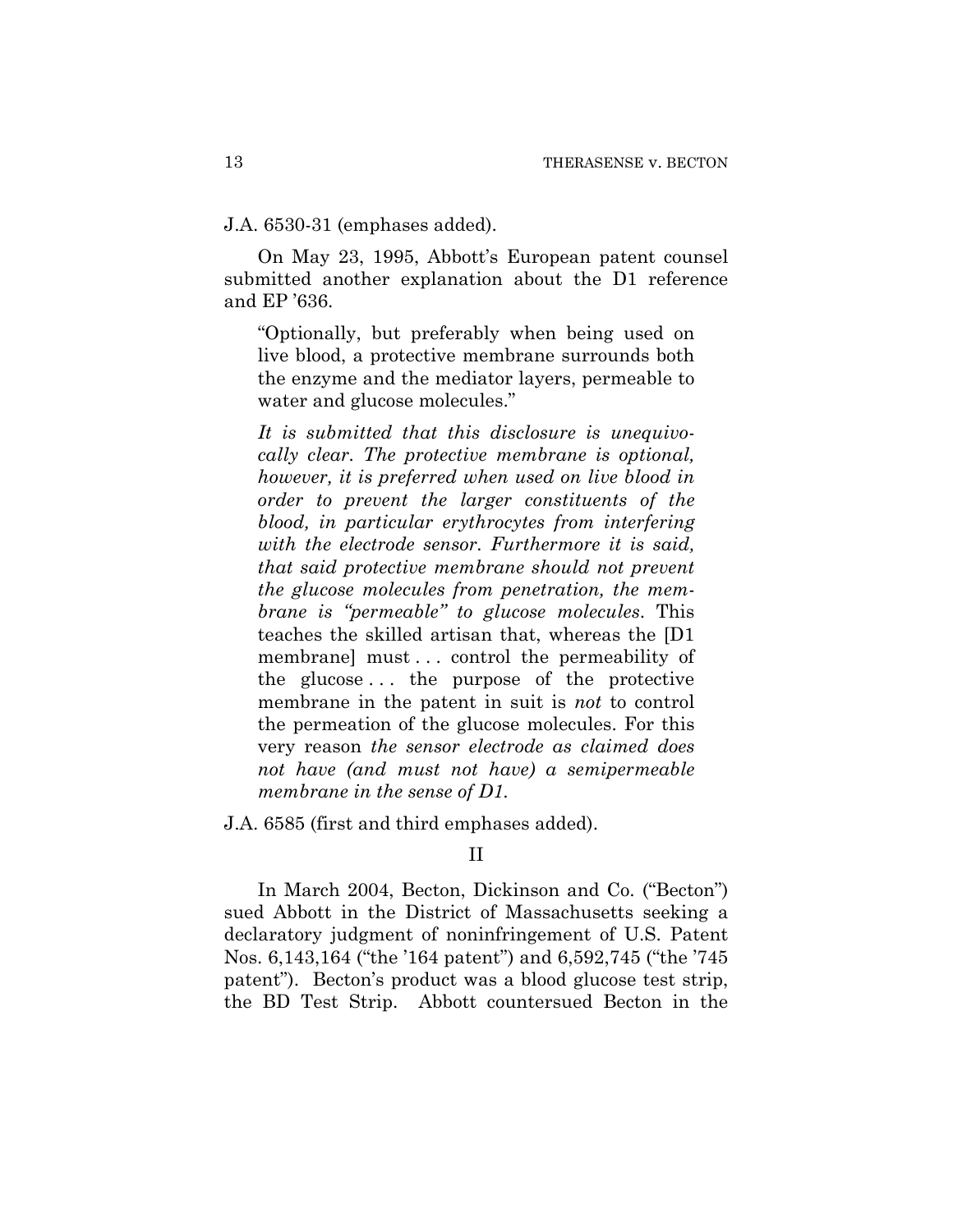Northern District of California alleging that Becton's strip infringed the '164, '745, and '551 patents. The District of Massachusetts then transferred its case to the Northern District of California. Abbott then sued Nova Biomedical Corp. ("Nova"), Becton's supplier, alleging infringement of the patents asserted in Abbott's suit against Becton. In August 2005, Abbott also sued Bayer Healthcare LLC ("Bayer"), alleging that its Microfill and Autodisc blood glucose strips infringed the '551 and '745 patents. The Northern District of California consolidated all of the cases.

The district court granted summary judgment of noninfringement of all asserted claims in the '164 and '745 patents. *Therasense, Inc. v. Becton, Dickinson & Co.*, 560 F. Supp. 2d 835, 854, 880 (N.D. Cal. 2008). The district court also found nearly all of the asserted claims of the '745 patent invalid due to anticipation. *Id.* at 880.

Following a bench trial, the district court determined that claims 1-4 of the '551 patent were invalid due to obviousness in light of the '382 patent and U.S. Patent No. 4,225,410 ("the '410 patent"). *Trial Opinion* at 1127. The central issue for obviousness was whether the prior art would have disclosed a glucose sensor without a membrane for whole blood to a person of ordinary skill in the art. The district court found that the '382 patent disclosed sensors in which "a protective membrane was optional in all cases except the case of live blood, in which case the protective membrane was preferred—but not required." *Id.* at 1103. Of primary relevance here, the district court held the '551 patent unenforceable for inequitable conduct because Abbott did not disclose to the PTO its briefs to the EPO filed on January 12, 1994 and May 23, 1995. *Id.* at 1127.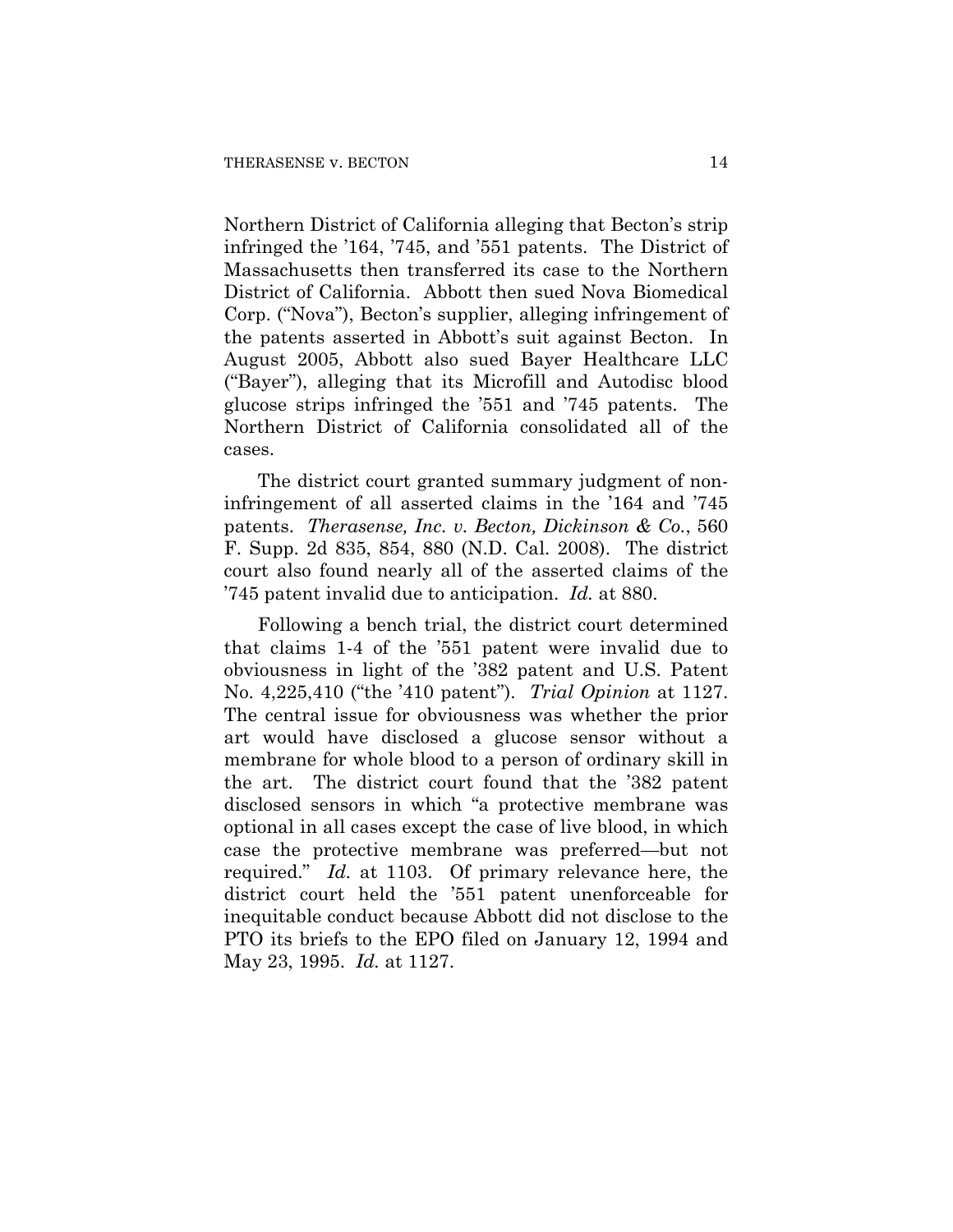Abbott appealed the judgments of invalidity, unenforceability, and noninfringement. *Therasense, Inc. v. Becton, Dickinson & Co.*, 593 F.3d 1289 (Fed. Cir. 2010), *vacated*, 374 Fed. Appx. 35 (Fed. Cir. 2010). A panel of this court unanimously upheld the district court's judgments of noninfringement and invalidity. *Id.* at 1311. On unenforceability, the panel also affirmed, but with a dissent. *Id.* at 1312-25 (Linn, J., dissenting).

Recognizing the problems created by the expansion and overuse of the inequitable conduct doctrine, this court granted Abbott's petition for rehearing en banc and vacated the judgment of the panel. *Therasense*, 374 Fed. Appx. at 35. This court now vacates the district court's inequitable conduct judgment and remands.

#### III

Inequitable conduct is an equitable defense to patent infringement that, if proved, bars enforcement of a patent. This judge-made doctrine evolved from a trio of Supreme Court cases that applied the doctrine of unclean hands to dismiss patent cases involving egregious misconduct: *Keystone Driller Co. v. General Excavator Co.*, 290 U.S. 240 (1933), *Hazel-Atlas Glass Co. v. Hartford-Empire Co.*, 322 U.S. 238 (1944), *overruled on other grounds by Standard Oil Co. v. United States*, 429 U.S. 17 (1976), and *Precision Instruments Manufacturing Co. v. Automotive Maintenance Machinery Co.*, 324 U.S. 806 (1945).

*Keystone* involved the manufacture and suppression of evidence. 290 U.S. at 243. The patentee knew of "a possible prior use" by a third party prior to filing a patent application but did not inform the PTO. *Id.* at 243. After the issuance of the patent, the patentee paid the prior user to sign a false affidavit stating that his use was an abandoned experiment and bought his agreement to keep secret the details of the prior use and to suppress evi-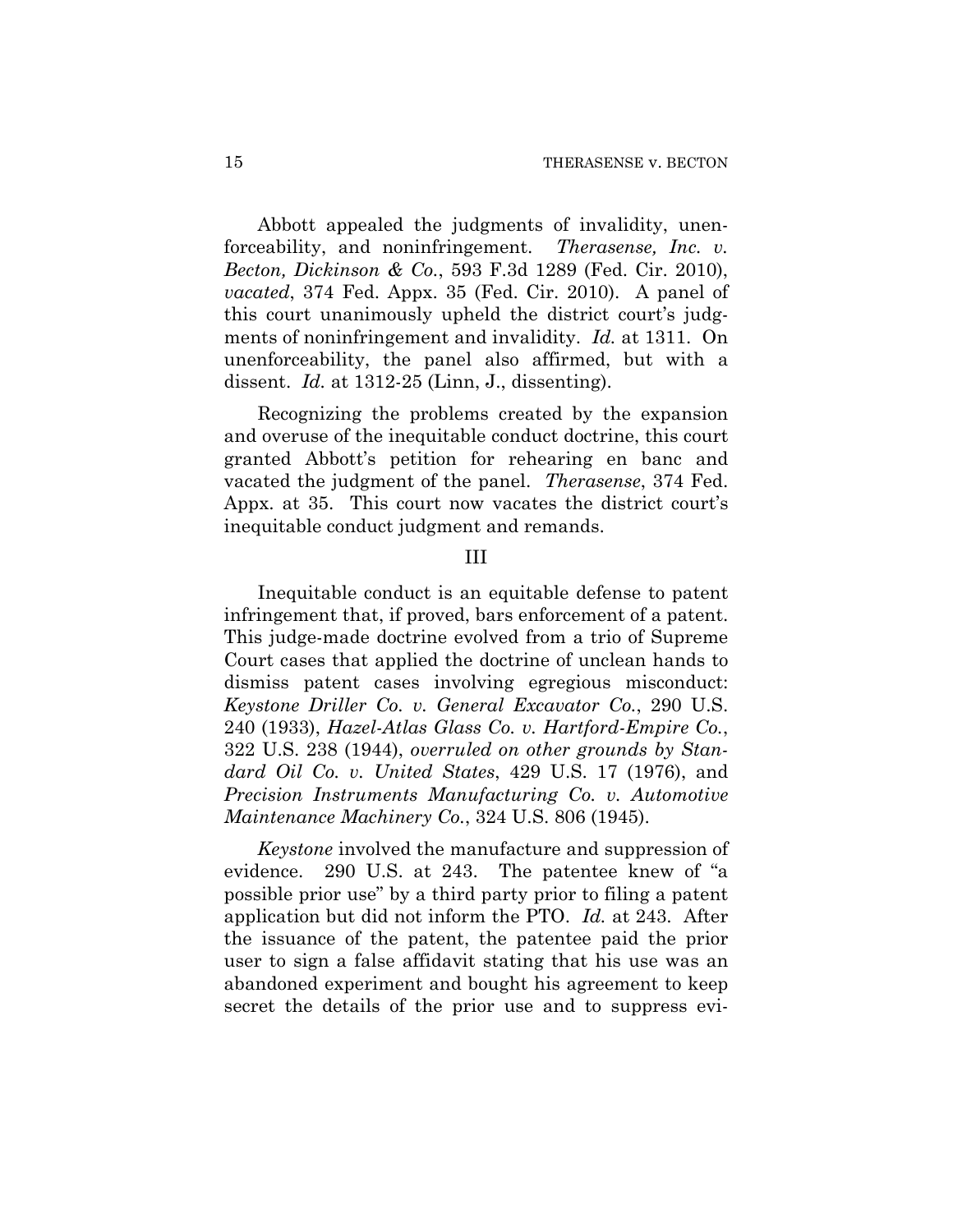dence. *Id.* With these preparations in place, the patentee then asserted this patent, along with two other patents, against Byers Machine Co. ("Byers"). *Keystone Driller Co. v. Byers Mach. Co.*, 4 F. Supp. 159 (N.D. Ohio 1929). Unaware of the prior use and of the cover-up, the court held the patents valid and infringed and granted an injunction. *Id.* at 160.

The patentee then asserted the same patents against General Excavator Co. and Osgood Co. and sought a temporary injunction based on the decree in the previous Byers case. *Keystone*, 290 U.S. at 242.The district court denied the injunctions but made the defendants post bonds. *Id.* The defendants discovered and introduced evidence of the corrupt transaction between the patentee and the prior user. *Id.* at 243-44. The district court declined to dismiss these cases for unclean hands. *Id.* On appeal, the Sixth Circuit reversed and remanded with instructions to dismiss the complaints. *Id.* The Supreme Court affirmed. *Id.* at 247.

The Supreme Court explained that if the corrupt transaction between the patentee and the prior user had been discovered in the previous Byers case, "the court undoubtedly would have been warranted in holding it sufficient to require dismissal of the cause of action." *Id.* at 246. Because the patentee used the Byers decree to seek an injunction in the cases against General Excavator Co. and Osgood Co., it did not come to the court with clean hands, and dismissal of these cases was appropriate. *Id.* at 247.

Like *Keystone*, *Hazel-Atlas* involved both the manufacture and suppression of evidence. 322 U.S. at 240. Faced with "apparently insurmountable Patent Office opposition," the patentee's attorneys wrote an article describing the invention as a remarkable advance in the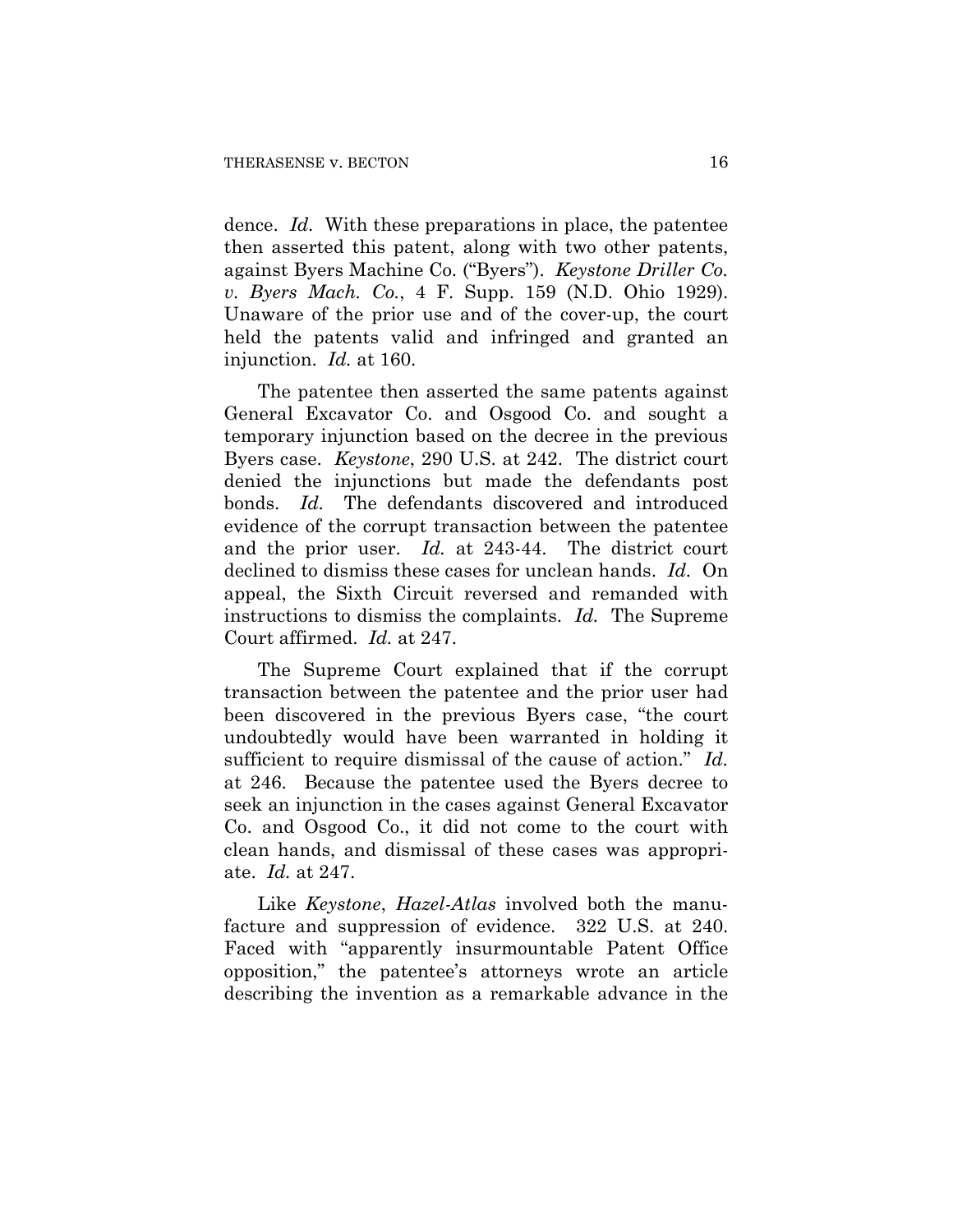art and had William Clarke, a well-known expert, sign it as his own and publish it in a trade journal. *Id.* After the patentee submitted the Clarke article to the PTO in support of its application, the PTO allowed a patent to issue. *Id.* at 240-41.

The patentee brought suit against Hazel-Atlas Glass Co. ("Hazel-Atlas"), alleging infringement of this patent. *Id.* at 241. The district court found no infringement. *Id.* On appeal, the patentee's attorneys emphasized the Clarke article, and the Third Circuit reversed the district court's judgment, holding the patent valid and infringed. *Id.* The patentee then went to great lengths to conceal the false authorship of the Clarke article, contacting Clarke multiple times, including before and after Hazel-Atlas's investigators spoke to him. *Id.* at 242-43. After Hazel-Atlas settled with the patentee, the patentee paid Clarke a total of \$8,000. *Id.* These facts surfaced in a later suit, *United States v. Hartford-Empire Co.*, 46 F. Supp. 541 (N.D. Ohio 1942). *Hazel-Atlas*, 322 U.S. at 243.

On the basis of these newly-discovered facts, Hazel-Atlas petitioned the Third Circuit to vacate its judgment, but the court refused. *Id.* at 243-44. The Supreme Court reversed. *Id.* at 251. The Supreme Court explained that if the district court had learned of the patentee's deception before the PTO, it would have been warranted in dismissing the patentee's case under the doctrine of unclean hands. *Id.* at 250. Likewise, had the Third Circuit learned of the patentee's suppression of evidence, it also could have dismissed the appeal. *Id.* Accordingly, the Supreme Court vacated the judgment against Hazel-Atlas and reinstated the original judgment dismissing the patentee's case. *Id.* at 251.

In *Precision*, the patentee suppressed evidence of perjury before the PTO and attempted to enforce the perjury-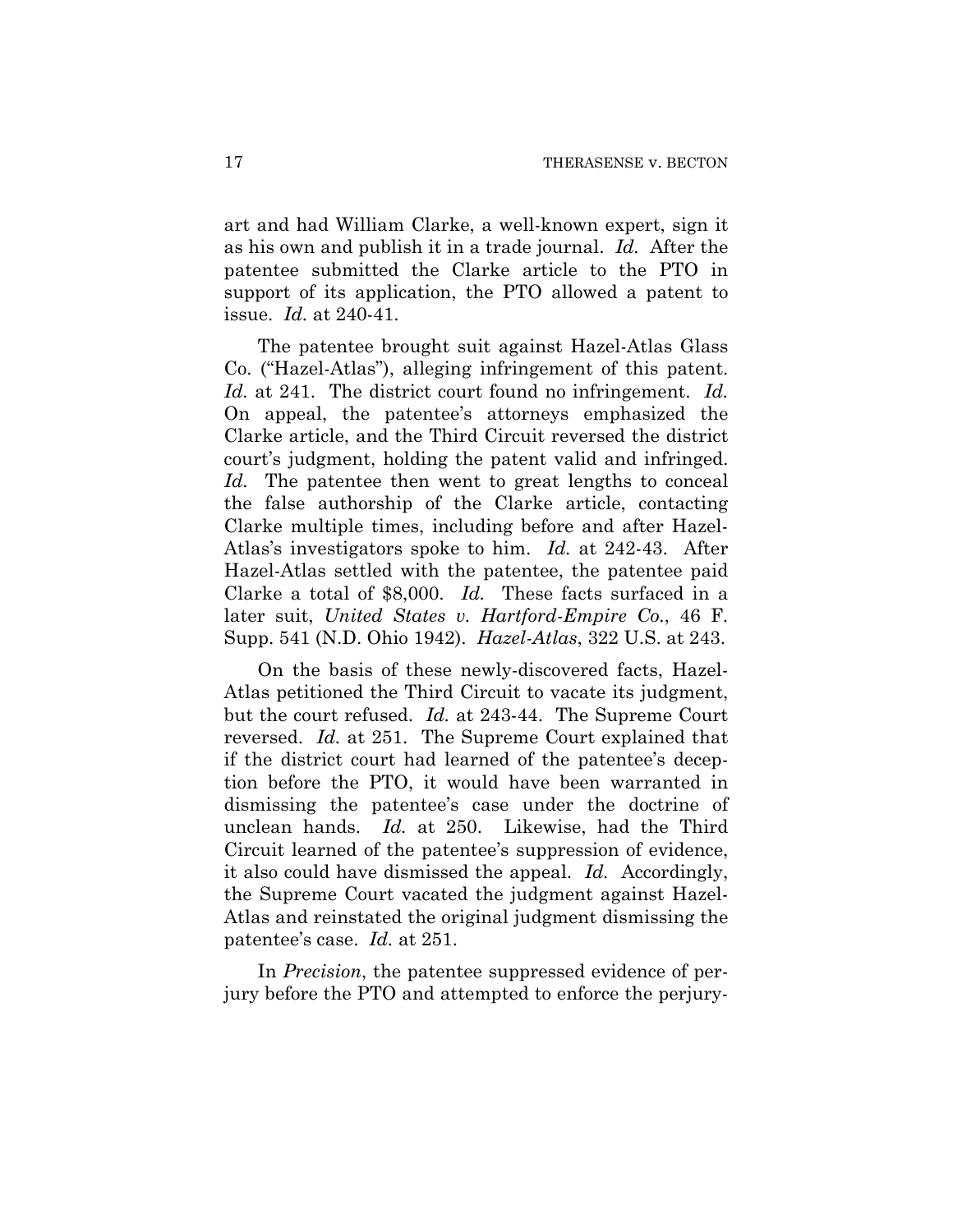tainted patent. 324 U.S. at 816-20. The PTO had declared an interference between two patent applications, one filed by Larson and the other by Zimmerman. *Id.* at 809. Automotive Maintenance Machinery Co. ("Automotive") owned the Zimmerman application. *Id.* Larson filed his preliminary statement in the PTO proceedings with false dates of conception, disclosure, drawing, description, and reduction to practice. Later, he testified in support of these false dates in an interference proceeding. *Id.* at 809-10.

Automotive discovered this perjury but did not reveal this information to the PTO. *Id.* at 818. Instead, Automotive entered into a private settlement with Larson that gave Automotive the rights to the Larson application and suppressed evidence of Larson's perjury. *Id.* at 813-14. Automotive eventually received patents on both the Larson and Zimmerman applications. *Id.* at 814. Despite knowing that the Larson patent was tainted with perjury, Automotive sought to enforce it against others. *Id.* at 807.

The district court found that Automotive had unclean hands and dismissed the suit. *Id.* at 808. The Seventh Circuit reversed. *Id.* The Supreme Court reversed the Seventh Circuit's decision, explaining that dismissal was warranted because not only had the patentee failed to disclose its knowledge of perjury to the PTO, it had actively suppressed evidence of the perjury and magnified its effects. *Id.* at 818-19.

### IV

The unclean hands cases of *Keystone*, *Hazel-Atlas*, and *Precision* formed the basis for a new doctrine of inequitable conduct that developed and evolved over time. Each of these unclean hands cases before the Supreme Court dealt with particularly egregious misconduct, including perjury, the manufacture of false evidence, and the sup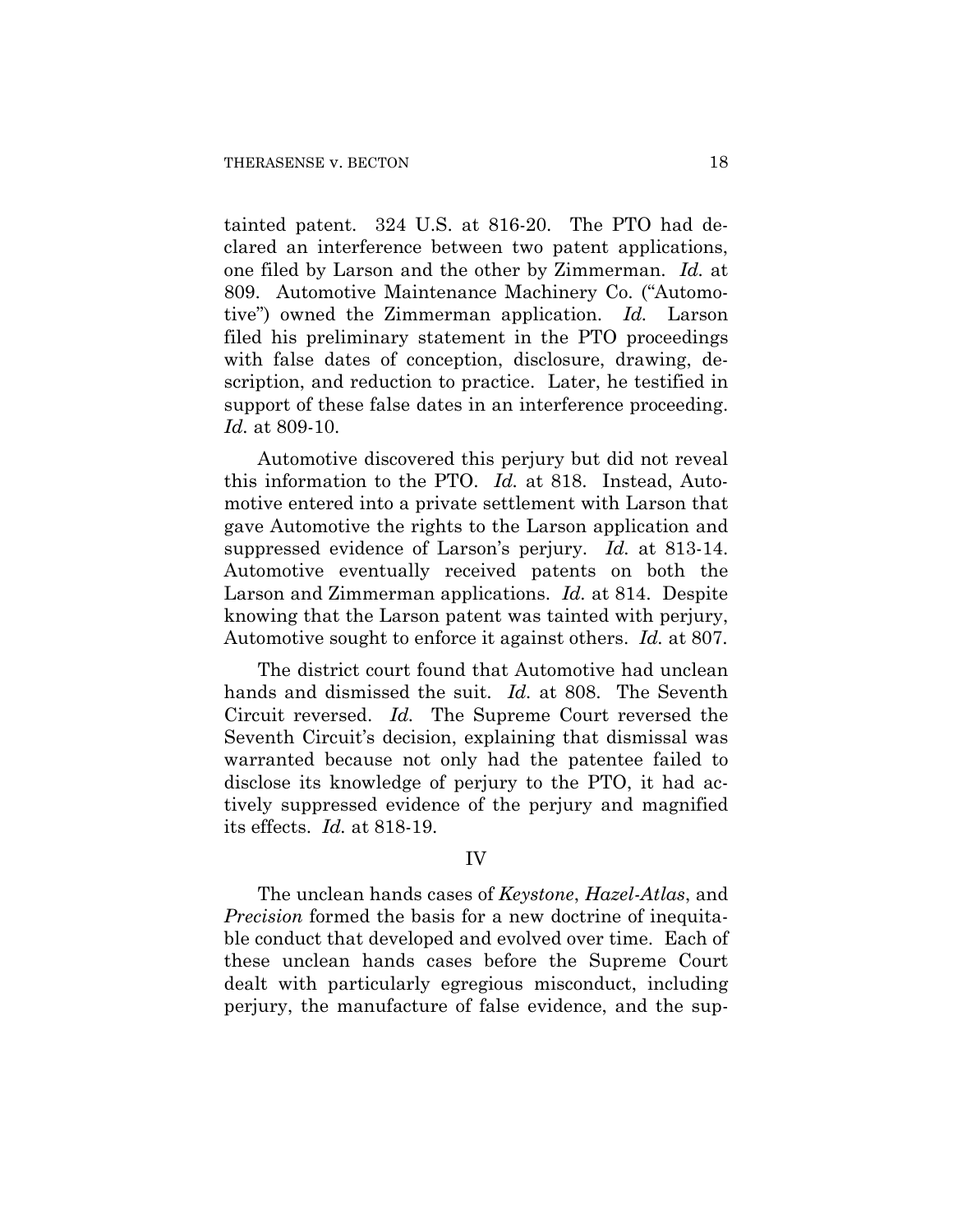pression of evidence. *See Precision*, 324 U.S. at 816-20; *Hazel-Atlas*, 322 U.S. at 240; *Keystone*, 290 U.S. at 243. Moreover, they all involved "deliberately planned and carefully executed scheme[s] to defraud" not only the PTO but also the courts. *Hazel-Atlas*, 322 U.S. at 245. As the inequitable conduct doctrine evolved from these unclean hands cases, it came to embrace a broader scope of misconduct, including not only egregious affirmative acts of misconduct intended to deceive both the PTO and the courts but also the mere nondisclosure of information to the PTO. Inequitable conduct also diverged from the doctrine of unclean hands by adopting a different and more potent remedy – unenforceability of the entire patent rather than mere dismissal of the instant suit. *See Precision*, 324 U.S. at 819 (dismissing suit); *Hazel-Atlas*, 322 U.S. at 251 (noting that the remedy was limited to dismissal and did not render the patent unenforceable); *Keystone*, 290 U.S. at 247 (affirming dismissal of suit).

In line with this wider scope and stronger remedy, inequitable conduct came to require a finding of both intent to deceive and materiality. *Star Scientific Inc. v. R.J. Reynolds Tobacco Co.*, 537 F.3d 1357, 1365 (Fed. Cir. 2008). To prevail on the defense of inequitable conduct, the accused infringer must prove that the applicant misrepresented or omitted material information with the specific intent to deceive the PTO. *Id.* The accused infringer must prove both elements—intent and materiality—by clear and convincing evidence. *Id.* If the accused infringer meets its burden, then the district court must weigh the equities to determine whether the applicant's conduct before the PTO warrants rendering the entire patent unenforceable. *Id.* 

This court recognizes that the early unclean hands cases do not present any standard for materiality. Needless to say, this court's development of a materiality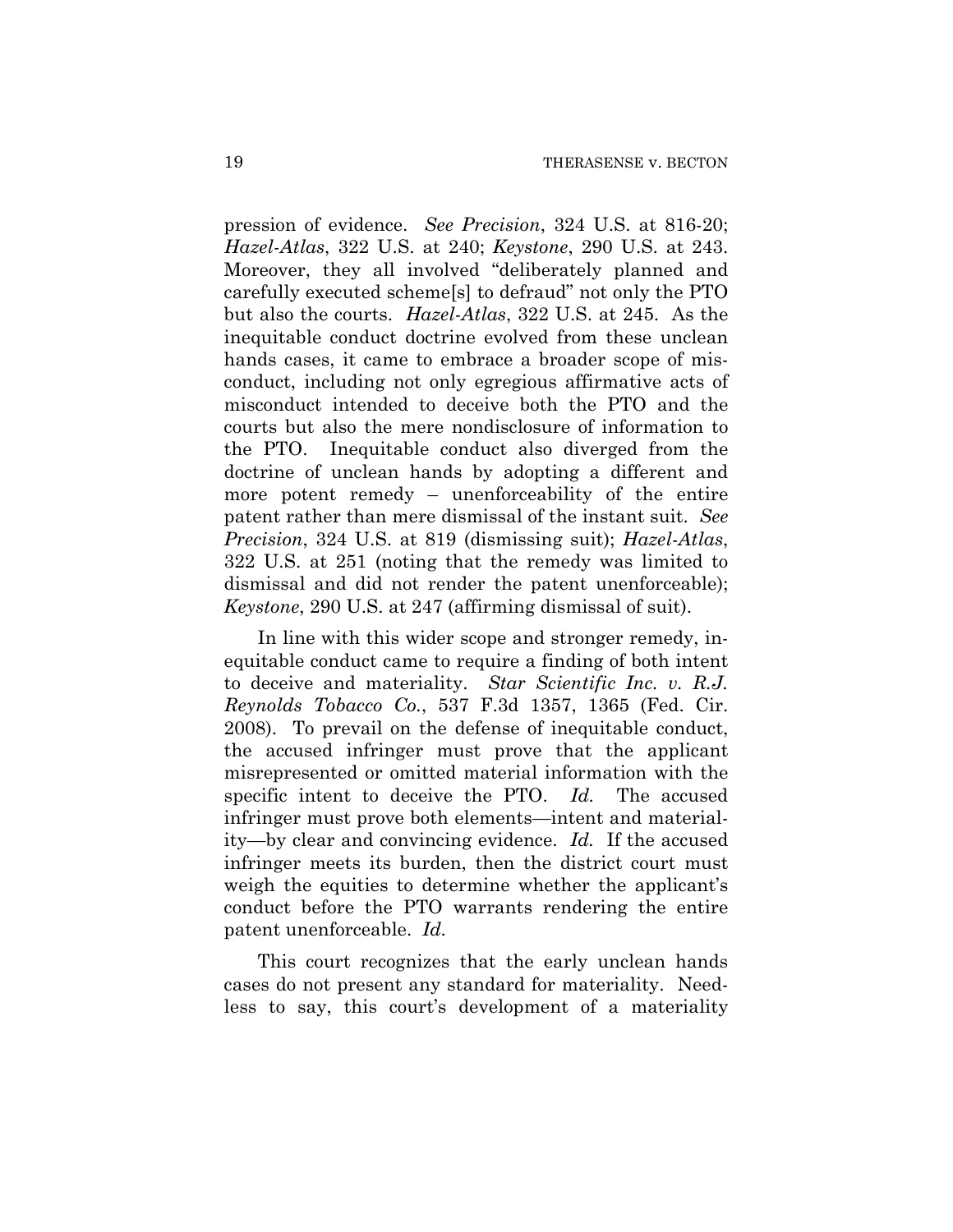requirement for inequitable conduct does not (and cannot) supplant Supreme Court precedent. Though inequitable conduct developed from these cases, the unclean hands doctrine remains available to supply a remedy for egregious misconduct like that in the Supreme Court cases.

As inequitable conduct emerged from unclean hands, the standards for intent to deceive and materiality have fluctuated over time. In the past, this court has espoused low standards for meeting the intent requirement, finding it satisfied based on gross negligence or even negligence. *See Driscoll v. Cebalo*, 731 F.2d 878, 885 (Fed. Cir. 1984) ("Where they knew, or should have known, that the withheld reference would be material to the PTO's consideration, their failure to disclose the reference is sufficient proof of the existence of an intent to mislead the PTO."); *Orthopedic Equip. Co., Inc. v. All Orthopedic Appliances, Inc.*, 707 F.2d 1376, 1383-84 (Fed. Cir. 1983) (requiring only gross negligence to sustain a finding of intent). This court has also previously adopted a broad view of materiality, using a "reasonable examiner" standard based on the PTO's 1977 amendment to Rule 56. *See Am. Hoist & Derrick Co. v. Sowa & Sons, Inc.*, 725 F.2d 1350, 1362 (Fed. Cir. 1984); *see also* 37 C.F.R. § 1.56 (1977) (a reference is material if "there is a substantial likelihood that a reasonable examiner would consider it important in deciding whether to allow the application to issue as a patent"). Further weakening the showing needed to establish inequitable conduct, this court then placed intent and materiality together on a "sliding scale." *Am. Hoist*, 725 F.2d at 1362. This modification to the inequitable conduct doctrine held patents unenforceable based on a reduced showing of intent if the record contained a strong showing of materiality, and vice versa. In effect, this change conflated, and diluted, the standards for both intent and materiality.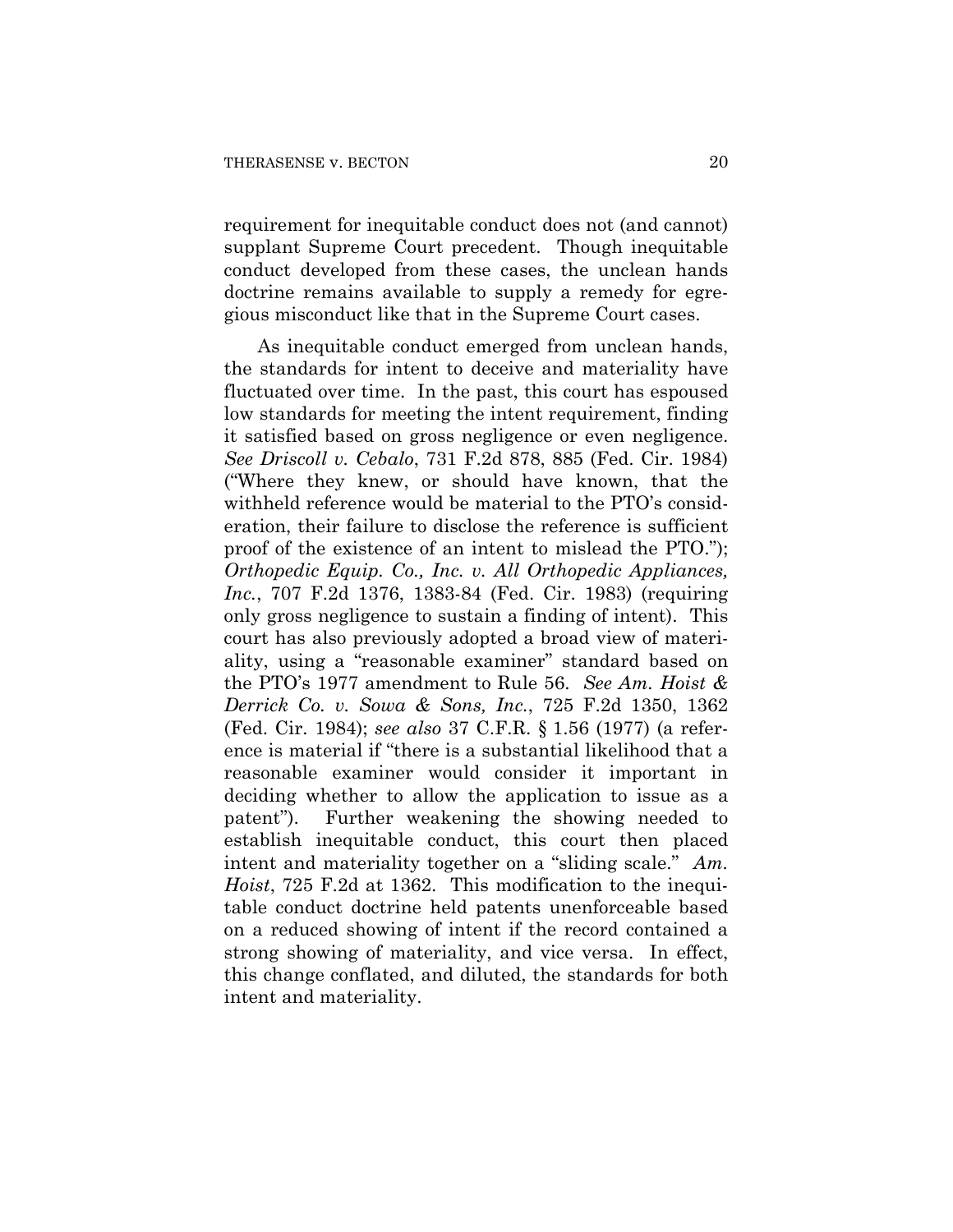This court embraced these reduced standards for intent and materiality to foster full disclosure to the PTO. *See id.* at 1363. This new focus on encouraging disclosure has had numerous unforeseen and unintended consequences. Most prominently, inequitable conduct has become a significant litigation strategy. A charge of inequitable conduct conveniently expands discovery into corporate practices before patent filing and disqualifies the prosecuting attorney from the patentee's litigation team. *See* Stephen A. Merrill et al., Nat'l Research Council of the Nat'l Academies, *A Patent System for the 21st Century* 122 (2004). Moreover, inequitable conduct charges cast a dark cloud over the patent's validity and paint the patentee as a bad actor. Because the doctrine focuses on the moral turpitude of the patentee with ruinous consequences for the reputation of his patent attorney, it discourages settlement and deflects attention from the merits of validity and infringement issues. Committee Position Paper, *The Doctrine of Inequitable Conduct and the Duty of Candor in Patent Prosecution: Its Current Adverse Impact on the Operation of the United States Patent System*, 16 AIPLA Q.J. 74, 75 (1988). Inequitable conduct disputes also "increas[e] the complexity, duration and cost of patent infringement litigation that is already notorious for its complexity and high cost." Brief and Appendix of the American Bar Ass'n as Amicus Curiae at 9.

Perhaps most importantly, the remedy for inequitable conduct is the "atomic bomb" of patent law. *Aventis Pharma S.A. v. Amphastar Pharm., Inc.*, 525 F.3d 1334, 1349 (Fed. Cir. 2008) (Rader, J., dissenting). Unlike validity defenses, which are claim specific, *see* 35 U.S.C. § 288, inequitable conduct regarding any single claim renders the entire patent unenforceable. *Kingsdown Med. Consultants, Ltd. v. Hollister Inc.*, 863 F.2d 867, 877 (Fed.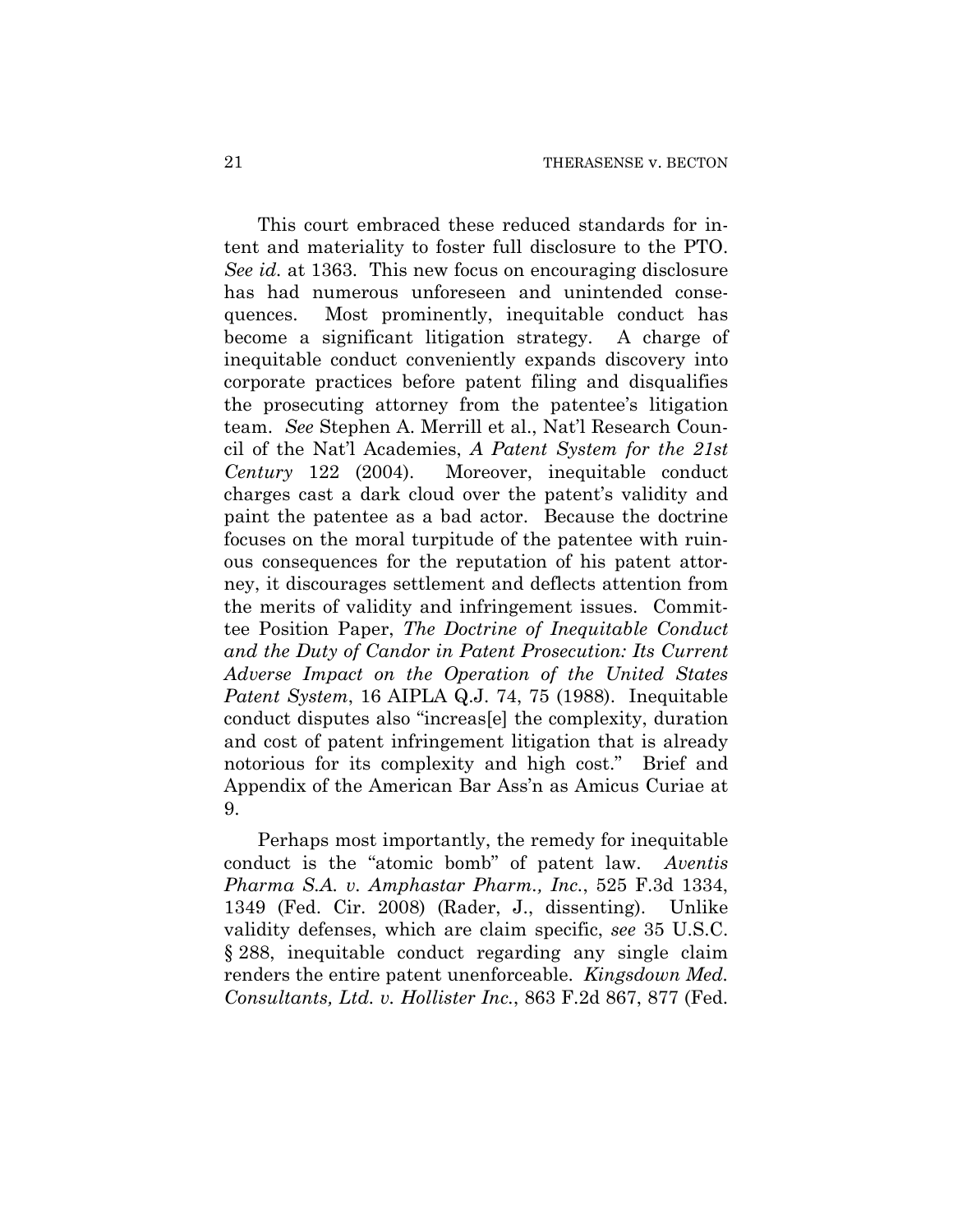Cir. 1988). Unlike other deficiencies, inequitable conduct cannot be cured by reissue, *Aventis*, 525 F.3d at 1341, n.6, or reexamination, *Molins PLC v. Textron, Inc.*, 48 F.3d 1172, 1182 (Fed. Cir. 1995). Moreover, the taint of a finding of inequitable conduct can spread from a single patent to render unenforceable other related patents and applications in the same technology family. *See, e.g.*, *Consol. Aluminum Corp. v. Foseco Int'l Ltd.*, 910 F.2d 804, 808-12 (Fed. Cir. 1990). Thus, a finding of inequitable conduct may endanger a substantial portion of a company's patent portfolio.

A finding of inequitable conduct may also spawn antitrust and unfair competition claims. *See Dow Chemical Co. v. Exxon Corp.*, 139 F.3d 1470, 1471 (Fed. Cir. 1998) (unfair competition claim); *Walker Process Equip., Inc. v. Food Mach. & Chem. Corp.*, 382 U.S. 172, 178 (1965) (antitrust action for treble damages). Further, prevailing on a claim of inequitable conduct often makes a case "exceptional," leading potentially to an award of attorneys' fees under 35 U.S.C. § 285. *Brasseler, U.S.A. I, L.P. v. Stryker Sales Corp.*, 267 F.3d 1370, 1380 (Fed. Cir. 2001). A finding of inequitable conduct may also prove the crime or fraud exception to the attorney-client privilege. *See In re Spalding Sports Worldwide, Inc.*, 203 F.3d 800, 807 (Fed. Cir. 2000).

With these far-reaching consequences, it is no wonder that charging inequitable conduct has become a common litigation tactic. One study estimated that eighty percent of patent infringement cases included allegations of inequitable conduct. Committee Position Paper at 75; *see also* Christian Mammen, *Controlling the "Plague": Reforming the Doctrine of Inequitable Conduct*, 24 Berkeley Tech. L.J. 1329, 1358 (2009). Inequitable conduct "has been overplayed, is appearing in nearly every patent suit, and is cluttering up the patent system." *Kimberly-Clark*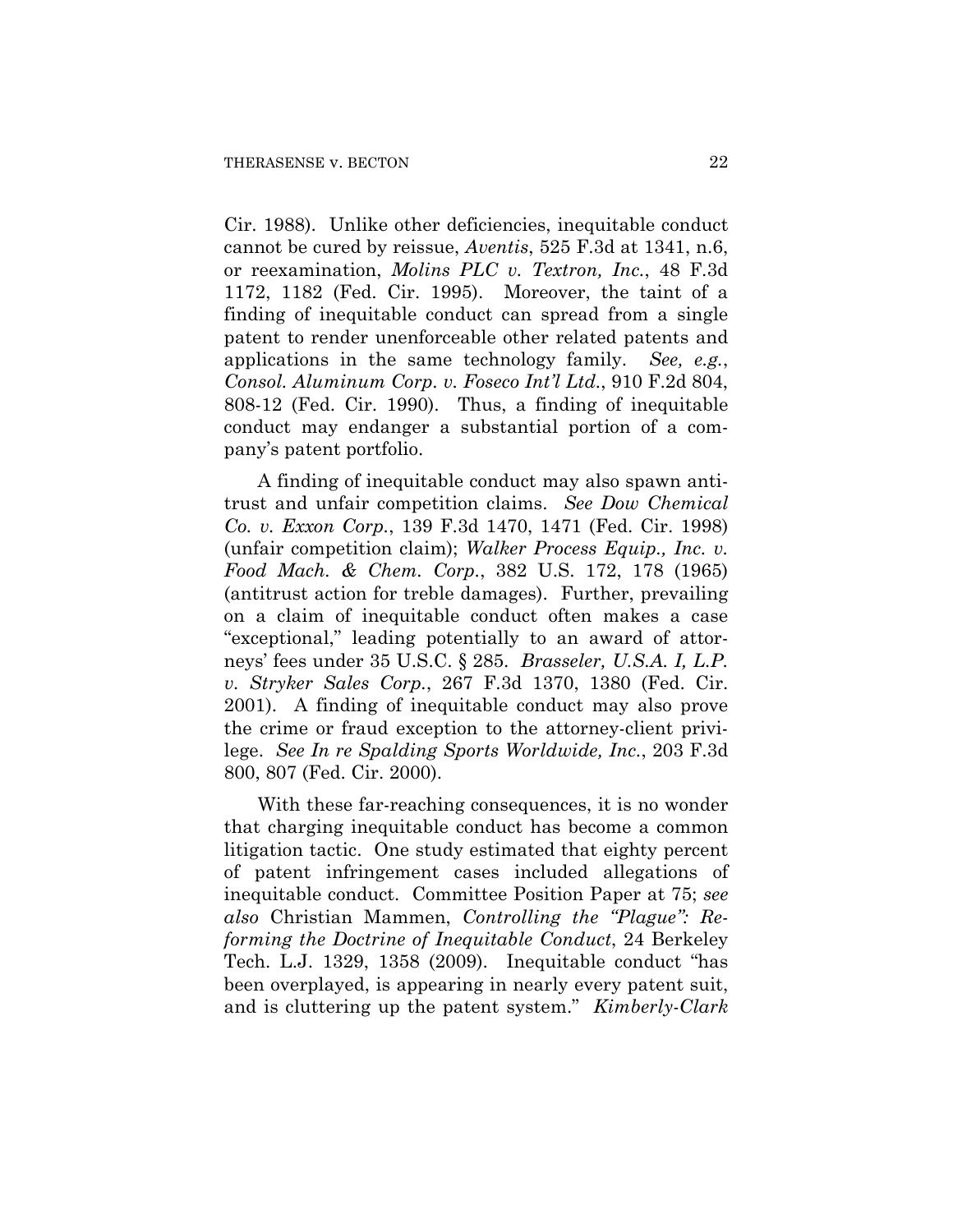*Corp. v. Johnson & Johnson*, 745 F.2d 1437, 1454 (Fed. Cir. 1984). "[T]he habit of charging inequitable conduct in almost every major patent case has become an absolute plague. Reputable lawyers seem to feel compelled to make the charge against other reputable lawyers on the slenderest grounds, to represent their client's interests adequately, perhaps." *Burlington Indus., Inc. v. Dayco Corp.*, 849 F.2d 1418, 1422 (Fed. Cir. 1988); *see also Abbott Labs. v. Sandoz, Inc.*, 544 F.3d 1341, 1358 (Fed. Cir. 2008); *Multiform Desiccants, Inc. v. Medzam, Ltd.*, 133 F.3d 1473, 1482 (Fed. Cir. 1998); *Magnivision, Inc. v. Bonneau Co.*, 115 F.3d 956, 960 (Fed. Cir. 1997); *Allied Colloids Inc. v. Am. Cyanamid Co.*, 64 F.3d 1570, 1578 (Fed. Cir. 1995); *Molins*, 48 F.3d at 1182.

Left unfettered, the inequitable conduct doctrine has plagued not only the courts but also the entire patent system. Because allegations of inequitable conduct are routinely brought on "the slenderest grounds," *Burlington Indus.*, 849 F.2d at 1422, patent prosecutors constantly confront the specter of inequitable conduct charges. With inequitable conduct casting the shadow of a hangman's noose, it is unsurprising that patent prosecutors regularly bury PTO examiners with a deluge of prior art references, most of which have marginal value. *See* Brief for the United States as Amicus Curiae at 17 (submission of nine hundred references without any indication which ones were most relevant); Brief of the Biotechnology Industry Organization as Amicus Curiae at 7 (submission of eighteen pages of cited references, including five pages listing references to claims, office actions, declarations, amendments, interview summaries, and other communications in related applications). "Applicants disclose too much prior art for the PTO to meaningfully consider, and do not explain its significance, all out of fear that to do otherwise risks a claim of inequitable conduct." ABA Section of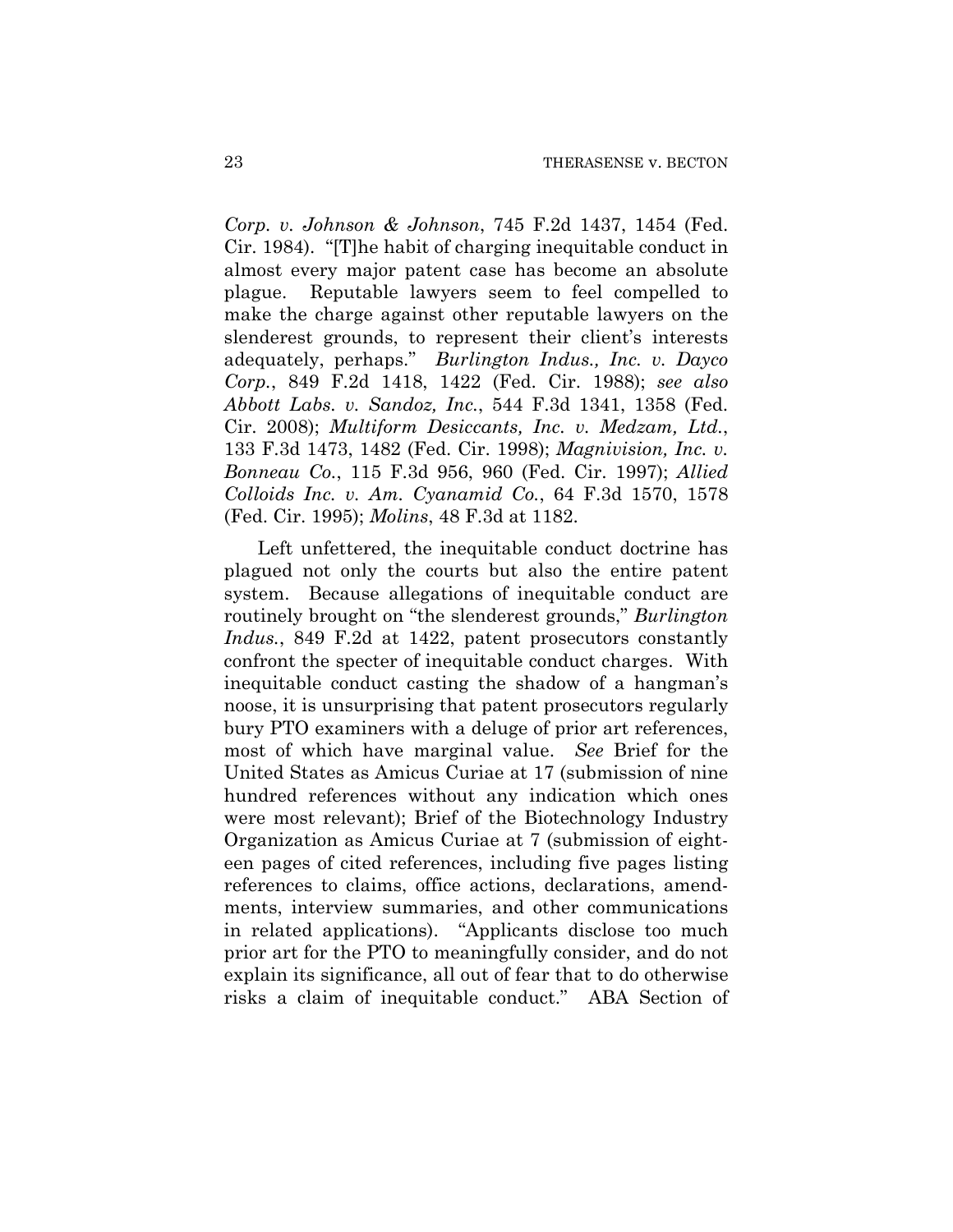Intellectual Property Law, *A Section White Paper: Agenda for 21st Century Patent Reform* 2 (2009). This tidal wave of disclosure makes identifying the most relevant prior art more difficult. *See* Brief for the United States as Amicus Curiae at 1 (submission of "large numbers of prior art references of questionable materiality . . . harms the effectiveness of the examination process"). "This flood of information strains the agency's examining resources and directly contributes to the backlog." *Id.* at 17-18.

While honesty at the PTO is essential, low standards for intent and materiality have inadvertently led to many unintended consequences, among them, increased adjudication cost and complexity, reduced likelihood of settlement, burdened courts, strained PTO resources, increased PTO backlog, and impaired patent quality. This court now tightens the standards for finding both intent and materiality in order to redirect a doctrine that has been overused to the detriment of the public.

V

To prevail on a claim of inequitable conduct, the accused infringer must prove that the patentee acted with the specific intent to deceive the PTO. *Star*, 537 F.3d at 1366 (citing *Kingsdown*, 863 F.2d at 876). A finding that the misrepresentation or omission amounts to gross negligence or negligence under a "should have known" standard does not satisfy this intent requirement. *Kingsdown*, 863 F.2d at 876. "In a case involving nondisclosure of information, clear and convincing evidence must show that the applicant *made a deliberate decision* to withhold a *known* material reference." *Molins*, 48 F.3d at 1181 (emphases added). In other words, the accused infringer must prove by clear and convincing evidence that the applicant knew of the reference, knew that it was material, and made a deliberate decision to withhold it.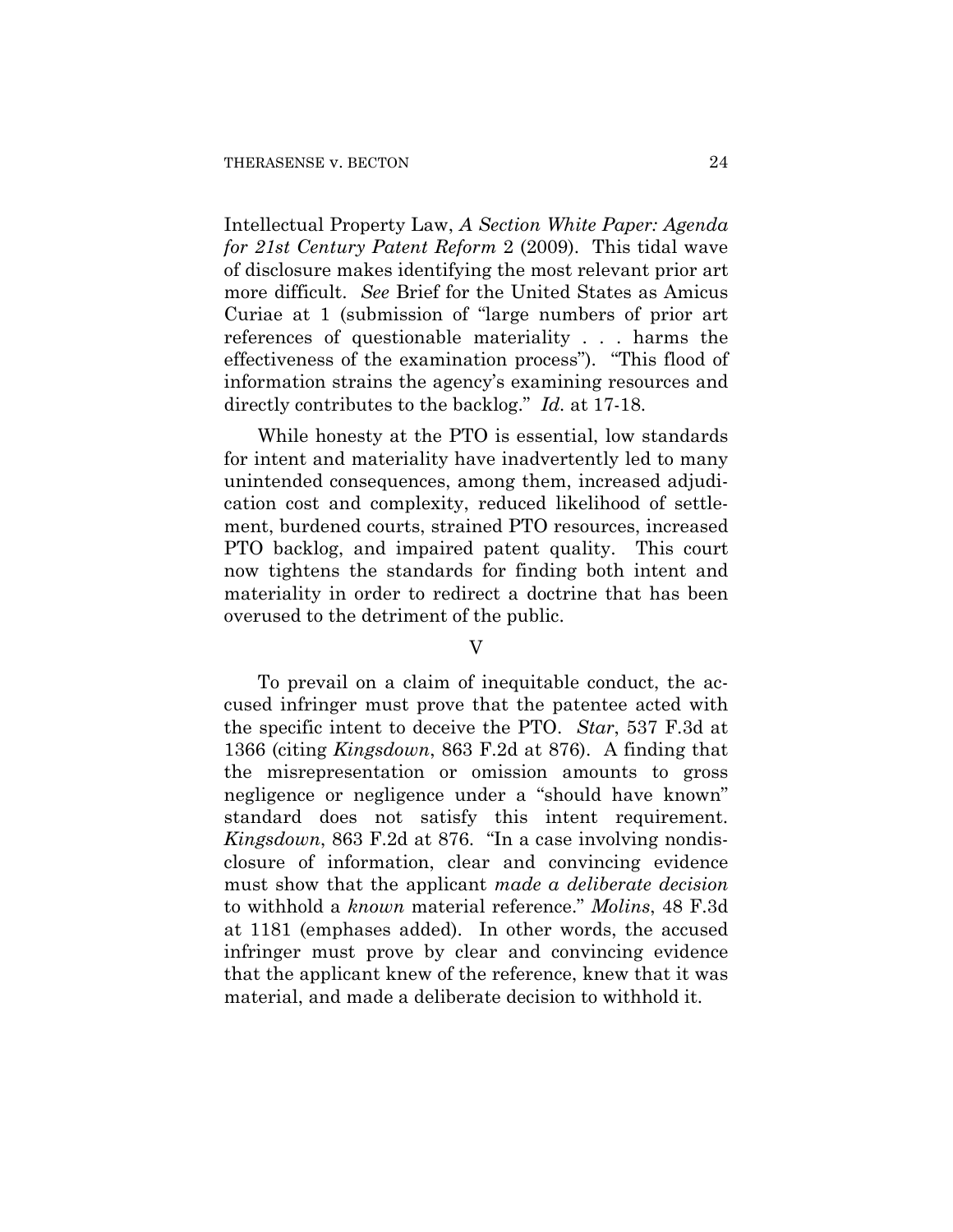This requirement of knowledge and deliberate action has origins in the trio of Supreme Court cases that set in motion the development of the inequitable conduct doctrine. In each of those cases, the patentee acted knowingly and deliberately with the purpose of defrauding the PTO and the courts. *See Precision*, 325 U.S. at 815-16 (assertion of patent known to be tainted by perjury); *Hazel-Atlas*, 322 U.S. at 245 (a "deliberately planned and carefully executed scheme to defraud" the PTO involving both bribery and perjury); *Keystone*, 290 U.S. at 246-47 (bribery and suppression of evidence).

Intent and materiality are separate requirements. *Hoffmann-La Roche, Inc. v. Promega Corp.*, 323 F.3d 1354, 1359 (Fed. Cir. 2003). A district court should not use a "sliding scale," where a weak showing of intent may be found sufficient based on a strong showing of materiality, and vice versa. Moreover, a district court may not infer intent solely from materiality. Instead, a court must weigh the evidence of intent to deceive independent of its analysis of materiality. Proving that the applicant knew of a reference, should have known of its materiality, and decided not to submit it to the PTO does not prove specific intent to deceive. *See Star*, 537 F.3d at 1366 ("the fact that information later found material was not disclosed cannot, by itself, satisfy the deceptive intent element of inequitable conduct").

Because direct evidence of deceptive intent is rare, a district court may infer intent from indirect and circumstantial evidence. *Larson Mfg. Co. of S.D., Inc. v. Aluminart Prods. Ltd.*, 559 F.3d 1317, 1340 (Fed. Cir. 2009). However, to meet the clear and convincing evidence standard, the specific intent to deceive must be "the single most reasonable inference able to be drawn from the evidence." *Star*, 537 F.3d at 1366. Indeed, the evidence "must be sufficient to *require* a finding of deceitful intent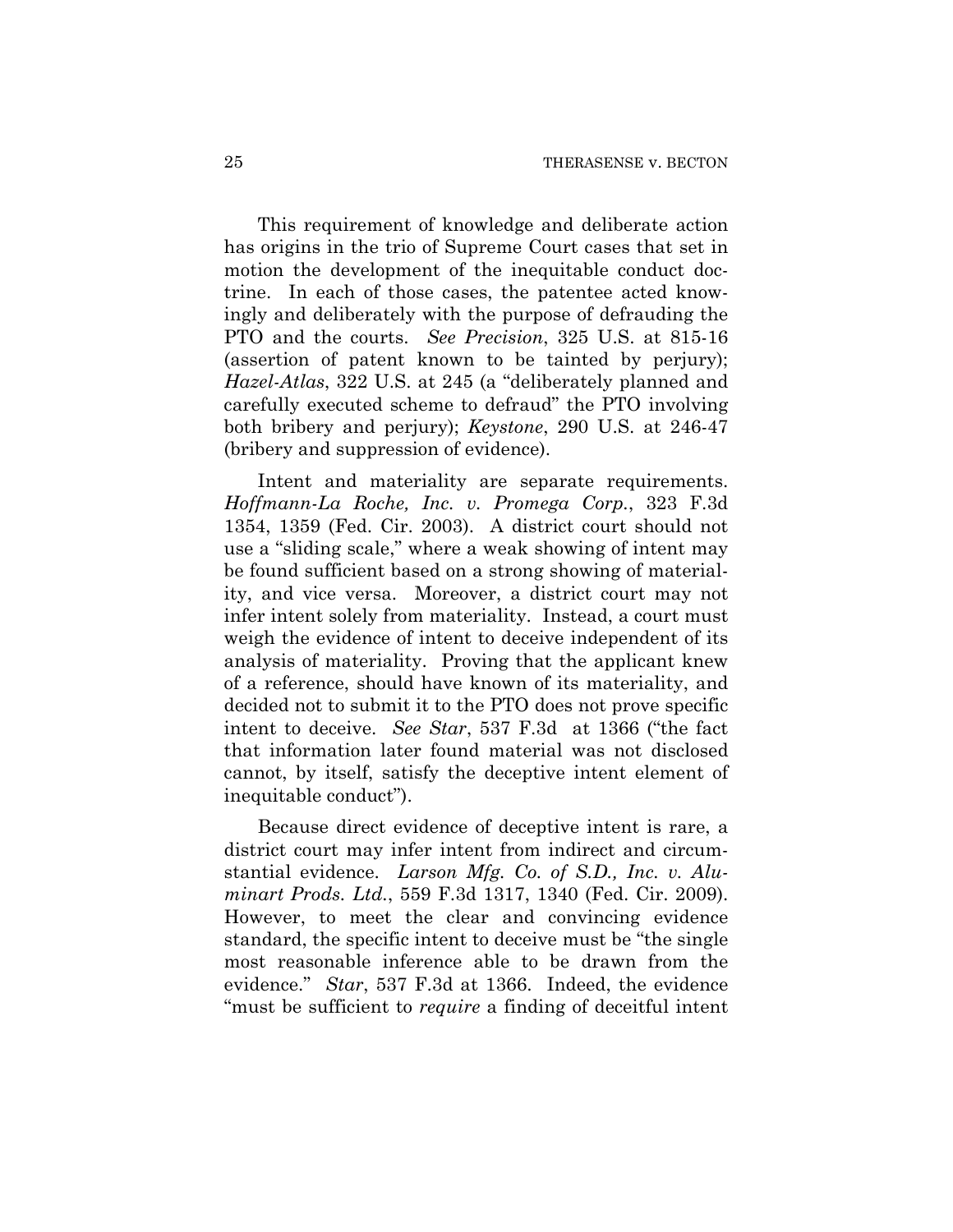in the light of all the circumstances." *Kingsdown*, 863 F.2d at 873 (emphasis added). Hence, when there are multiple reasonable inferences that may be drawn, intent to deceive cannot be found. *See Scanner Techs. Corp. v. ICOS Vision Sys. Corp.*, 528 F.3d 1365, 1376 (Fed. Cir. 2008) ("Whenever evidence proffered to show either materiality or intent is susceptible of multiple reasonable inferences, a district court clearly errs in overlooking one inference in favor of another equally reasonable inference."). This court reviews the district court's factual findings regarding what reasonable inferences may be drawn from the evidence for clear error. *See Star*, 537 F.3d at 1365.

Because the party alleging inequitable conduct bears the burden of proof, the "patentee need not offer any good faith explanation unless the accused infringer first . . . prove[s] a threshold level of intent to deceive by clear and convincing evidence." *Star*, 537 F.3d at 1368. The absence of a good faith explanation for withholding a material reference does not, by itself, prove intent to deceive.

# VI

In the past, this court has tried to address the proliferation of inequitable conduct charges by raising the intent standard alone. In *Kingsdown*, this court made clear that gross negligence alone was not enough to justify an inference of intent to deceive. 863 F.2d at 876. *Kingsdown* established that "the involved conduct . . . must indicate sufficient culpability to *require* a finding of intent to deceive." *Id.* (emphasis added). This higher intent standard, standing alone, did not reduce the number of inequitable conduct cases before the courts and did not cure the problem of overdisclosure of marginally relevant prior art to the PTO. To address these concerns, this court adjusts as well the standard for materiality.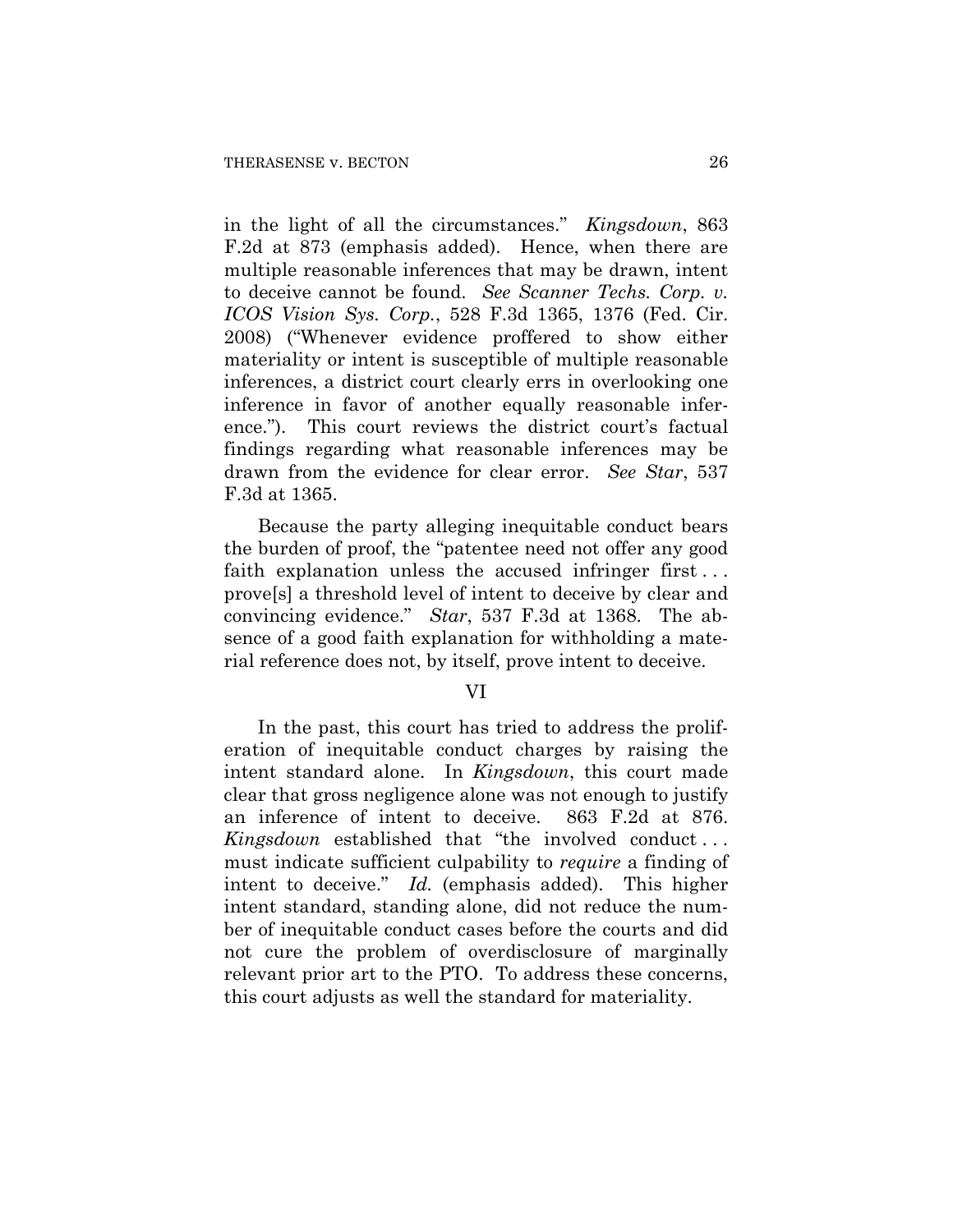In *Corona Cord Tire Co. v. Dovan Chemical Corp.*, the Supreme Court considered the materiality of a patentee's misrepresentation to the PTO. 276 U.S. 358, 373-74 (1928). The patentee had submitted two affidavits, falsely claiming that the invention had been used in the production of rubber goods when in fact only test slabs of rubber had been produced. *Id.* Because the misrepresentation was not the but-for cause of the patent's issuance, the Court held that it was immaterial and refused to extinguish the patent's presumption of validity:

Production of rubber goods for use or sale was not indispensable to the granting of the patent. Hence the affidavits, though perhaps reckless, were not the basis for it or essentially material to its issue. The reasonable presumption of validity furnished by the grant of the patent, therefore, would not seem to be destroyed.

*Id.* at 374. Although *Corona Cord* does not address unclean hands, the precursor to inequitable conduct, it demonstrates the Court's unwillingness to extinguish the statutory presumption of validity where the patentee made a misrepresentation to the PTO that did not affect the issuance of the patent. *Corona Cord* thus supports a but-for materiality standard for inequitable conduct, particularly given that the severe remedy of unenforceability for inequitable conduct far exceeds the mere removal of a presumption of validity.

This court holds that, as a general matter, the materiality required to establish inequitable conduct is but-for materiality. When an applicant fails to disclose prior art to the PTO, that prior art is but-for material if the PTO would not have allowed a claim had it been aware of the undisclosed prior art. Hence, in assessing the materiality of a withheld reference, the court must determine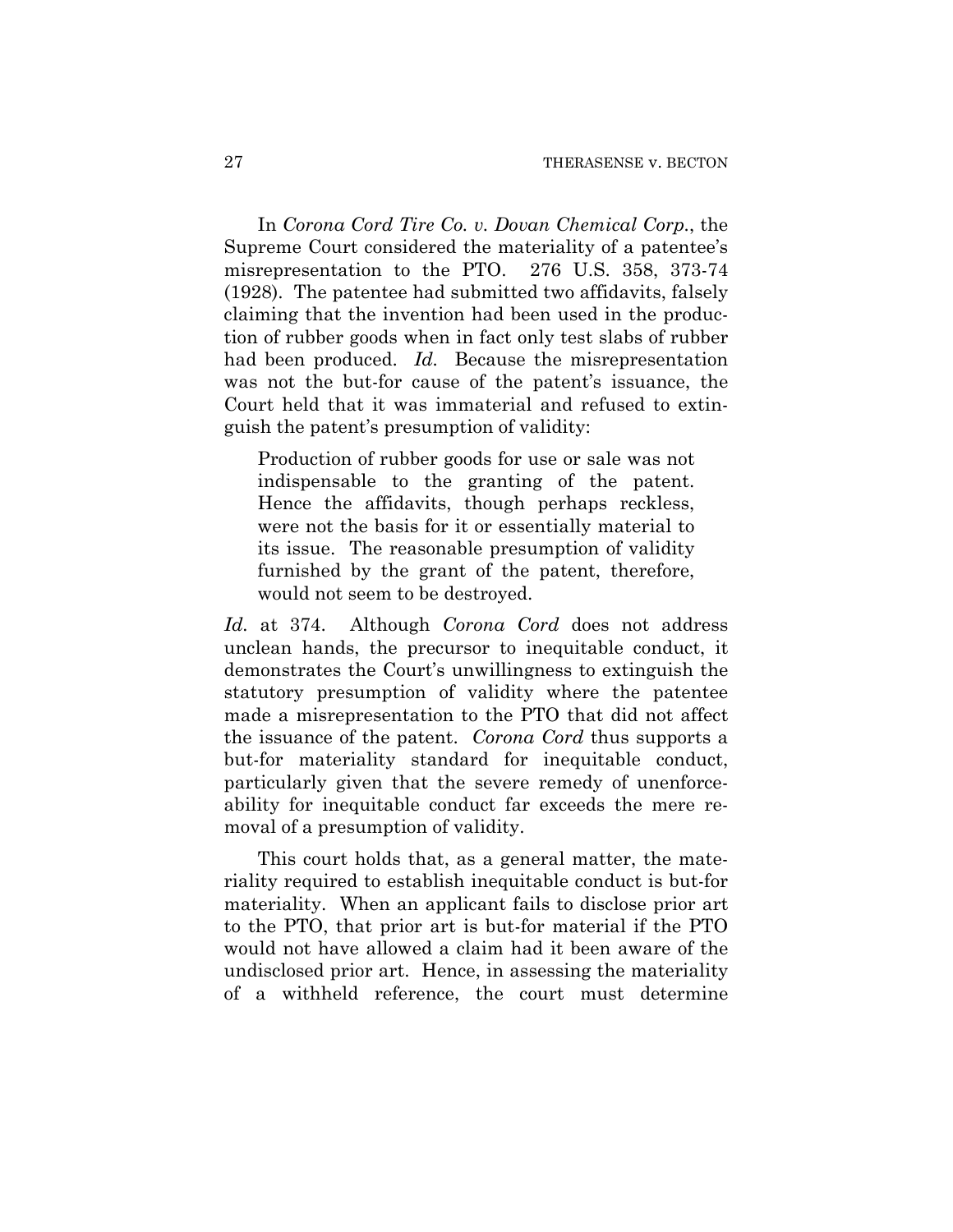whether the PTO would have allowed the claim if it had been aware of the undisclosed reference. In making this patentability determination, the court should apply the preponderance of the evidence standard and give claims their broadest reasonable construction. *See* Manual of Patent Examining Procedure ("MPEP") §§ 706, 2111 (8th ed. Rev. 8, July 2010). Often the patentability of a claim will be congruent with the validity determination—if a claim is properly invalidated in district court based on the deliberately withheld reference, then that reference is necessarily material because a finding of invalidity in a district court requires clear and convincing evidence, a higher evidentiary burden than that used in prosecution at the PTO. However, even if a district court does not invalidate a claim based on a deliberately withheld reference, the reference may be material if it would have blocked patent issuance under the PTO's different evidentiary standards. *See* MPEP §§ 706 (preponderance of the evidence), 2111 (broadest reasonable construction).

As an equitable doctrine, inequitable conduct hinges on basic fairness. "[T]he remedy imposed by a court of equity should be commensurate with the violation." *Columbus Bd. of Educ. v. Penick*, 443 U.S. 449, 465 (1979). Because inequitable conduct renders an entire patent (or even a patent family) unenforceable, as a general rule, this doctrine should only be applied in instances where the patentee's misconduct resulted in the unfair benefit of receiving an unwarranted claim. *See Star*, 537 F.3d at 1366 ("[j]ust as it is inequitable to permit a patentee who obtained his patent through deliberate misrepresentations or omissions of material information to enforce the patent against others, it is also inequitable to strike down an entire patent where the patentee committed only minor missteps or acted with minimal culpability"). After all, the patentee obtains no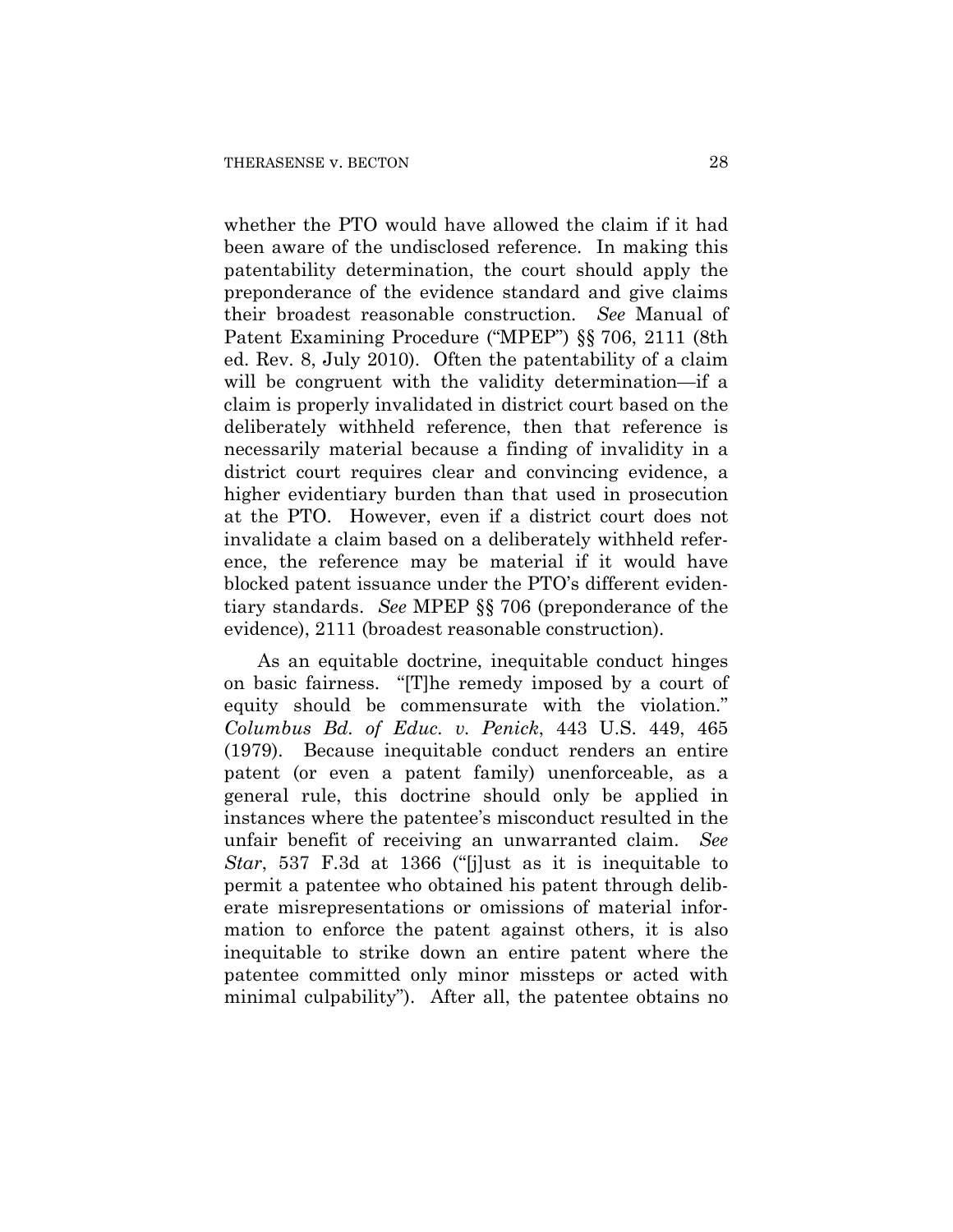advantage from misconduct if the patent would have issued anyway. *See Keystone*, 290 U.S. at 245 ("The equitable powers of the court can never be exerted in behalf of one . . . who by deceit or any unfair means has *gained an advantage*.") (emphasis added) (internal citations omitted). Moreover, enforcement of an otherwise valid patent does not injure the public merely because of misconduct, lurking somewhere in patent prosecution, that was immaterial to the patent's issuance.

Although but-for materiality generally must be proved to satisfy the materiality prong of inequitable conduct, this court recognizes an exception in cases of affirmative egregious misconduct. This exception to the general rule requiring but-for proof incorporates elements of the early unclean hands cases before the Supreme Court, which dealt with "deliberately planned and carefully executed scheme[s]" to defraud the PTO and the courts. *Hazel-Atlas*, 322 U.S. at 245. When the patentee has engaged in affirmative acts of egregious misconduct, such as the filing of an unmistakably false affidavit, the misconduct is material. *See Rohm & Haas Co. v. Crystal Chem. Co.*, 722 F.2d 1556, 1571 (Fed. Cir. 1983) ("there is no room to argue that submission of false affidavits is not material"); *see also Refac Int'l, Ltd. v. Lotus Dev. Corp.*, 81 F.3d 1576, 1583 (Fed. Cir. 1996) (finding the intentional omission of declarant's employment with inventor's company rendered the affidavit false and that "[a]ffidavits are inherently material"). After all, a patentee is unlikely to go to great lengths to deceive the PTO with a falsehood unless it believes that the falsehood will affect issuance of the patent. *See id.* at 247 (pointing out that patentee's lawyers "went to considerable trouble and expense" to manufacture false evidence because they believed it was needed to obtain issuance of the patent). Because neither mere nondisclosure of prior art references to the PTO nor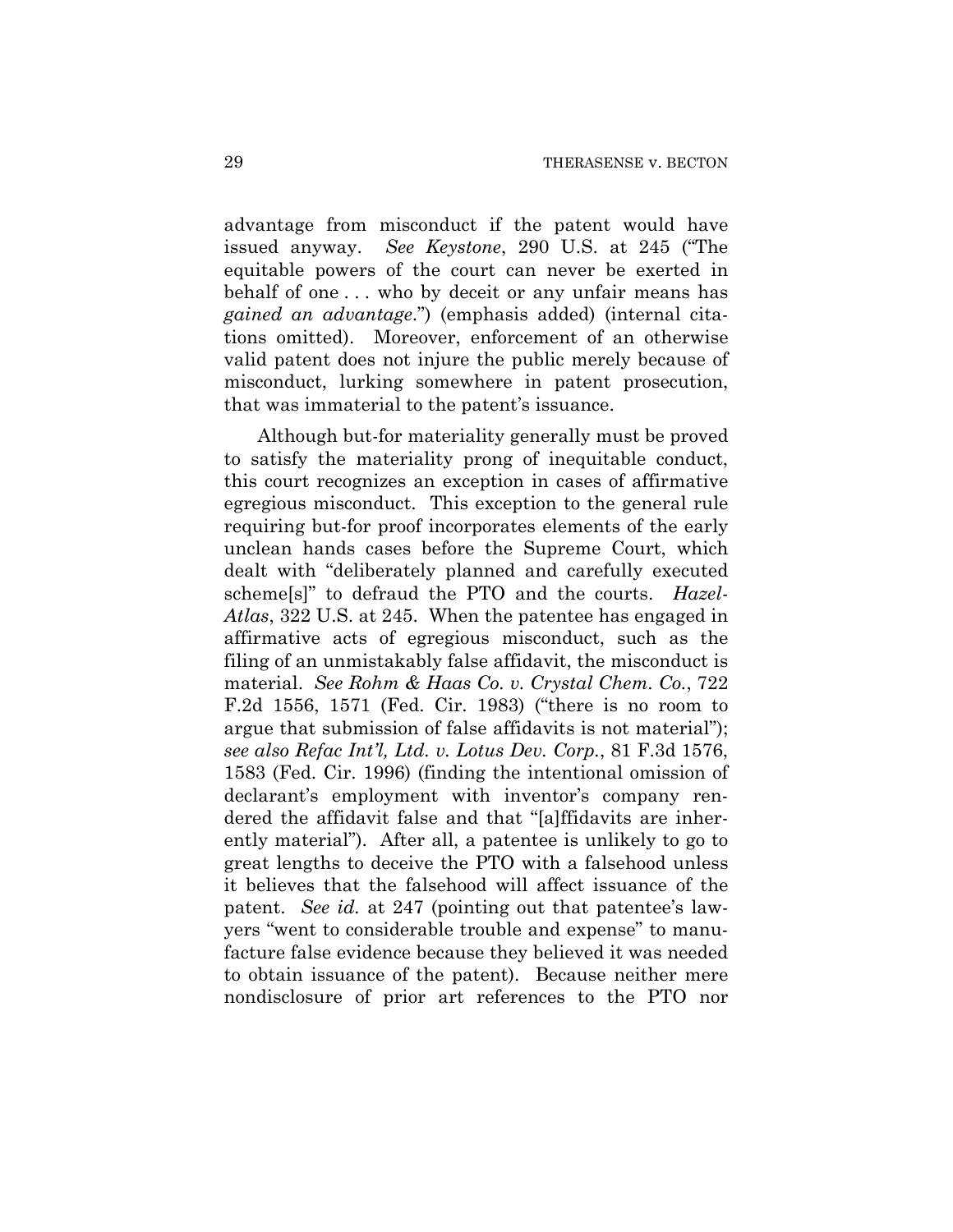failure to mention prior art references in an affidavit constitutes affirmative egregious misconduct, claims of inequitable conduct that are based on such omissions require proof of but-for materiality. By creating an exception to punish affirmative egregious acts without penalizing the failure to disclose information that would not have changed the issuance decision, this court strikes a necessary balance between encouraging honesty before the PTO and preventing unfounded accusations of inequitable conduct.

The concurrence mischaracterizes this exception for affirmative egregious acts by limiting it to the example provided – the filing of an unmistakably false affidavit. Based on this misunderstanding, the concurrence asserts that this court's test for materiality is unduly rigid and contrary to Supreme Court precedent. In actuality, however, the materiality standard set forth in this opinion includes an exception for affirmative acts of egregious misconduct, not just the filing of false affidavits. Accordingly, the general rule requiring but-for materiality provides clear guidance to patent practitioners and courts, while the egregious misconduct exception gives the test sufficient flexibility to capture extraordinary circumstances. Thus, not only is this court's approach sensitive to varied facts and equitable considerations, it is also consistent with the early unclean hands cases – all of which dealt with egregious misconduct. *See Precision*, 324 U.S. at 816-20 (perjury and suppression of evidence); *Hazel-Atlas*, 322 U.S. at 240 (manufacture and suppression of evidence); *Keystone*, 290 U.S. at 243 (bribery and suppression of evidence).

The concurrence appears to eschew the use of *any* test because, by definition, under any test for materiality, a district court could not find inequitable conduct in cases "where the conduct in question would not be defined as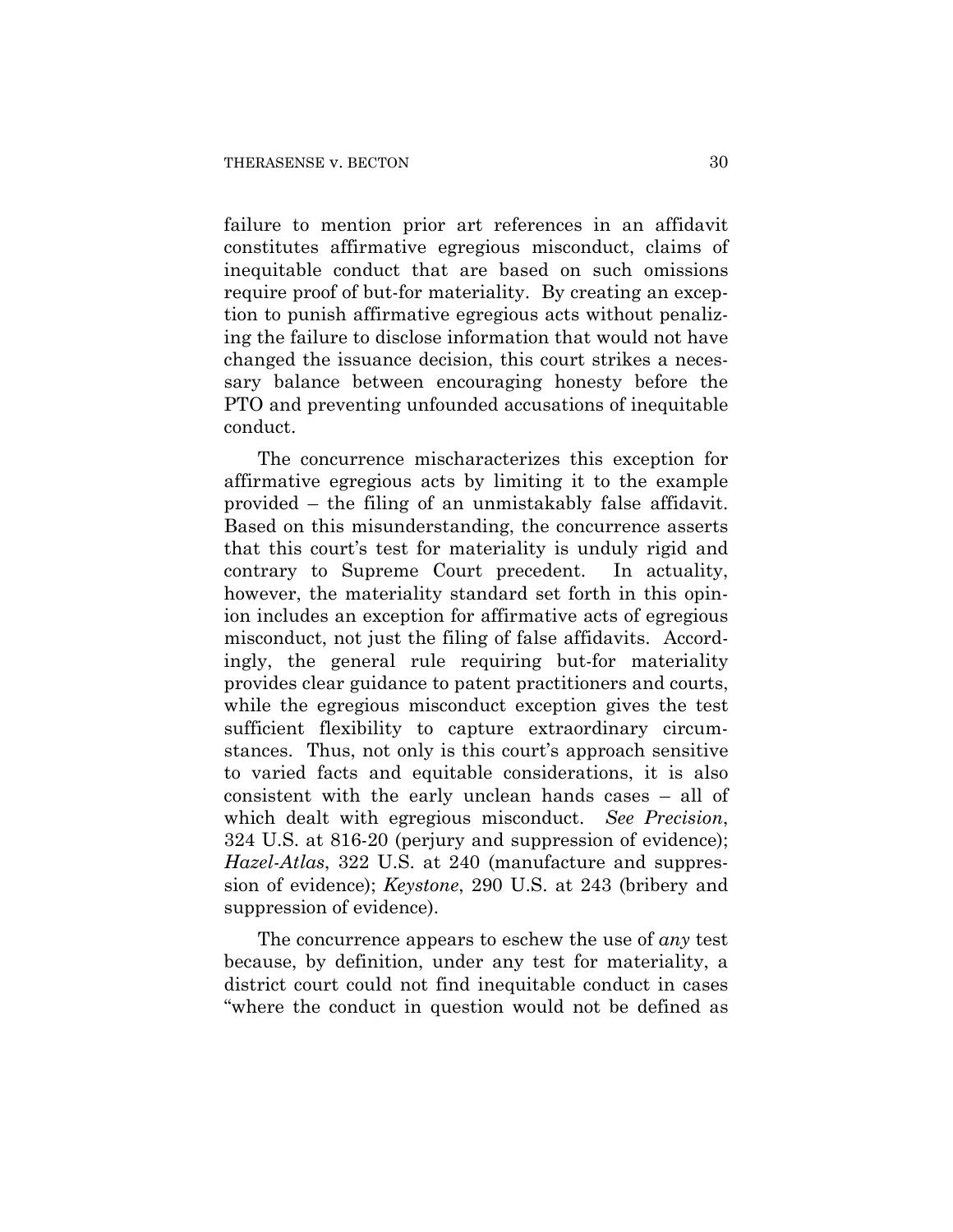such [under the test]." Although equitable doctrines require some measure of flexibility, abandoning the use of tests entirely is contrary to both longstanding practice and Supreme Court precedent. Courts have long applied rules and tests in determining whether a particular factual situation falls within the scope of an equitable doctrine. *See, e.g.*, *Winter v. Natural Res. Def. Council, Inc.*, 129 S.Ct. 365, 374 (2008) (four-factor test for preliminary injunctions); *eBay Inc. v. MercExchange, L.L.C.*, 547 U.S. 388, 391 (2006) (four-factor test for permanent injunctions); *Gutierrez v. Waterman S.S. Corp.*, 373 U.S. 206, 215 (1963) ("the test of laches" requires both unreasonable delay and consequent prejudice). Moreover, the Supreme Court has made clear that such tests serve an important purpose in limiting the discretion of district courts.

[C]ourts of equity must be governed by rules and precedents no less than the courts of law . . . [because] the alternative is to use each equity chancellor's conscience as a measure of equity, which alternative would be as arbitrary and uncertain as measuring distance by the length of each chancellor's foot....

After all, equitable rules that guide lower courts reduce uncertainty, avoid unfair surprise, minimize disparate treatment of similar cases, and thereby help all litigants. . . .

*Lonchar v. Thomas*, 517 U.S. 314, 323 (1996) (internal quotations omitted). This court therefore rejects the view that its test – albeit flexible enough to capture varying manifestations of egregious and abusive conduct – is inappropriate in the context of the way inequitable conduct has metastasized.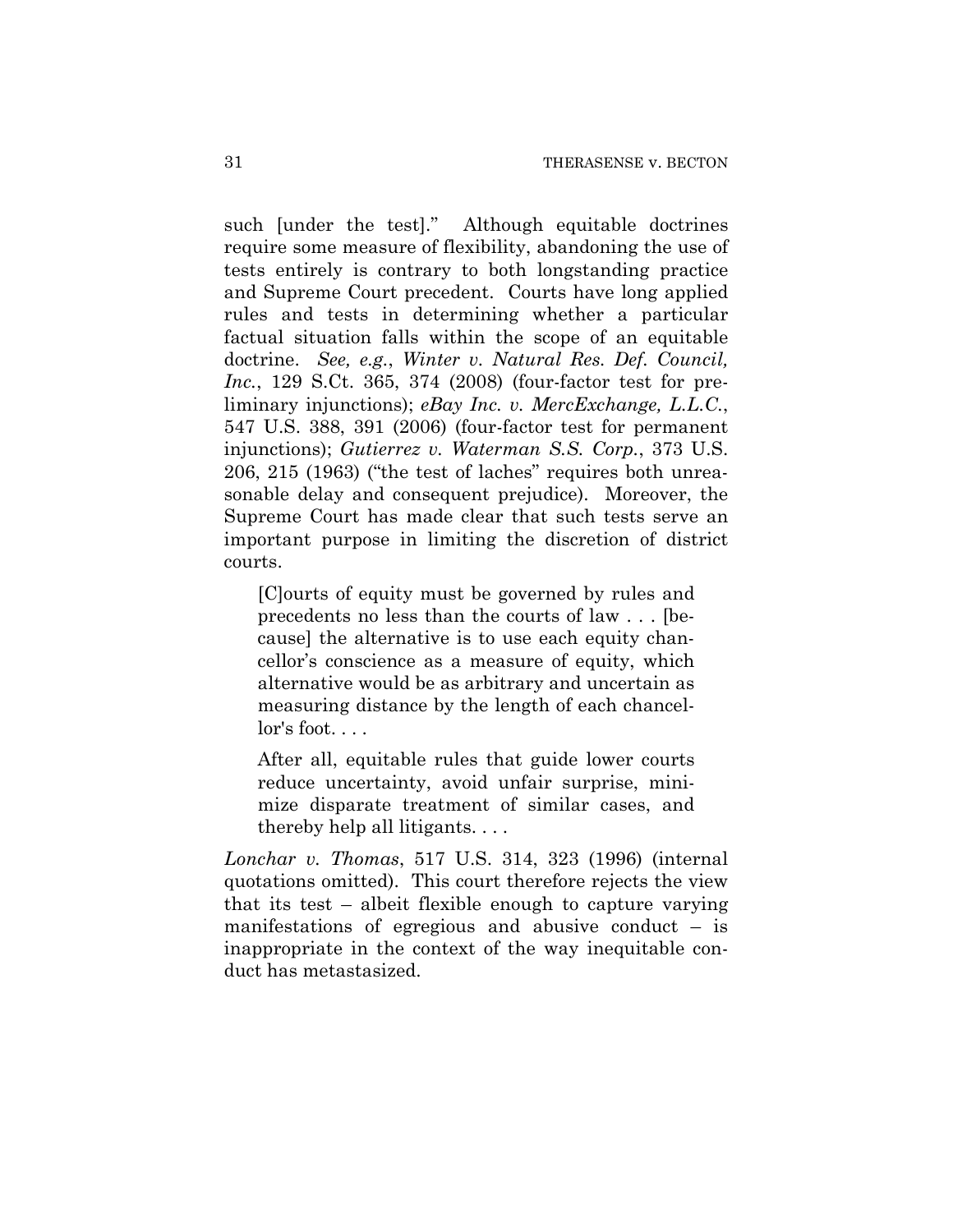This court does not adopt the definition of materiality in PTO Rule 56. As an initial matter, this court is not bound by the definition of materiality in PTO rules. *See Merck & Co., Inc. v. Kessler*, 80 F.3d 1543, 1549-50 (Fed. Cir. 1996) ("[T]he broadest of the PTO's rulemaking powers . . . does NOT grant the Commissioner the authority to issue substantive rules."); *see also* 57 Fed. Reg. 2021 (Jan. 17, 1992) (The PTO stated that Rule 56 "do[es] not define fraud or inequitable conduct."). While this court respects the PTO's knowledge in its area of expertise, the routine invocation of inequitable conduct in patent litigation has had adverse ramifications beyond its effect on the PTO. As discussed above, patent prosecutors, inventors, courts, and the public at large have an interest in reining in inequitable conduct. Notably, both the American Bar Association and the American Intellectual Property Law Association, which represent a wide spectrum of interests, support requiring but-for materiality (which is absent from Rule 56).

This court has looked to the PTO's Rule 56 in the past as a starting point for determining materiality. *See Am. Hoist*, 725 F.2d at 1363. Rule 56 has gone through several revisions, from the "fraud" standard in its original promulgation in 1949 to the "reasonable examiner" standard in 1977 to the current version, which includes any information that "refutes or is inconsistent with" any position the applicant took regarding patentability. *See*  37 C.F.R. § 1.56 (1950); 37 C.F.R. § 1.56 (1977); 37 C.F.R. § 1.56 (1992). Tying the materiality standard for inequitable conduct to PTO rules, which understandably change from time to time, has led to uncertainty and inconsistency in the development of the inequitable conduct doctrine. *See, e.g.*, *Digital Control, Inc. v. Charles Mach. Works*, 437 F.3d 1309, 1316 (Fed. Cir. 2006) (applying 1977 version of Rule 56); *Bruno Independent Living Aids,*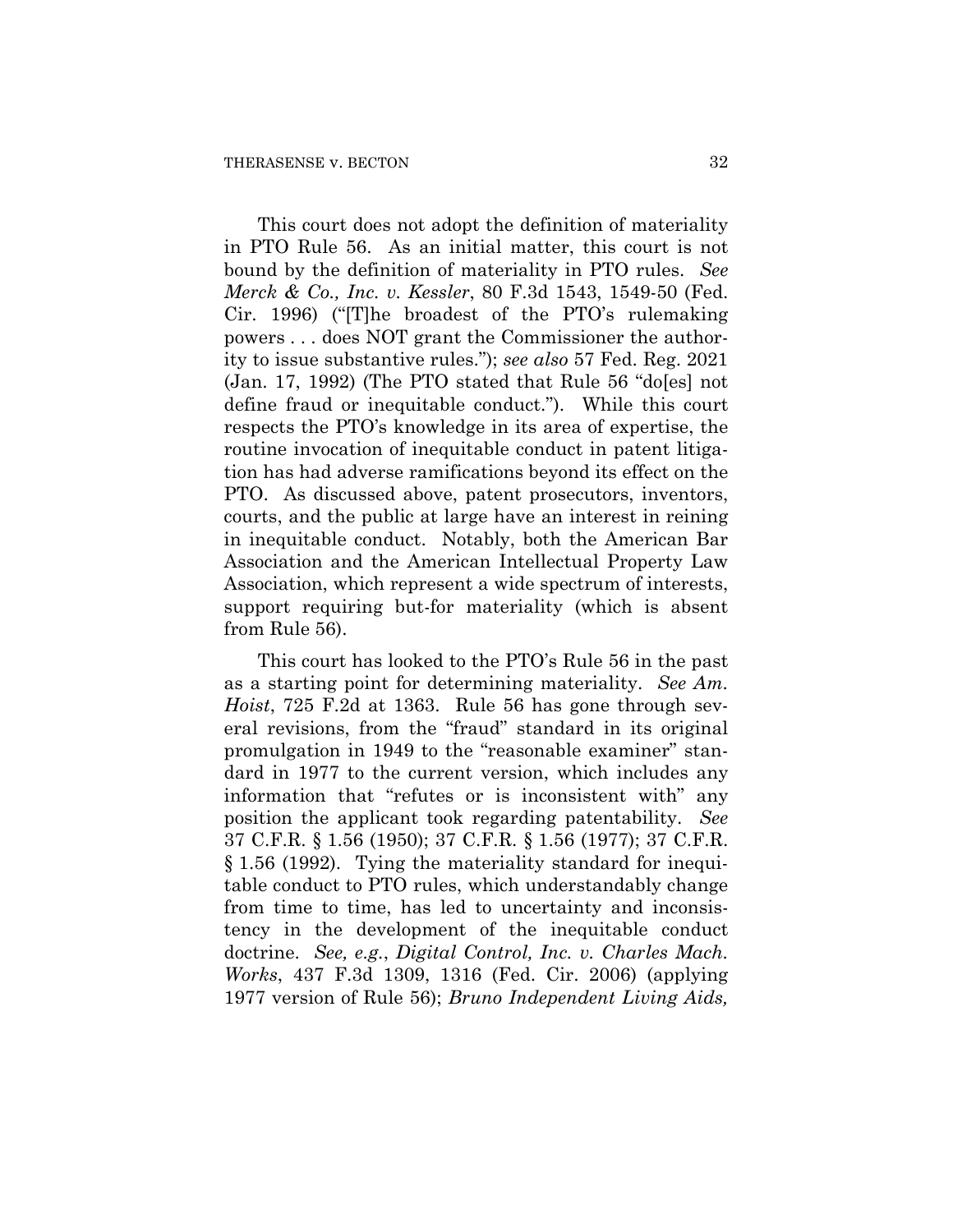*Inc. v. Acorn Mobility Servs., Ltd.*, 394 F.3d 1348, 1352-53 (Fed. Cir. 2005) (applying 1992 version of Rule 56). Experience thus counsels against this court abdicating its responsibility to determine the boundaries for inequitable conduct.

This court declines to adopt the current version of Rule 56 in defining inequitable conduct because reliance on this standard has resulted in the very problems this court sought to address by taking this case en banc. Rule 56 provides that information is material if it is not cumulative and:

(1) It establishes, by itself or in combination with other information, a prima facie case of unpatentability of a claim; or

(2) It refutes, or is inconsistent with, a position the applicant takes in:

(i) Opposing an argument of unpatentabil-

ity relied on by the Office, or

(ii) Asserting an argument of patentability.

37 C.F.R. § 1.56. Rule 56 further provides that a "prima facie case of unpatentability is established when the information compels a conclusion that a claim is unpatentable . . . *before any consideration is given to evidence which may be submitted in an attempt to establish a contrary conclusion of patentability*." *Id.* (emphasis added). The first prong of Rule 56 is overly broad because information is considered material even if the information would be rendered irrelevant in light of subsequent argument or explanation by the patentee. Under this standard, inequitable conduct could be found based on an applicant's failure to disclose information that a patent examiner would readily agree was not relevant to the prosecution after considering the patentee's argument. Likewise, the second prong of Rule 56 broadly encom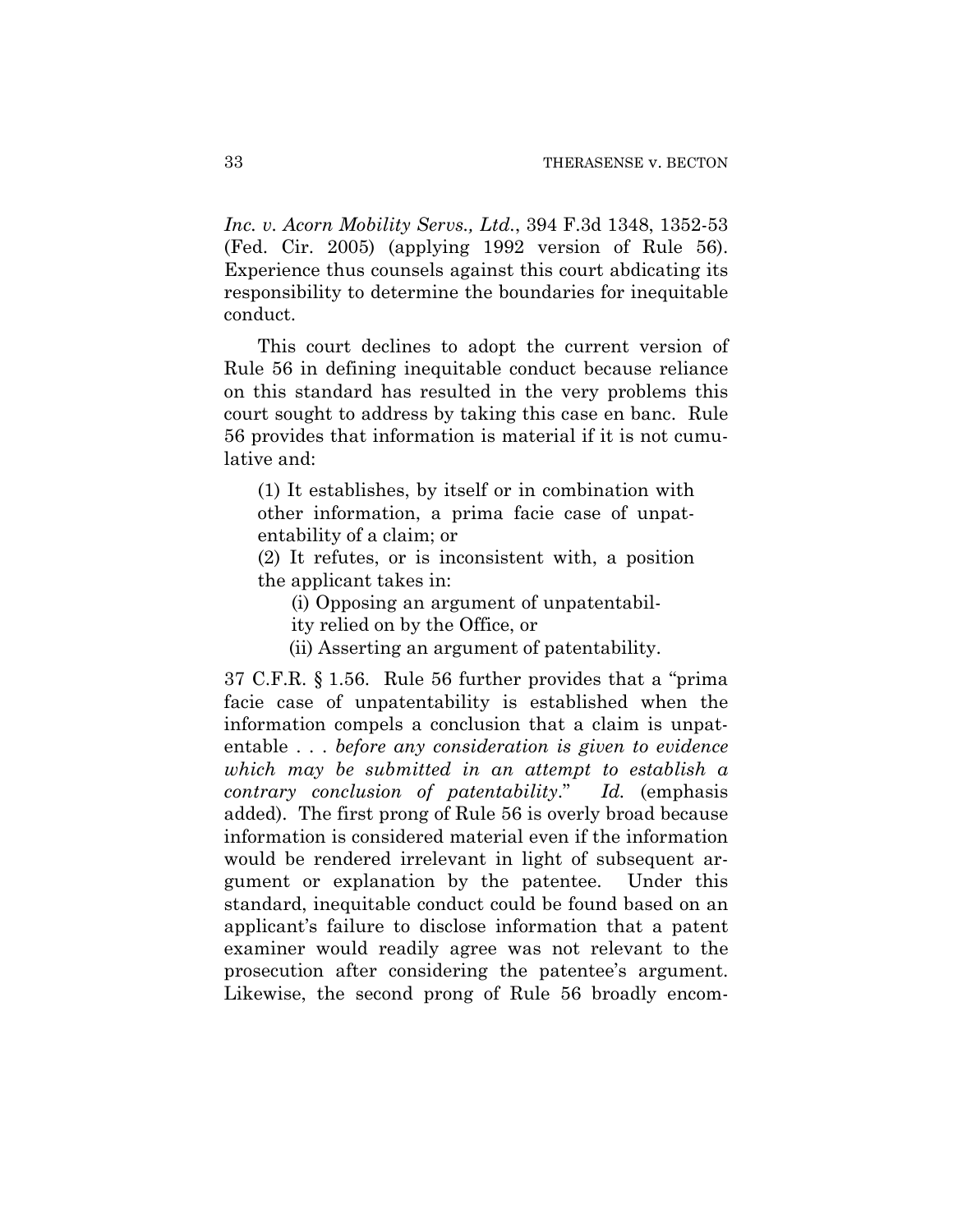passes anything that could be considered marginally relevant to patentability. If an applicant were to assert that his invention would have been non-obvious, for example, anything bearing any relation to obviousness could be found material under the second prong of Rule 56. Because Rule 56 sets such a low bar for materiality, adopting this standard would inevitably result in patent prosecutors continuing the existing practice of disclosing too much prior art of marginal relevance and patent litigators continuing to charge inequitable conduct in nearly every case as a litigation strategy.

The dissent's critique of but-for materiality relies heavily on definitions of materiality in other contexts. Contrary to the implication made in the dissent, however, but-for proof *is* required to establish common law fraud. Common law fraud requires proof of reliance, which is equivalent to the but-for test for materiality set forth in this opinion. *See* 37 C.J.S. *Fraud* § 51 ("the reliance element of a fraud claim requires that the misrepresentation actually induced the injured party to change its course of action"); *Restatement (Second) of Torts* § 525 (1977) (fraud requires that the party "relies on the misrepresentation in acting or refraining from action"); *see, e.g.*, *Exxon Mobil Corp. v. Ala. Dept. of Conservation & Natural Res.*, 986 So. 2d 1093, 1116 (Ala. 2007) (reliance element of fraud "can be met only if the plaintiff does, or does not do, something that the plaintiff would or would not have done but for the misrepresentation of a material fact"); *Alliance Mortgage Co. v. Rothwell*, 10 Cal. 4th 1226, 1239 (Cal. 1995) (same); *Luscher v. Empkey*, 206 Neb. 572, 576 (Neb. 1980) (same); *Spencer v. Ellis*, 216 Or. 554, 561 (Or. 1959) (same). The remaining examples in the dissent, where but-for materiality is not required, have limited relevance to inequitable conduct. While butfor materiality may not be required in every context, it is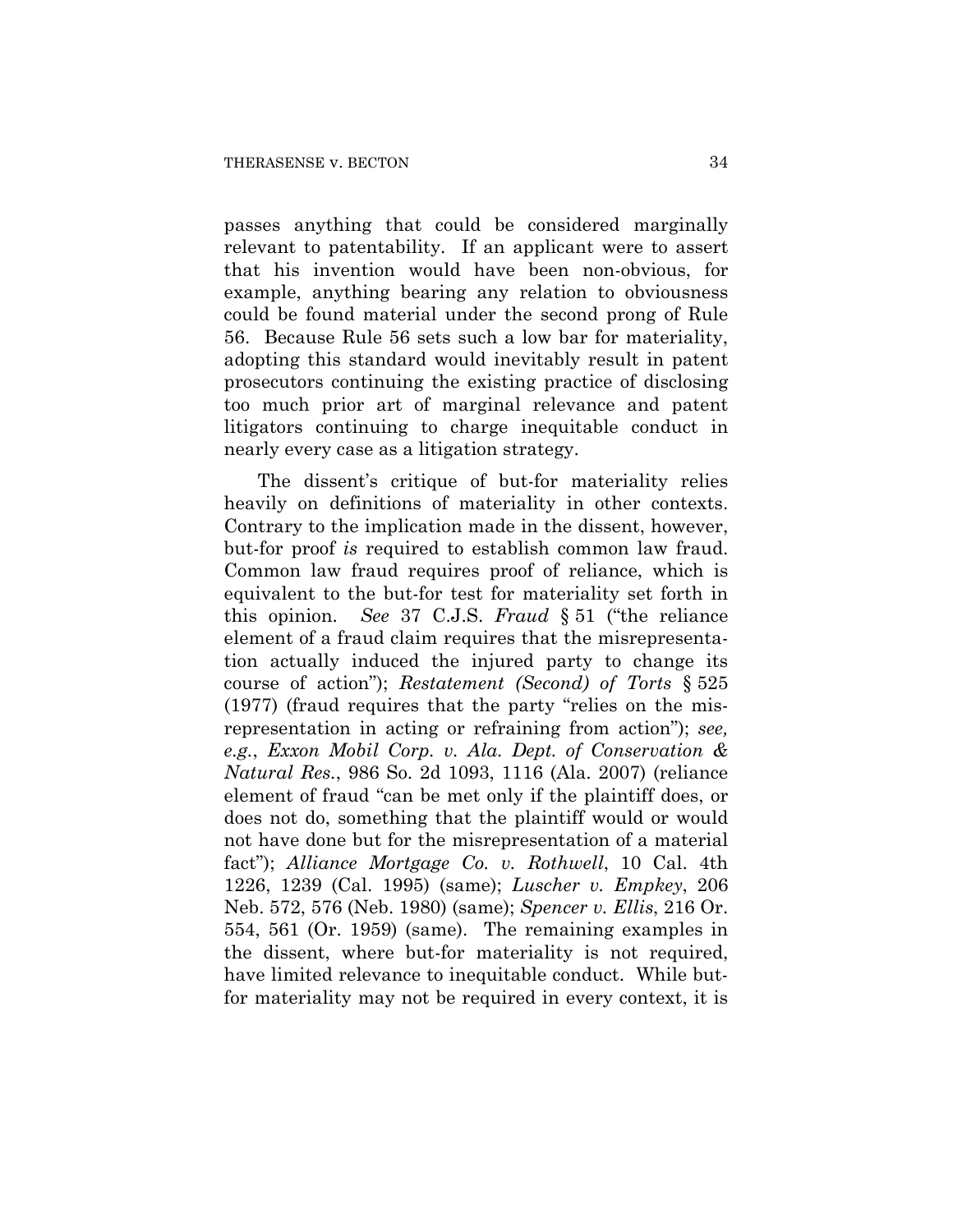appropriate for inequitable conduct in light of the numerous adverse consequences of a looser standard.

Moreover, if this court were to consider standards of materiality in other contexts, the most analogous area of law is copyright. *See Sony Corp. of Am. v. Univ. City Studios, Inc.*, 464 U.S. 417, 439 (1984) (finding it appropriate to draw an analogy between copyrights and patents "because of the historic kinship between patent law and copyright law"). But-for proof is required to invalidate both copyrights and trademarks based on applicant misconduct. *See* 17 U.S.C. § 411(b)(1) (copyright); *Citibank, N.A. v. Citibanc Group, Inc.*, 724 F.2d 1540, 1544 (11th Cir. 1984) (trademarks). The dissent concedes that "but for" materiality is required to cancel a trademark but contends that it is not required to invalidate federal registration of a copyright. Various courts have held otherwise. *See* 2 Melville B. Nimmer & David Nimmer, *Nimmer on Copyright* § 7.20[B][1] (rev. ed. 2010) ("plaintiff's failure to inform the Copyright Office of given facts is without substance, to the extent that the Office would have registered the subject work even had it known those facts"). Moreover, the Copyright Act has codified this "but for" requirement, making clear that copyright registration is sufficient to permit an infringement suit, even if the certificate of registration contains inaccurate information, unless "the inaccuracy of the information, if known, would have caused the Register of Copyrights to refuse registration." 17 U.S.C. § 411(b)(1); *see also* 2 *Nimmer on Copyright* § 7.20[B][2] (explaining that the materiality "standard [set forth in the 2008 amendment to the Copyright Act] is well in line with the construction of the Act prior to this amendment").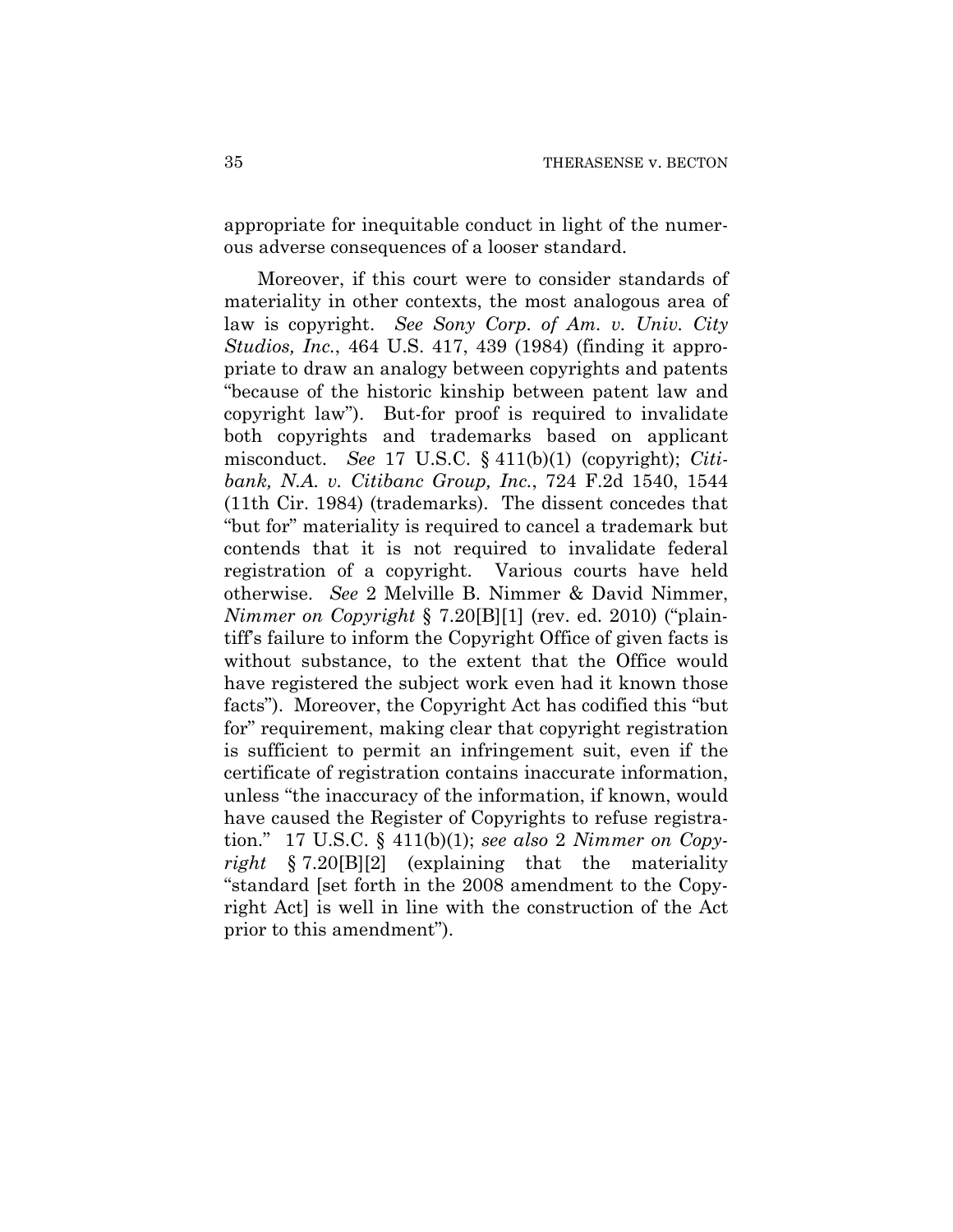# VII

In this case, the district court held the '551 patent unenforceable for inequitable conduct because Abbott did not disclose briefs it submitted to the EPO regarding the European counterpart of the '382 patent. *Trial Opinion* at 1127. Because the district court found statements made in the EPO briefs material under the PTO's Rule 56 materiality standard, not under the but-for materiality standard set forth in this opinion, this court vacates the district court's findings of materiality. *Id.* at 1113, 1115. On remand, the district court should determine whether the PTO would not have granted the patent but for Abbott's failure to disclose the EPO briefs. In particular, the district court must determine whether the PTO would have found Sanghera's declaration and Pope's accompanying submission unpersuasive in overcoming the obviousness rejection over the '382 patent if Abbott had disclosed the EPO briefs.

The district court found intent to deceive based on the absence of a good faith explanation for failing to disclose the EPO briefs. *Id.* at 1113-16. However, a "patentee need not offer any good faith explanation unless the accused infringer first . . . prove[s] a threshold level of intent to deceive by clear and convincing evidence." *Star*, 537 F.3d at 1368. The district court also relied upon the "should have known" negligence standard in reaching its finding of intent. *See Trial Opinion* at 1113 ("Attorney Pope knew or should have known that the withheld information would have been highly material to the examiner"). Because the district court did not find intent to deceive under the knowing and deliberate standard set forth in this opinion, this court vacates the district court's findings of intent. *Id.* at 1113-16. On remand, the district court should determine whether there is clear and convincing evidence demonstrating that Sanghera or Pope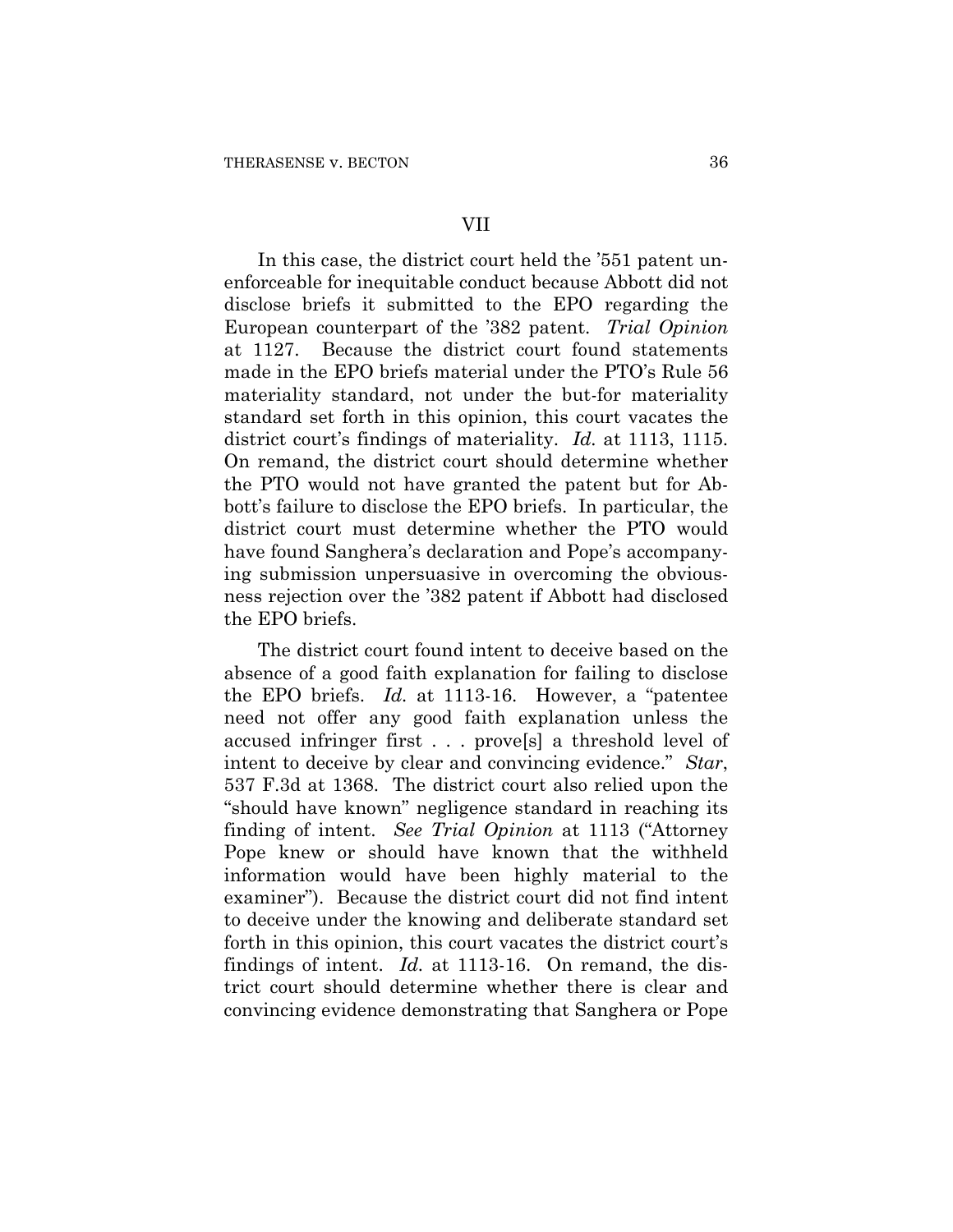knew of the EPO briefs, knew of their materiality, and made the conscious decision not to disclose them in order to deceive the PTO.

For the foregoing reasons, this court vacates the district court's finding of inequitable conduct and remands for further proceedings consistent with this opinion. This court also reinstates Parts I, III, and IV of the panel decision reported at 593 F.3d 1289, affirming the district court's judgment of obviousness, noninfringement, and anticipation, respectively. The judgment below is

## **AFFIRMED-IN-PART, VACATED-IN-PART, and REMANDED-IN-PART.**

COSTS

Each party shall bear its own costs.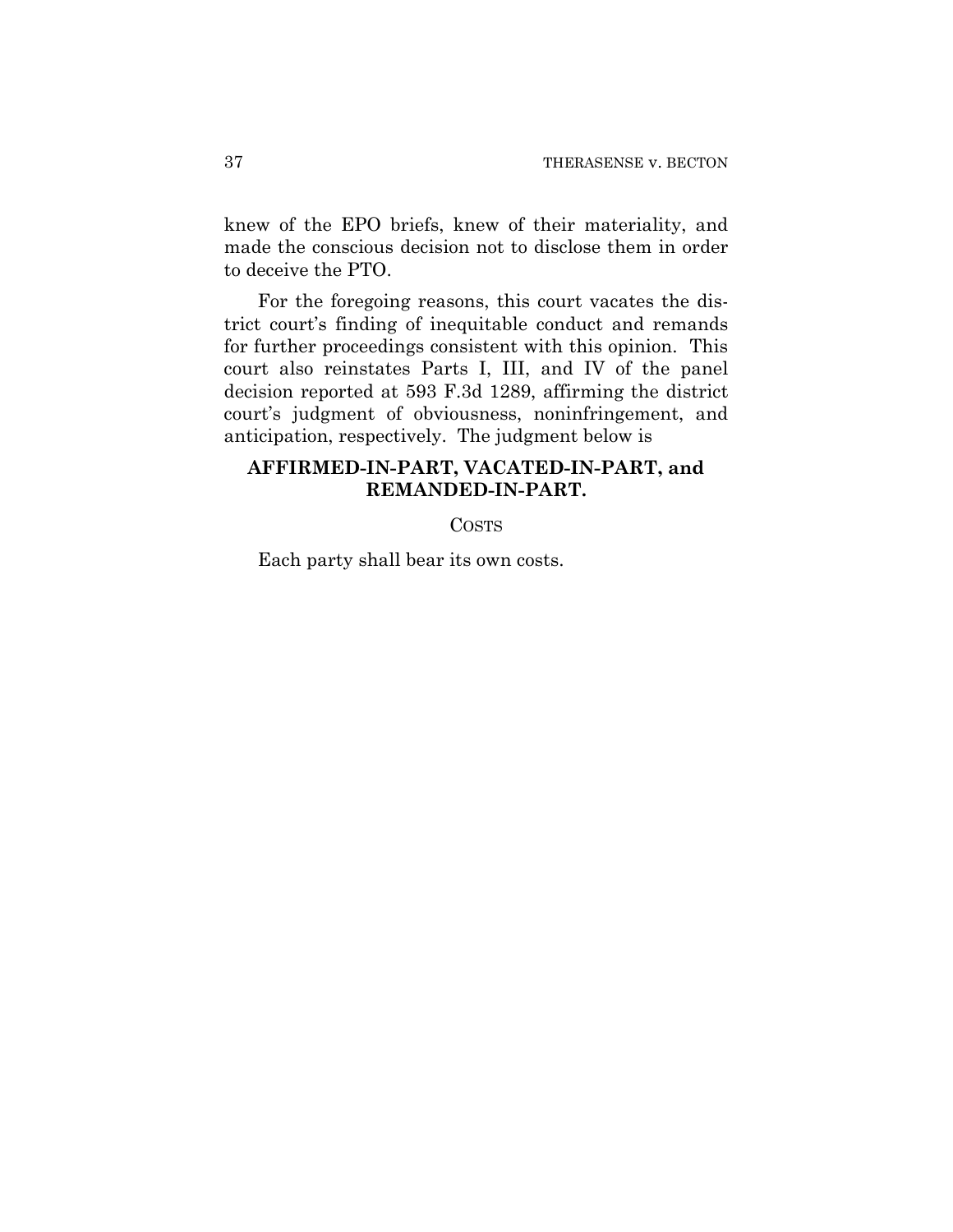# United States Court of Appeals for the Federal Circuit

**\_\_\_\_\_\_\_\_\_\_\_\_\_\_\_\_\_\_\_\_\_\_\_\_\_\_** 

### **THERASENSE, INC. (NOW KNOWN AS ABBOTT DIABETES CARE, INC.) AND ABBOTT LABORATORIES,**  *Plaintiffs-Appellants,*

**v.** 

### **BECTON, DICKINSON AND COMPANY, AND NOVA BIOMEDICAL CORPORATION,**  *Defendants-Appellees,*

**AND**

**BAYER HEALTHCARE LLC,** 

*Defendant-Appellee.*  **\_\_\_\_\_\_\_\_\_\_\_\_\_\_\_\_\_\_\_\_\_\_\_\_\_\_** 

2008-1511,-1512,-1513,-1514,-1595 **\_\_\_\_\_\_\_\_\_\_\_\_\_\_\_\_\_\_\_\_\_\_\_\_\_\_** 

Appeals from the United States District Court for the Northern District of California in consolidated Case Nos. 04-CV-2123, 04-CV-3327, 04-CV-3732, and 05-CV-3117, Judge William H. Alsup.

**\_\_\_\_\_\_\_\_\_\_\_\_\_\_\_\_\_\_\_\_\_\_\_\_\_\_\_** 

O'MALLEY, *Circuit Judge*, concurring in part and dissenting in part.

Patent practitioners regularly call on this court to provide clear guidelines. They seek to know under precisely what circumstances governing principles will be applied, and precisely how they will be applied. While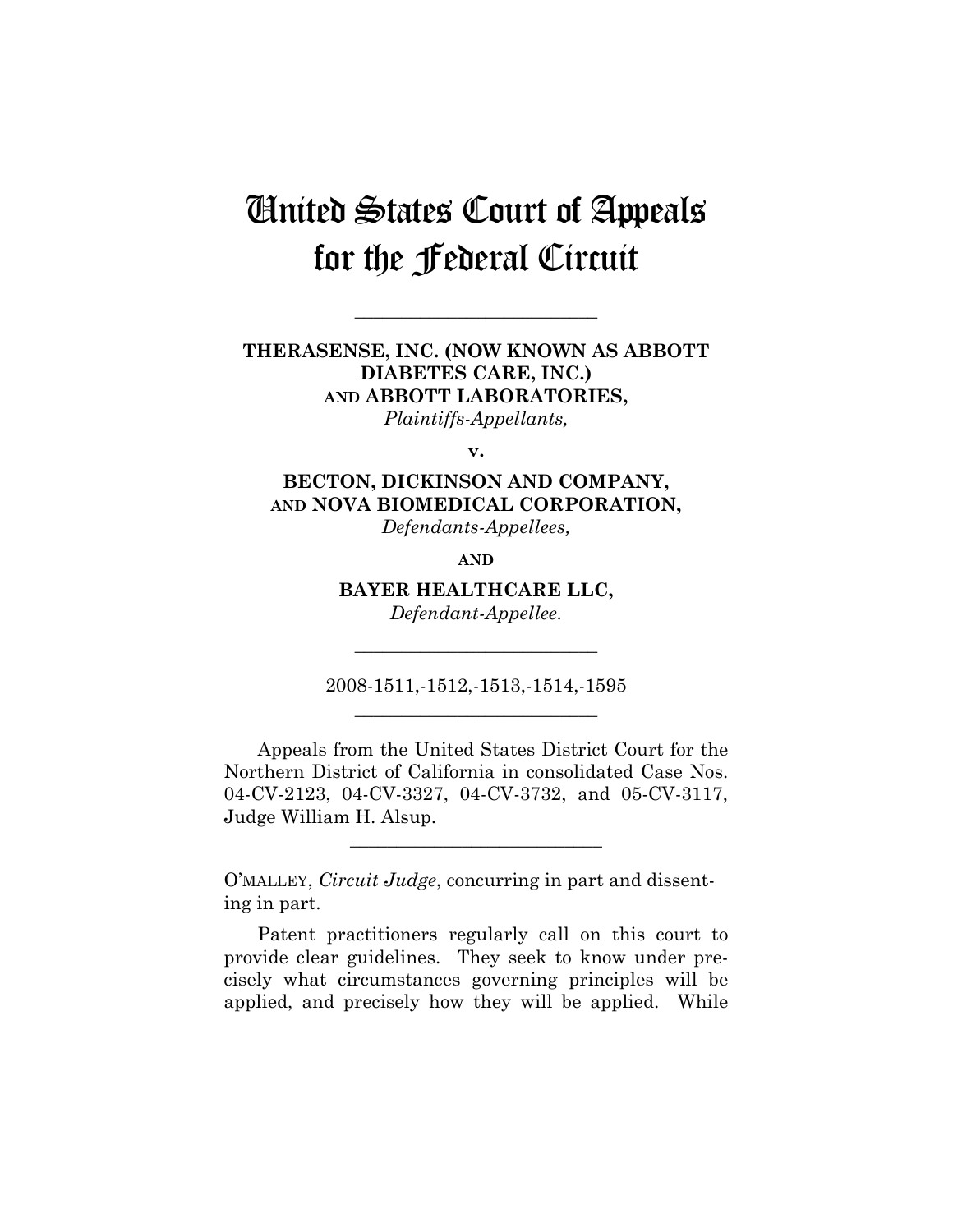precision may be in the nature of what patent practitioners do, and the desire for defining rules in the scientific world understandable, the law does not always lend itself to such precision. Indeed, when dealing with the application of equitable principles and remedies, the law is imprecise by design.

I understand and admire the majority's desire to respond to practitioners' calls for precision and clarity. I also understand its concern with perceived litigation abuses surrounding assertions of inequitable conduct. I believe, however, that the majority responds to that call and addresses those concerns in ways that fail to acknowledge and remain true to the equitable nature of the doctrine it seeks to cabin.

I respectfully dissent from those portions of the majority opinion which describe the test it directs lower courts to apply in assessing materiality and which vacates and remands for further inquiry the materiality determinations made by the district court in this case. As explained below, I concur in the remainder of the majority's decision and judgment.

I.

I concur in the majority's decision to vacate and remand the judgment of the district court with instructions to reconsider its finding of inequitable conduct. Specifically, because the district court understandably referred to standards governing its intent determination drawn from our prior case law, the district court should be given the opportunity to assess, in the first instance, whether the evidence, and its credibility determinations, support a finding of a specific intent to deceive. In this regard, like the other dissenters, I agree with the majority's holding that, as a prerequisite to a finding of inequitable conduct, a district court must find that the conduct at issue is of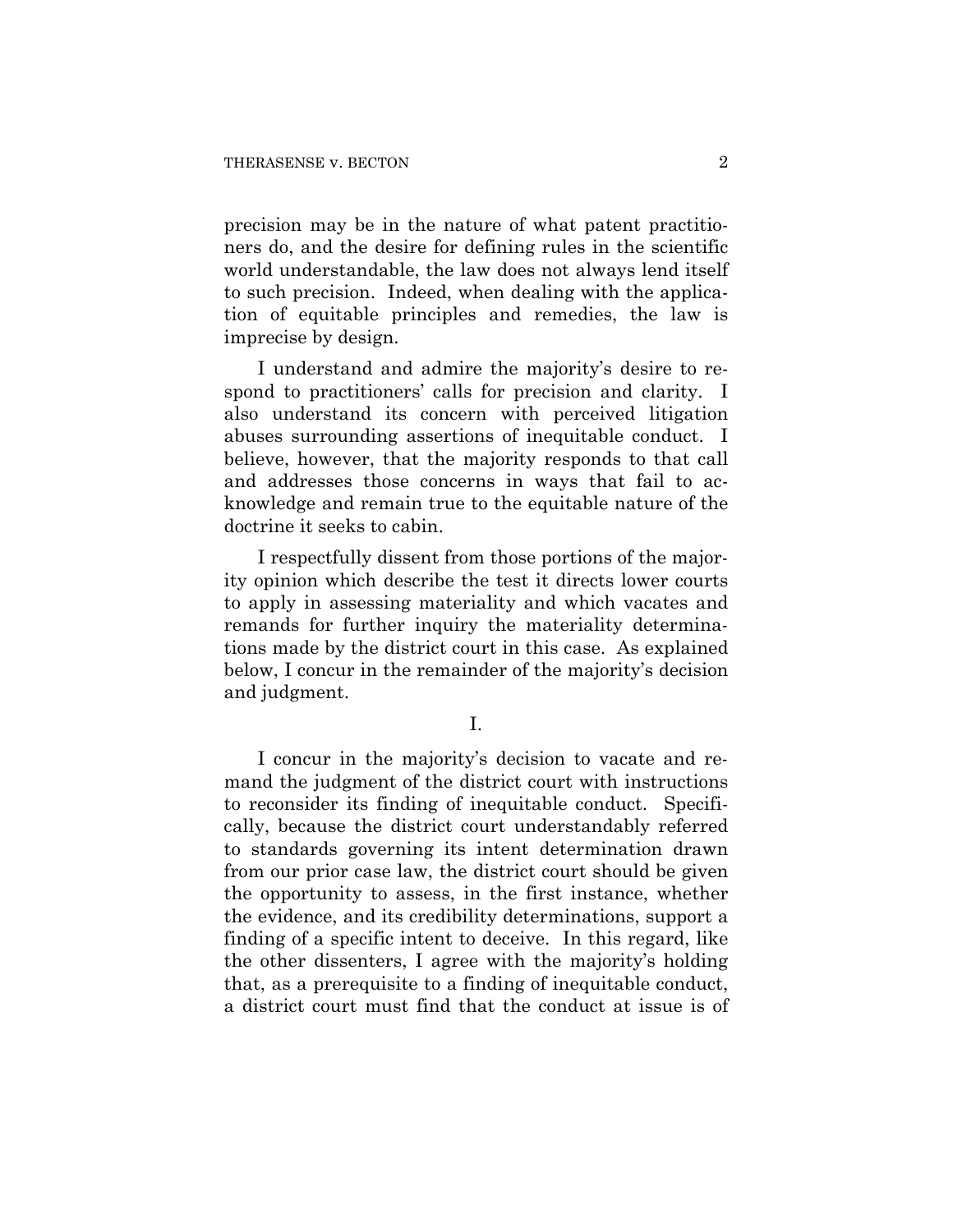"sufficient culpability to require a finding of intent to deceive." *Kingsdown Med. Consultants, Ltd. v. Hollister Inc.*, 863 F.2d 867, 876 (Fed. Cir. 1988). In making this determination, intent to deceive and materiality must be found separately. District courts may not employ a "sliding scale," nor may they infer intent from materiality alone.[1](#page-39-0) Finally, I agree that a district court may infer intent from indirect and circumstantial evidence, but only where it is "the single most reasonable inference able to be drawn from the evidence." Maj. Op. at 25 (quoting *Star Scientific Inc. v. R.J. Reynolds Tobacco Co.*, 537 F.3d 1357, 1366 (Fed. Cir. 2008)).

#### II.

It is at this point that my views, respectfully, diverge from those of both the majority and the other dissenters. This is so because, when addressing the types of conduct that should be deemed of sufficient concern to allow for a finding of inequitable conduct, both the majority and dissent strain too hard to impose hard and fast rules.

"The essence of equity jurisdiction has been the power of the Chancellor to do equity and to mould each decree to the necessities of the particular case." *Weinberger v. Romero-Barcelo*, 456 U.S. 305, 312 (1982) (quoting *Hecht Co. v. Bowles*, 321 U.S. 321, 329 (1944)). While courts of

1

<span id="page-39-0"></span>While I join this portion of the majority opinion (Part V), I do so with the understanding that the majority does not hold that it is impermissible for a court to consider the level of materiality as circumstantial evidence in its intent analysis. As in all other legal inquiries involving multiple elements, the district court may rely on the same items of evidence in both its materiality and intent inquiries. A district court must, however, reach separate conclusions of intent and materiality and may not base a finding of specific intent to deceive on materiality alone, regardless of the level of materiality.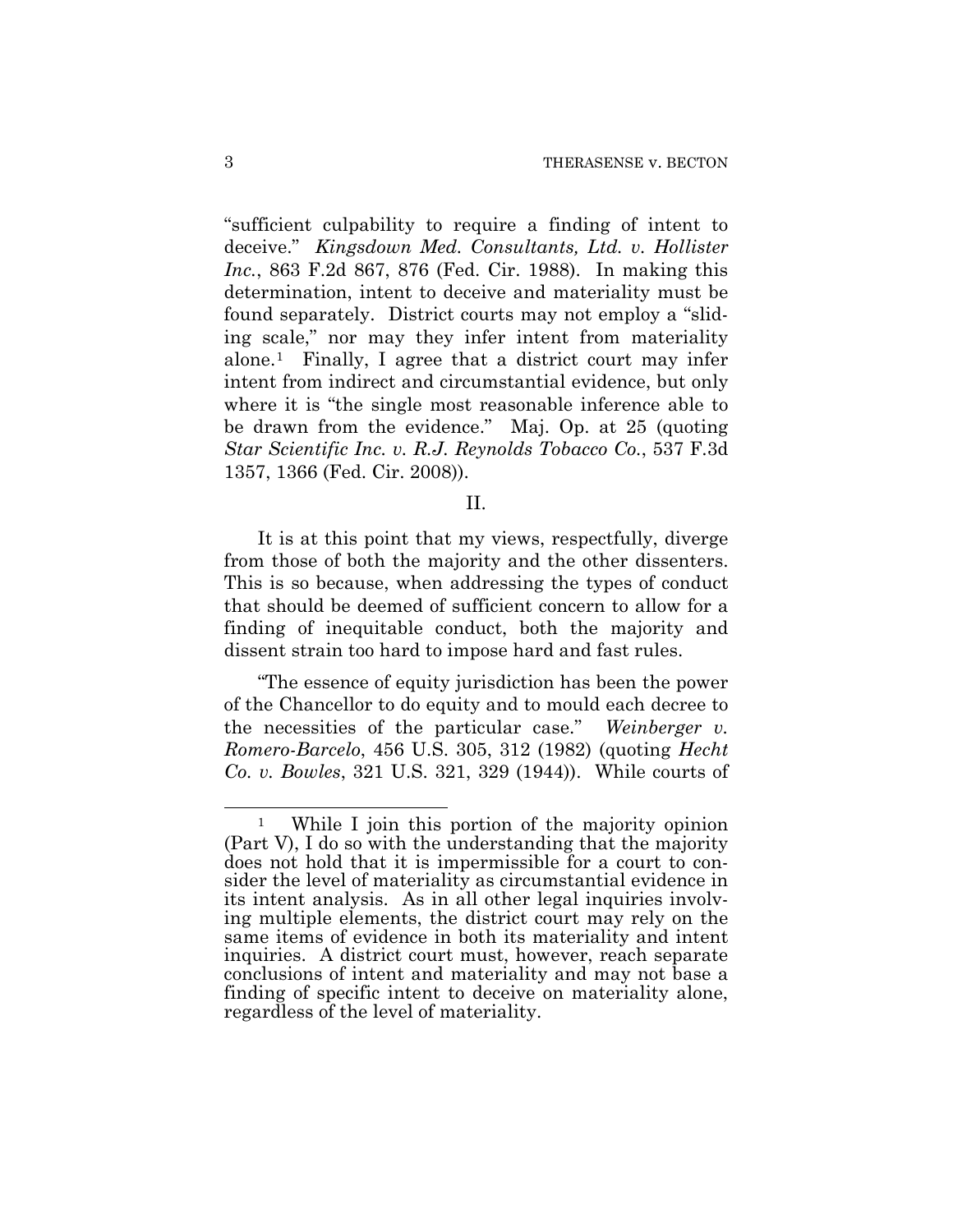equity "must be governed by rules and precedents no less than the courts of law," *Lonchar v. Thomas*, 517 U.S. 314, 323 (1996), "[f]lexibility rather than rigidity has distinguished" equitable jurisdiction, *Weinberger*, 456 U.S. at 312. "Equity eschews mechanical rules; it depends on flexibility." *Holmberg v. Armbrecht*, 327 U.S. 392, 396 (1946).

Traditional notions of equitable relief apply with equal force in the context of patents. *eBay Inc. v. Mercexchange, LLC*, 547 U.S. 388, 393-94 (2006) (holding that a categorical rule of granting an injunction to a prevailing patent holder abrogates a district court's discretion in granting equitable relief and runs afoul of traditional principles of equity). We have long recognized that the doctrine of inequitable conduct is based in equity. *Kingsdown*, 863 F.2d at 876 ("[T]he ultimate question of whether inequitable conduct occurred is equitable in nature."). Despite this longstanding principle, both the majority and dissenting opinions eschew flexibility in favor of rigidity. Both opinions suggest tests for materiality to apply in all cases. Their respective materiality inquiries are black or white, while equity requires judicial consideration of shades of gray.

The majority defines materiality under a but-for test, with an exception for intentionally false affidavits filed with the PTO.<sup>2</sup> Maj. Op. at 27-30. The dissent, on the

<span id="page-40-0"></span> $\overline{a}$ 2 The majority responds to this characterization, and to the general criticism in this opinion, by defining its test more broadly and acknowledging a degree of flexibility within its four corners. For that, I applaud the majority. I do not think, however, that this additional explanation is sufficient to address all of the concerns expressed in this opinion. I remain of the view that the test I propose here is the most consistent with the doctrine's origins.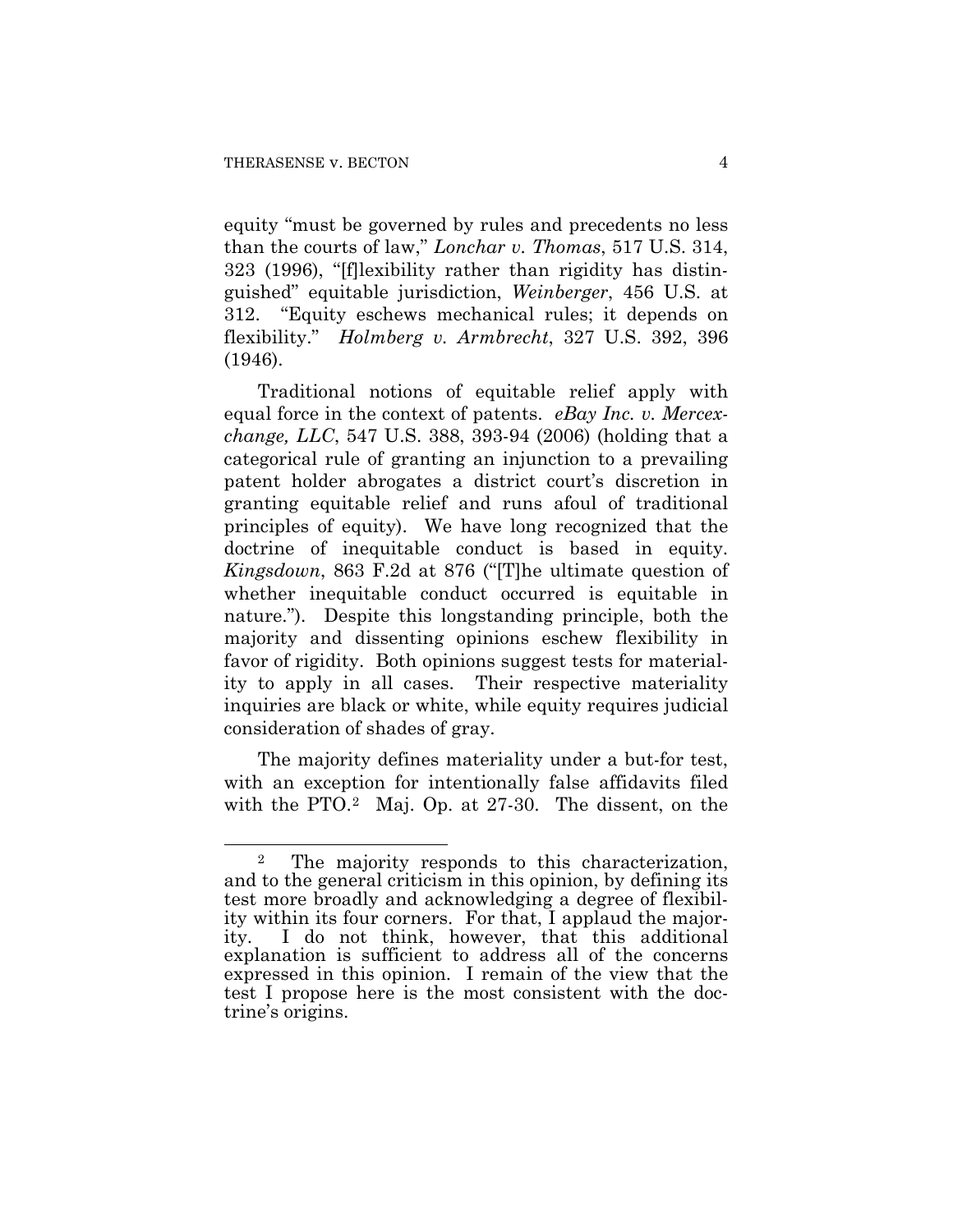other hand, defines materiality according to Rule 56. Both tests fail to provide district courts with flexibility to find inequitable conduct in an extraordinary case where the conduct in question would not be defined as such under either test. This result is contrary to the very nature of equity and centuries of Supreme Court precedent. I cannot, accordingly, lend support to either of the immutable tests proposed by my colleagues.

While the majority states that, despite the strictures of the test it adopts, "the unclean hands doctrine remains available to supply a remedy for egregious misconduct like that in the Supreme Court cases," that statement does not address the concerns I express here.[3](#page-41-0) Maj. Op. at 20. Since, as the majority painstakingly explains, the doctrine of inequitable conduct we are defining grew out of those "unclean hands" cases, the asserted dichotomy is a false one. *See Consol. Aluminum Corp. v. Foseco Int'l, Ltd.*, 910 F.2d 804, 812 (Fed. Cir. 1990) ("Indeed, what we have termed 'inequitable conduct' is no more than the unclean hands doctrine applied to particular conduct before the PTO.") (citations omitted). There is no support – and the majority cites none – for the proposition that inequitable conduct is somehow independent of the unclean hands principles the Supreme Court described and explained in its trilogy of cases. The remainder of the majority opinion makes clear, moreover, that the majority's purpose, and that of the test it adopts, is to delimit and narrow the contours of the unclean hands doctrine

 $\overline{a}$ 

<span id="page-41-0"></span><sup>3</sup> Indeed, this language raises some additional concerns. If "unclean hands" remains available in cases of PTO misconduct, charges of unclean hands could simply supplant the very allegations of inequitable conduct the majority seeks to curb.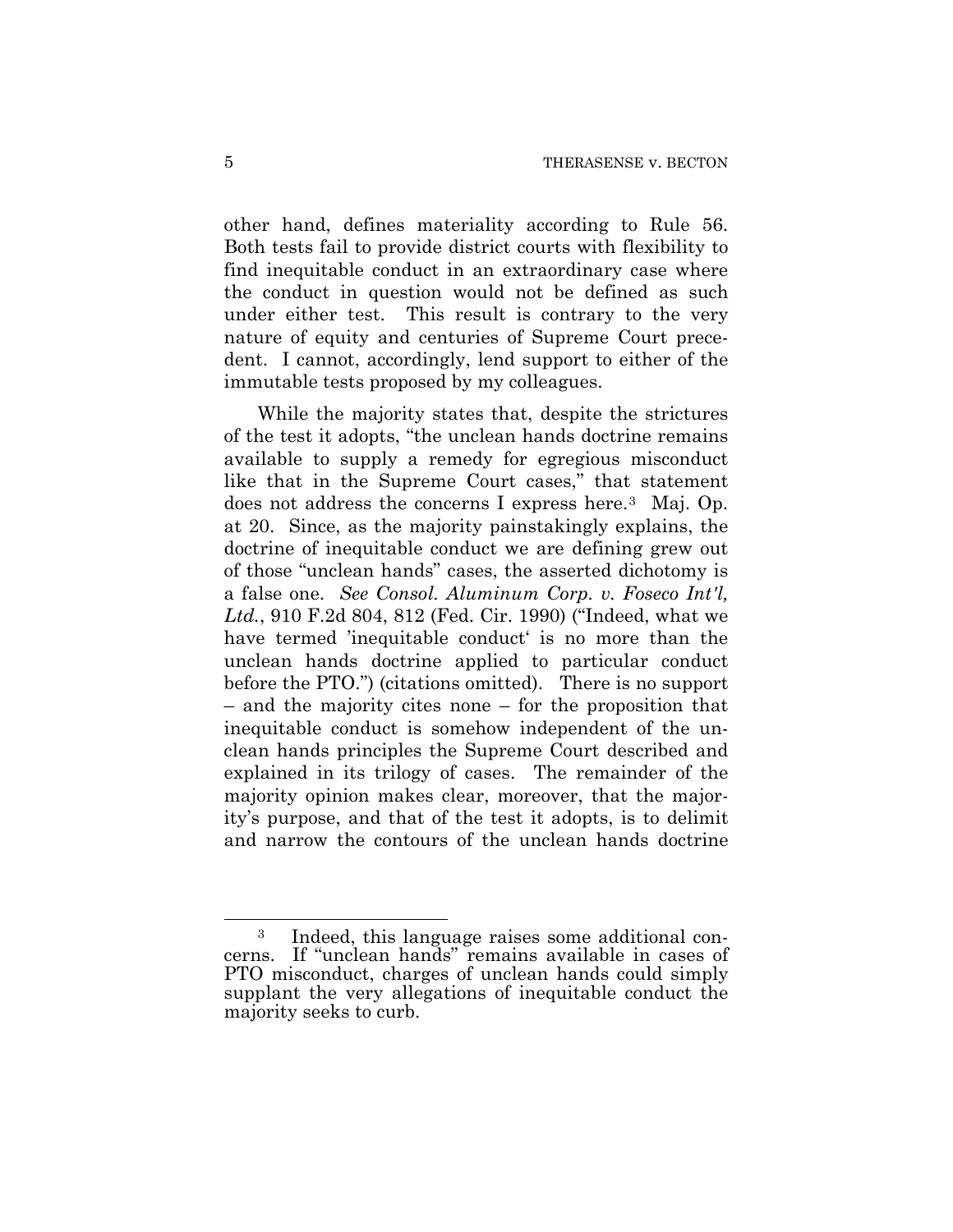$\overline{a}$ 

when applied to the application process before the PTO, not to acknowledge flexibility in it.[4](#page-42-0)

We should adopt a test that provides as much guidance to district courts and patent applicants as possible, but, in doing so, we may not disregard the equitable nature of the inquiry at hand. Thus, we must make clear that, while we believe the test we offer encompasses virtually all forms of conduct sufficient to warrant a finding of inequitable conduct, we leave open the possibility that some form of intentional misconduct which we do not currently envision could warrant equitable relief. This approach respects the Supreme Court's recognition that courts of equity "exercise judgment in light of prior precedent, but with awareness of the fact that specific circumstances, often hard to predict in advance, could warrant special treatment in an appropriate case." *Holland v. Florida*, 130 S. Ct. 2549, 2563 (2010).

Consistent with the flexible nature of equity jurisdiction, moreover, we should recognize that determining the proper remedy for a given instance of inequitable conduct is within the discretion of district courts, subject, of course, to statutory constraints. *Keystone Driller Co. v. Gen. Excavator Co.*, 290 U.S. 240, 245-46 (1933) ("[Courts of equity] are not bound by formula or restrained by any limitation that tends to trammel the free and just exercise of discretion."); *Mills v. Elec. Auto-Lite Co.*, 396 U.S. 375, 386 (1970) ("In selecting a remedy the lower courts should

<span id="page-42-0"></span>At the other end of the spectrum, the dissent's acknowledgement that a district court retains discretion *to decline* to find inequitable conduct even in the face of evidence of materiality and intent is similarly insufficient to undercut the unyielding nature of the test for inequitable conduct it adopts. It clearly does not allow, for instance, for a finding of inequitable conduct for conduct not encompassed by Rule 56.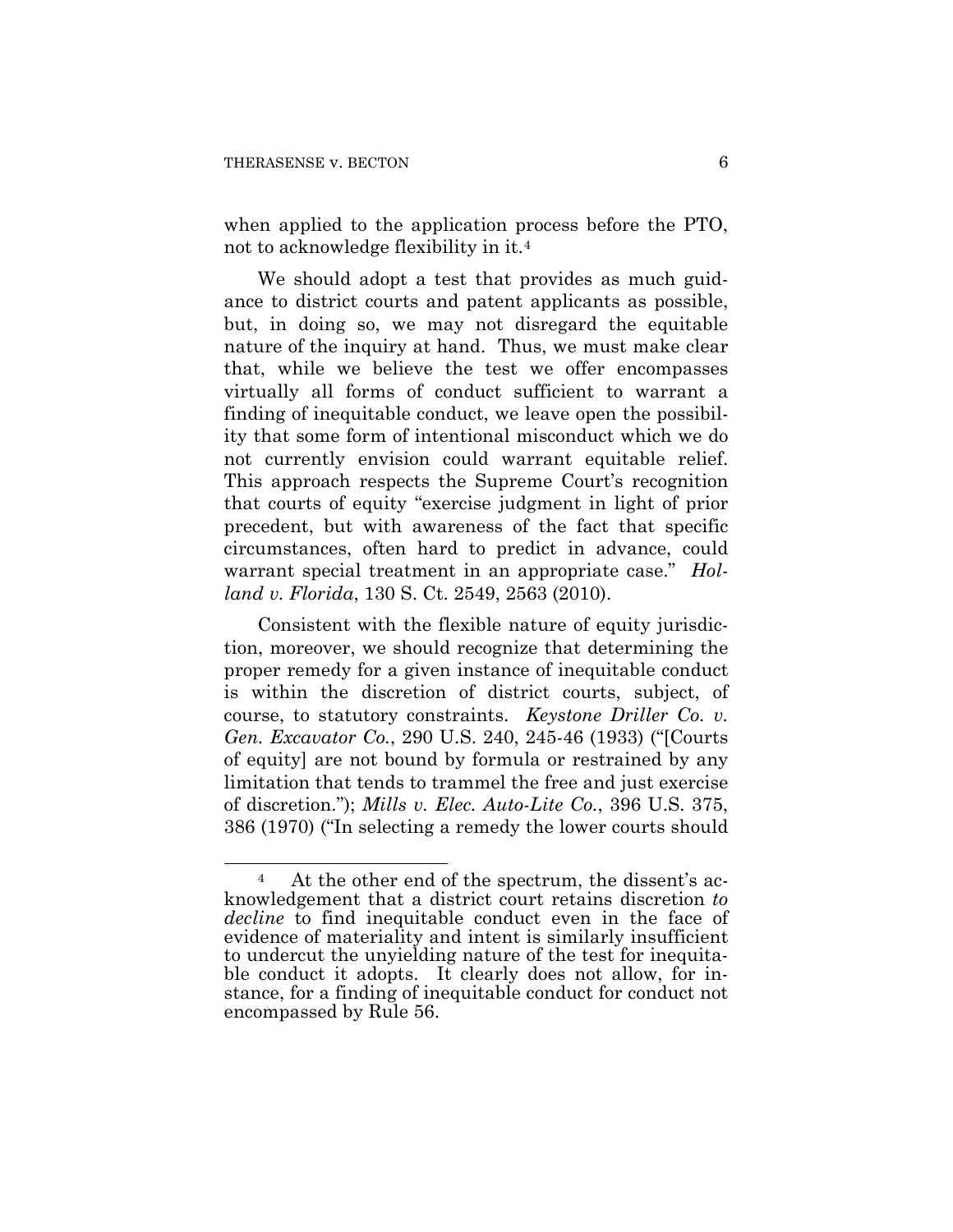exercise the sound discretion which guides the determinations of courts of equity, keeping in mind the role of equity as the instrument for nice adjustment and reconciliation between the public interest and private needs as well as between competing private claims.") (internal quotations and citations omitted). While we have held previously that a finding of inequitable conduct renders unenforceable all claims of the wrongly procured patent and, in certain circumstances, related patents, this singular remedy is neither compelled by statute, nor consistent with the equitable nature of the doctrine.<sup>[5](#page-43-0)</sup> Accordingly, I would overrule those cases and hold that, in the exercise of its discretion, a district court may choose to render fewer than all claims unenforceable, may simply dismiss the action before it, or may fashion some other reasonable remedy, so long as the remedy imposed by the court is "commensurate with the violation." *Columbus Bd. of Educ. v. Penick*, 443 U.S. 449, 465 (1979); *see also Hecht*, 321 U.S. at 329 ("The essence of equity jurisdiction has

1

<span id="page-43-0"></span><sup>5</sup> While the 1952 Act codified the defense of unclean hands in paragraph (1) of 35 U.S.C. § 282, it did not specify a remedy. *See* 35 U.S.C. § 282 (providing that "unenforceability" is a defense to an infringement action); P. J. Federico, "Commentary on the New Patent Act," 75 J. PAT. & TRADEMARK OFF. SOC'Y 161, 215 (1993) (explaining that paragraph (1) includes "equitable defenses such as laches, estoppel and unclean hands"). The statute, thus, provides no guidance as to whether, in its equitable discretion, a court may render some, but not all, claims unenforceable. In *J.P. Stevens & Co. v. Lex Tex, Ltd.*, 747 F.2d 1553 (Fed. Cir. 1984), we cited cases collected from a treatise for the proposition that inequitable conduct renders all of a patent's claims unenforceable. *Id.* at 1561. None of those cases, however, are binding on this court and, for the reasons stated above, I find this proposition inconsistent with the power of the Chancellor to "mould" each decree to the necessities of the particular case.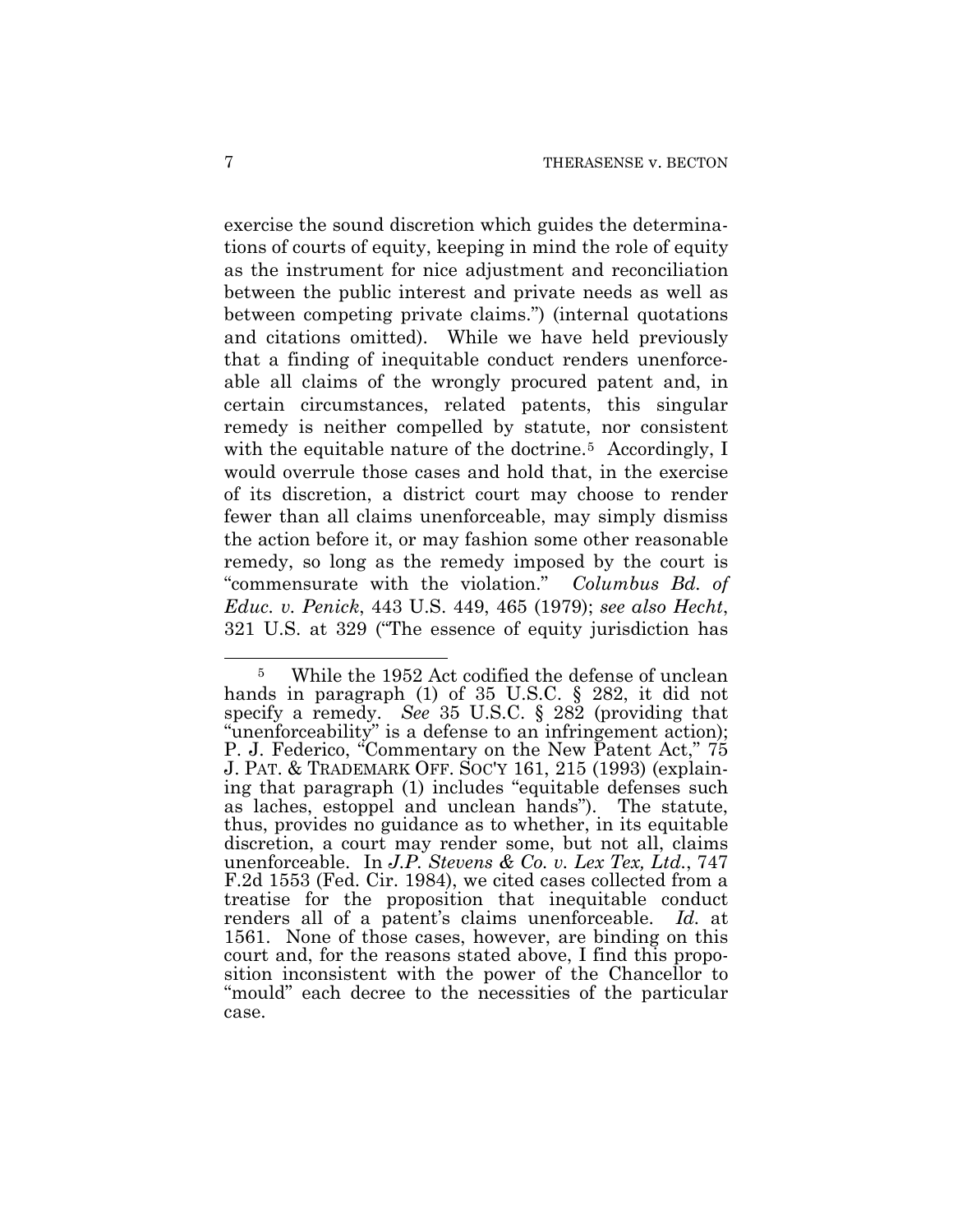$\overline{a}$ 

been the power of the Chancellor to do equity and to mould each decree to the necessities of the particular case."); *Miller v. French*, 530 U.S. 327, 360 (2000) ("These cases recognize the importance of permitting courts in equity cases to tailor relief . . . to the exigencies of particular cases and individual circumstances. In doing so, they recognize the fact that *in certain circumstances justice requires the flexibility necessary to treat different cases differently – the rationale that underlies equity itself*.") (Breyer, J., dissenting) (emphasis added). Allowing for flexibility in the remedy would reduce the incentive to use inequitable conduct as a litigation tactic and address many of the concerns that trouble my colleagues and were expressed by Abbott and certain amici in these *en banc* proceedings.[6](#page-44-0)

#### III.

To provide guidance to district courts to aid in the exercise of their discretion in inequitable conduct inquiries – beyond the Supreme Court's direction that "any willful act concerning the cause of action which rightfully can be said to transgress equitable standards of conduct is sufficient cause for the invocation of the maxim by the chancellor," *Precision Instrument Mfg. Co. v. Auto. Maint. Mach. Co.*, 324 U.S. 806, 814-16 (1945) – I believe such guidance should reflect the concerns expressed by the Supreme Court in the case trilogy from which the doctrine emerged. As the Court said in *Precision*, at minimum,

<span id="page-44-0"></span><sup>6</sup> One of the evils described by Abbott and amici is the possibility of an order barring enforcement of a patent based on misrepresentation of an applicant's "small entity status." To the extent unenforceability may be too harsh in such circumstances – a point on which I do not opine – district courts would have discretion to fashion some lesser remedy to address that form of intentional deception.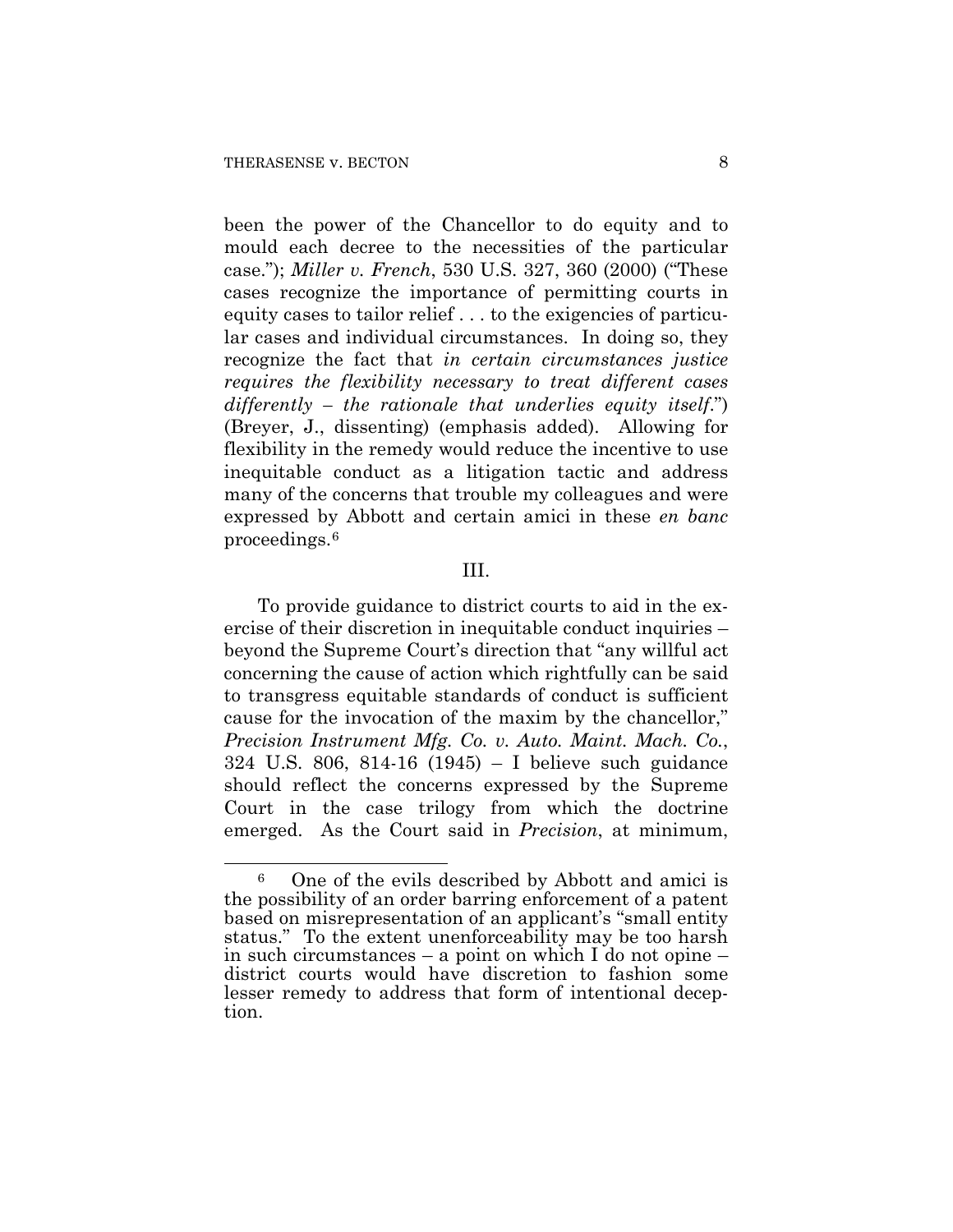equity requires that, when seeking the public benefit of a government sponsored monopoly, applicants must act "fairly and without fraud or deceit." *Id.* Similarly, in *Hazel-Atlas Glass Co. v. Hartford-Empire Co.*, 322 U.S. 238 (1944), the Court found that, regardless of the impact of such conduct on patentability, the doors of equity should be closed to a patentee who presented to the patent office, as impartial, an article it authored. *Id.* at 247.

With this general guidance in mind, I believe conduct should be deemed material where: (1) but for the conduct (whether it be in the form of an affirmative act or intentional non-disclosure), the patent would not have issued (as Chief Judge Rader explains that concept in the majority opinion); (2) the conduct constitutes a false or misleading representation of fact (rendered so either because the statement made is false on its face or information is omitted which, if known, would render the representation false or misleading); or (3) the district court finds that the behavior is so offensive that the court is left with a firm conviction that the integrity of the PTO process as to the application at issue was wholly undermined. In adopting such a test, I also believe we should confirm, as explained above, that the equitable nature of the doctrine demands that this test provide guidance only – albeit firm guidance – to district courts with respect to the exercise of their discretion in the face of inequitable conduct claims.

For the reasons ably articulated by the majority, I do not believe we should direct district courts to use Rule 56 as the measure of materiality in this context. As the majority points out, among other things, it is both too vague and too broad – leaving room for findings of inequitable conduct in circumstances not sufficiently egregious to fall within the bounds of the Supreme Court trilogy from which the doctrine emerged. I also cannot agree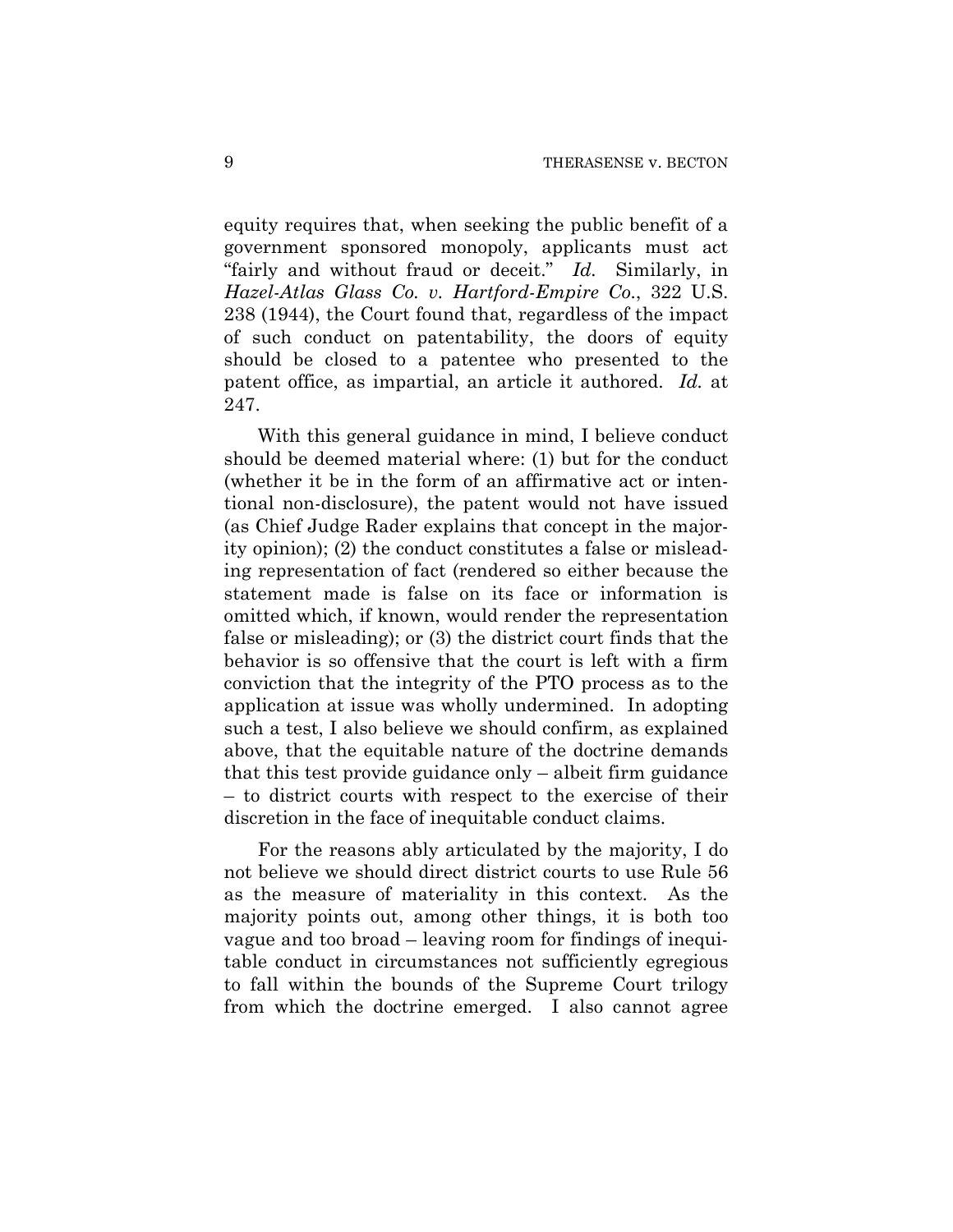completely with the test proposed by the majority. Given the scope and complexity of PTO proceedings, misconduct can and does occur outside the context of written affidavits. In certain circumstances, regardless of the impact on patent issuance, such misconduct is sufficiently egregious that, when accompanied by the requisite intent to deceive, it could support a finding of inequitable conduct. Indeed, in *Hazel-Atlas*, the article in question was not presented to the PTO through an affidavit. 322 U.S. at 240-41. Both tests, moreover, fail to allow room to address conduct beyond their contours which equity should not ignore.

IV.

Applying the test I propose, or any reasonable test for materiality that comports with Supreme Court precedent, I would affirm the district court's finding that the nondisclosure of information in this case was material. Indeed, I believe the omissions here qualify as material under the majority's "but-for plus" standard and that, even accepting that test as the governing standard, a remand on the issue of materiality is neither necessary nor appropriate.

As the other dissenters note, whether the prior art taught that glucose sensors could be used to test whole blood without a protective membrane was a key focus of the PTO examiner's patentability inquiry. After requesting permission to submit extrinsic evidence in response to a rejection from the PTO, Abbott submitted a sworn declaration from its expert Dr. Gordon Sanghera accompanied by statements from its counsel Lawrence Pope. Both contained representations to the examiner regarding what they alleged to be the appropriate understanding of the critical prior art reference with which the examiner was concerned. Among other things, they asserted unequivocally that one skilled in the art would not have read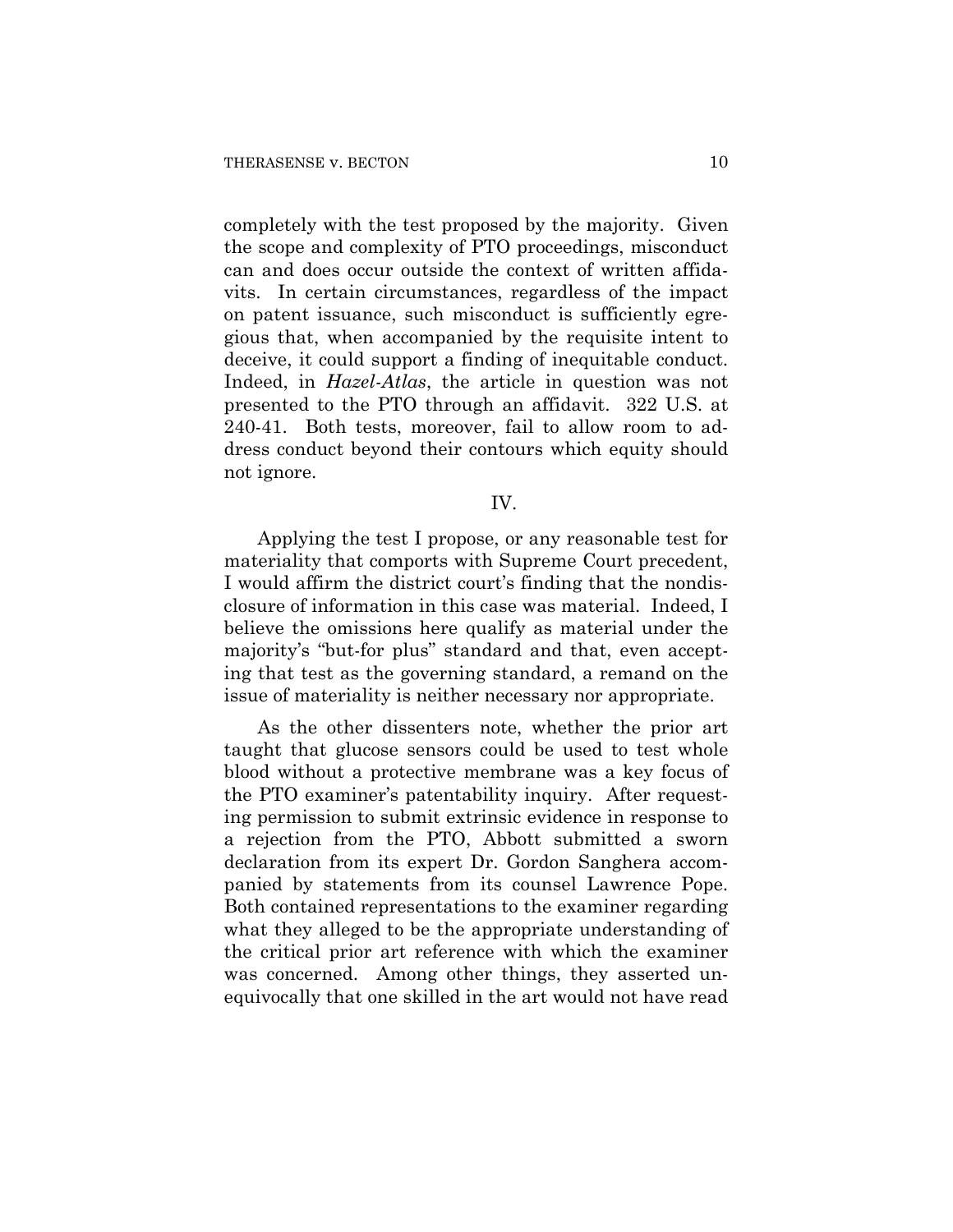the prior art to say that use of a protective membrane with whole blood samples was optional. Omitted from these declarations was the fact that Abbott had made contrary representations on this same matter to the European Patent Office ("EPO") in connection with the earlier prosecution of a European patent application. There, Abbott represented that it was "unequivocally clear" that the same prior art language meant that the protective membrane was, in fact, optional.

The district court concluded that these nondisclosures were "highly material" because "they centered on the precise sentence in question [in the prior art reference], its meaning and what it taught." *Therasense, Inc. v. Becton, Dickson & Co.*, 565 F. Supp. 2d 1088, 1112 (N.D. Cal. 2008). More specifically, the district court found:

This is unlike the situation where a reference is already before an examiner who can draw his or her own conclusions as to what it teaches and is able to discount spin offered by counsel. *See Innogenetics, N.V. v. Abbott Labs.*, 512 F.3d 1363, 1379 (Fed. Cir. 2008). Although the key sentence itself was indeed before Examiner Shay, the inquiry had shifted to a point of extrinsic evidence. That is, Examiner Shay had acquiesced to Attorney Pope's request to resort to extrinsic evidence to show that the sentence would have been understood by skilled artisans differently than its words suggested. Having received permission to supply extrinsic evidence, Attorney Pope was duty-bound to present any inconsistent extrinsic information known to him. In the arena of extrinsic evidence, the examiner was unable to fend for himself. He had no way of knowing what, if any, contrary extrinsic information had been left out of the Sang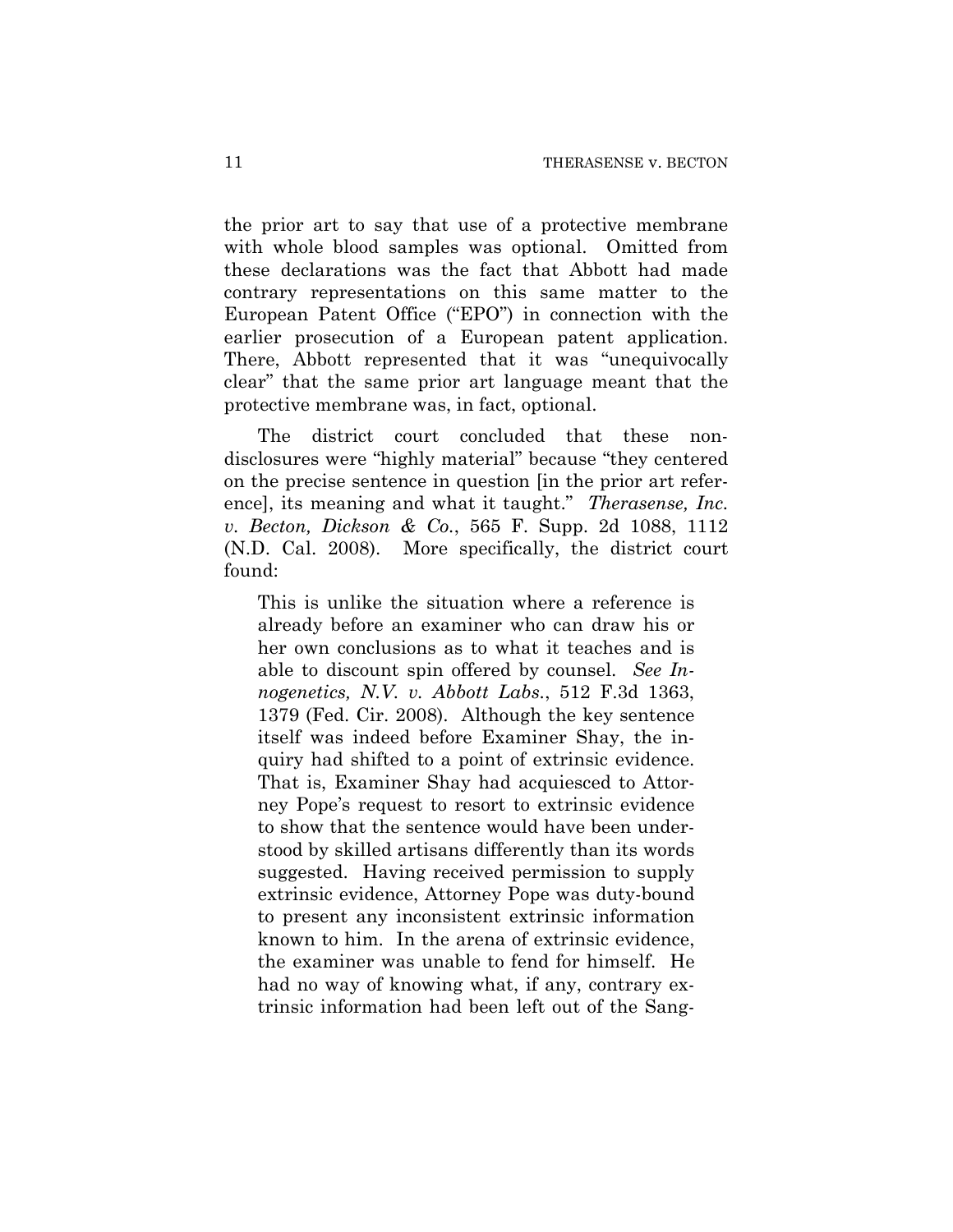hera declaration. He was completely dependent on Attorney Pope and Dr. Sanghera to fully disclose any extrinsic information, pro and con, known to them on the factual point covered by the submission.

Id. The district court's materiality conclusions were thorough and correct. They should be affirmed.

I do not weigh in on the policy debate between the majority and the dissenters. There are merits to the concerns expressed by each, and they may be relevant, in varying degrees, to the exercise of a court's discretion in a particular case. Policy concerns cannot, however, justify adopting broad legal standards that diverge from doctrines explicated by the Supreme Court. A desire to provide immutable guidance to lower courts and parties similarly is not sufficient to justify the court's attempt to corral an equitable doctrine with neat tests.

To the extent there are concerns with litigation abuses surrounding the improper use of this otherwise important doctrine, there are vehicles available to the district court to address those concerns. Careful application of the pleading requirements set forth in *Exergen Corp. v. Wal-Mart Stores, Inc.*, 575 F.3d 1312 (Fed. Cir. 2009), early case management techniques designed to ferret out and test unsupported inequitable conduct claims, orders to stay discovery or consideration of such claims pending all other determinations in the case, or even sanctions, are all tools district courts can employ where appropriate.

For these reasons, I concur in part in and dissent in part from the decision the majority announces today. I would leave to district courts the discretion to apply this

V.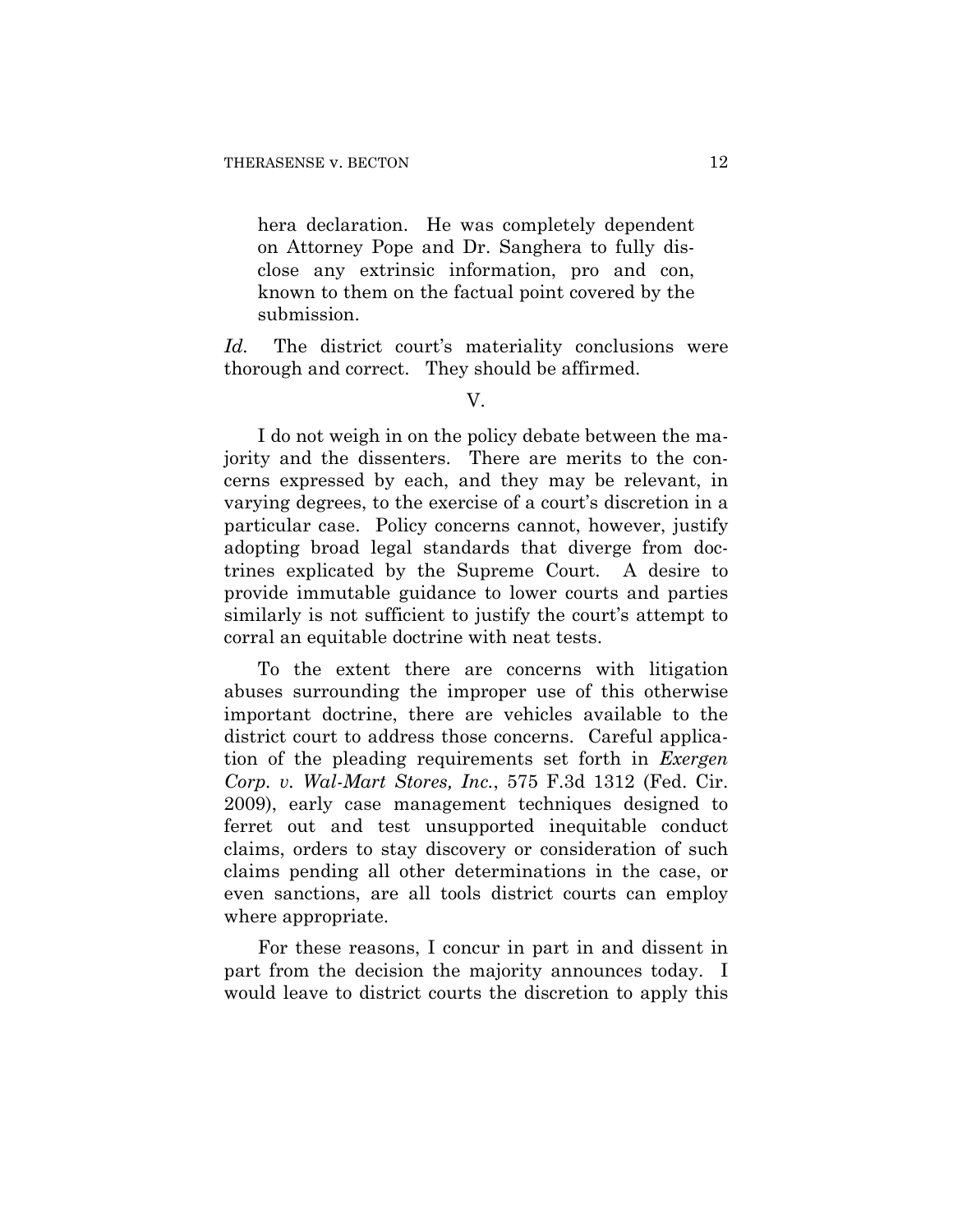equitable doctrine to the unique circumstances with which they are presented, while encouraging them to keep in sight their obligation to guard against abuses of it.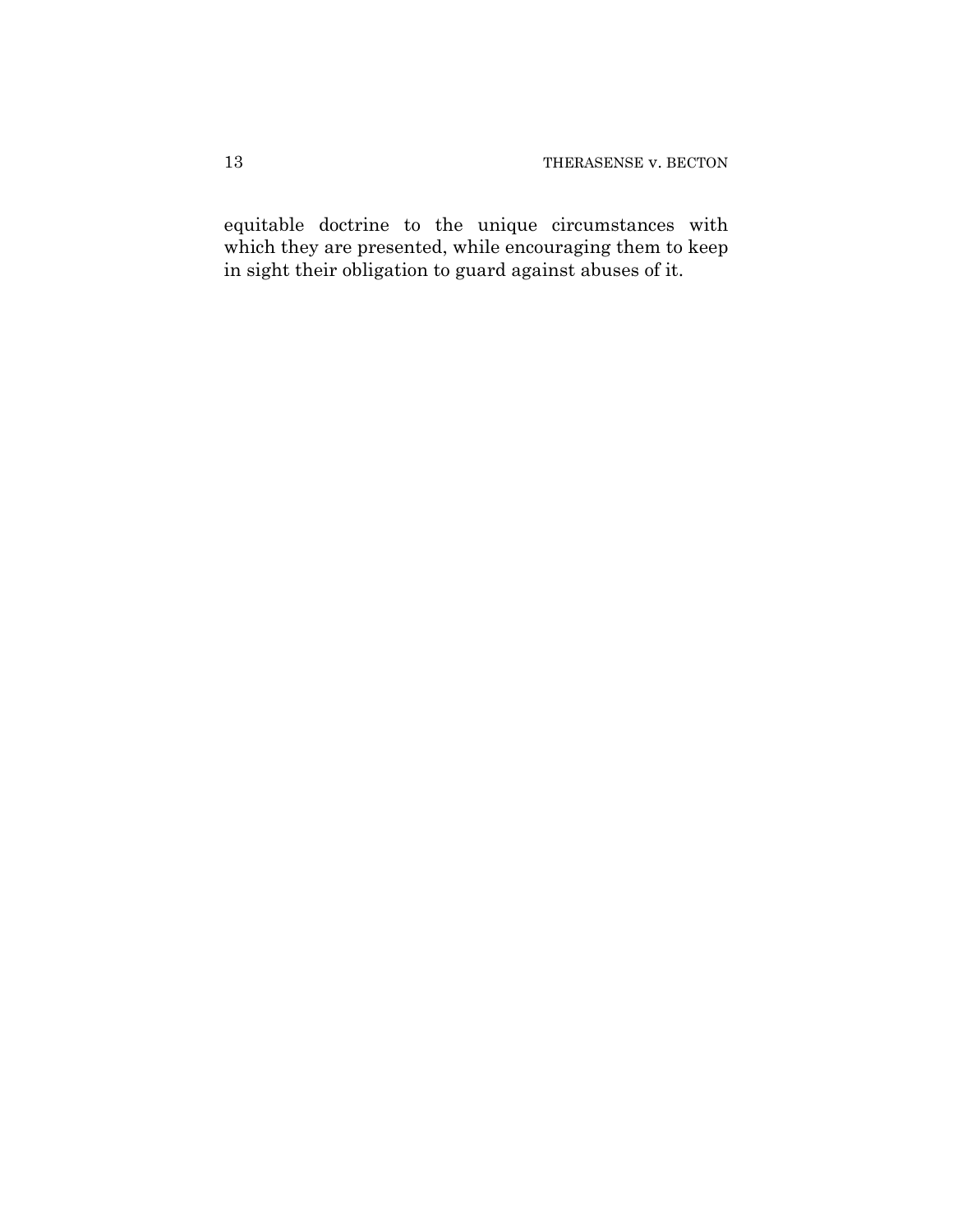# United States Court of Appeals for the Federal Circuit

**\_\_\_\_\_\_\_\_\_\_\_\_\_\_\_\_\_\_\_\_\_\_\_\_\_\_** 

**THERASENSE, INC. (NOW KNOWN AS ABBOTT DIABETES CARE, INC.) AND ABBOTT LABORATORIES,**  *Plaintiffs-Appellants,* 

**v.** 

**BECTON, DICKINSON AND COMPANY, AND NOVA BIOMEDICAL CORPORATION,**  *Defendants-Appellees,* 

**AND**

**BAYER HEALTHCARE LLC,**  *Defendant-Appellee.* 

2008-1511,-1512,-1513,-1514,-1595 **\_\_\_\_\_\_\_\_\_\_\_\_\_\_\_\_\_\_\_\_\_\_\_\_\_\_** 

**\_\_\_\_\_\_\_\_\_\_\_\_\_\_\_\_\_\_\_\_\_\_\_\_\_\_** 

Appeals from the United States District Court for the Northern District of California in consolidated Case Nos. 04-CV-2123, 04-CV-3327, 04-CV-3732, and 05-CV-3117, Judge William H. Alsup.

**\_\_\_\_\_\_\_\_\_\_\_\_\_\_\_\_\_\_\_\_\_\_\_\_\_\_** 

BRYSON, *Circuit Judge*, with whom GAJARSA, DYK, and PROST, *Circuit Judges*, join, dissenting.

There is broad consensus that the law of inequitable conduct is in an unsatisfactory state and needs adjust-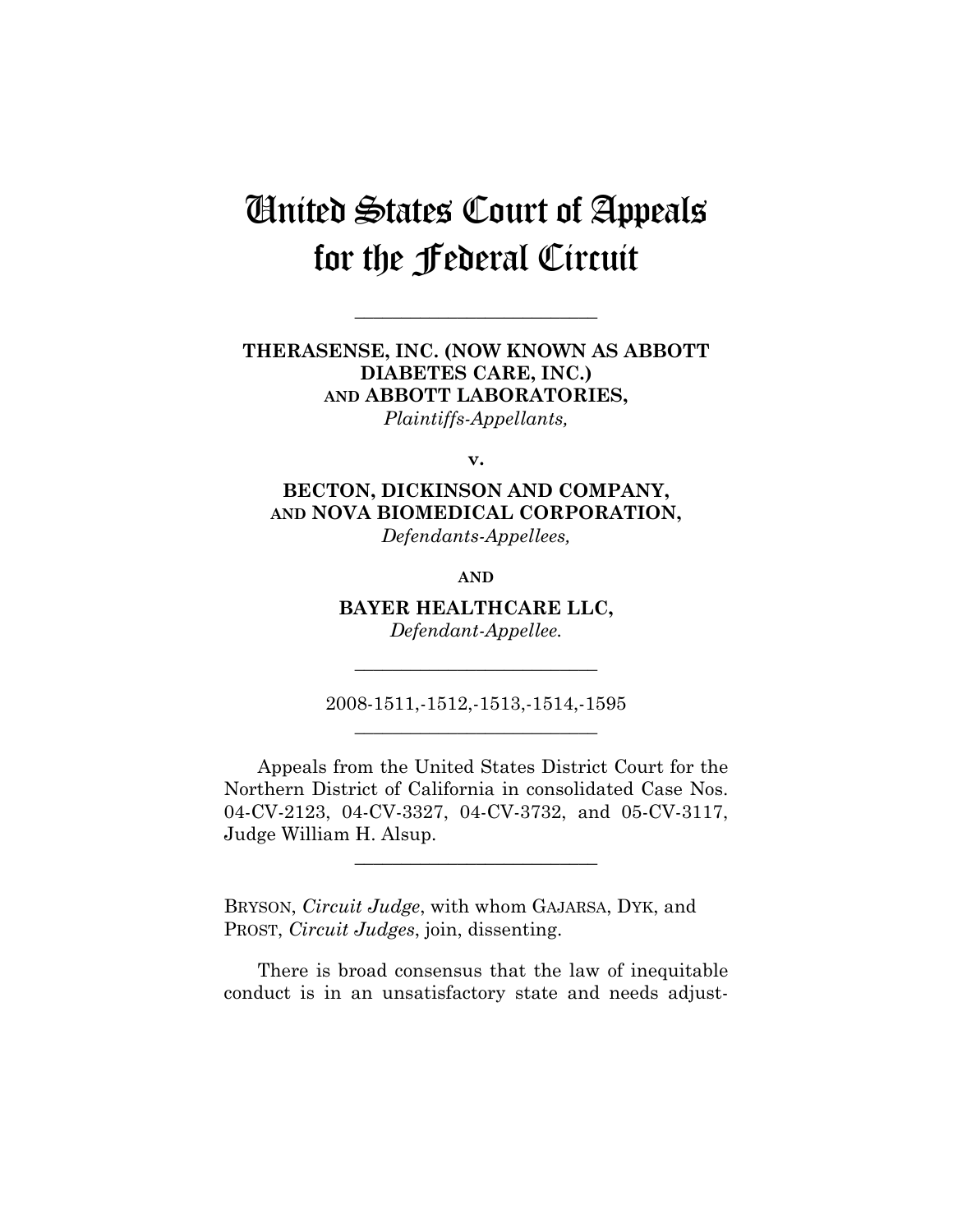ment. In recent years, differing standards have been applied in determining whether particular conduct rises to the level of inequitable conduct sufficient to render a patent unenforceable. That doctrinal uncertainty has had adverse consequences both for patent litigation and for the PTO. In litigation, counterclaims of inequitable conduct have been raised in too many cases and have proved difficult to resolve. In the PTO, the lack of a clear and uniform standard for inequitable conduct has led some patent prosecutors to err on the side of "overdisclosure" in order to avoid the risk of rendering all claims of an otherwise valid patent unenforceable because of the omission of some marginally relevant reference. As a result, examiners have frequently been swamped with an excess of prior art references having little relevance to the applications before them.

These problems can be traced, at least in part, to doctrinal uncertainty on three points: First, what standard of intent should be applied in assessing an allegation that an applicant has made false representations or failed to disclose material facts to the PTO. Second, what standard of materiality should be applied to such misrepresentations or nondisclosures. Third, whether there should be a "sliding scale" under which a strong showing of either materiality or intent should be able to make up for a weaker showing on the other element.

There is substantial agreement as to the proper resolution of two of those three issues. First, the parties to this case and most of the amici agree that proof of inequitable conduct should require a showing of specific intent to deceive the PTO; negligence, or even gross negligence, should not be enough. Second, the parties and most of the amici agree that a party invoking the defense of inequitable conduct should be required to prove both specific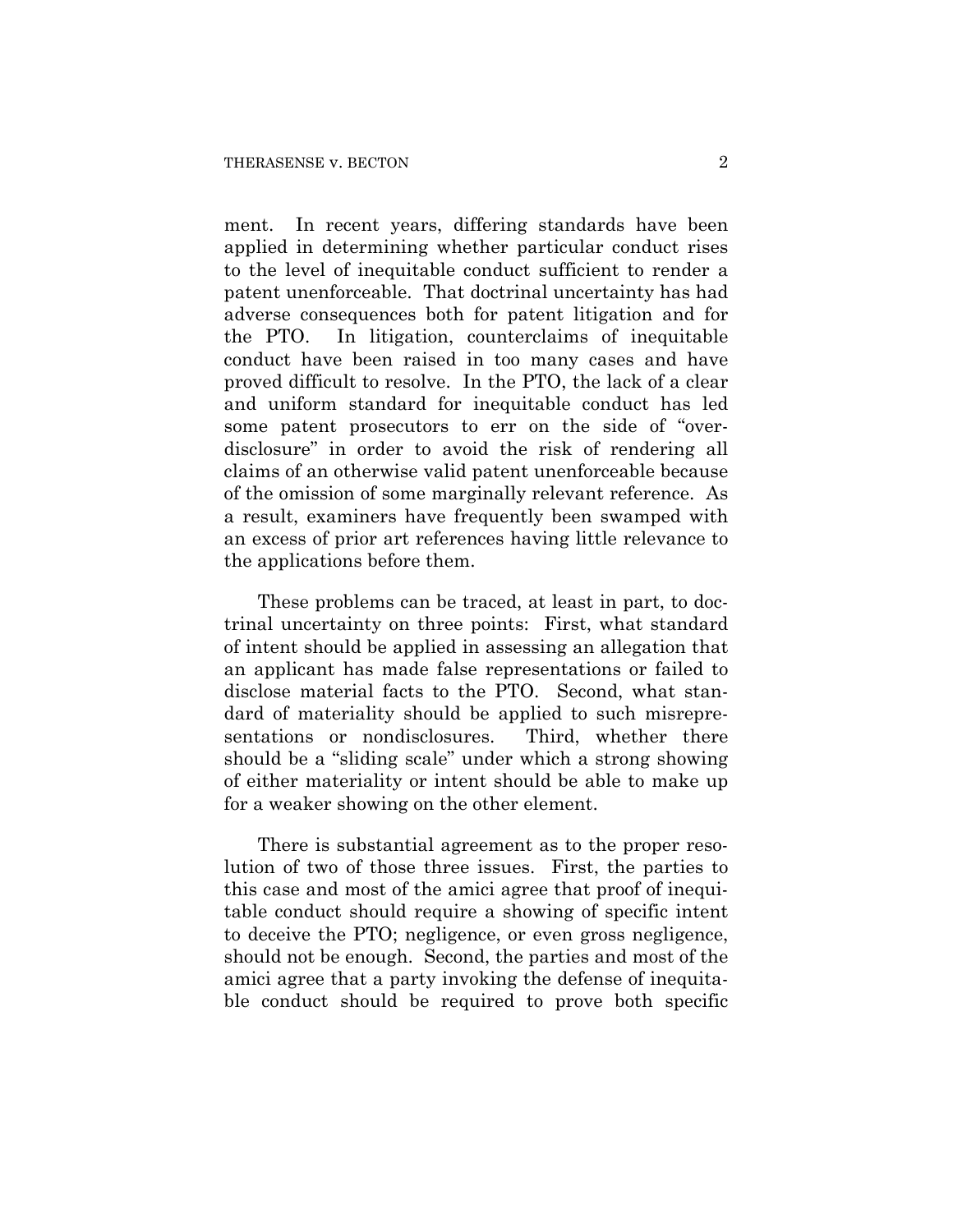intent and materiality by clear and convincing evidence; there should be no "sliding scale" whereby a strong showing as to one element can make up for weaker proof as to the other.

However, on the remaining issue—the proper standard to apply in determining whether the conduct at issue is sufficiently material to render the patent in suit unenforceable—there is sharp disagreement. That disagreement is what divides the court in this case. The majority takes the position that nondisclosures should be deemed sufficiently material to trigger the defense of inequitable conduct only if, had the matter in question been disclosed, the applicant would not have obtained a patent. That position, however, marks a significant and, I believe, unwise departure from this court's precedents. Since its first days, this court has looked to the PTO's disclosure rule, Rule 56, 37 C.F.R. § 1.56, as the standard for defining materiality in inequitable conduct cases involving the failure to disclose material information. In its current form, that rule provides that information is material not only if it establishes a prima facie case of unpatentability, but also if it refutes or is inconsistent with a position the applicant takes before the PTO with respect to patentability. I would adhere to the materiality standard set forth in the PTO's disclosure rule for two basic reasons: First, the PTO is in the best position to know what information examiners need to conduct effective and efficient examinations, i.e., what information is material to the examination process. Second, the higher standard of materiality adopted by the majority will not provide appropriate incentives for patent applicants to comply with the disclosure obligations the PTO places upon them.

Twenty-three years ago, in *Kingsdown Medical Consultants v. Hollister, Inc.*, this court was faced with con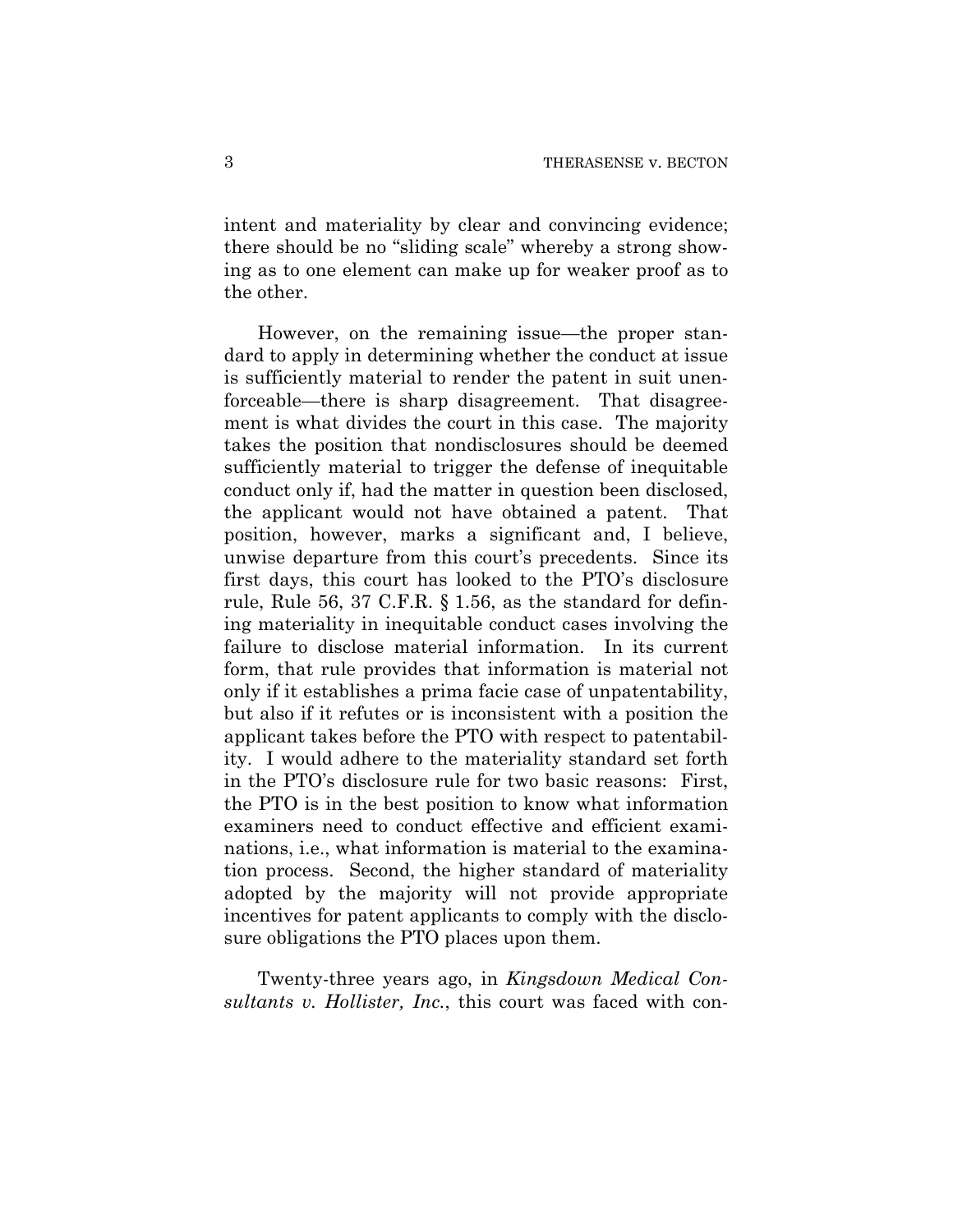flicting precedents regarding the "intent" requirement of the doctrine of inequitable conduct. The court resolved those conflicts in an en banc decision that all members of the court joined. 863 F.2d 867 (Fed. Cir. 1988) (en banc). The court held that even proof of "gross negligence" is not sufficient to satisfy the intent to deceive requirement. Instead, the court concluded that in order for particular conduct to justify holding a patent unenforceable, the conduct in question, "viewed in light of all the evidence, including evidence indicative of good faith, must indicate sufficient culpability to require a finding of intent to deceive." *Id.* at 876.

The *Kingsdown* court did not find it necessary to address the proper standard for determining materiality, because that issue had been addressed in earlier cases. Four years before *Kingsdown*, a five-judge panel opinion in *J.P. Stevens & Co. v. Lex Tex Ltd.*, 747 F.2d 1553 (Fed. Cir. 1984), had addressed the materiality requirement and made the following observations, which have remained the law until today: First, the court endorsed the principle, previously adopted by our predecessor court, that inequitable conduct is broader than common law fraud. *Id.* at 1559 (citing *Norton v. Curtiss*, 433 F.3d 779, 793 (CCPA 1970)). Second, the court explained that inequitable conduct could be based on the failure to disclose material information as well as the submission of false material information. *Id.* Third, the court stated that the disclosure requirement set forth in PTO Rule 56, 37 C.F.R. § 1.56 (1984), established "the appropriate starting point" because that standard "most closely aligns with how one ought to conduct business with the PTO." *J.P. Stevens*, 747 F.2d at 1559. In so doing, the court referred to its earlier opinion in *Driscoll v. Cebalo*, 731 F.2d 878, 884 (Fed. Cir. 1984), where the court had stated that PTO Rule 56 "essentially represents a codification of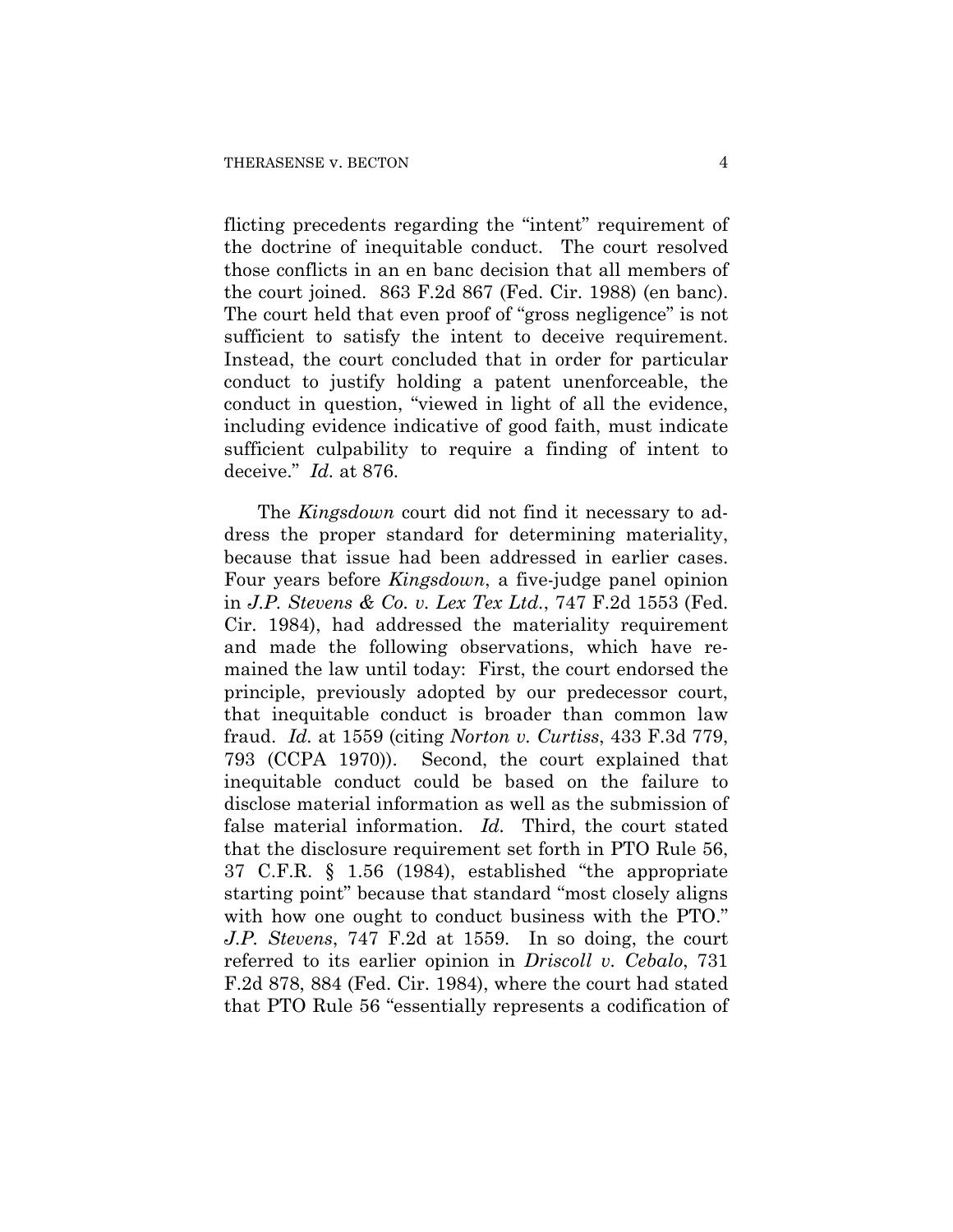the 'clean hands' maxim as applied to patent applicants." Moreover, just a year before the decision in *Kingsdown*, the court in *Gardco Manufacturing, Inc. v. Herst Lighting Co.*, 820 F.2d 1209, 1214 (Fed. Cir. 1987), had reiterated that Rule 56 set forth the appropriate standard for determining the materiality of undisclosed information in an inequitable conduct case.

Since that time there have been occasional departures from the holding in *Kingsdown* as to the requisite level of intent to establish inequitable conduct. As to materiality, however, the court has consistently held that the PTO's Rule 56 sets the proper baseline for determining materiality, although there has been some variation in our decisions with regard to which version of the PTO's rule applies in particular cases.

The appropriate cure for departures from the principles of inequitable conduct that were put in place at the time of *Kingsdown* would be to reaffirm those principles, as summarized above. The majority, however, has taken a far more radical approach. With respect to the issue of materiality, the majority has adopted a test that has no support in this court's cases and is inconsistent with a long line of precedents dating back to the early years of this court. The effect of the majority's new test, moreover, does not merely reform the doctrine of inequitable conduct, but comes close to abolishing it altogether. I respectfully dissent from that aspect of the court's decision. In my view, what is needed is not to jettison the doctrine of inequitable conduct, but simply to reaffirm the principles set down in the early years of this court in light of the provisions of the current PTO disclosure rule, and require adherence to those principles. As applied to the duty of an applicant or attorney to disclose material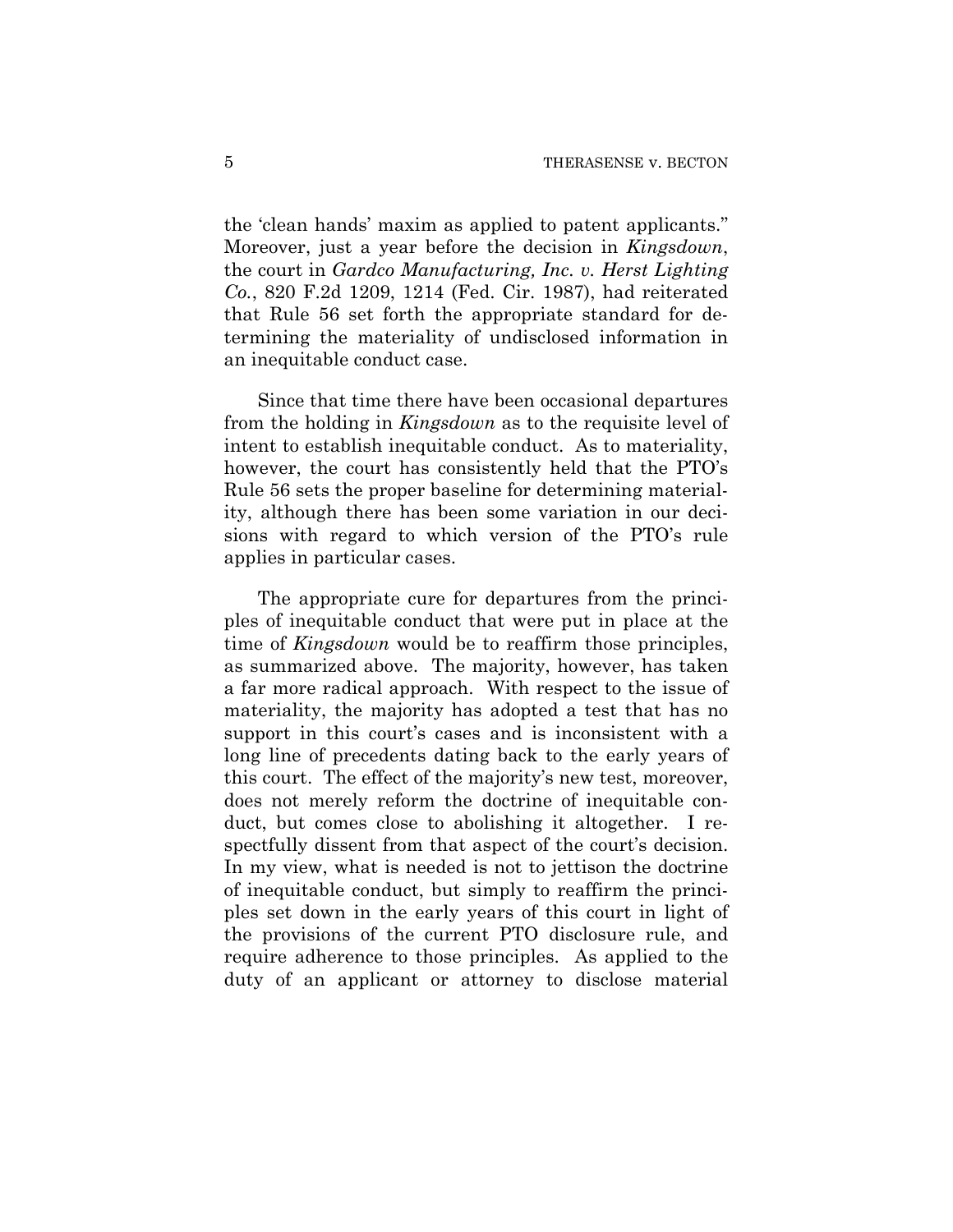information in the course of prosecuting a patent application, those principles can be summarized as follows:

1. Inequitable conduct requires proof, by clear and convincing evidence, that the applicant or attorney intended to mislead the PTO with respect to a material matter.

2. Materiality is measured by what the PTO demands of those who apply for and prosecute patent applications. The disclosure standard that the PTO expects those parties to comply with is set forth in the current version of the PTO's Rule 56. Under that standard, inequitable conduct requires proof that the information at issue either established, by itself or in combination with other information, a prima facie case of unpatentability, or was inconsistent with a position taken by the applicant before the PTO with respect to patentability.

3. Intent to mislead and materiality must be separately proved. There is no "sliding scale" under which the degree of intent that must be proved depends on the strength of the showing as to the materiality of the infor-mation at issue.<sup>[1](#page-55-0)</sup>

<span id="page-55-0"></span> $\overline{a}$ It is important to distinguish between relaxing the required proof of intent if the proof of materiality is strong, which is impermissible, as opposed to considering the degree of materiality as relevant to the issue of intent, which is appropriate, particularly given that direct evidence of intent, such as an admission of deceptive purpose, is seldom available. *See Cargill, Inc. v. Canbra Foods, Ltd.*, 476 F.3d 1359, 1366 (Fed. Cir. 2007); *Ferring B.V. v. Barr Labs., Inc.*, 437 F.3d 1181, 1190-91 (Fed. Cir. 2006); *GFI, Inc. v. Franklin Corp.*, 265 F.3d 1268, 1274 (Fed. Cir. 2001); *Paragon Podiatry Lab., Inc. v. KLM Labs., Inc.*, 984 F.2d 1182, 1189 (Fed. Cir. 1993); *Merck &*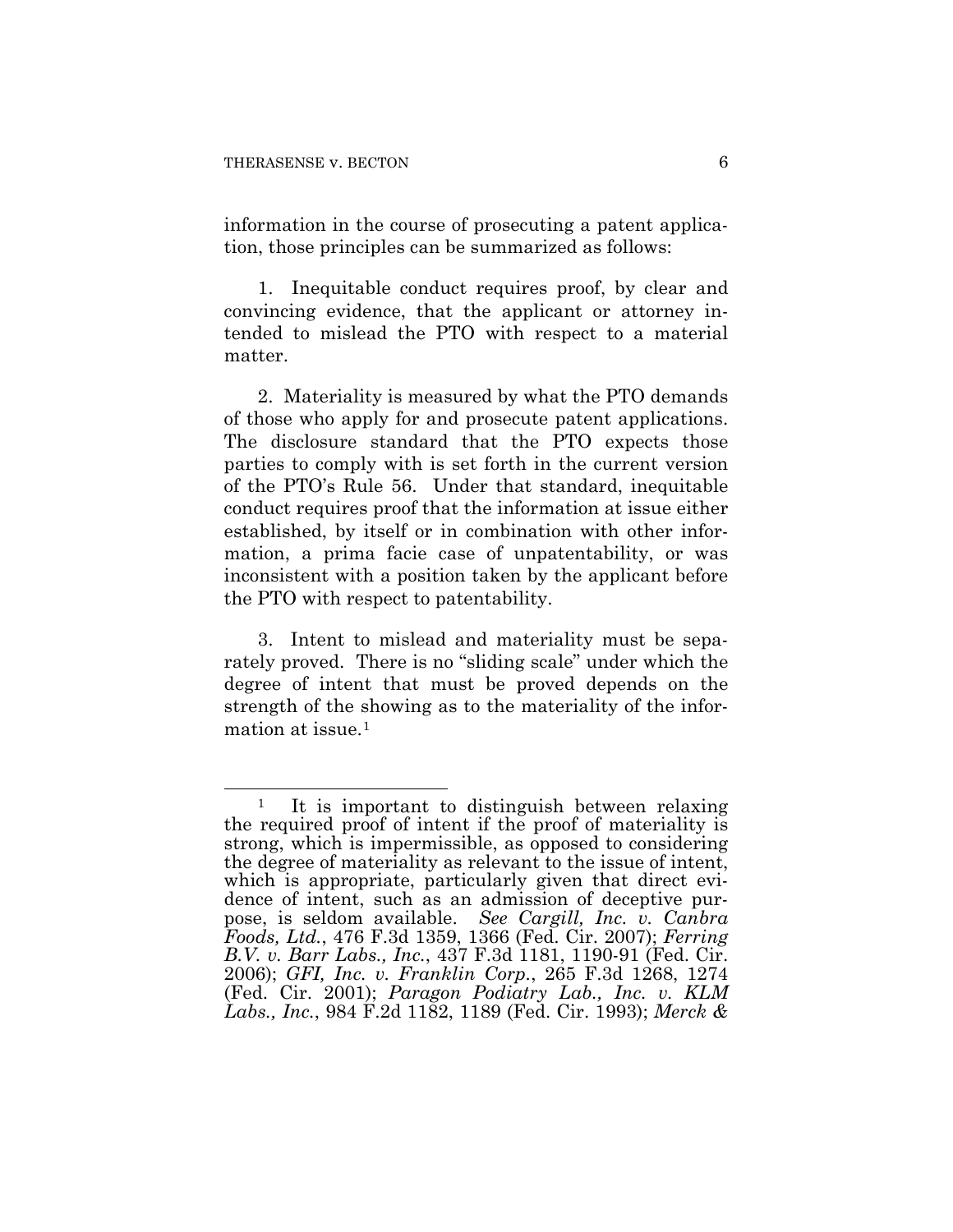These principles not only are consistent with our law on inequitable conduct but, if implemented consistently, should be sufficient to address the practical problems that have arisen under the current regime. While the majority is correct that inequitable conduct claims have been raised too often in the past, there are less Draconian means of addressing that problem than those proposed by the majority. First, the refinements to the doctrine suggested here would be likely to significantly reduce the frequency with which the defense is raised. Second, this court has recently held that the strict pleading requirements of Fed. R. Civ. P. 9(b) apply to counterclaims of inequitable conduct, requiring detailed factual averments and not merely notice pleading with respect to such claims. Such pleading requirements are likely to discourage baseless counterclaims. *See Exergen Corp. v. Wal-Mart Stores, Inc.*, 575 F.3d 1312, 1326-29 (Fed. Cir. 2009). Third, assertions of inequitable conduct that lack factual and legal support can be controlled by trial courts through application of the sanctions provided by Fed. R. Civ. P. 11. Finally, as this court has repeatedly held, the doctrine of inequitable conduct is an equitable doctrine, and even when the elements of intent and materiality are satisfied, it remains for the district court to determine, in the exercise of its equitable judgment, whether, "in light of all the particular circumstances, the conduct of the patentee is so culpable that its patent should not be enforced." *LaBounty Mfg., Inc. v. U.S. Int'l Trade Comm'n*, 958 F.2d 1066, 1070 (Fed. Cir. 1992).

With regard to the problem of "over-disclosure" of large numbers of marginally relevant references in the course of patent prosecution, the PTO in its amicus brief

 $\overline{a}$ 

*Co. v. Danbury Pharmacal, Inc.*, 873 F.2d 1418, 1422 (Fed. Cir. 1989).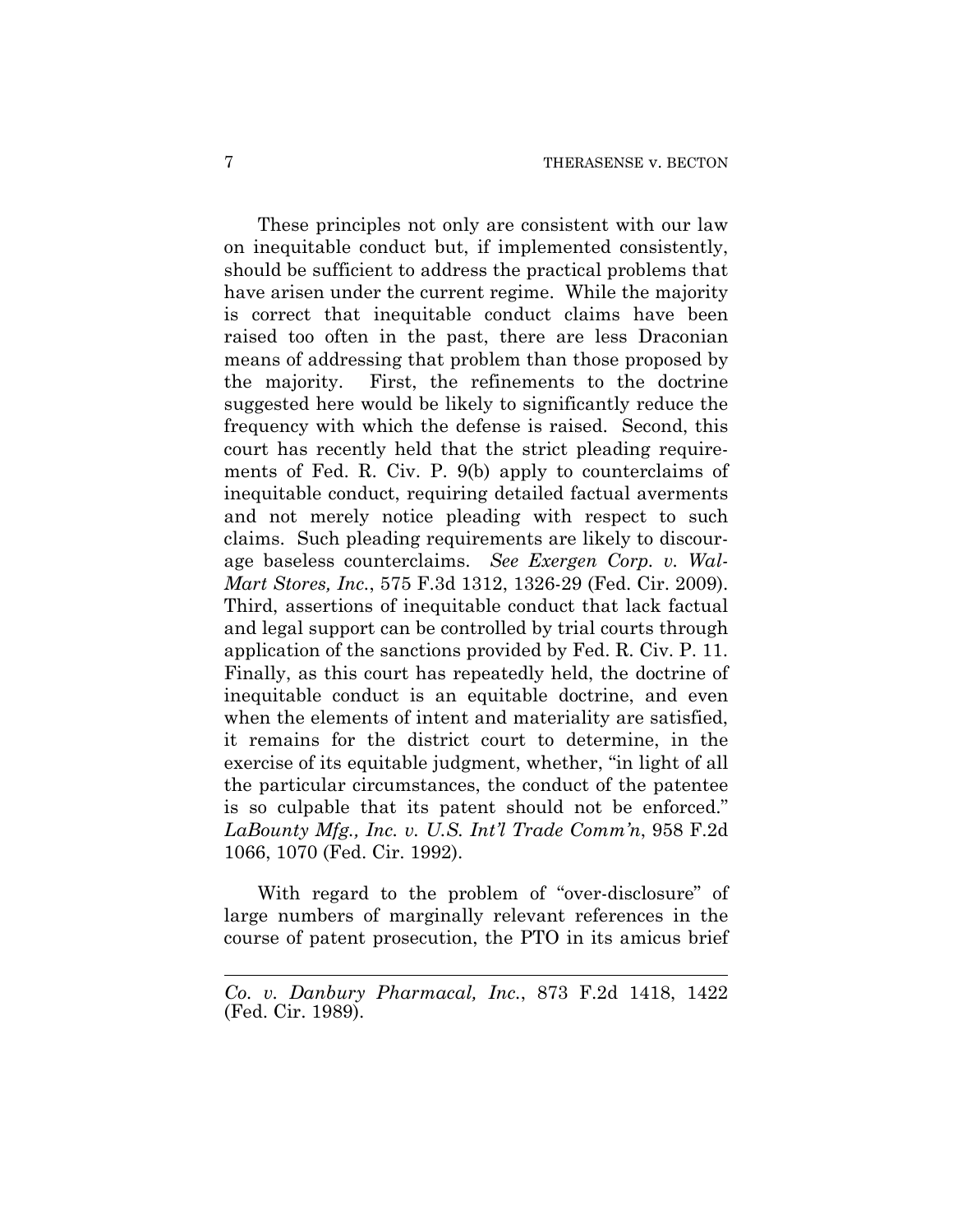expresses confidence that strict judicial adherence to the "clear and convincing" standard by which accused infringers must prove specific intent to deceive the PTO will largely solve that problem. Since the problem of overdisclosure directly affects the PTO, there is no reason not to credit the PTO's assertion that a tightening of the intent element of the inequitable conduct doctrine should be sufficient to address the problem and that a drastic modification of the materiality element not only is not required, but would be contrary to the PTO's interest in efficient examinations.

II

The majority holds that a failure to disclose information is "material" for purposes of inequitable conduct only if it satisfies the "but for" test; i.e., the conduct must be such that, but for the conduct, the claims would have been found unpatentable. This is not a tweak to the doctrine of inequitable conduct; it is fundamental change that would have the effect of eliminating the independent role of the doctrine of inequitable conduct as to disclosure obligations except in limited circumstances. This court has repeatedly rejected the "but for" test as too restrictive in light of the policies served by the inequitable conduct doctrine. *See Merck & Co. v. Danbury Pharmacal, Inc.*, 873 F.2d 1418, 1421 (Fed. Cir. 1989); *see also Purdue Pharma L.P. v. Endo Pharms. Inc.*, 438 F.3d 1123, 1132 (Fed. Cir. 2006); *Hoffmann-LaRoche, Inc. v. Promega Corp.*, 323 F.3d 1354, 1368 (Fed. Cir. 2003); *Molins PLC v. Textron, Inc.*, 48 F.3d 1172, 1179-80 (Fed. Cir. 1995); *A.B. Dick Co. v. Burroughs Corp.*, 798 F.2d 1392, 1396 (Fed. Cir. 1986). Those policies dictate that it should continue to do so.

As the PTO persuasively argues in its amicus brief, the "but for" standard for materiality is too restrictive to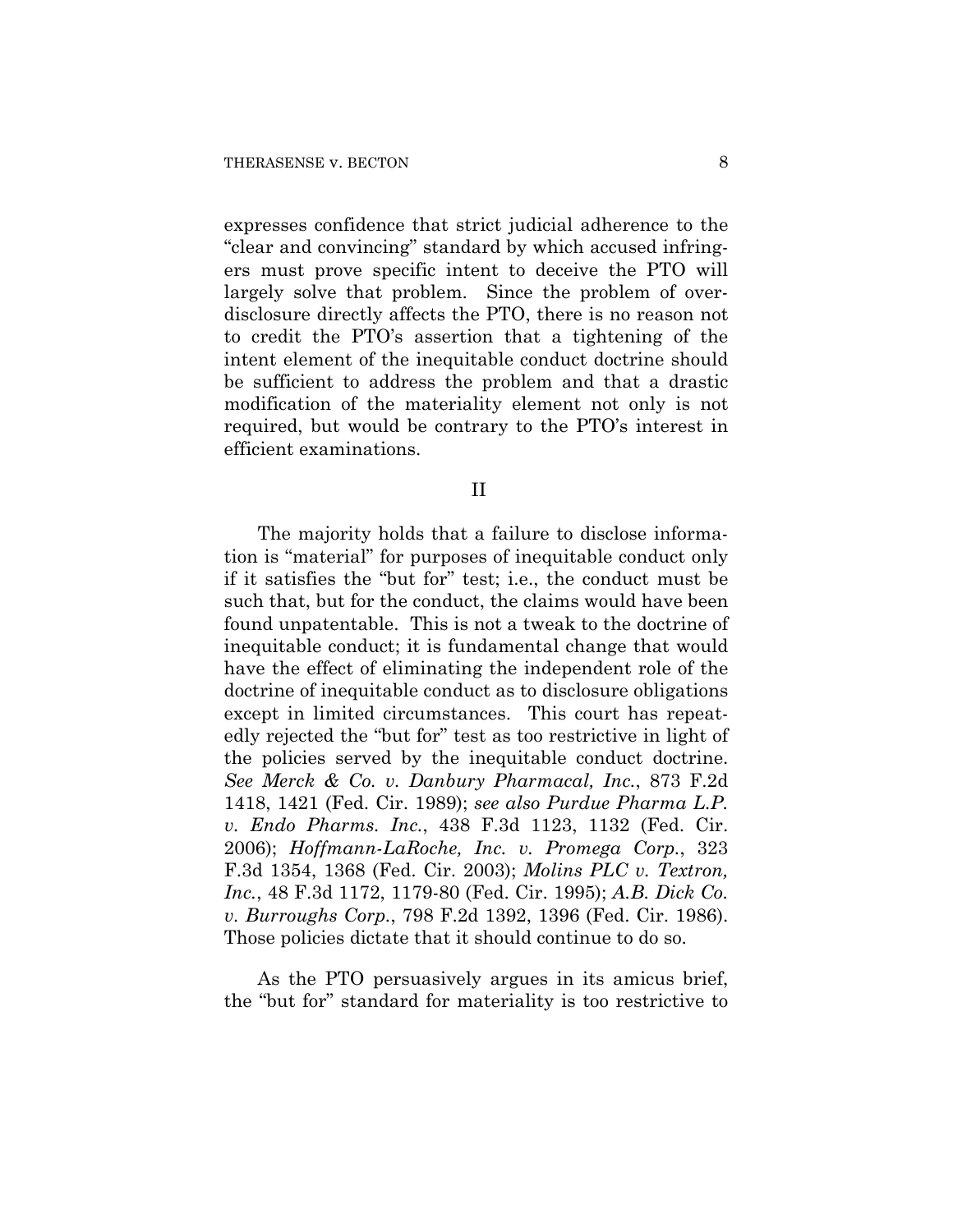serve the purposes that the doctrine of inequitable conduct was designed to promote. If a failure to disclose constitutes inequitable conduct only when a proper disclosure would result in rejection of a claim, there will be little incentive for applicants to be candid with the PTO, because in most instances the sanction of inequitable conduct will apply only if the claims that issue are invalid anyway. For example, under the "but for" test of materiality, an applicant considering whether to disclose facts about a possible prior use of the invention would have little reason to disclose those facts to the PTO. If the applicant remained silent about the prior use, the patent issued, and the prior use was never discovered, the applicant would benefit from the nondisclosure. But even if the prior use was discovered during litigation, the failure to disclose would be held to constitute inequitable conduct only if the prior use otherwise rendered the relevant claims invalid. The applicant would thus lose nothing by concealing the prior use from the PTO, because he would not be at risk of losing the right to enforce an otherwise valid patent.

In that situation, particularly if the opportunity to obtain a valuable patent is at stake, there will be no inducement for the applicant to be forthcoming. If the applicant withholds prior art or misleadingly discloses particular matters and succeeds, he obtains a patent that would not have issued otherwise. Even if the nondisclosure or misleading disclosure is later discovered, under the majority's rule the applicant is no worse off, as the patent will be lost only if the claims would otherwise be held invalid. So there is little to lose by following a course of deceit. It is no indictment of the uprightness and professionalism of patent applicants and prosecutors as a group to say that they should not be subjected to an incentive system such as that. After all, it has long been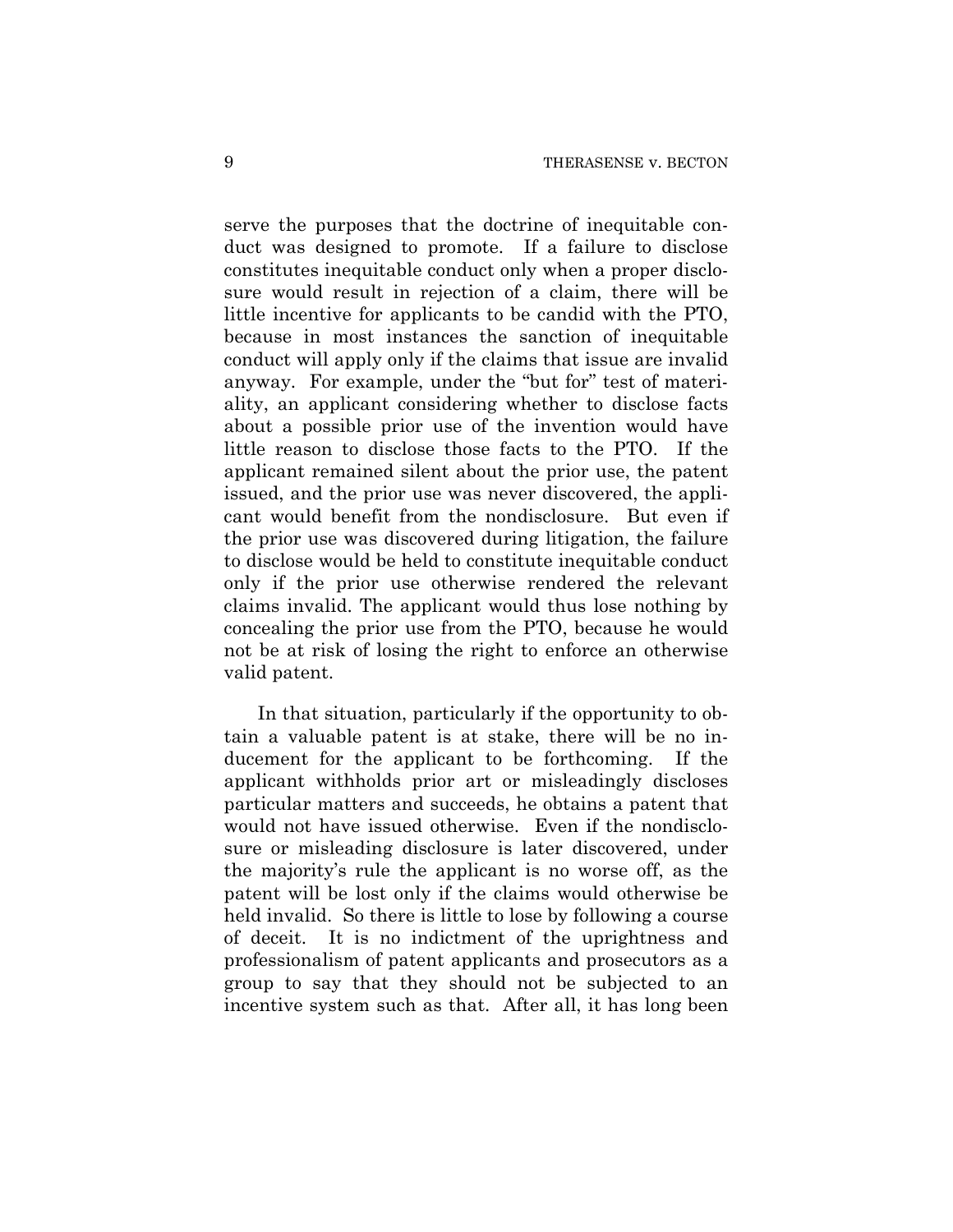recognized that "an open door may tempt a saint." Given the large stakes sometimes at issue in patent prosecutions, a regime that ensures that a dishonest but potentially profitable course of action can be pursued with essentially no marginal added risk is an unwise regime no matter how virtuous its subjects.

It is unrealistic to expect that other means will provide an effective deterrent to ensure that material information will not be withheld during patent prosecutions. The PTO advises us that the prospect of enforcing the duty of disclosure other than through the threat of inequitable conduct claims is not possible or practical. The prospect of agency disciplinary action for disclosure violations is unrealistic, the PTO explains, because the Office is required by statute to file any charges within five years, *see* 28 U.S.C. § 2462, and it seldom learns of inequitable conduct within that period of time. In addition, the PTO explains that it rarely has access to relevant facts regarding inequitable conduct, because it lacks investigative resources. As a result, the PTO has concluded that a court is the best forum in which to consider alleged breaches of the disclosure duty in the context of an inequitable conduct defense. *See* Patent and Trademark Office Implementation of 37 C.F.R. § 1.56, 1095 Off. Gaz. Pat. & Trademark Office 16 (Oct. 11, 1988).

#### III

Aside from its practical infirmities, the "but for" standard adopted by the majority is inconsistent with the duty that the Supreme Court and the PTO have both described as applying to those who seek patents in the ex parte application process.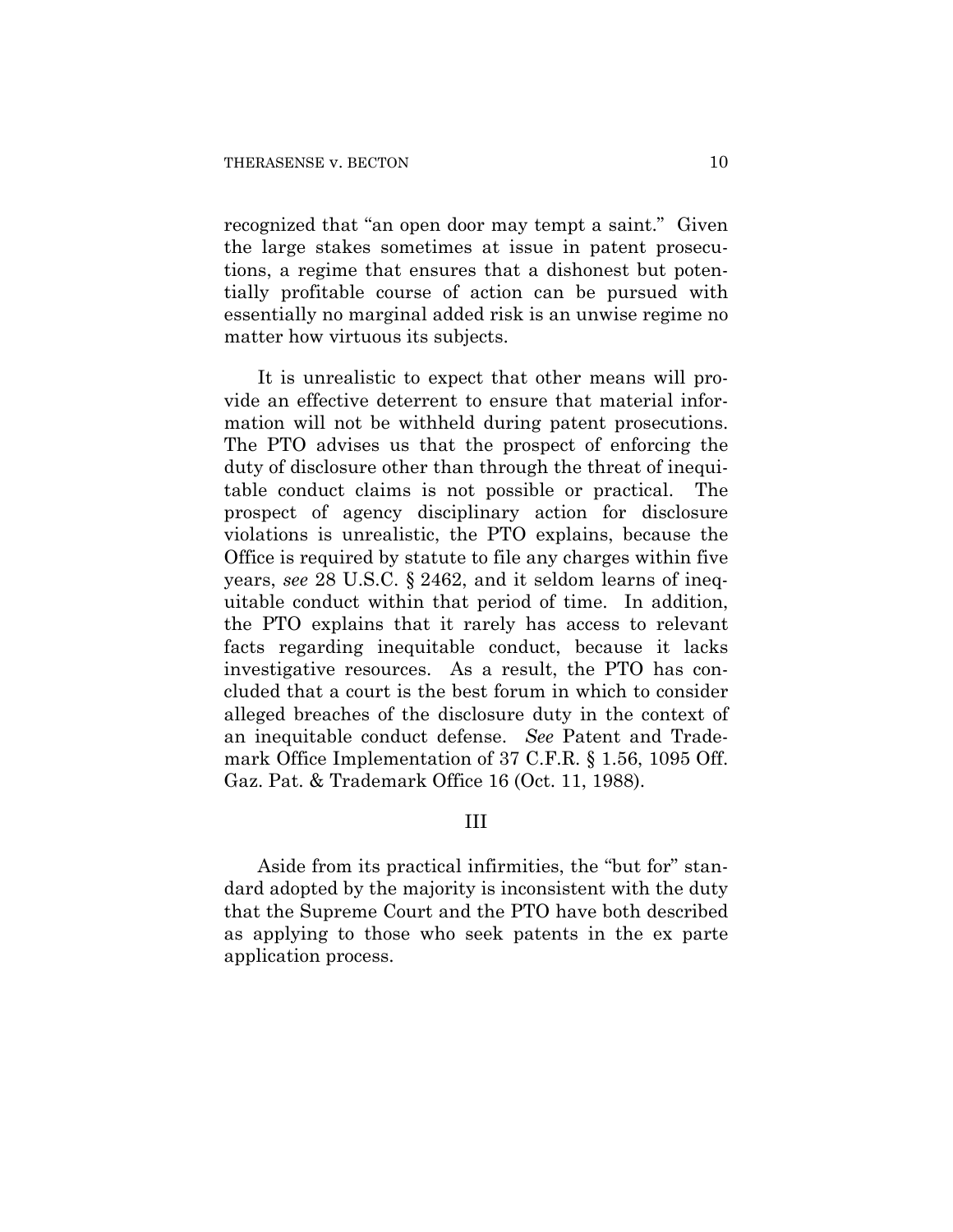The doctrine of inequitable conduct has its origins in a trilogy of Supreme Court decisions dating back to the 1930s. The first of the three cases, *Keystone Driller Co. v. General Excavator Co.*, 290 U.S. 240 (1933), applied the equitable principle of "unclean hands" in a case in which a patentee's representative had obtained a false affidavit and taken other steps to avoid the disclosure of a possibly invalidating prior use of the patented invention. The patentee obtained a favorable decree in an infringement action against a different defendant and then relied on that decree in obtaining preliminary injunctions against the defendants in the cases before the Court.

The Supreme Court found the connection between earlier and later cases to be sufficient "to show that plaintiff did not come with clean hands" in the later cases. Based on that finding, the Court concluded that the previous misconduct justified the dismissal of the complaints in those cases. In reaching that determination, the Court did not find it necessary to decide whether the evidence of prior use that the plaintiff had suppressed would have had the effect of invalidating the patent. It was enough that the improper conduct had "immediate and necessary relation to the equity [that the patentee sought] in respect of the matter in litigation." 290 U.S. at 245.

A decade later, in *Hazel-Atlas Glass Co. v. Hartford-Empire Co.*, 322 U.S. 238 (1944), the Supreme Court again held a patent unenforceable, this time in part because of misconduct by the patentee before the Patent Office in obtaining the patent. The patentee, encountering resistance to issuance of the patent by the Patent Office, arranged for the publication of an article in a trade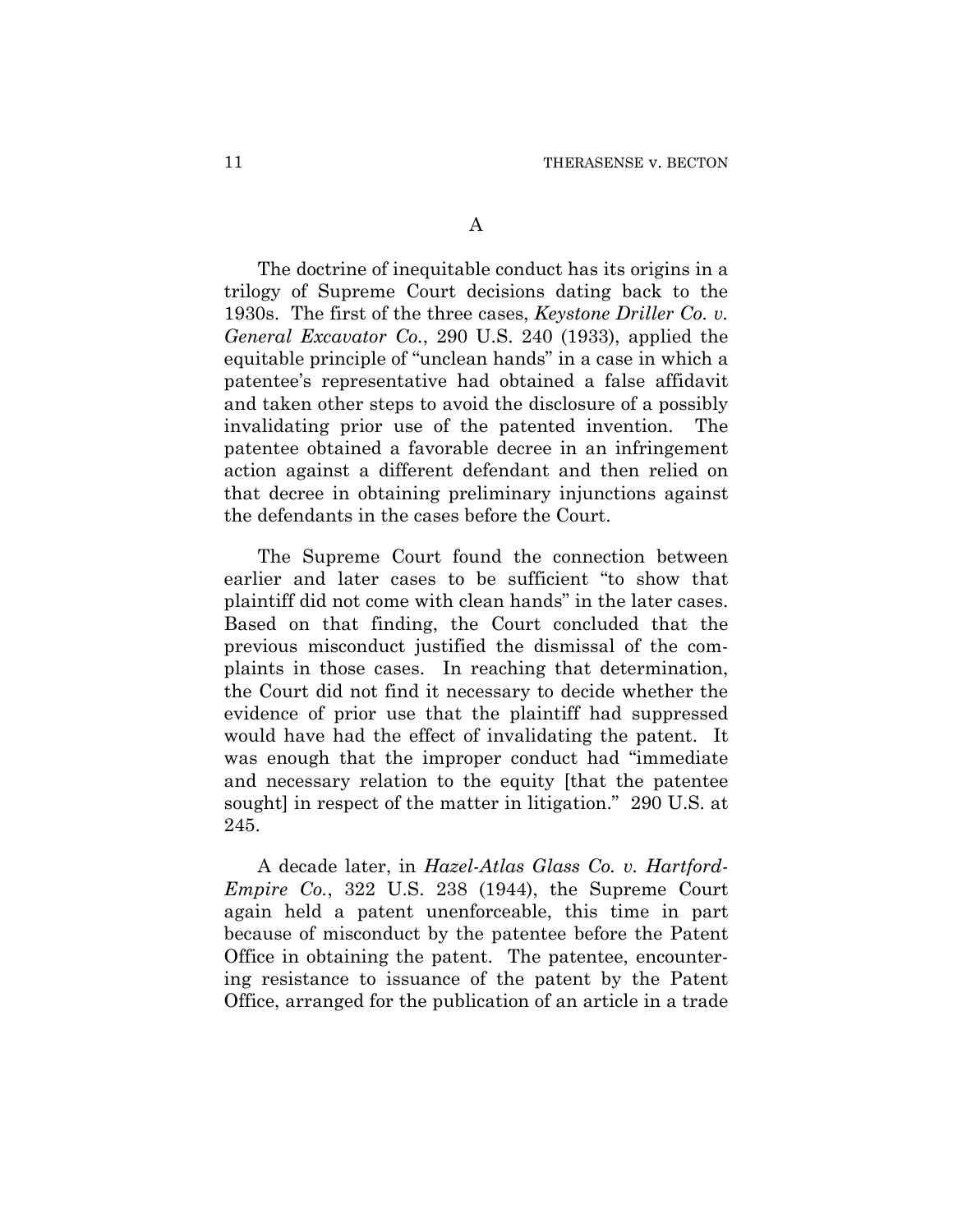publication that described the invention as a remarkable advance in the field. The article purported to be the product of a disinterested party, even though it was actually written by one of the patentee's lawyers. The patent ultimately issued. The article was also used in court, where it assisted the patentee in obtaining a favorable judgment from an appellate court. The patentee subsequently went to considerable lengths to ensure that the truth regarding the authorship of the article would not emerge. The efforts at concealment failed, however, and the accused infringer sought relief in the lower court based on the misconduct.

Because the misconduct was discovered after the expiration of the term of court during which the judgment in question was entered, the Supreme Court invoked the doctrine of after-discovered fraud, which permitted a court to revisit a judgment even after the end of the term in which it was entered, if the circumstances "are deemed sufficiently gross to demand a departure from rigid adherence to the term rule." 322 U.S. at 244. The Court found that standard to be satisfied on the facts before it.

In response to the argument that the article in question was not "basic" to the issues in litigation, the Supreme Court stated that the circumstances did not "call for such an attempted appraisal." 322 U.S. at 247. The Court explained: "Hartford's officials and lawyers thought the article material. They conceived it in an effort to persuade a hostile Patent Office to grant their patent application, and went to considerable trouble and expense to get it published." *Id.* The Court added that Hartford's fraud "had its genesis in the plan to publish an article for the deliberate purpose of deceiving the Patent Office . . . . Had the District Court learned of the fraud on the Patent Office at the original infringement trial, it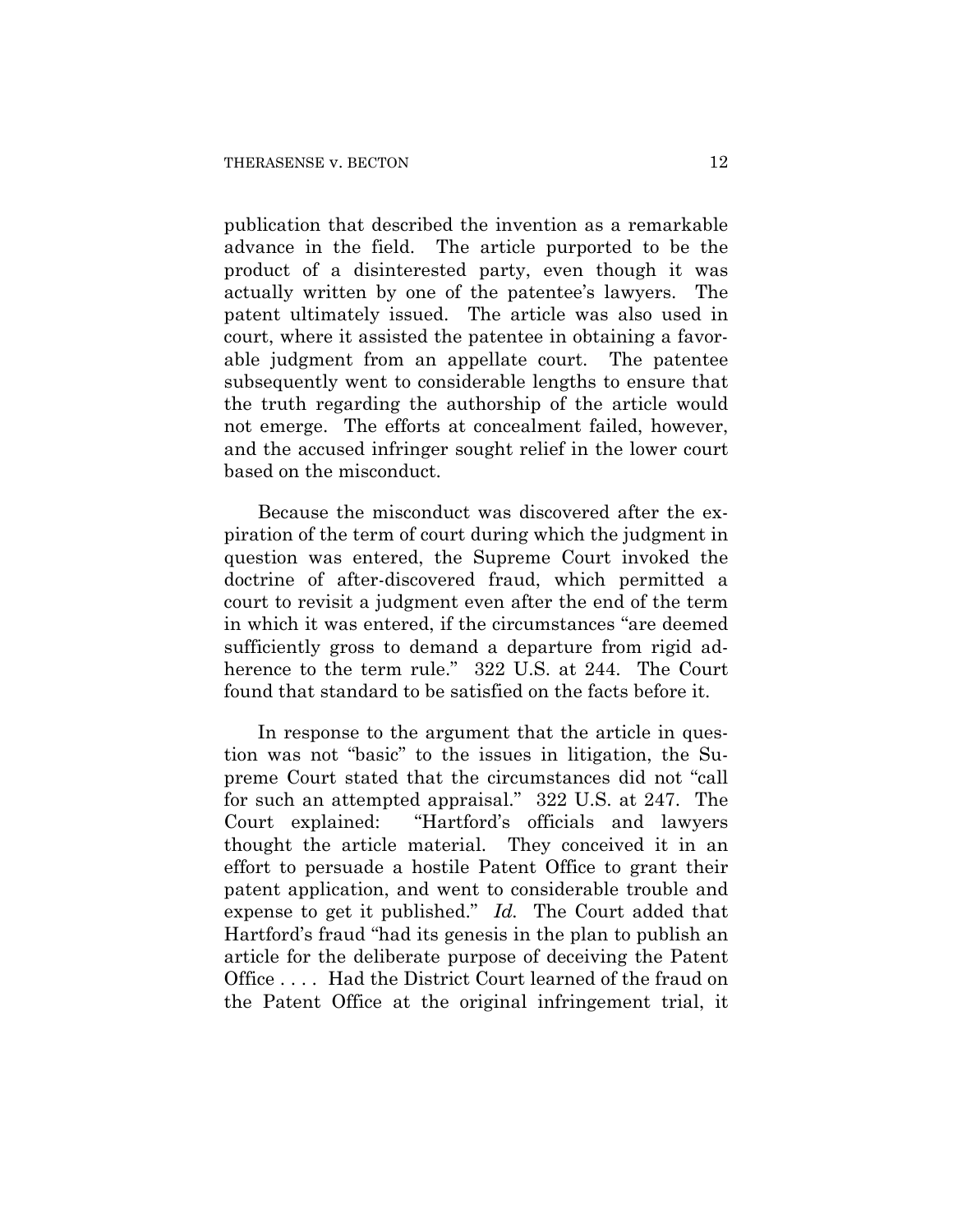would have been warranted in dismissing Hartford's case." *Id.* at 250. Significantly, the Court did not regard the issue of Hartford's conduct as turning on whether the fraudulent conduct was the "but for" cause of the issuance of the patent. The Court stated that it would have come to the same conclusion even if the statements from the fraudulently procured article were actually true. *Id*. at 247. "But for" causation was not necessary to finding materiality. Instead, the Court focused on the patentee's "deliberate purpose of deceiving the Patent Office" as the core reason for refusing to enforce the patentee's rights in the patent.

A year later, the Supreme Court again addressed the issue of the effect of misconduct during proceedings before the Patent Office on subsequent patent enforcement actions in court. That case, *Precision Instrument Manufacturing Co. v. Automotive Maintenance Machinery Co.*, 324 U.S. 806 (1945), arose following an involved sequence of events, the upshot of which was that Automotive obtained rights to a patent knowing that the original applicant had made false statements pertaining to the dates of conception and reduction to practice of the claimed invention. The Supreme Court held the patent unenforceable, applying the doctrine of unclean hands against the patent owner based on its knowledge of the misconduct that occurred during the prosecution of the patent.

The Court explained that the sort of misconduct necessary to trigger a court's refusal to aid "the unclean litigant" need not be "of such a nature as to be punishable as a crime or as to justify legal proceedings of any character. Any willful act concerning the cause of action which rightfully can be said to transgress equitable standards of conduct is sufficient cause for the invocation of the maxim by the chancellor." 324 U.S. at 815. The Court added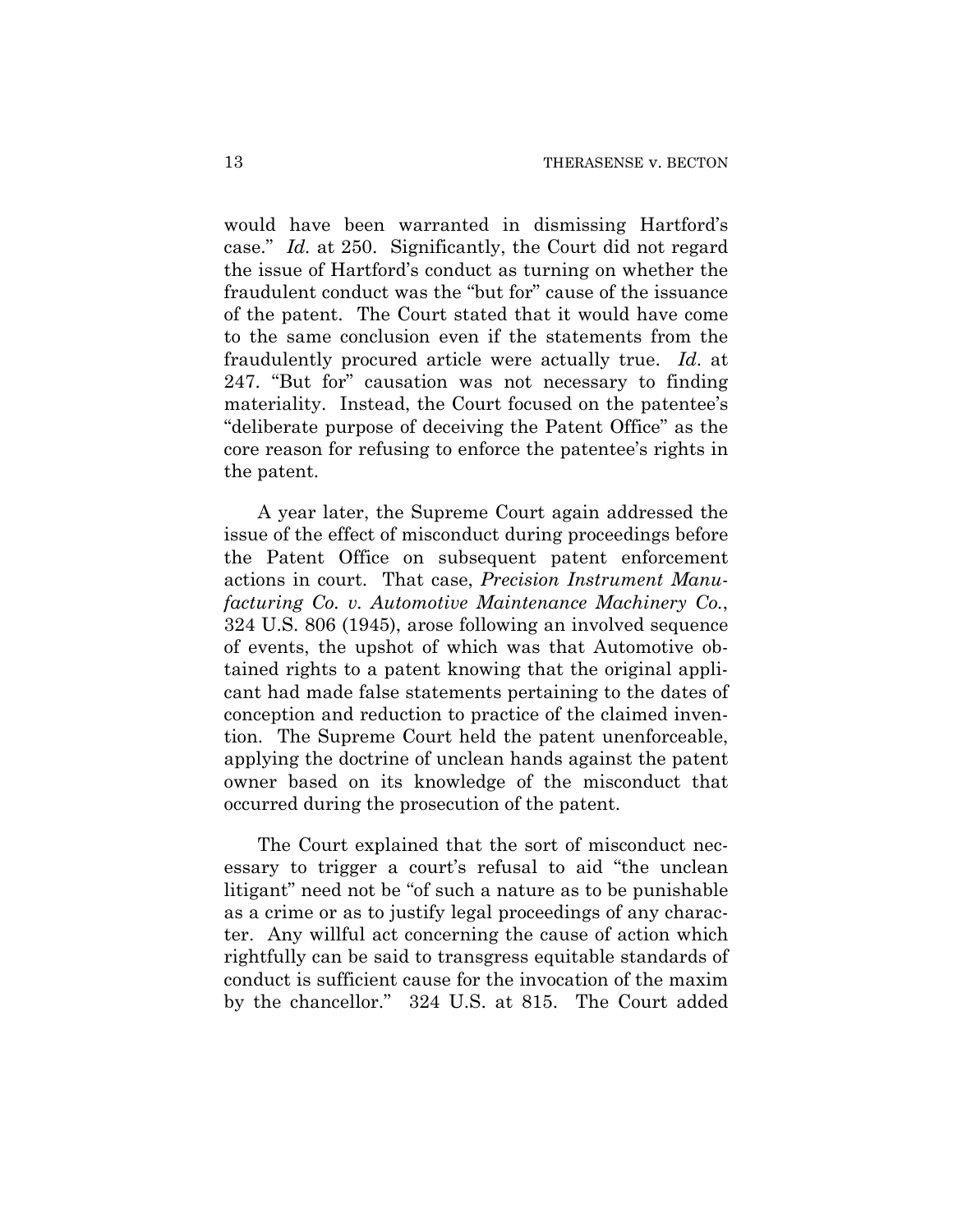that "where a suit in equity concerns the public interest as well as the private interests of the litigants this doctrine assumes even wider and more significant proportions." *Id.* The enforcement of a patent, the Court stated, is a matter "concerning far more than the interests of the adverse parties. The possession and assertion of patent rights are 'issues of great moment to the public.'" *Id.* In a statement that has served as the basis for the subsequent development of the doctrine of inequitable conduct, the Court added that "[t]he far-reaching social and economic consequences of a patent . . . give the public a paramount interest in seeing that patent monopolies spring from backgrounds free from fraud or other inequitable conduct." *Id.* at 816.

The Court refused to enforce Automotive's patent because it concluded that Automotive "knew and suppressed facts that, at the very least, should have been brought in some way to the attention of the Patent Office." 324 U.S. at 818. The Court explained, "Those who have applications pending with the Patent Office or who are parties to Patent Office proceedings have an uncompromising duty to report to it all facts concerning possible fraud or inequitableness underlying the applications in issue. . . . Public interest demands that all facts relevant to such matters be submitted formally or informally to the Patent Office, which can then pass upon the sufficiency of the evidence. Only in this way can that agency act to safeguard the public in the first instance against fraudulent patent monopolies." Because Automotive had prosecuted the patent application and obtained the patent "without ever attempting to reveal to the Patent Office or to anyone else the facts it possessed concerning the application's fraudulent ancestry," the Court concluded that Automotive "has not displayed that standard of conduct requisite to the maintenance of this suit in equity." *Id.* at 819.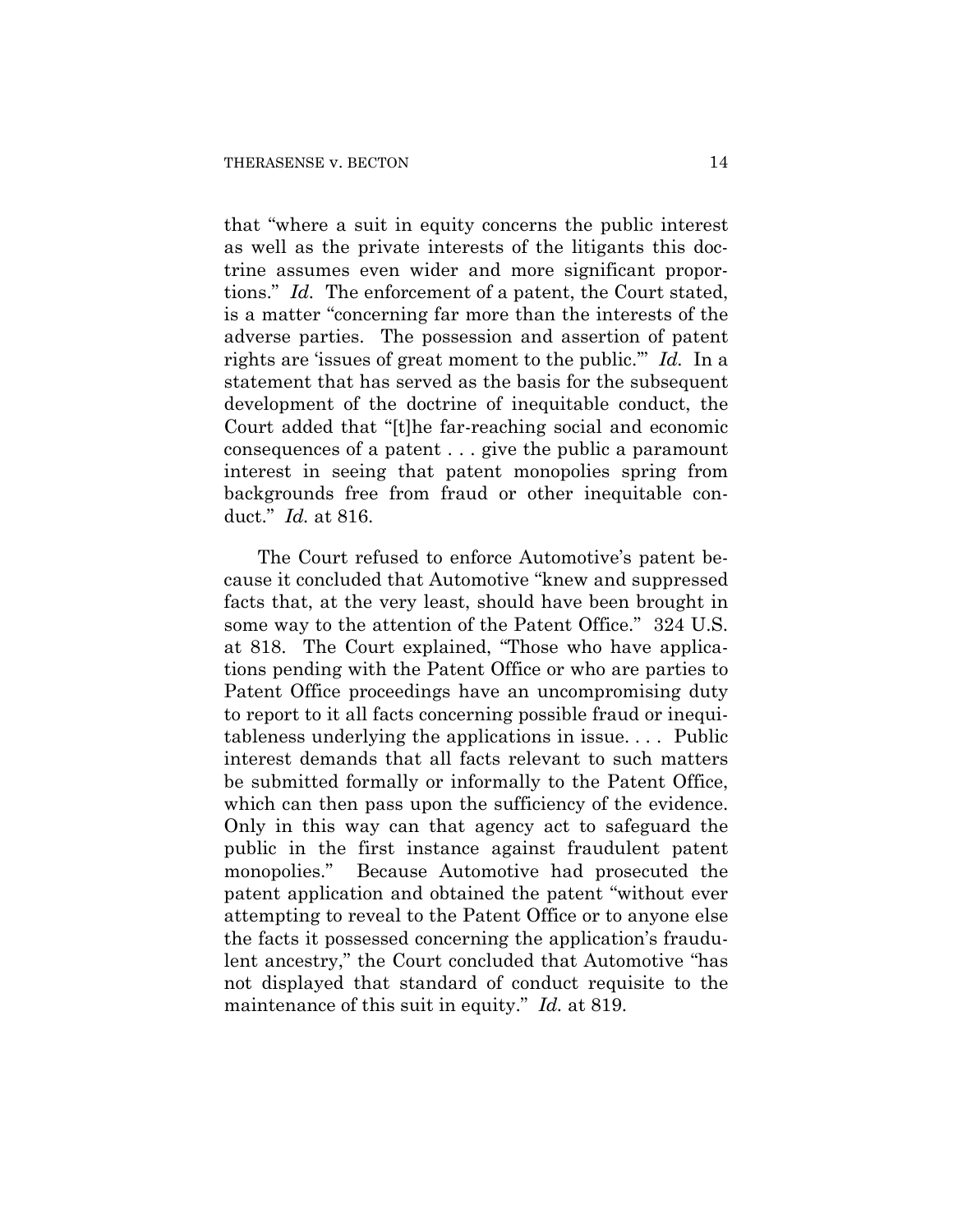As in the *Keystone* and *Hazel-Atlas* cases, the Supreme Court in the *Precision Instrument* case did not look to whether the conduct in question would have rendered the plaintiff's application unpatentable. In holding all of Automotive's patents to be unenforceable, the Court found it was enough that the plaintiff had intentionally withheld information from the Patent Office that should have been submitted so that the Patent Office could consider it. There was no suggestion in the Court's opinion that the dismissal of the action would be appropriate only if, but for the conduct, the patent would not have issued.

The principles set down by the Court in *Keystone*, *Hazel Atlas*, and *Precision Instrument* can be summarized as follows: (1) the public has a special interest in seeing that patent monopolies "spring from backgrounds free from fraud or other inequitable conduct"; (2) as a corollary to that public interest, patent applicants "have an uncompromising duty to report to [the Patent Office] all facts concerning possible fraud or inequitableness underlying the applications"; (3) all facts relevant to such matters must be submitted to the Patent Office, "which can then pass upon the sufficiency of the evidence"; (4) the intentional failure to disclose to the Patent Office that a patent application is tainted by fraud is sufficient cause to justify not enforcing the patent; and  $(5)$  the misconduct in question need not constitute actionable fraud; it is sufficient if the conduct constitutes a willful act that violates standards of equitable conduct in dealing with the Patent Office.[2](#page-64-0)

 $\overline{a}$ 

<span id="page-64-0"></span><sup>2</sup> Two decades before the *Keystone-Hazel-Precision* trilogy, the Supreme Court considered the effect of misstatements made during prosecution on the validity of a patent on a method for vulcanizing rubber. *Corona Cord Tire Co. v. Dovan Chem. Corp.*, 276 U.S. 358 (1928).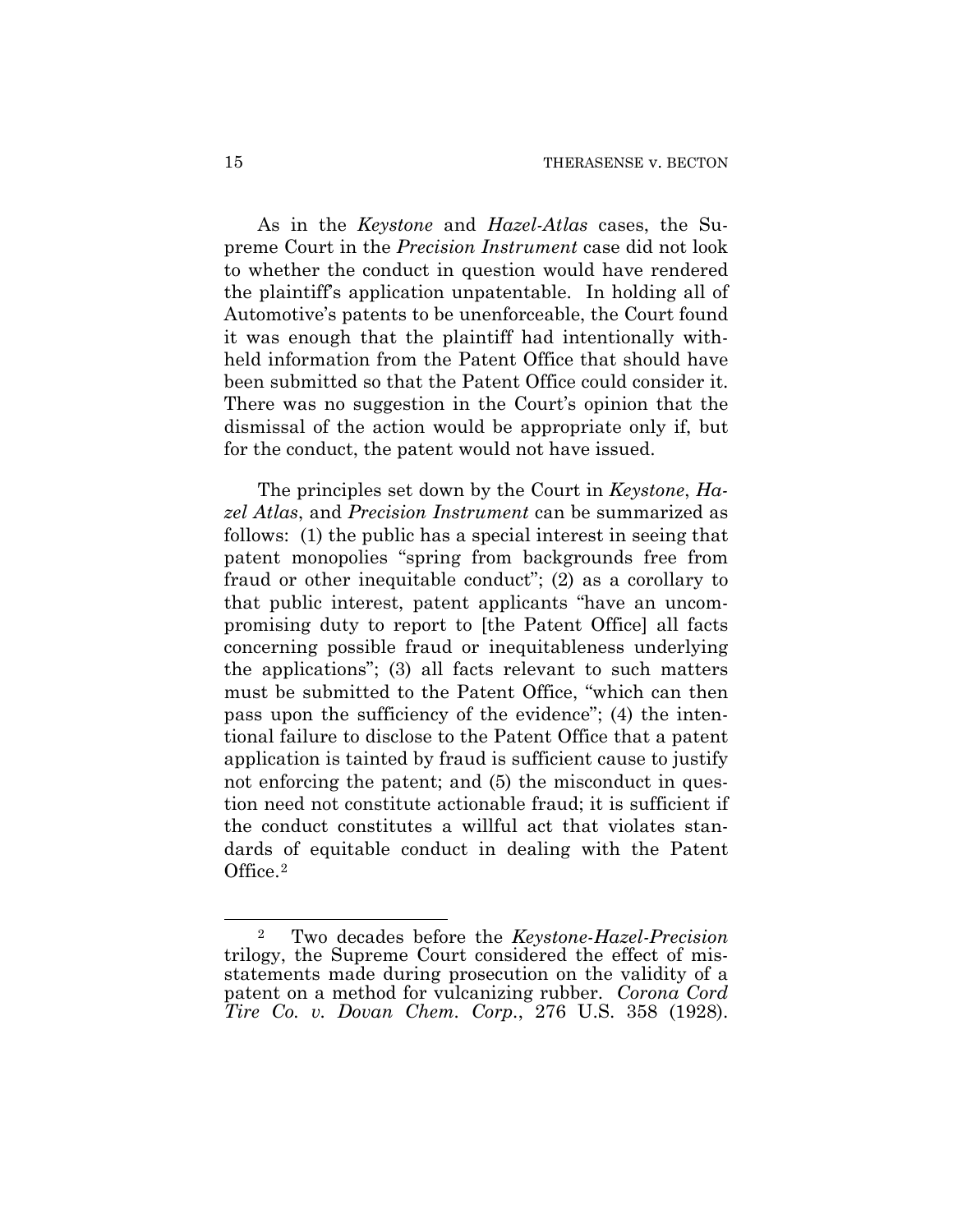$\overline{a}$ Before the Patent Office, the inventor attempted to swear behind a reference by submitting affidavits averring an earlier date of conception and reduction to practice for his invention. The inventor asserted that he had successfully used the claimed method "in the vulcanization of rubber goods," and one of his fellow chemists stated that the method had been used "in the actual vulcanization of rubber goods, such as hose, tires, belts, valves and other mechanical goods." *Id.* at 373. In fact, at the time referred to in the affidavits the inventor had used his method only on test slabs of rubber. The Court noted that whether the claimed method was used in the production of useful articles was not relevant to the asserted claims, and it therefore held that the false affidavit, while reckless, was not "the basis for" or "essentially material to" the issuance of the patent. The Court therefore declined to invalidate the asserted claims on that ground. *Id.* at 374.

Although the majority cites *Corona* as support for its narrow interpretation of the materiality requirement for inequitable conduct, *Corona* is of little relevance to that issue. *Corona* predates the creation of the inequitable conduct doctrine and has never been cited by the Supreme Court in any case addressing unclean hands or inequitable conduct. Apart from the fact that the decision addressed the issue of validity, rather than enforceability, the Court's decision was based on its conclusion that the affidavit in question was not material because what mattered was that the method had been used to vulcanize rubber, not that it had been used to vulcanize rubber that was in turn used to make particular goods. Given that the nature of the rubber objects that the inventor vulcanized was not relevant to the issues before the Patent Office, it is not surprising that the Court found the error not to be material. In any event, the Court's choice of language—stating that the affidavits "were not the basis for [the issuance of the patent] or essentially material to its issue," is not restricted to a "but for" test, but suggests a broader standard for materiality.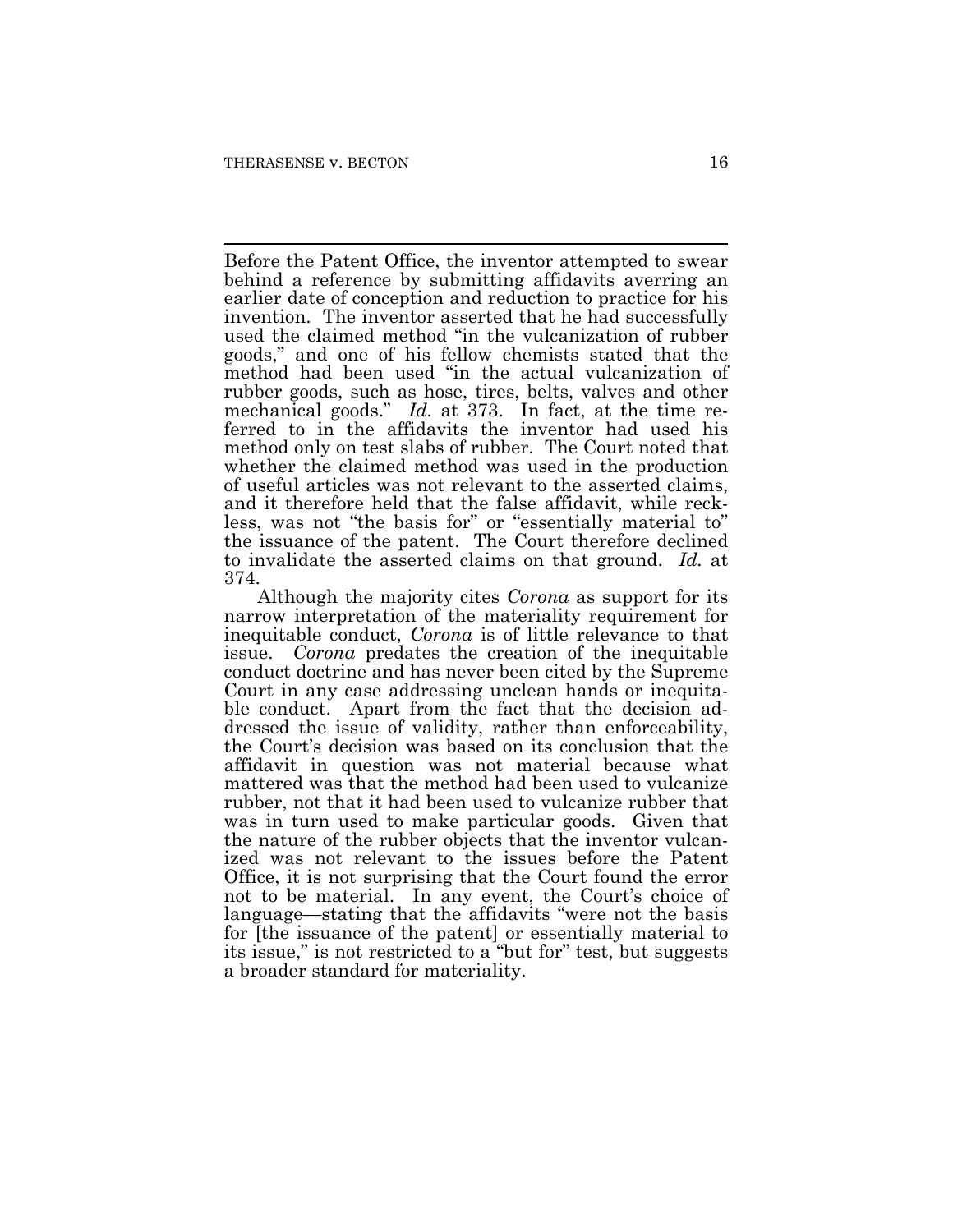Shortly after the decisions in the *Keystone*, *Hazel Atlas*, and *Precision Instrument* cases, the Supreme Court made a further observation that bears directly on the responsibilities of attorneys and applicants who appear before the PTO. The Court endorsed the statement that, "By reason of the nature of an application for patent, the relationship of attorneys to the Patent Office requires the highest degree of candor and good faith. In its relation to applicants, the Office . . . must rely upon their integrity and deal with them in a spirit of trust and confidence . . . ." *Kingsland v. Dorsey*, 338 U.S. 318, 319 (1949). Because the PTO lacks the investigative and research resources to look behind representations by applicants and their counsel, it necessarily relies on those representations as to many facts that arise during the prosecution of patent applications, including experimental results obtained by the applicants, the state of the prior art, and the knowledge of persons of skill in the art in the field in question. Some of these facts will be uniquely in the hands of the applicant and, as a practical matter, undiscoverable by an examiner at the PTO. For those reasons, the PTO has imposed a duty on applicants to provide examiners with information that is material to patentability.

B

The PTO has defined the disclosure obligation for those involved in patent prosecutions in its Rule 56, which the PTO has promulgated under its statutory authority to establish regulations that "govern the conduct of proceedings in the Office." 35 U.S.C. § 2(b). When Rule 56 was first promulgated in 1949, the portion of the rule that addressed inequitable conduct provided that "any application fraudulently filed or in connection with which any fraud is practiced or attempted on the Patent Office, may be stricken." 37 C.F.R. § 1.56 (1950).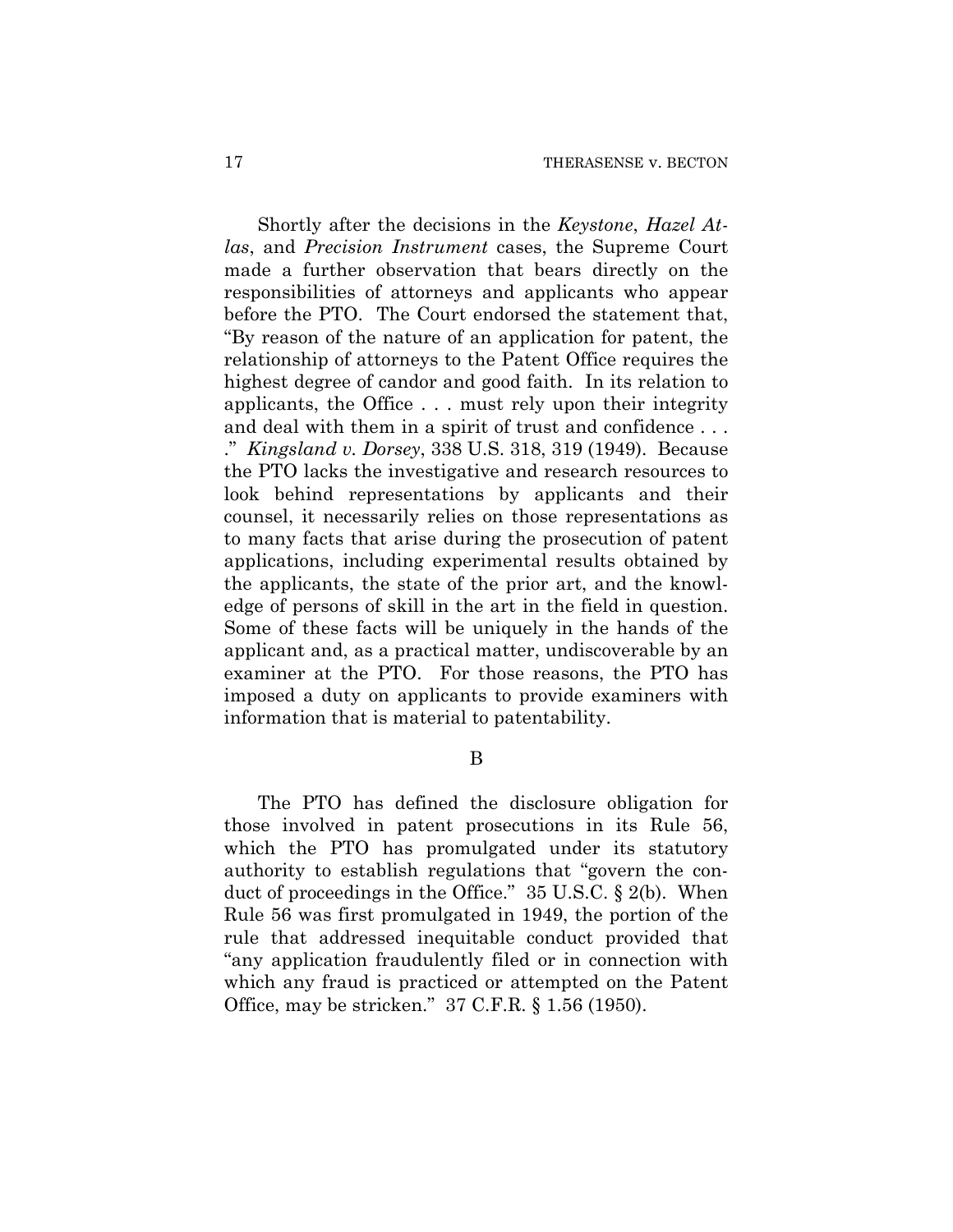The Court of Customs and Patent Appeals construed the PTO's disclosure rule in its 1970 decision in *Norton v. Curtiss*, 433 F.2d at 779. The court in that case upheld the Commissioner's authority to strike a patent application for fraud on the PTO in violation of the PTO's Rule 56. Interpreting the term "fraud" in Rule 56, the court began by noting that the term should not be limited to the kind of fraud that would be independently actionable as a tort or crime (which the court referred to as "technical fraud"). Instead, the court explained that "fraud" as used in the Rule included "a wider range of 'inequitable' conduct" that would justify holding a patent unenforceable. *Id.* at 793. Defining fraud more broadly for the purpose of Rule 56 was justified, the court ruled, because "applicants before the Patent Office are being held to a relationship of confidence and trust to that agency. The indicated expansion of the concept of 'fraud' manifests an attempt by the courts to make this relationship meaningful." *Id.* 

In language paralleling the Supreme Court's discussion in *Kingsland v. Dorsey*, the *Norton* court recognized "a relationship of trust between the Patent Office and those wishing to avail themselves of the governmental grants which that agency has been given authority to issue." 433 F.2d at 793. In light of the ex parte nature of patent prosecution, the number of applications filed, and the limited capacity of the PTO "to ascertain the facts necessary to adjudge the patentable merits of each application," the court stated that the "highest standards of honesty and candor on the part of applicants presenting such facts to the office are . . . necessary elements in a working patent system." *Id.* at 794. For that reason, the court approved of "the expansion of the types of misconduct for which applicants will be penalized." *Id.*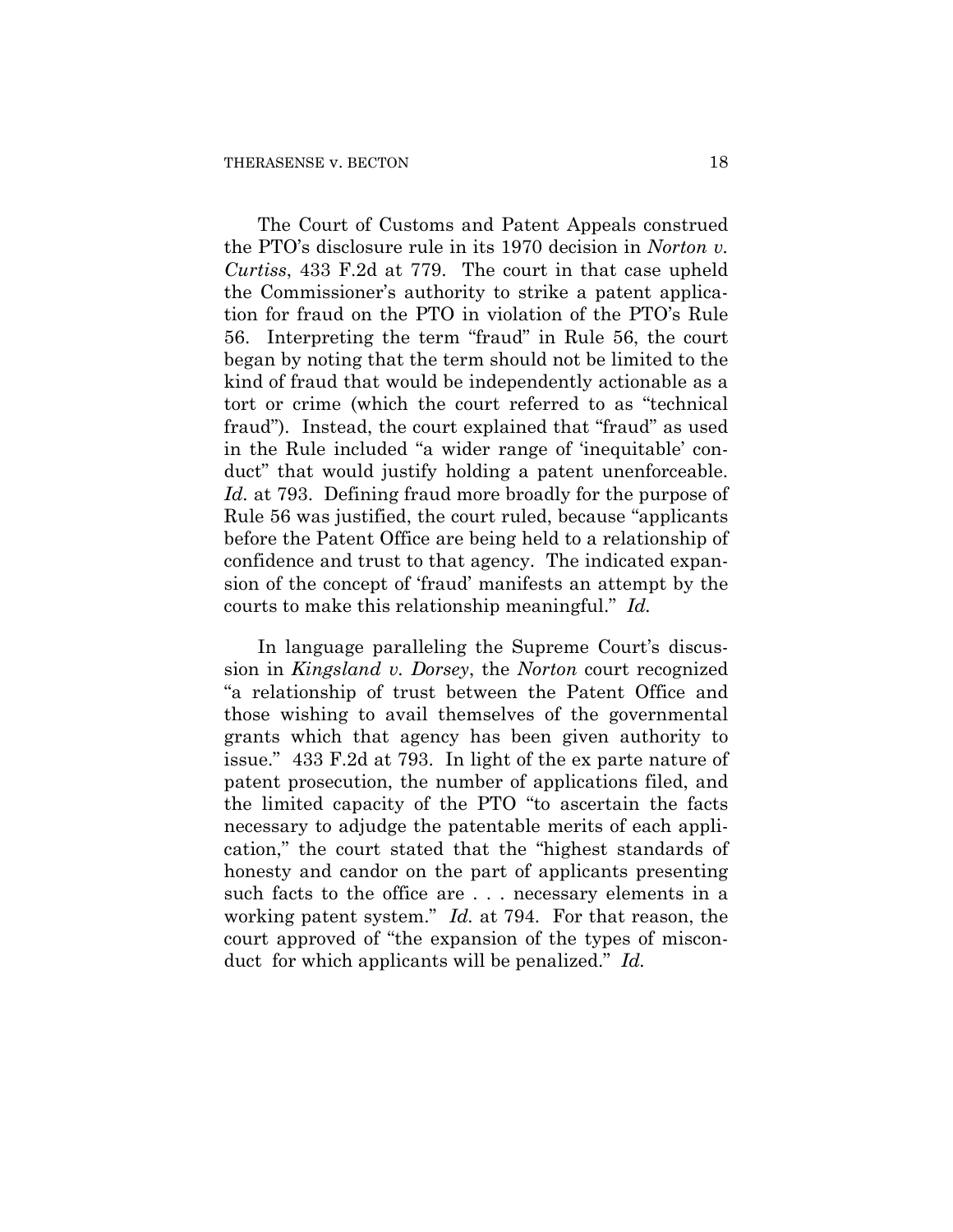In light of those policies, the court explained that the test for materiality "cannot be applied too narrowly if the relationship of confidence and trust between applicants and the Patent Office is to have any real meaning," and that findings of materiality should not be limited to those cases in which the true facts, if they had been known, "would most likely have prevented the allowance of the particular claims at issue." 433 F.2d at 795. In such cases, the claims at issue "would probably be invalid, in any event," and the question whether the patent was unenforceable "would really be of secondary importance." *Id.* Accordingly, the court concluded that a proper interpretation of the materiality element must include factors other than the patentability of the claims at issue, including "the subjective considerations of the examiner and the applicant." *Id.*

In 1977, the PTO substantially revised Rule 56 to make more explicit the disclosure obligations imposed on patent applicants. Patent Examining and Appeal Procedures, 41 Fed. Reg. 43,729, 43,730 (proposed Oct. 4, 1976). The 1977 version of the rule imposed a "duty of candor and good faith" on those involved in the preparation or prosecution of patent applications and required them "to disclose to the Office information they are aware of which is material to the examination of the application." The rule defined information as "material" if there was "a substantial likelihood that a reasonable examiner would consider it important in deciding whether to allow the application to issue as a patent."

Shortly after this court's creation, the court began addressing inequitable conduct claims raised in the course of patent infringement litigation. From the outset, the court looked to the PTO's Rule 56 as setting an appropriate standard for the materiality prong of the doctrine of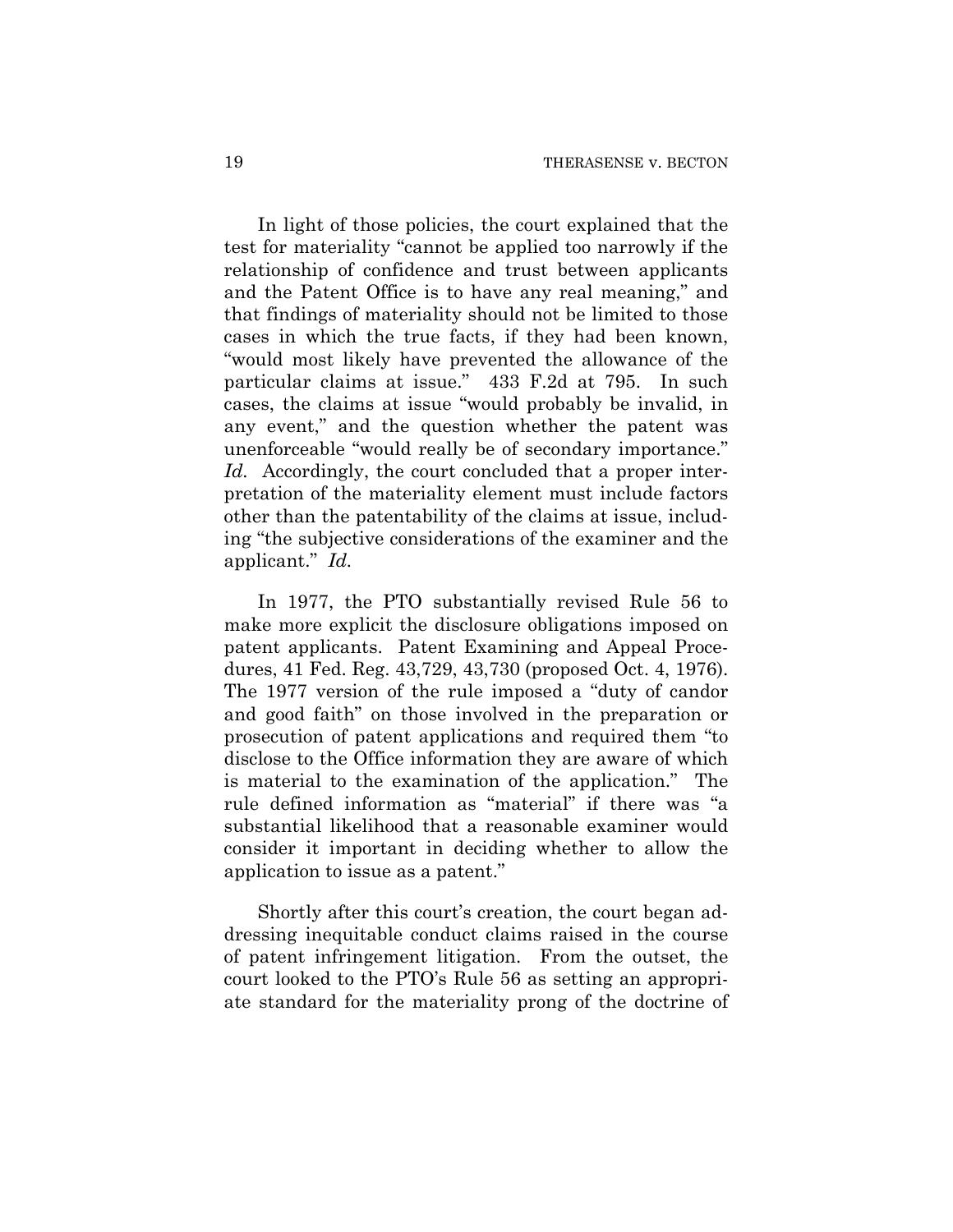inequitable conduct. *See Am. Hoist & Derrick Co. v. Sowa & Sons, Inc.*, 725 F.2d 1350, 1363 (Fed. Cir. 1984) ("The PTO 'standard' is an appropriate starting point for any discussion of materiality"; failure to satisfy that disclosure obligation, combined with an intent to deceive the PTO, can render a patent unenforceable); *J.P. Stevens*, 747 F.2d at 1559 (adopting the materiality requirement from Rule 56); *Gardco*, 820 F.2d at 1214 (Rule 56 is "appropriate starting point for determining materiality") (quotation omitted); *Fox Indus., Inc. v. Structural Pres. Sys.*, 922 F.2d 801, 803 (Fed. Cir. 1990) (adopting Rule 56 standard for materiality). In particular, the court endorsed the use of that standard as the proper test for materiality when an appropriate level of intent was shown. *See Specialty Composites v. Cabot Corp.*, 845 F.2d 981, 992 (Fed. Cir. 1988) ("Nondisclosed or false information is material if there is a substantial likelihood that a reasonable examiner would have considered the omitted reference or false information important in deciding whether to allow the application to issue as a patent."); *Halliburton Co. v. Schlumberger Tech. Corp.*, 925 F.2d 1435, 1440 (Fed. Cir. 1991) ("Information is material if there is 'substantial likelihood that a reasonable examiner would consider it important in deciding whether to allow the application to issue as a patent.'") (citing the 1977 version of PTO Rule 56).

In the ensuing years, this court has regularly referred to the "reasonable examiner" test as the standard for measuring materiality in cases raising claims of inequitable conduct. *See, e.g.*, *Golden Hour Data Sys., Inc. v. Emscharts, Inc.*, 614 F.3d 1367, 1373-74 (Fed. Cir. 2010); *Leviton Mfg. Co. v. Universal Sec. Instruments, Inc.*, 606 F.3d 1353, 1358-59 (Fed. Cir. 2010); *Astrazeneca Pharms. LP v. Teva Pharm. USA, Inc.*, 583 F.3d 766, 773 (Fed. Cir. 2009); *Dayco Prods., Inc. v. Total Containment, Inc.*, 329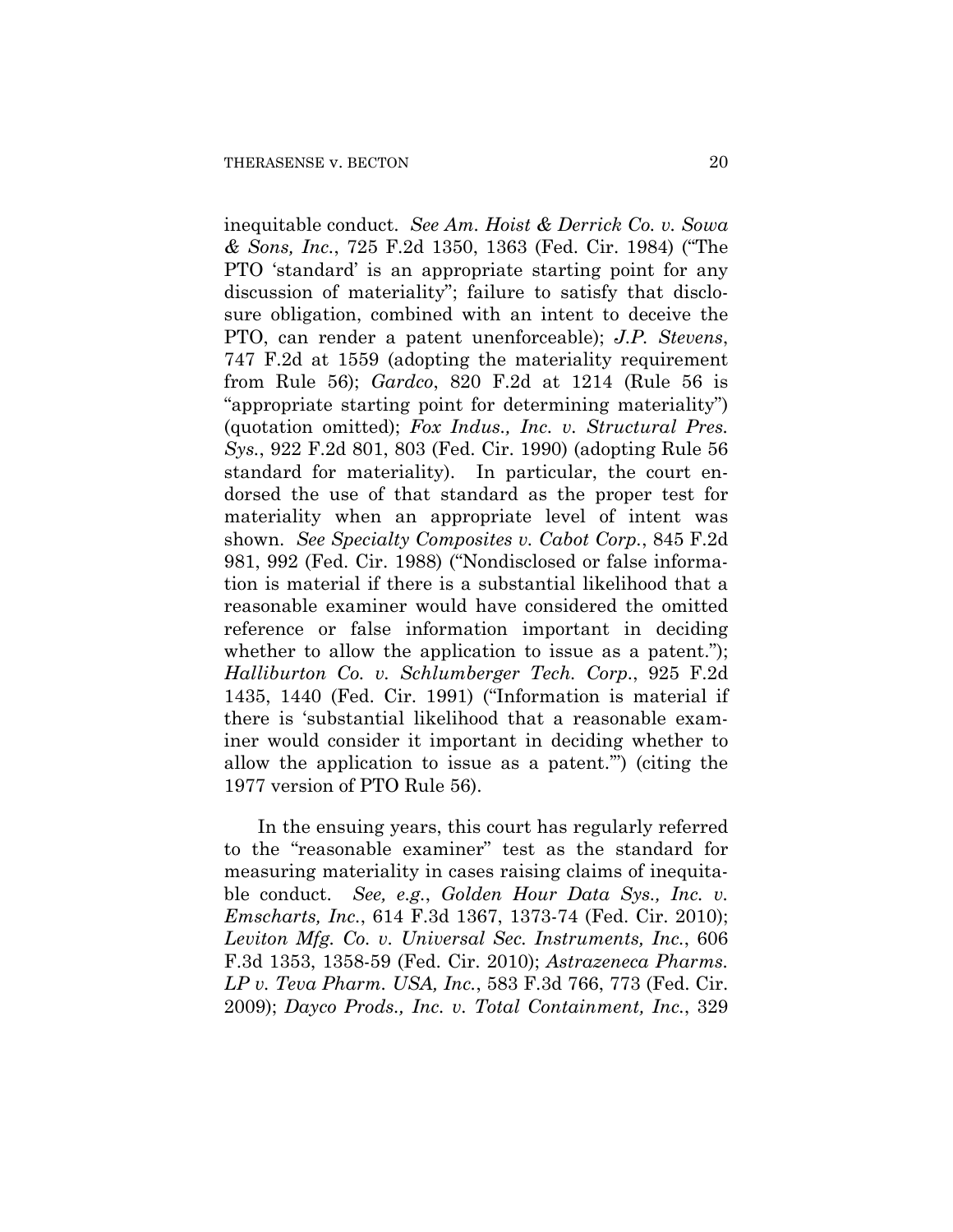F.3d 1358, 1363 (Fed. Cir. 2003) (citing cases). Under that test, the court has consistently ruled that a false statement or nondisclosure may be material for purposes of an inequitable conduct determination even if the invention in question would otherwise be patentable. *See, e.g.*, *Digital Control, Inc. v. Charles Mach. Works*, 437 F.3d 1309, 1314 (Fed. Cir. 2006); *Li Second Family Ltd. P'ship v. Toshiba Corp.*, 231 F.3d 1373, 1380-81 (Fed. Cir. 2000); *PerSeptive Biosystems, Inc. v. Pharmacia Biotech, Inc.*, 225 F.3d 1315, 1322 (Fed. Cir. 2000); *A.B. Dick*, 798 F.2d at 1397.

In 1992, the PTO revised Rule 56, adopting what it called a "clearer and more objective definition of what information the Office considers material to patentability." Duty of Disclosure, 57 Fed. Reg. 2021, 2023 (Jan. 17, 1992). As revised in 1992, the current version of Rule 56 imposes a duty on individuals associated with the filing and prosecution of an application to disclose to the Office all information known to be material to patentability as defined in the rule. Rule 56(a). The rule then states that information is "material" if it is "not cumulative to information already of record or being made of record in the application" and

(1) It establishes, by itself, or in combination with other information, a prima facie case of unpatentability of a claim; or

(2) It refutes, or is inconsistent with, a position the applicant takes in:

(i) Opposing an argument of unpatentability relied on by the Office, or

(ii) Asserting an argument of patentability.

The first part of Rule 56(b) requires the applicant to provide information that, at least absent explanation or further supplementation, would compel the conclusion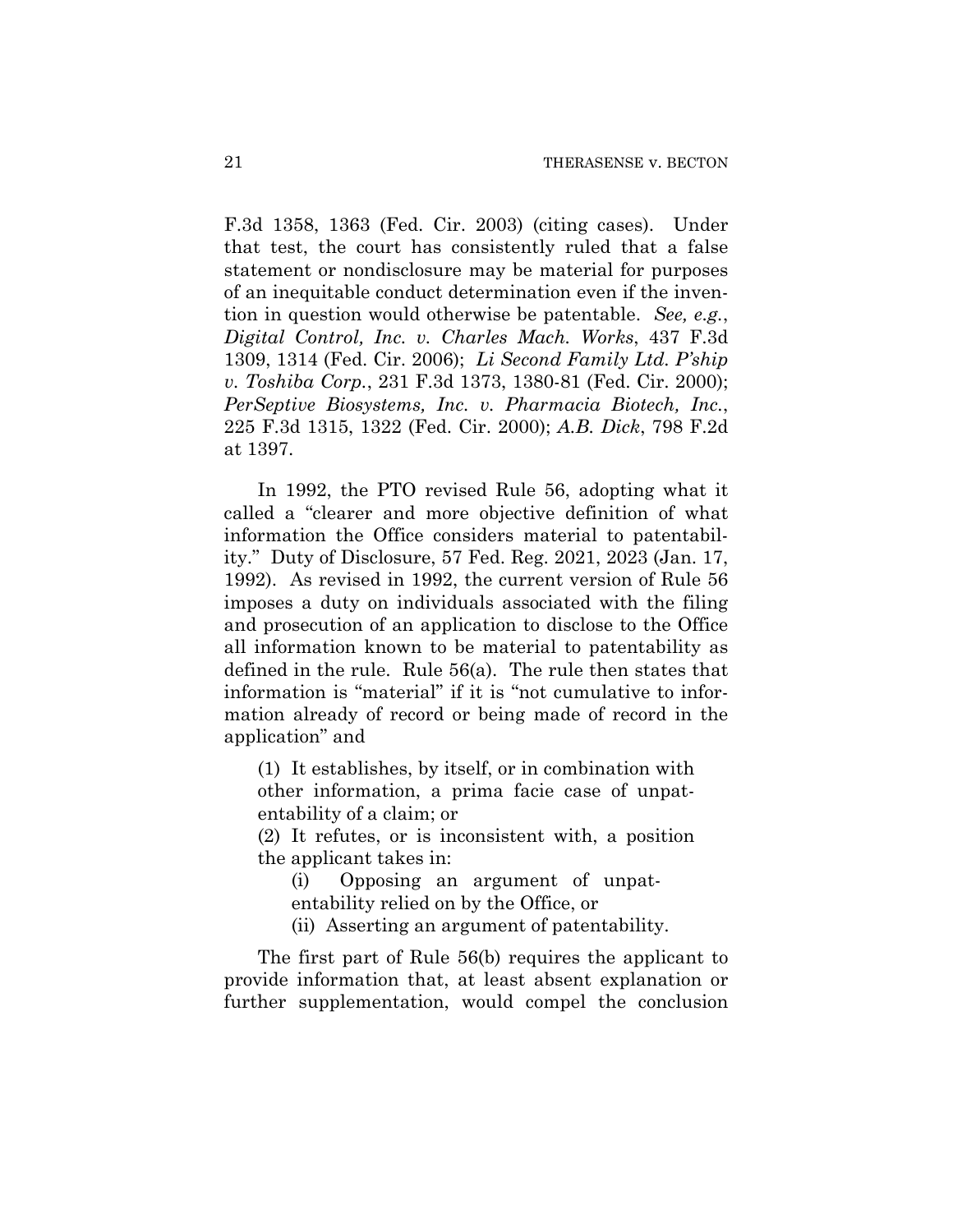that the invention is unpatentable. The rule explains that a "prima facie case of unpatentability" is established "when the information compels a conclusion that a claim is unpatentable under the preponderance of the evidence, burden-of-proof standard, giving each term its broadest reasonable construction consistent with the specification, and before any consideration is given to evidence which may be submitted in an attempt to establish a contrary conclusion of patentability." In adopting the rule, the PTO explained that it intended for applicants to submit references, of which they were aware, that would render the pending claims unpatentable over the references. Proposed Rules, 56 Fed. Reg. 37,321, 37,324 (Aug. 6, 1991). The PTO added that it is the role of the examiner, not the applicant, to analyze the sufficiency and weight of a rebuttal argument. See *id.* The intent standard imposed by Rule 56 and adopted by this court answers the majority's concerns regarding the breadth of the first part of Rule 56(b). That provision applies only to applicants who act with the specific intent to deceive the PTO by withholding prior art that is so powerful as to render the pending claims invalid in the absence of further explanation.

It is the second part of the rule, Rule 56(b)(2), to which the appellants object. That part of the rule requires the applicant to provide information that is inconsistent with or refutes a position taken by the applicant before the office. Rule 56(b)(2) clearly goes beyond a "but for" test and is therefore the focus of the dispute in this case.

At the time it adopted the 1992 revision to Rule 56, the PTO considered the possibility of adopting a "but for" test of materiality of the sort that the majority has adopted today. The Office rejected that test, concluding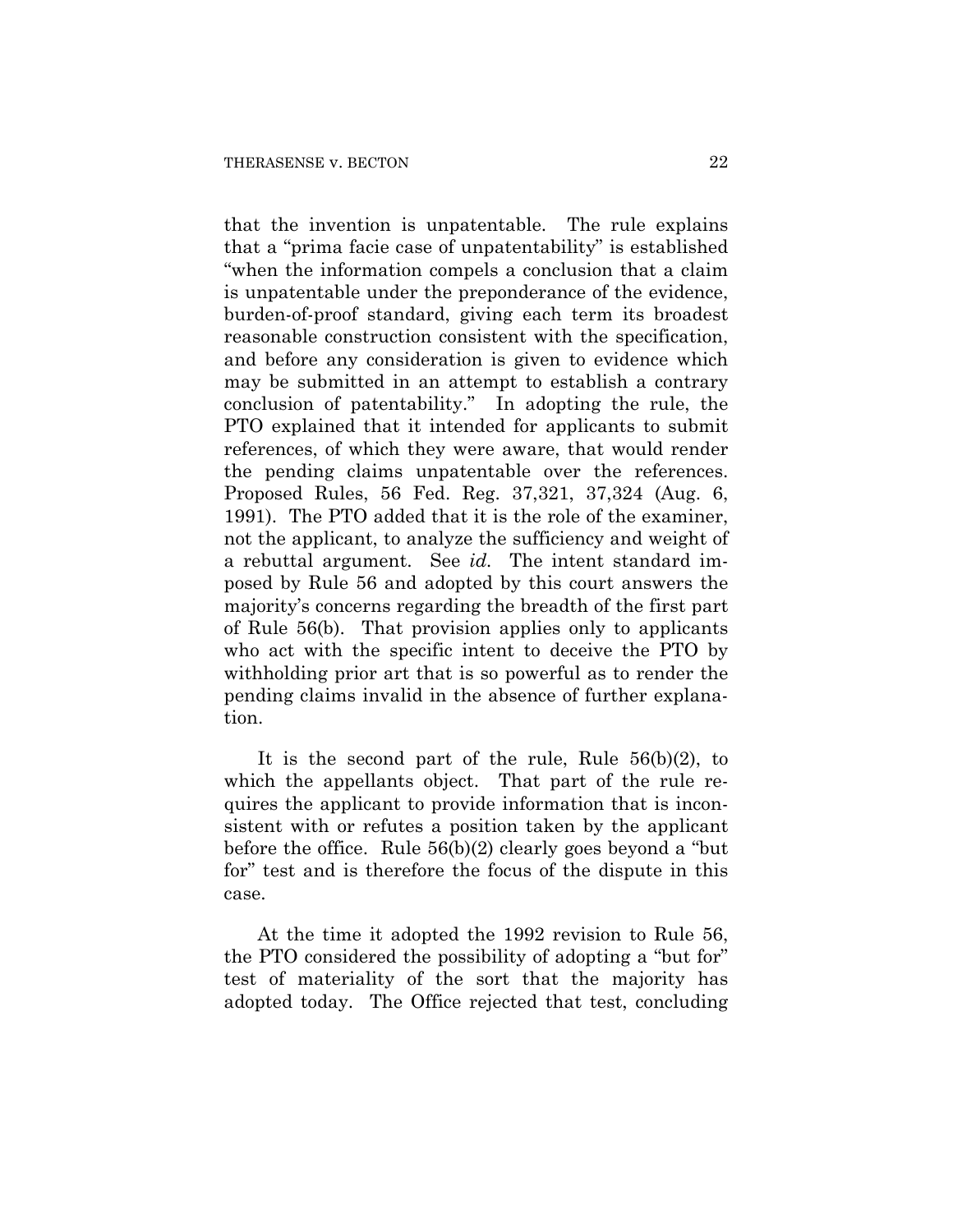that adopting such a narrow standard "would not cause the Office to obtain the information it needs to evaluate patentability so that its decisions may be presumed correct by the courts." The PTO added that if it did not have the needed information, "meaningful examination of patent applications will take place for the first time in an infringement case before a district court." Duty of Disclosure, 57 Fed. Reg. at 2023.

In the aftermath of that change, this court has frequently treated the PTO's new version of the rule as setting forth the proper standard for materiality, in cases involving claims of failure to disclose material information, at least for applications processed after 1992. In *Bruno Independent Living Aids, Inc. v. Acorn Mobility Services, Ltd.*, 394 F.3d 1348 (Fed. Cir. 2005), the court quoted the 1992 version of Rule 56 and held that for patents prosecuted while that version of the rule was in effect, "we evaluate the materiality of the [undisclosed matter] under the standard set forth in the applicable amended rule." *Id.* at 1352-53; *see also Hoffmann-LaRoche*, 323 F.3d at 1368 n.2. The court added that "we give deference to the PTO's formulation at the time an application is being prosecuted before an examiner of the standard of conduct it expects to be followed in proceedings in the Office." *Bruno*, 394 F.3d at 1353; *see also Bd. of Educ. v. Am. Bioscience, Inc.*, 333 F.3d 1330, 1343 (Fed. Cir. 2003); *Purdue Pharma L.P.*, 438 F.3d at 1129; *Monsanto Co. v. Bayer Bioscience N.V.*, 514 F.3d 1229, 1237 (Fed. Cir. 2008); *Taltech Ltd. v. Esquel Enters. Ltd.*, 604 F.3d 1324, 1333 (Fed. Cir. 2010). As it did before 1992, the court has continued to make clear that it does not apply a "but for" test for materiality. *See Golden Hour Data Sys.,* 614 F.3d at 1374; *Hoffmann-LaRoche*, 323 F.3d at 1368; *Molins PLC*, 48 F.3d at 1179-80.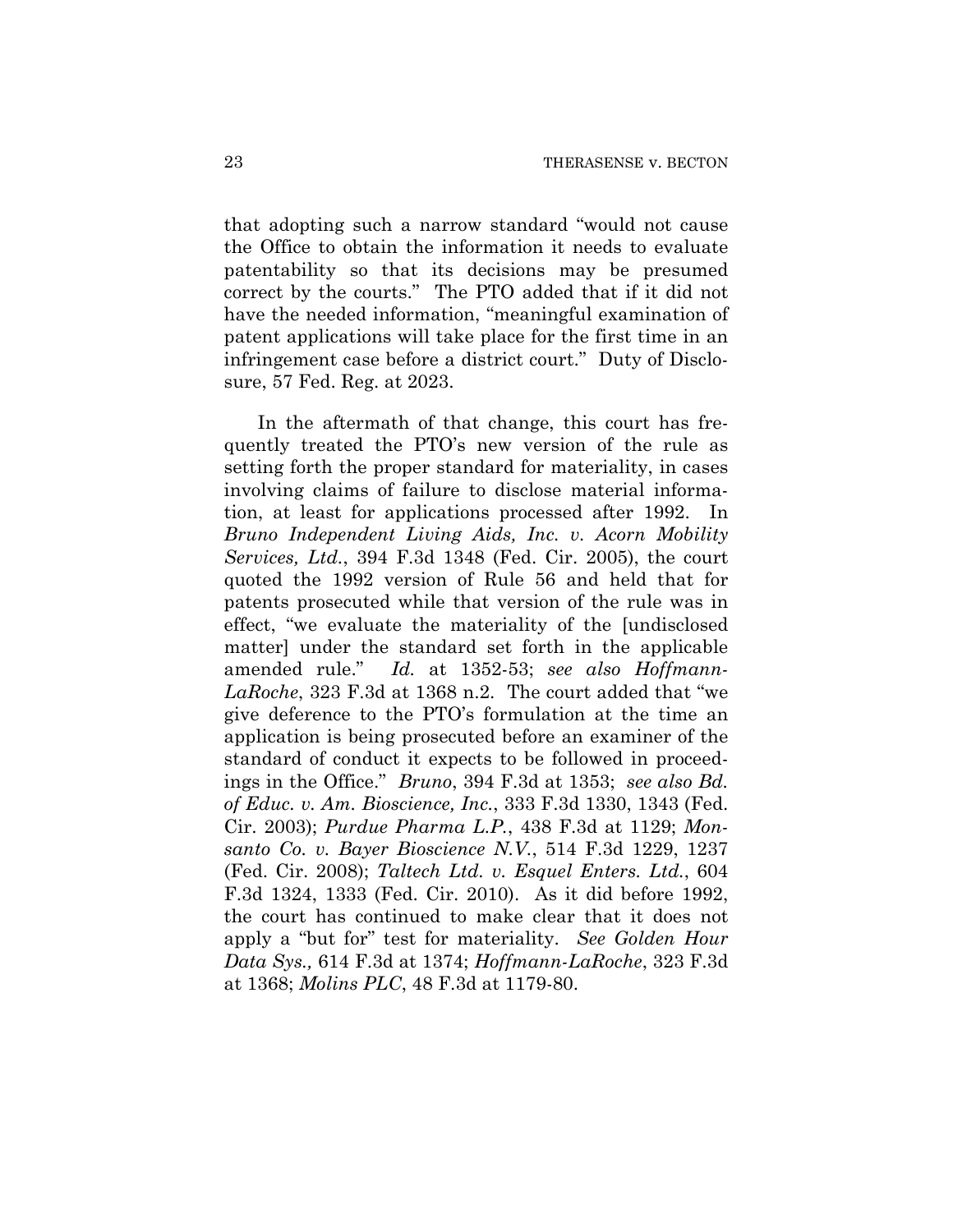On occasion, when addressing the issue of materiality, this court has referred to both the 1977 standard and the 1992 standard that supplanted it as pertinent to the definition of materiality. *See, e.g.*, *Digital Control*, 437 F.3d at 1316. The court has done so in light of the fact that, as the PTO has explained, the 1992 standard was not meant to signal a sharp departure from the 1977 standard. Yet while the two standards were not meant to be dramatically different, the court has recognized that the PTO regards the 1992 standard as setting forth a clearer and more precise statement of the disclosure necessary to conducting efficient examinations. *See Rothman v. Target Corp.*, 556 F.3d 1310, 1323 (Fed. Cir. 2009); *Purdue Pharma L.P.*, 438 F.3d at 1129; *Pharmacia Corp. v. Par Pharm., Inc.*, 417 F.3d 1369, 1373 (Fed. Cir. 2005).

The PTO has explained that the 1992 amendment was proposed "to address criticism concerning a perceived lack of certainty in the materiality standard." M.P.E.P. § 2001.04. The revised rule was intended "to provide greater clarity and hopefully minimize the burden of litigation on the question of inequitable conduct before the Office, while providing the Office with the information necessary for effective and efficient examination of patent applications." *Id.* Moreover, in its brief in this case the PTO has urged this court to adopt the standard set forth in the current PTO Rule 56 as the standard for material nondisclosures rather than referring to both the 1992 standard and the "reasonable examiner" standard from the 1977 version of the Rule.

Because the PTO is the best judge of what information its examiners need to conduct effective examinations, the PTO's definition of materiality is entitled to deference in determining whether the failure to disclose particular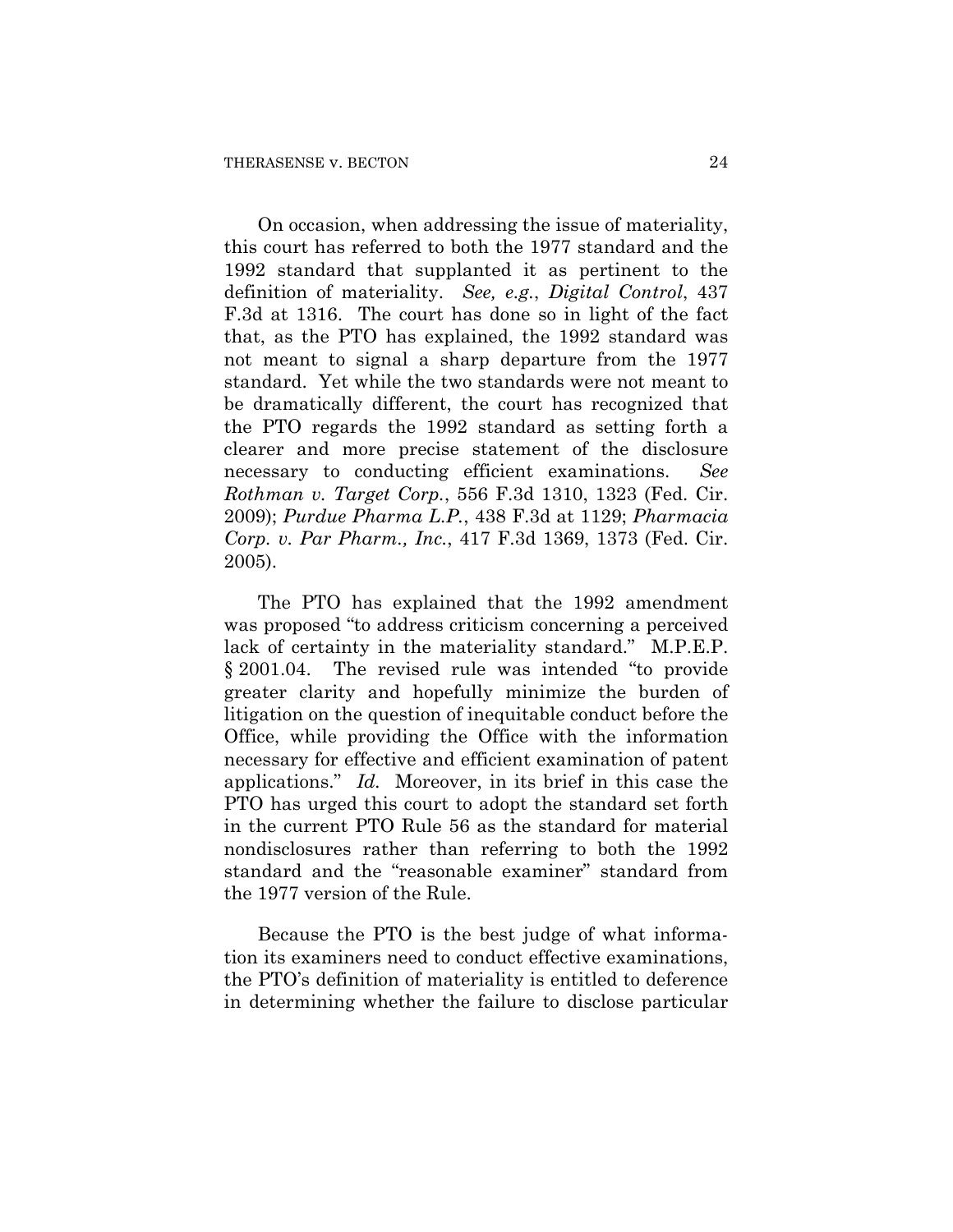information during patent prosecution constitutes inequitable conduct. Moreover, because the PTO has refined the materiality standard in setting forth what it expects of applicants and their representatives, there is no need for courts to apply a broader test of materiality in adjudicating inequitable conduct claims, as doing so could at least theoretically result in the imposition of sanctions for a failure to disclose matters that the PTO does not require to be disclosed.[3](#page-74-0) This is not to suggest that any disclosure

The majority holds that the "but for" test does not apply to "affirmative acts of egregious misconduct." It then adds that neither "nondisclosure of prior art references to the PTO nor failure to mention prior art references in an affidavit constitutes affirmative egregious misconduct" under any circumstances. As this case illustrates, it is often difficult to draw a line between nondisclosure and affirmative misrepresentation. For example, is a submission to the PTO that purports to describe the state of the prior art but knowingly omits the closest prior art an "affirmative act" of misconduct or merely a "non-

<span id="page-74-0"></span><sup>3</sup> The PTO's Rule 56 deals with the "duty to disclose information material to patentability" and does not explicitly address affirmative false statements to the PTO made by parties prosecuting a patent application. In some instances, as in this case, a false or misleading affirmative statement also violates the disclosure requirement, because when a party makes a statement that is inconsistent with the party's own prior statement, the failure to disclose the prior statement constitutes a failure to disclose information that "refutes, or is inconsistent with, a position the applicant takes" in asserting patentability or opposing an argument of unpatentability relied on by the PTO. Rule  $56(b)(2)$ . An affirmative false statement that does not separately violate the disclosure rules may nonetheless be contrary to the broader "duty of candor and good faith" referred to in paragraph (a) of Rule 56, which is imposed on "each individual associated with the filing and prosecution of a patent application." *See Nilssen v. Osram Sylvania, Inc.*, 504 F.3d 1223, 1231-32 (Fed. Cir. 2007); *Dayco Prods.*, 329 F.3d at 1363-64.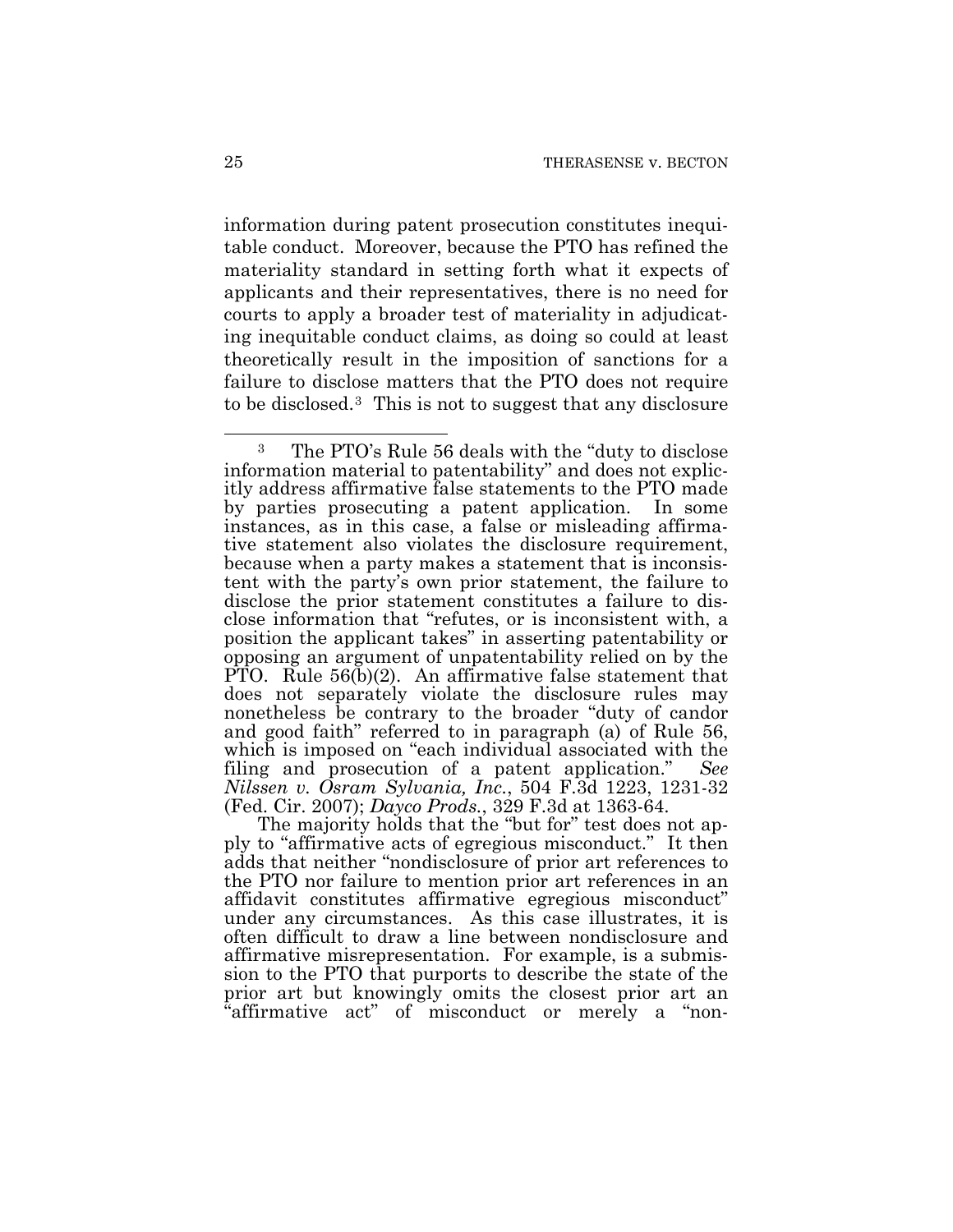requirement that the PTO might have devised would serve as a predicate for an inequitable conduct charge. Because inequitable conduct is an equitable doctrine applied by courts, and not simply a mechanism for judicial enforcement of PTO rules, the scope of the court-made doctrine is not inseparably tied to the breadth of the PTO's disclosure rules. However, the basic purposes of both the inequitable conduct doctrine and Rule 56 are the same, and the disclosure duties that the PTO imposes on applicants, which are defined by Rule 56, are reasonably calculated to produce the disclosure necessary to promote efficient conduct of examinations and to discourage the types of omissions and misrepresentations that (if made intentionally) raise equitable concerns. In these circumstances, considerations of efficiency and economy encourage us to embrace the PTO's approach. So long as it

Contrary to the statement in Judge O'Malley's separate opinion, nothing in this opinion rejects the application of the doctrine of inequitable conduct (or "unclean hands") as applied to other forms of misconduct, in litigation or otherwise. This case deals with the consequences of nondisclosure in violation of the duty of disclosure imposed by the PTO's Rule 56, and this opinion is directed solely to the role of the doctrine of inequitable conduct in that context.

 $\overline{a}$ disclosure of information"? Even the *Hazel-Atlas* case, which the majority describes as an example of egregious misconduct, could be regarded as an instance of nondisclosure, as the problem identified by the Supreme Court was the failure to disclose that the article in question was actually written by an attorney for the patentee. The distinction between "affirmative acts" and "nondisclosure" is thus apt to become fertile ground for litigation in the future, not to mention the distinction between "egregious" misconduct and misconduct that is assertedly less than "egregious."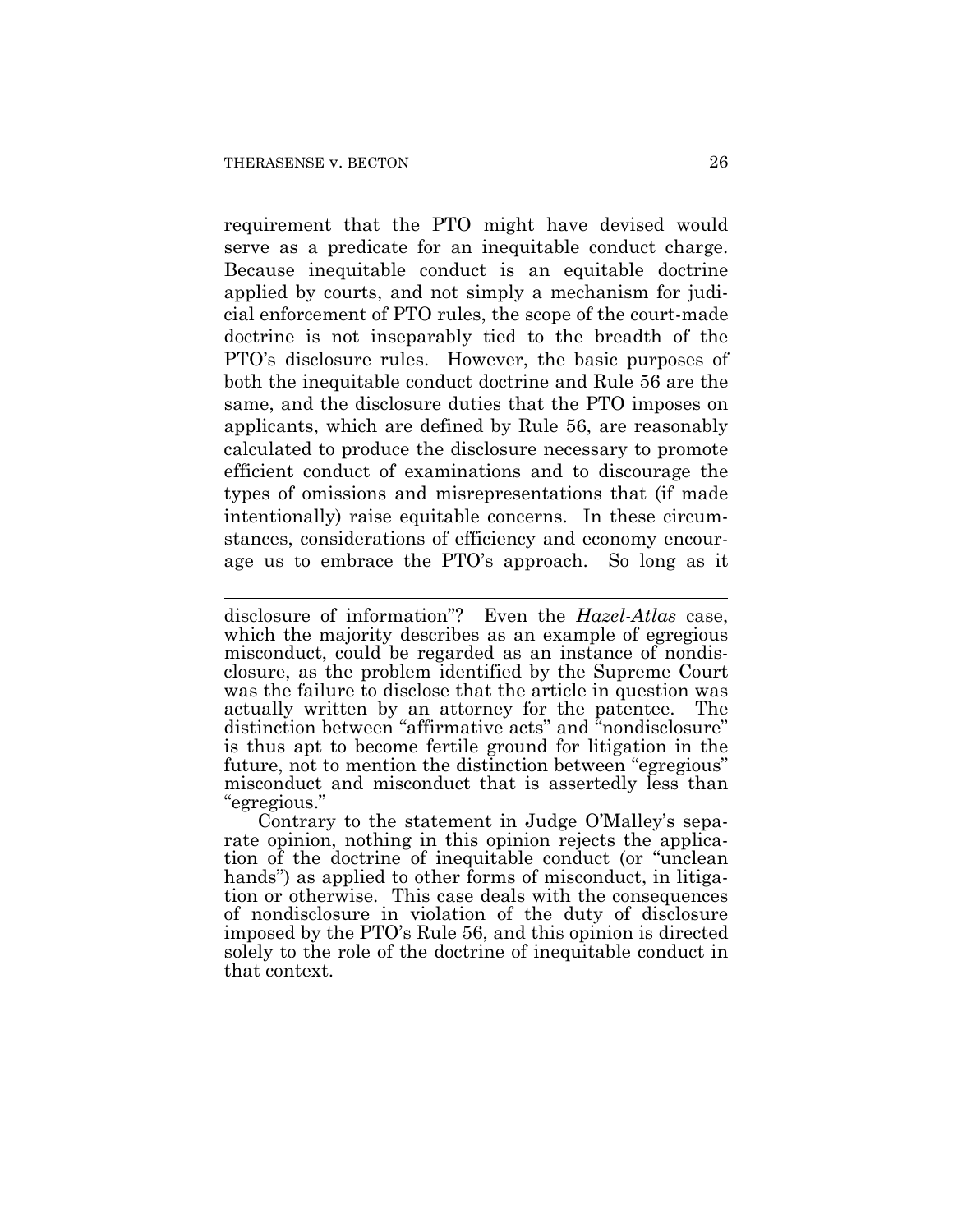reasonably aligns with our own equitable calculus, we should defer to the PTO's assessment of its needs and treat intentional breaches of the PTO's disclosure rules as providing a basis for a finding of inequitable conduct. *See Bruno Indep. Living*, 394 F.3d at 1353.

 $\overline{C}$ 

The materiality standard set forth in Rule 56, as adopted in 1977 and refined in 1992, is not an idiosyncratic contrivance of the PTO; quite the contrary, it is consistent with the materiality standard that is applied in a wide variety of other analogous contexts. Although the relationship between the PTO and patent applicants is unusual in our law, it is nonetheless appropriate to look to the way the concept of materiality is applied in other areas, as disclosure obligations and requirements of candor are imposed on parties in a wide variety of settings.

Securities law provides a particularly instructive analogy, as proxy issuers and corporate insiders often have access to information relevant to a stockholder's decision that even the most diligent investor could not discover. Similarly, a patent applicant is often in a better position than the examiner to know of relevant art or potentially invalidating circumstances, such as prior use. Notably, in the securities law context, a nondisclosure is typically regarded as material without the need to prove reliance. Thus, for example, in the case of those who have an affirmative duty of disclosure to investors under the securities laws and who fail to comply with that duty, the Supreme Court has held that "positive proof of reliance is not a prerequisite to recovery. All that is necessary is that the facts withheld be material in the sense that a reasonable investor might have considered them impor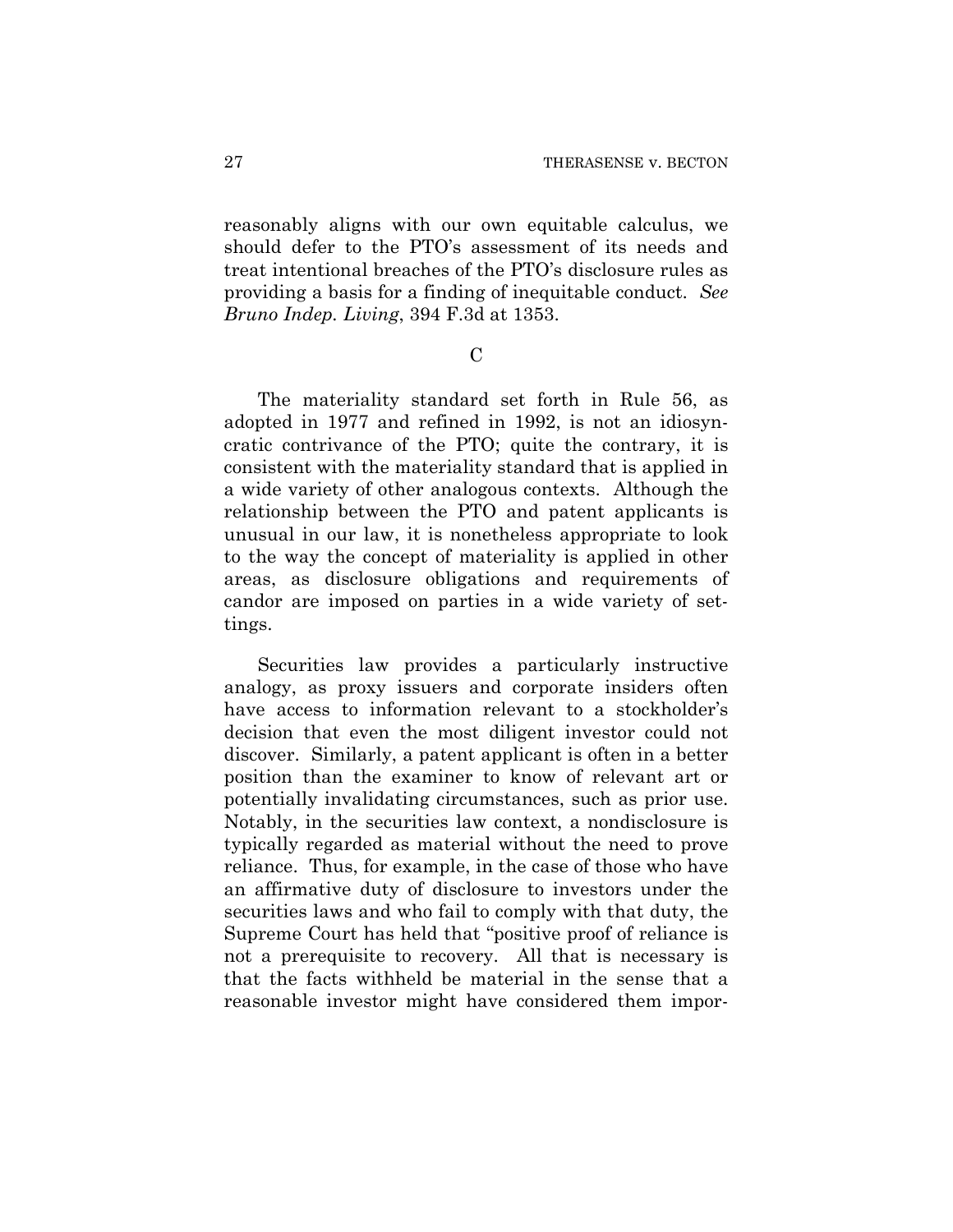tant in the making of [the investment] decision." *Affiliated Ute Citizens v. United States*, 406 U.S. 128, 153-54 (1972). The Supreme Court recently reaffirmed that standard in *Matrixx Initiatives, Inc. v. Siracusano*, No. 09-1156 (U.S. Mar. 22, 2011). In a passage that addressed concerns similar to those raised in this case, the Court explained that it had adopted the "reasonable investor" standard to ensure that investors would have access to information important to their investment decisions, while being "careful not to set too low a standard of materiality, for fear that management would bury the shareholders in an avalanche of trivial information." *Id.*, slip op. 10 (quotations and citations omitted).

The Supreme Court has adopted a similar materiality standard—and rejected a "but for" test for materiality—in the context of section 14(a) of the Securities Exchange Act of 1934, regarding proxy solicitations. *See TSC Indus., Inc. v. Northway, Inc.*, 426 U.S. 438 (1976). There, the Court stated that an omitted fact is material "if there is a substantial likelihood that a reasonable shareholder would consider it important in deciding how to vote." *Id.* at 449. Significantly, for our purposes, the Court added that the proper standard

does not require proof of a substantial likelihood that disclosure of the omitted fact would have caused the reasonable investor to change his vote. What the standard does contemplate is a showing of a substantial likelihood that, under all the circumstances, the omitted fact would have assumed actual significance in the deliberations of the reasonable shareholder.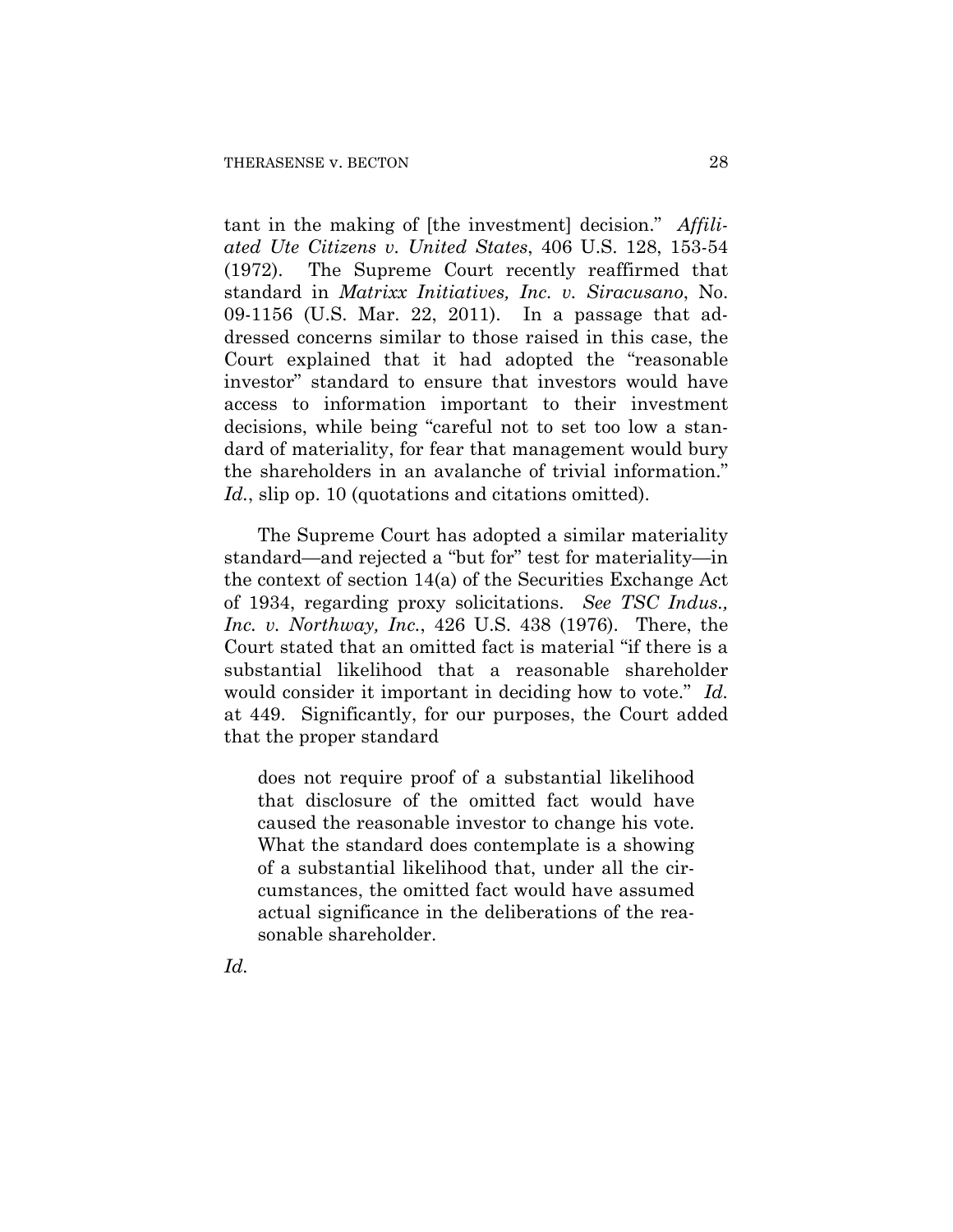Even in criminal proceedings that require proof of materiality, such as prosecutions under the federal mail and wire fraud statutes, 18 U.S.C. §§ 1341, 1343, a "but for" test of materiality is not applied. Those laws penalize not only affirmative misrepresentations, but also the concealment of material facts. *United States v. Olatunji*, 872 F.2d 1161, 1167 (3d Cir. 1989); *United States v. O'Malley*, 707 F.2d 1240, 1247 (11th Cir. 1983). When a charge of mail or wire fraud is based on the nondisclosure of material information in violation of a duty to disclose, proof of materiality does not require a showing of actual reliance on the part of the victim; all that is required is proof that the nondisclosure or concealment be capable of influencing the intended victim. *See Neder v. United States*, 527 U.S. 1, 16, 24-25 (1999). *See also United States v. Riley*, 621 F.3d 312, 332-33 (3d Cir. 2010) (nondisclosed relationship between mayor and purchaser of city property was material "even if the relationship would not have per se barred [the purchase]."); *United States v. Szur*, 289 F.3d 200, 211-12 (2d Cir. 2002) (securities broker owed duty to customers to disclose that broker would earn "exorbitant" commission on trades; such information was material for the purpose of the wire fraud statute because it would have been "relevant to a customer's decision to purchase the stock"); *United States v. Bronston*, 658 F.2d 920, 926 (2d Cir. 1981) (concealment of information that defendant is under a duty to disclose is material if the nondisclosure "could or does result in harm" to the victim).

The same principles have been applied to nondisclosures of material information in civil matters, even civil matters that have been regarded as having grave personal consequences. In a denaturalization proceeding, for example, a "concealment or misrepresentation" made in the course of the naturalization process is considered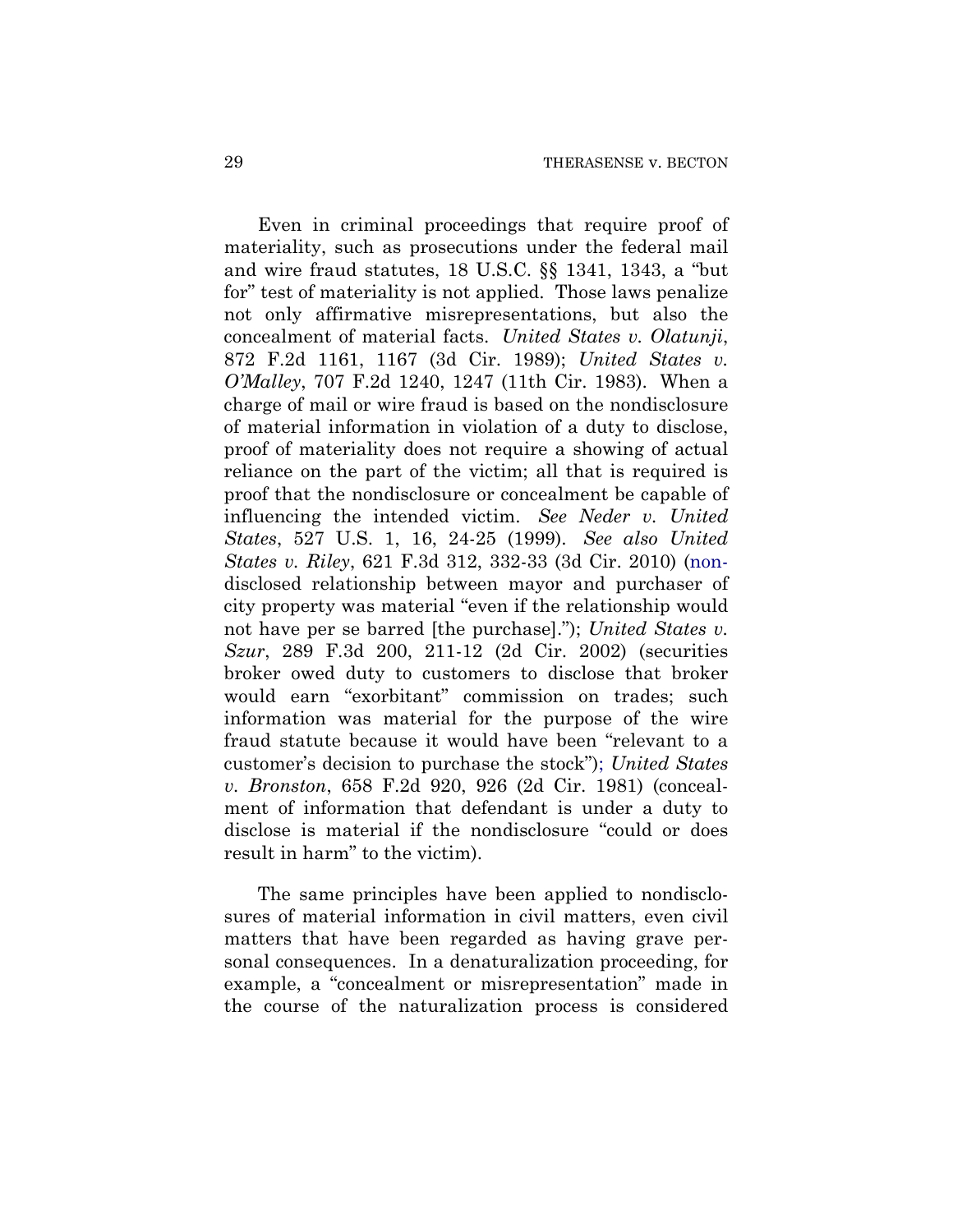"material" under 8 U.S.C. § 1427(a) if it has "a natural tendency to influence the decisions of the Immigration and Naturalization Service"; it is not necessary to show that the nondisclosure or misrepresentation in question actually had such an effect. *See Kungys v. United States*, 485 U.S. 759, 772 (1988). The Supreme Court noted in that case that it "has never been the test of materiality that the misrepresentation or concealment would *more likely than not* have produced an erroneous decision, or even that it would *more likely than not* have triggered an investigation." *Id.* at 771 (emphasis in original).

Even with respect to the common law action for fraud, deceit, and misrepresentation, which is more exacting than the doctrine of inequitable conduct, see *J.P. Stevens & Co.*, 747 F.2d at 1559, the "but for" test does not apply to the element of materiality. In that setting, as the Restatement of Torts explains, a matter is material if "a reasonable man would attach importance to its existence or nonexistence in determining his choice of action," or if the maker of the representation "knows or has reason to know that its recipient regards or is likely to regard the matter as important in determining his choice of action." *Restatement (Second) of Torts* § 538 (1977); *see Neder v. United States*, 527 U.S. 1, 22 & n.5 (1999) (citing the Restatement as setting forth the materiality requirement for common-law fraud). In order for a material misrepresentation to satisfy the causation requirement needed for an award of damages, it is necessary for the plaintiff to show reliance on the misrepresentation. However, the "but for" test does not apply even to tort actions for damages, as it is not necessary for the plaintiff to show "that he would not have acted or refrained from acting as he did unless he had relied on the representation." *Restatement (Second) of Torts* § 546, cmt. b. In none of these settings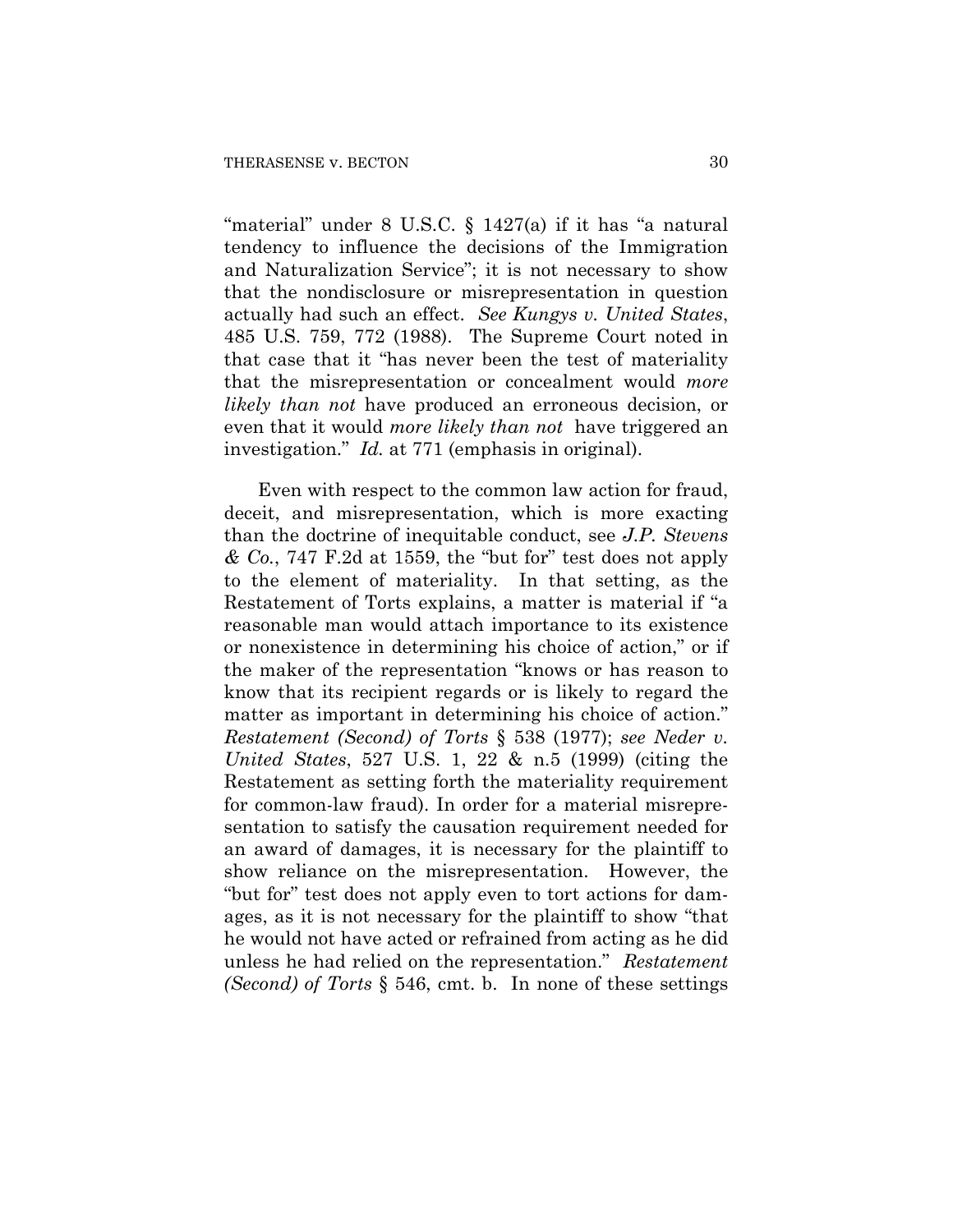has the test for materiality been set at the high "but for" level adopted by the majority in this case.[4](#page-80-0)

As for trademarks, it is true that in deciding whether fraud on the PTO will result in the cancellation of a mark on the federal register, courts apply a "but for" test of materiality. *See, e.g.*, *Orient Express Trading Co. v. Federated Dep't Stores, Inc.*, 842 F.2d 650, 653 (2d Cir. 1988) (defining material fact as "one that would have affected the PTO's action on the applications"); *Citibank, N.A. v. Citibanc Grp., Inc.*, 724 F.2d 1540, 1544 (11th Cir. 1984) (requiring "false, material statement by the plaintiff of a fact that would have constituted grounds for denial of the registration had the truth been known."). As the author of the leading treatise on trademark law has pointed out, however, cancellation of a mark from the federal register does not extinguish the trademark rights of the mark's owner or defeat the owner's right to sue infringers. 6 J. Thomas McCarthy, *McCarthy on Trademarks and Unfair Competition* § 31.60 (4th ed. 2008).

<span id="page-80-0"></span><sup>4</sup> The majority argues that the "but for" test is applied in both copyright and trademark law to claims of fraudulent registration. To the contrary, in the copyright context, courts have rejected the "but for" test in favor of a rule that a federal registration will be invalidated if the claimant willfully misstates or fails to state a fact that, if known, "*might have* occasioned a rejection of the application." *Eckes v. Card Prices Update*, 736 F.2d 859, 861-62 (2d Cir. 1984) (emphasis added); *see generally* 2 Melville B. Nimmer & David Nimmer, *Nimmer on Copyright* § 7.20[B][1], at 7-212,4(1) & n.21 (rev. ed. 2010) ("If the claimant wilfully misstates or fails to state a fact that, if known, might have caused the Copyright Office to reject the application, [it] may be ruled invalid.") (citing numerous cases). In 2008, Congress adopted a "but for" test to govern the effect of errors on the right to bring a civil action and the right to heightened remedies, *see* 17 U.S.C. § 411 (Supp. III 2009), but that provision was not made applicable to the presumption of copyright validity set forth in 17 U.S.C. § 410(c), which remains subject to the pre-2008 standards. See 2 Nimmer on Copyright See 2 *Nimmer on Copyright*  $\S$  7.20[B][1], at 7-212.4(2) n.25.2.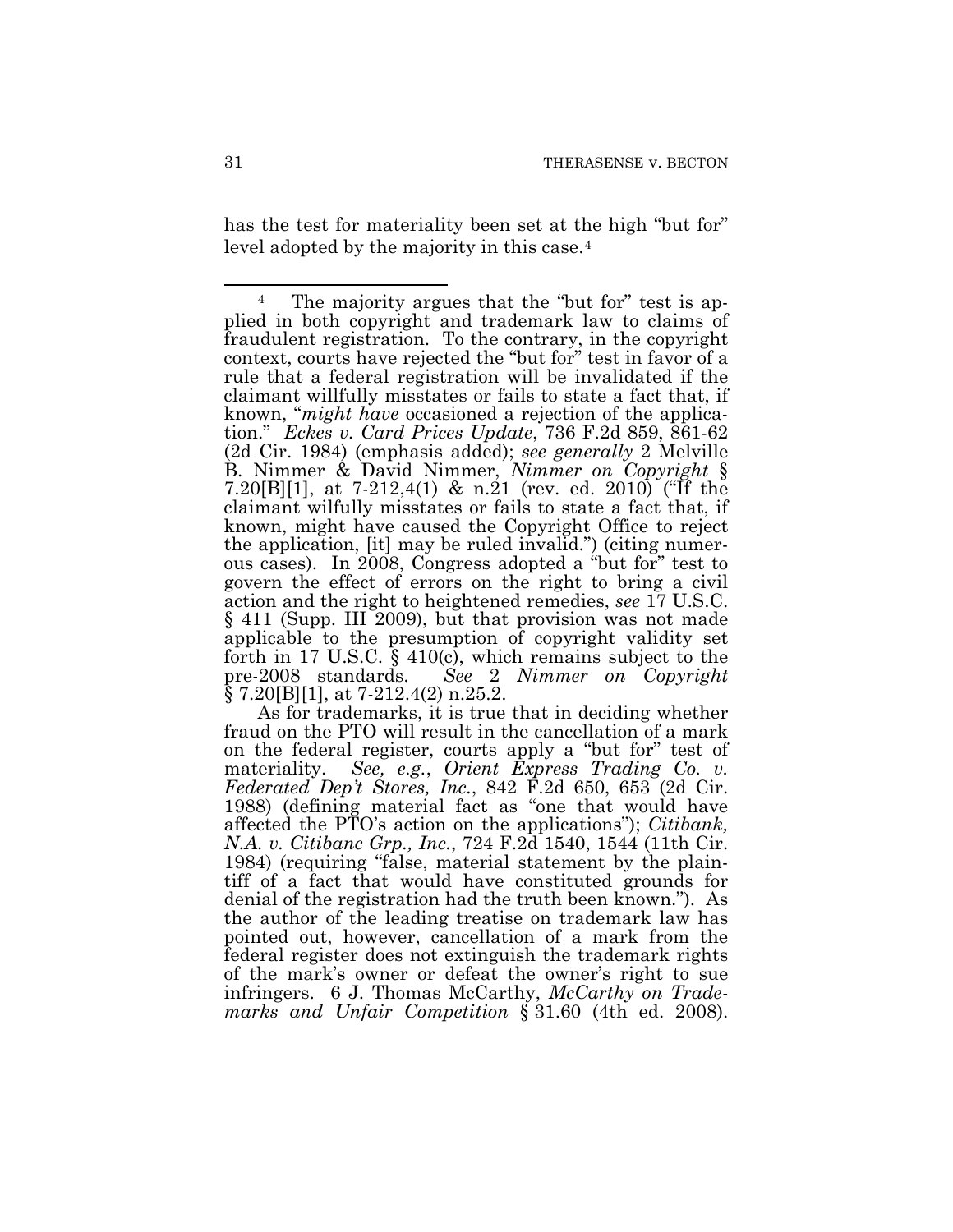$\overline{a}$ 

The course charted by the majority is thus contrary to the Supreme Court decisions that gave rise to the doctrine of inequitable conduct, to a long line of our own precedent, and to the principles of materiality that courts have applied in other contexts. Under this court's new rule, an applicant who conceals information with the intent to deceive the PTO will be free to enforce his patent unless it can be proved by clear and convincing evidence that the patent would not have issued but for the fraud. Even though the majority justifies its new rule in part by asserting that it will improve the prosecution of patents before the PTO, I am convinced that the new rule is likely to have an adverse impact on the PTO and the public at large, a view that—significantly—is shared by the PTO itself.

## IV

The facts of this case, as found by the district court, illustrate why the materiality standard of Rule 56 is a suitable test for inequitable conduct claims based on disclosure violations. A central issue during the examination that led to the issuance of the '551 patent was whether the prior art had taught that glucose sensors could be used to test whole blood without a protective membrane. The examiner focused on whether the prior

Unlike the effect of a trademark registration, the issuance of a patent grants a right which, but for the examination and allowance at the PTO, would not exist. For those reasons, as McCarthy has explained, the "standard of disclosure and hence of 'fraud' in the procurement of federal trademark registrations should be, and is, quite different from that in patent procurement. The stringent standard[s] of disclosure applicable to patent applications are . . . not appropriate to applications for trademark registration." *Id.* at § 31.65 (internal quotation and citation omitted).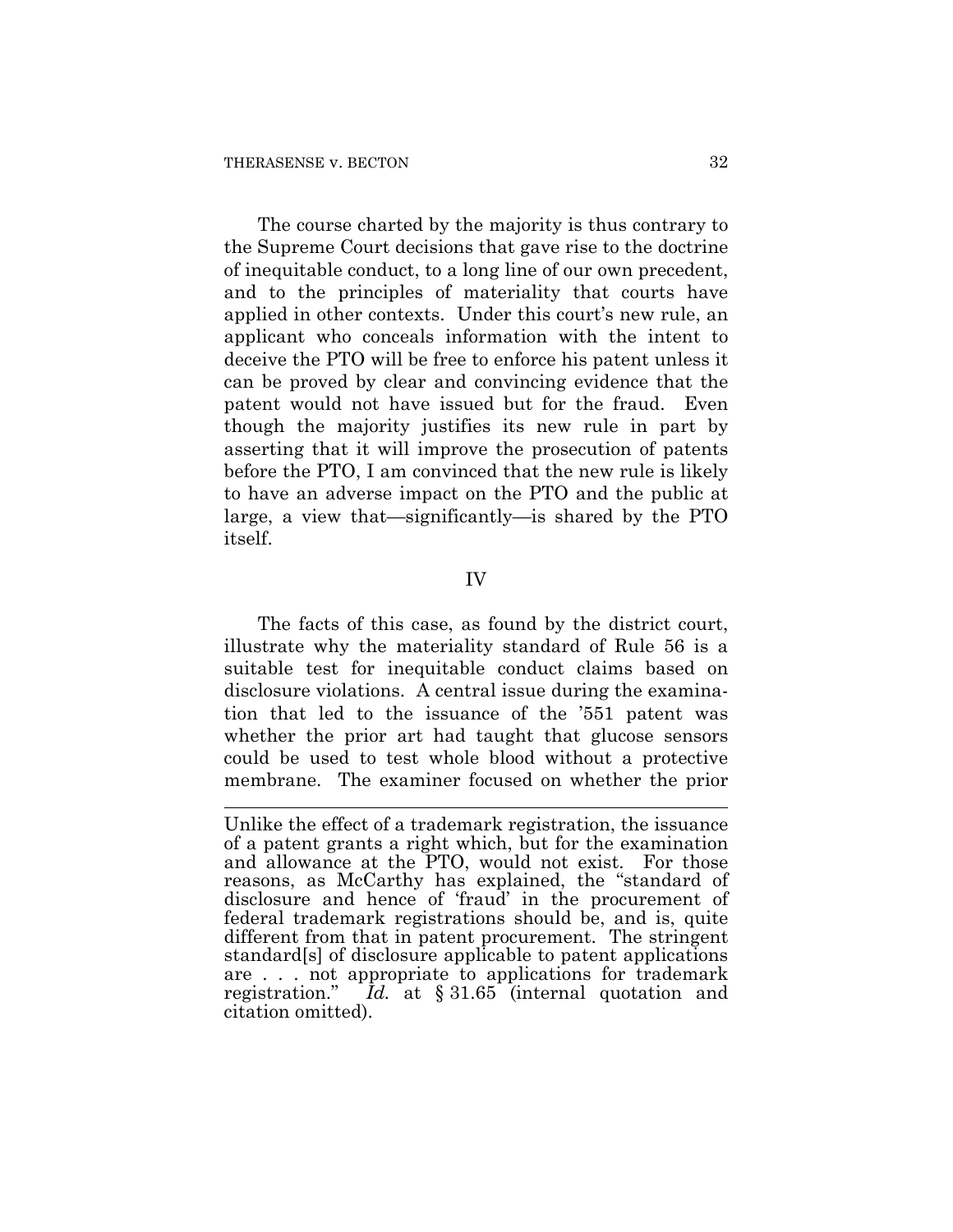art '382 patent taught the use of sensors without membranes. On its face, the '382 patent seemed to teach that sensors could be used without membranes when testing whole blood because the specification of the '382 patent, when discussing the use of sensors with whole blood, stated the following:

Optionally, but preferably when being used on live blood, a protective membrane surrounds both the enzyme and the mediator layers, permeable to water and glucose molecules.

'382 patent, col. 4, ll. 63-66. A central issue before the examiner was whether the use of the term "optionally" in that passage indicated that it was possible to use the sensors in whole (or live) blood without a protective membrane.

The district court found that the persons involved in prosecuting the '551 application, Abbott's attorney Lawrence Pope and its expert, Dr. Gordon Sanghera, made representations to the examiner that the pertinent passage in the '382 patent should not be taken at face value. In particular, Dr. Sanghera submitted a declaration in which he stated that even though the '382 patent referred to the use of a protective membrane surrounding the enzyme and mediator layers of the glucose meter as "optionally, but preferably" present, "one skilled in the art would have felt that an active electrode comprising an enzyme and a mediator would require a protective membrane if it were to be used with a whole blood sample." For that reason, he stated, he was "sure that one skilled in the art would not read [the '382 patent] to teach that the use of a protective membrane with a whole blood sample is optionally or merely preferred." Mr. Pope, the prosecuting attorney, added his own remarks when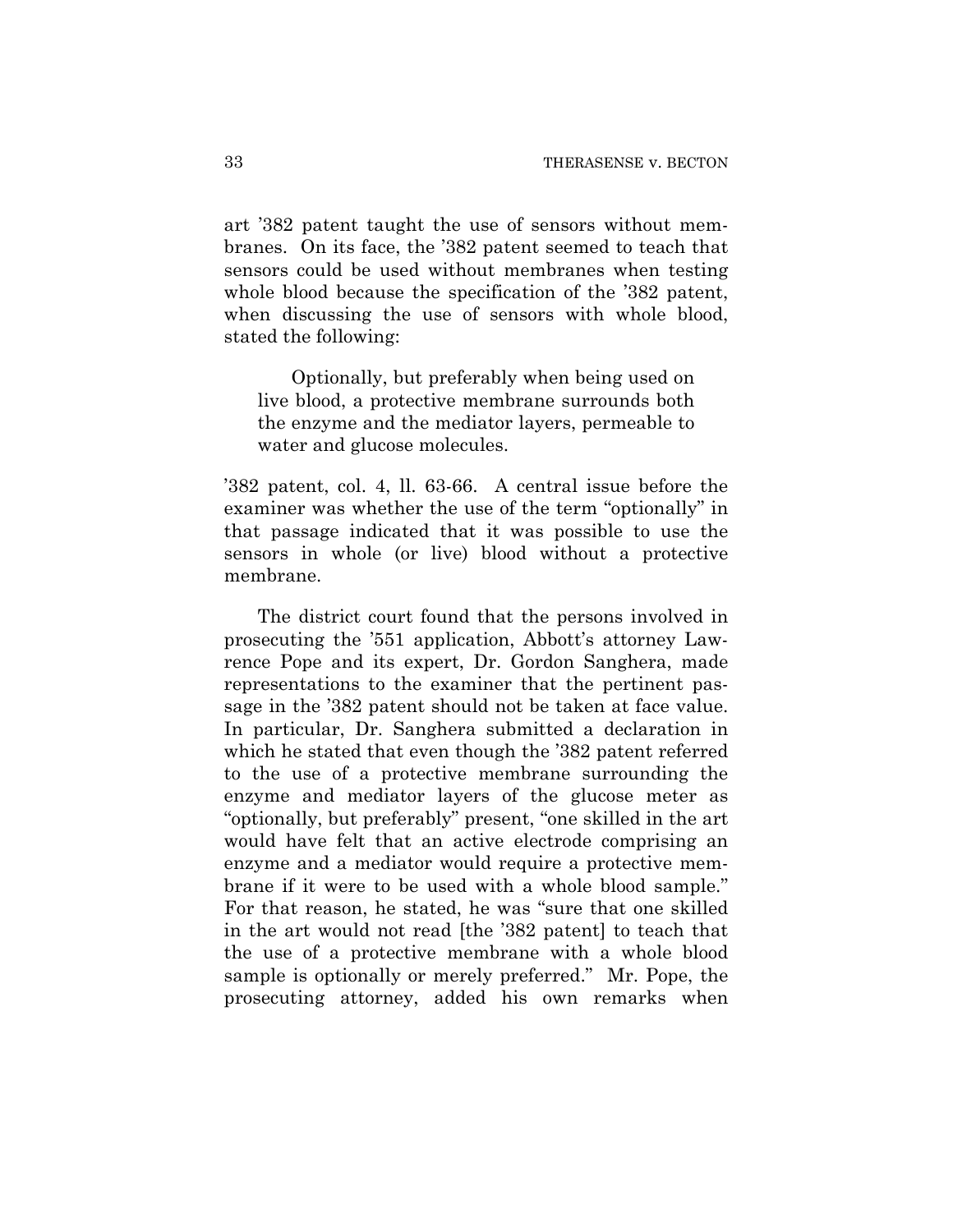submitting Dr. Sanghera's declaration. He stated: "One skilled in the art would not have read the disclosure of the ['382 patent] as teaching that the use of a protective membrane with whole blood samples was optional. He would not, especially in view of the working examples, have read the optionally, but preferably language . . . as a technical teaching but rather mere patent phraseology." Mr. Pope added: "There is no teaching or suggestion of unprotected active electrodes for use with whole blood specimens in [the '382] patent or the other prior art of record in this application." Shortly after those submissions were made, the examiner allowed the claims for a membraneless sensor.

The problem, the district court found, is that Abbott had made directly contradictory representations to the European Patent Office ("EPO") concerning the teaching of the '382 patent in connection with the prosecution of a European patent application and had not disclosed those contradictory representations to the PTO. Before the EPO, Abbott represented that the European counterpart to the '382 patent referred to a "protective membrane optionally utilized with the glucose sensor of the patent," and that the membrane was "preferably to be used with in vivo measurements." With specific reference to the language from the patent reciting the use of the protective membrane "optionally, but preferably when being used on live blood," Abbott told the EPO: "It is submitted that this disclosure is unequivocally clear. The protective membrane is optional, however, it is preferred when used on live blood in order to prevent the larger constituents of the blood, in particular erythrocytes from interfering with the electrode sensor."

The district court found that Abbott's representations to the EPO contradicted its representations to the PTO,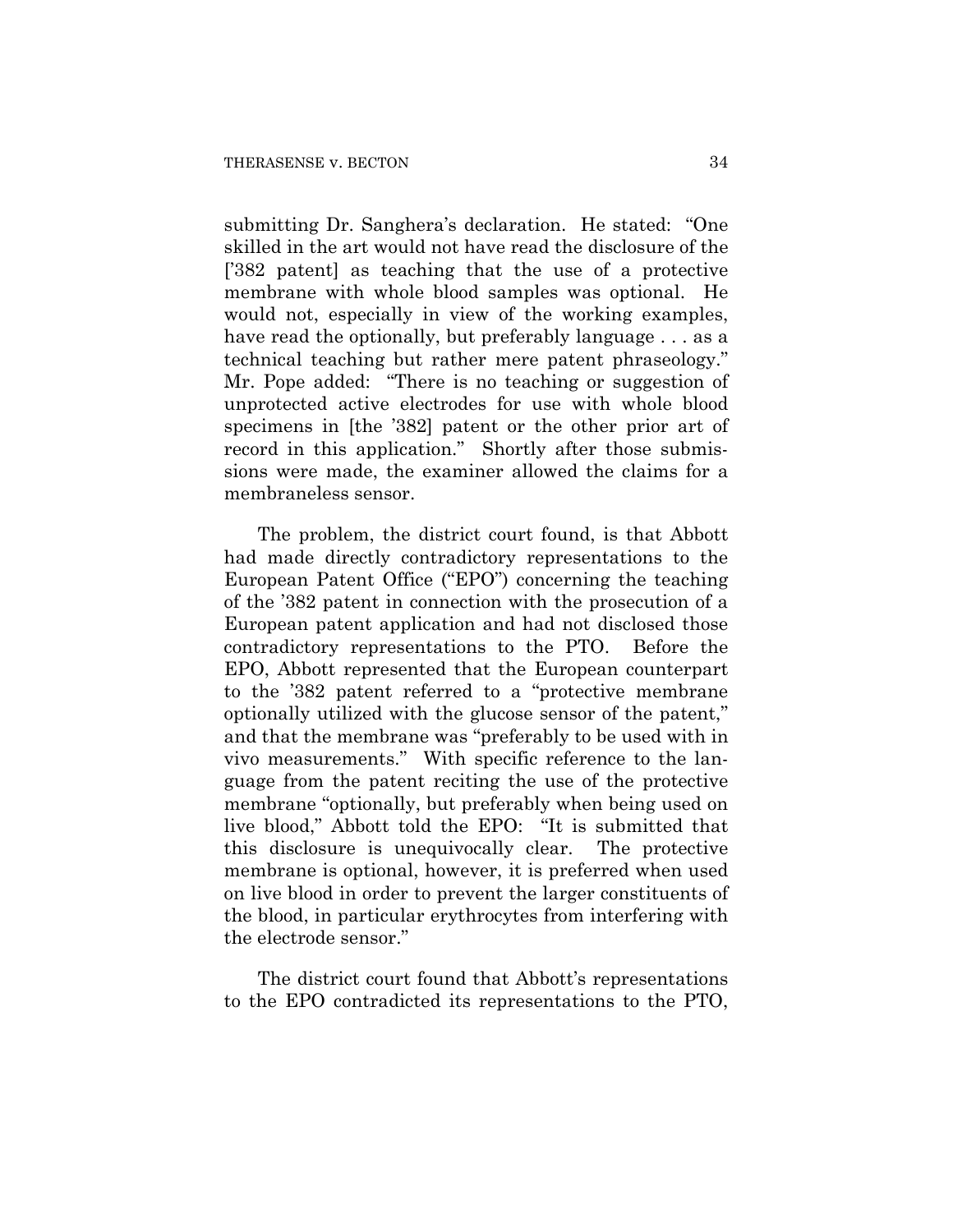made through Dr. Sanghera and Mr. Pope. The court's finding on that issue, made after a detailed analysis of the representations to the two bodies, cannot be held to be clearly erroneous. The district court also found that Abbott's failure to disclose to the examiner that it had made inconsistent statements to the EPO regarding the teaching of the '382 patent was highly material. In particular, the court found that the failure to disclose the inconsistency in those statements was the kind of nondisclosure covered by PTO Rule 56, as being nondisclosure of information "inconsistent with a position the applicant takes in  $\ldots$  [a]sserting an argument of patentability." That finding, too, cannot be regarded as clearly erroneous in light of the central role of the pertinent portion of the '382 patent in the examination of the application that led to the issuance of the '551 patent.

Turning to the issue of intent, the district court found that Abbott's failure to disclose material information was intentional, i.e., it was made with the specific intent to deceive the PTO. The district court heard live testimony from Mr. Pope and Dr. Sanghera and conducted a detailed analysis of their testimony in light of the record. Based on that analysis, the court concluded that their efforts to justify their conduct were unpersuasive. The court found that Mr. Pope and Dr. Sanghera were aware of the contrary representations made to the EPO and consciously chose to withhold them from the PTO. The court carefully considered their explanations for their failure to disclose the references and found each witness's explanation to be lacking. The court discredited Mr. Pope's explanation that he understood the term "unequivocally clear" in the EPO submission to relate to the permeability of the membrane, not to the text immediately following the words "unequivocally clear," where it is plainly stated that the membrane is optional. The court was not per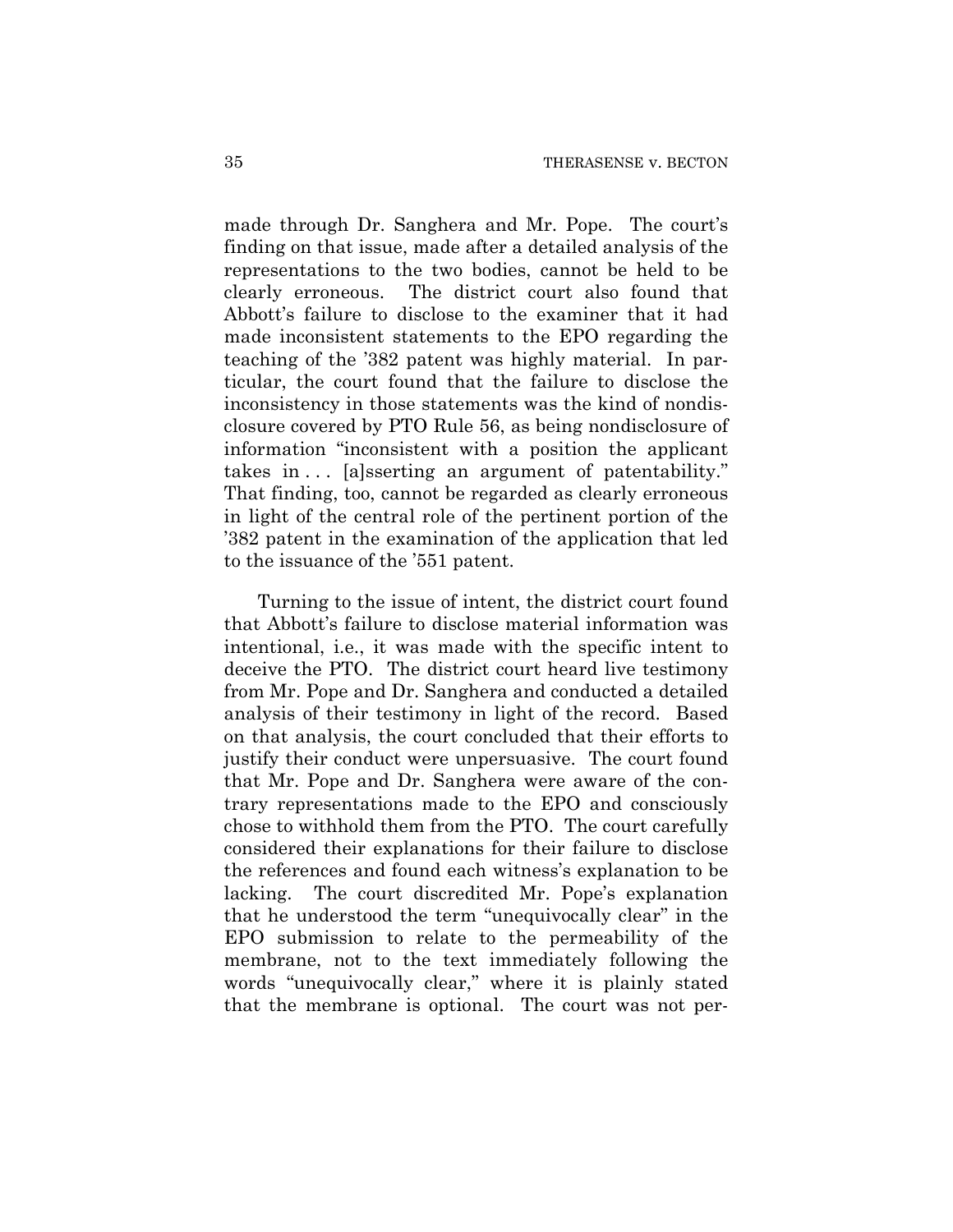suaded by Mr. Pope's statement that he believed "optionally, but preferably" meant, in the context of patents, "optionally, but always."

The court then considered possible alternative reasons for Mr. Pope's decision not to disclose the contradictory EPO statements, such as the possibility that Mr. Pope had misunderstood the meaning of the terms "whole blood" and "live blood." Ultimately, however, the district court could identify no plausible reason for the nondisclosure and therefore found that Mr. Pope had acted with deceptive intent. That finding, based on the court's consideration of Mr. Pope's demeanor and overall credibility, as well as the court's analysis of the record as a whole, cannot be said to be clearly erroneous.

For similar reasons, the court found that Dr. Sanghera also acted with intent to deceive the PTO. The court considered and rejected the possibility that Dr. Sanghera believed that Mr. Pope, Abbott's counsel before the PTO, would disclose the material information. The court began by finding that Dr. Sanghera's declaration before the PTO contained representations that were misleading by omission. The court explained that finding as follows:

He did not have to take this extra step. Having done so, he was obligated to avoid intentional deception. His sworn statements to the PTO about the meaning of the "optionally but preferably" sentence were known by him to be inconsistent with his own company's statements to the EPO statements he had himself helped craft.

As to Dr. Sanghera's testimony that he believed that statements he made to the PTO did not contradict the statements made to the EPO, the court found that Dr.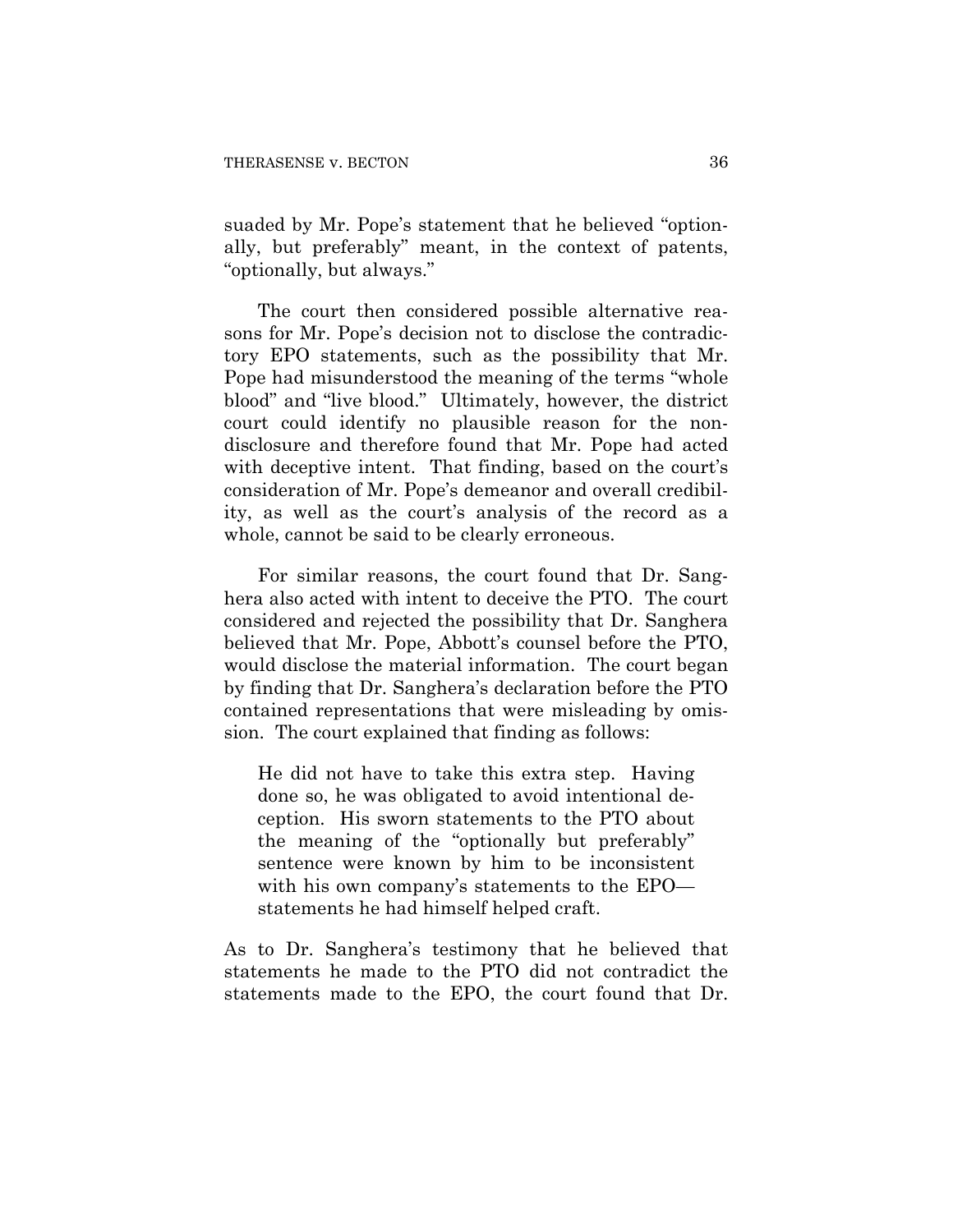Sanghera knew that a representation had been made to the EPO that the '326 patent did not require a membrane when used with whole blood. Noting that Dr. Sanghera's trial testimony had been impeached by his prior inconsistent statements on certain points, and finding that Dr. Sanghera exhibited an "unconvincing trial demeanor," the district court found that he acted with the requisite intent to deceive. As in the case of Mr. Pope, the district court's findings as to Dr. Sanghera are not clearly erroneous.

Viewed in light of the district court's findings, this case is a compelling one for applying the principles of inequitable conduct. The district court found that Abbott's representatives deliberately withheld material from the PTO that directly refuted Abbott's contention that one skilled in the art would have believed that the '382 patent taught that a membrane was required for whole blood analysis. Abbott's inconsistent position on the teachings of this critical reference falls squarely within the scope of information of the sort referred to in PTO Rule 56(b)(2), i.e., information that "refutes, or is inconsistent with, a position the applicant takes in . . . [a]sserting an argument of patentability." Given the examiner's focus on the issue of whether the protective membrane in the prior art patent was optional or not, the issue was of critical importance in the prosecution of the application that issued as the '551 patent, even though the undisclosed information, if revealed, may not have resulted in the rejection of the claims at issue. Accordingly, the district court made all the findings necessary to support its holding that the '551 patent was unenforceable for inequitable conduct.[5](#page-86-0)

<span id="page-86-0"></span><sup>5</sup> Understandably relying on this court's prior case law, the district court stated at one point that Mr. Pope "knew or should have known" that the withheld information would have been highly material to the examiner, and at another point the court referred to "balancing the